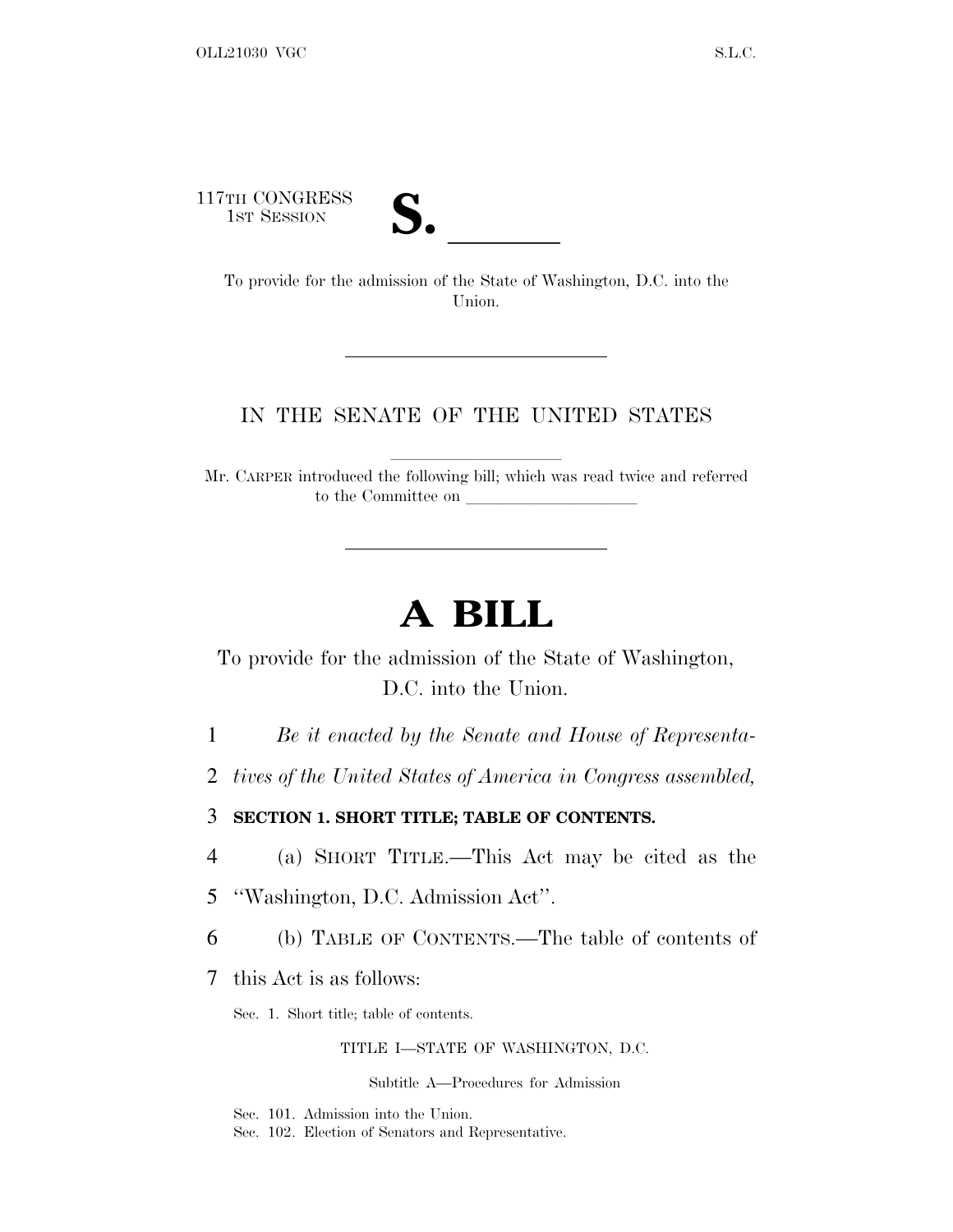Sec. 103. Issuance of presidential proclamation.

Subtitle B—Seat of Government of the United States

- Sec. 111. Territory and boundaries.
- Sec. 112. Description of Capital.
- Sec. 113. Retention of title to property.
- Sec. 114. Effect of admission on current laws of seat of Government of United States.
- Sec. 115. Capital National Guard.
- Sec. 116. Termination of legal status of seat of Government of United States as municipal corporation.

#### Subtitle C—General Provisions Relating to Laws of State

- Sec. 121. Effect of admission on current laws.
- Sec. 122. Pending actions and proceedings.
- Sec. 123. Limitation on authority to tax Federal property.
- Sec. 124. United States nationality.

#### TITLE II—INTERESTS OF FEDERAL GOVERNMENT

#### Subtitle A—Federal Property

- Sec. 201. Treatment of military lands.
- Sec. 202. Waiver of claims to Federal property.

#### Subtitle B—Federal Courts

- Sec. 211. Residency requirements for certain Federal officials.
- Sec. 212. Renaming of Federal courts.
- Sec. 213. Conforming amendments relating to Department of Justice.
- Sec. 214. Treatment of pretrial services in United States District Court.

#### Subtitle C—Federal Elections

- Sec. 221. Permitting individuals residing in Capital to vote in Federal elections in State of most recent domicile.
- Sec. 222. Repeal of Office of District of Columbia Delegate.
- Sec. 223. Repeal of law providing for participation of seat of government in election of President and Vice-President.
- Sec. 224. Expedited procedures for consideration of constitutional amendment repealing 23rd Amendment.

#### TITLE III—CONTINUATION OF CERTAIN AUTHORITIES AND RESPONSIBILITIES

#### Subtitle A—Employee Benefits

- Sec. 301. Federal benefit payments under certain retirement programs.
- Sec. 302. Continuation of Federal civil service benefits for employees first employed prior to establishment of District of Columbia merit personnel system.
- Sec. 303. Obligations of Federal Government under judges' retirement program.

#### Subtitle B—Agencies

Sec. 311. Public Defender Service.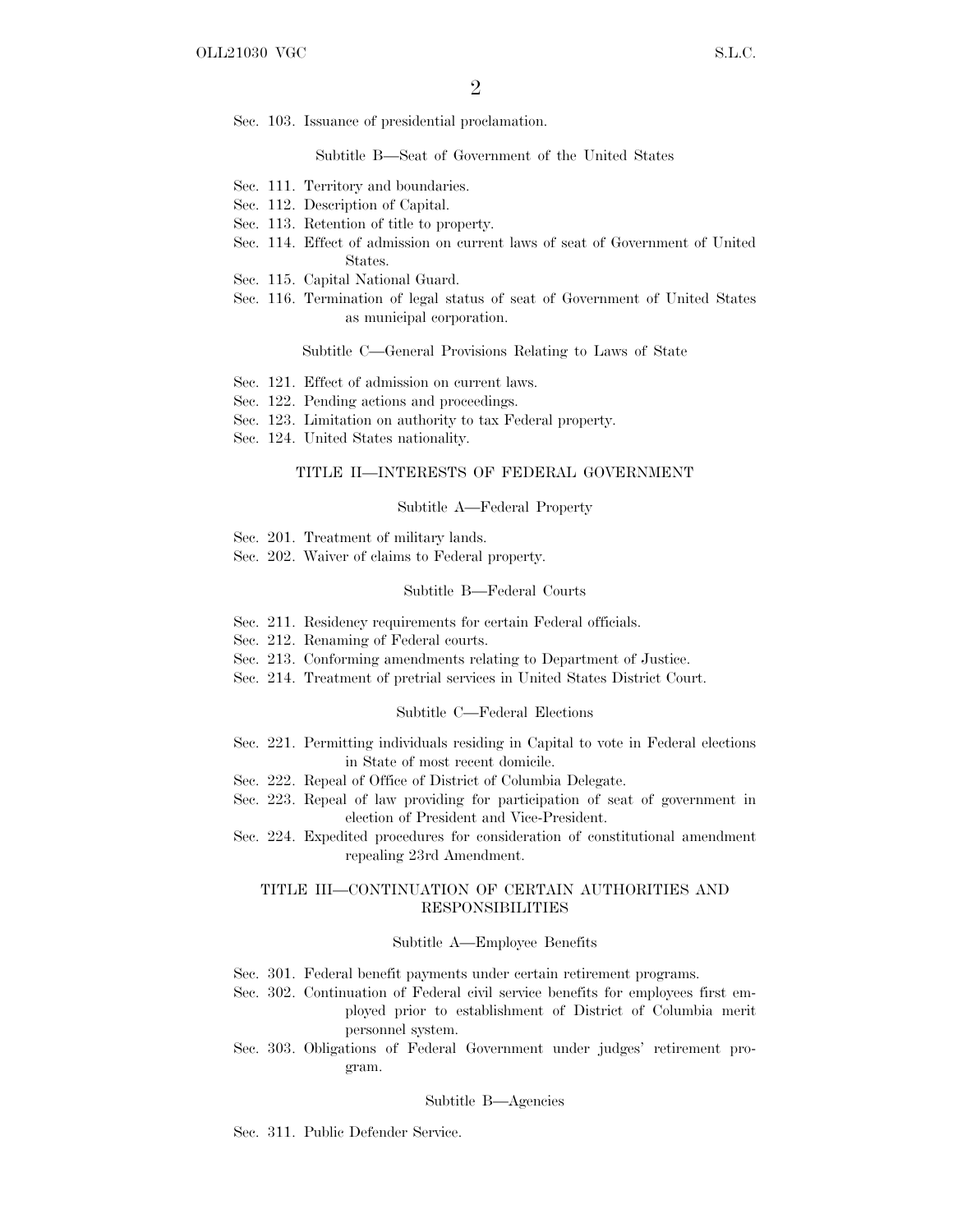- Sec. 312. Prosecutions.
- Sec. 313. Service of United States Marshals.
- Sec. 314. Designation of felons to facilities of Bureau of Prisons.
- Sec. 315. Parole and supervision.
- Sec. 316. Courts.

#### Subtitle C—Other Programs and Authorities

- Sec. 321. Application of the College Access Act.
- Sec. 322. Application of the Scholarships for Opportunity and Results Act.
- Sec. 323. Medicaid Federal medical assistance percentage.
- Sec. 324. Federal planning commissions.
- Sec. 325. Role of Army Corps of Engineers in supplying water.
- Sec. 326. Requirements to be located in District of Columbia.

#### TITLE IV—GENERAL PROVISIONS

Sec. 401. General definitions.

- Sec. 402. Statehood Transition Commission.
- Sec. 403. Certification of enactment by President.
- Sec. 404. Severability.

# 1 **TITLE I—STATE OF** 2 **WASHINGTON, D.C.** 3 **Subtitle A—Procedures for** 4 **Admission**

### 5 **SEC. 101. ADMISSION INTO THE UNION.**

 (a) I<sup>N</sup> GENERAL.—Subject to the provisions of this Act, upon the issuance of the proclamation required by section 103(a), the State of Washington, Douglass Com- monwealth is declared to be a State of the United States of America, and is declared admitted into the Union on an equal footing with the other States in all respects what-12 ever.

 (b) CONSTITUTION OF STATE.—The State Constitu- tion shall always be republican in form and shall not be repugnant to the Constitution of the United States or the principles of the Declaration of Independence.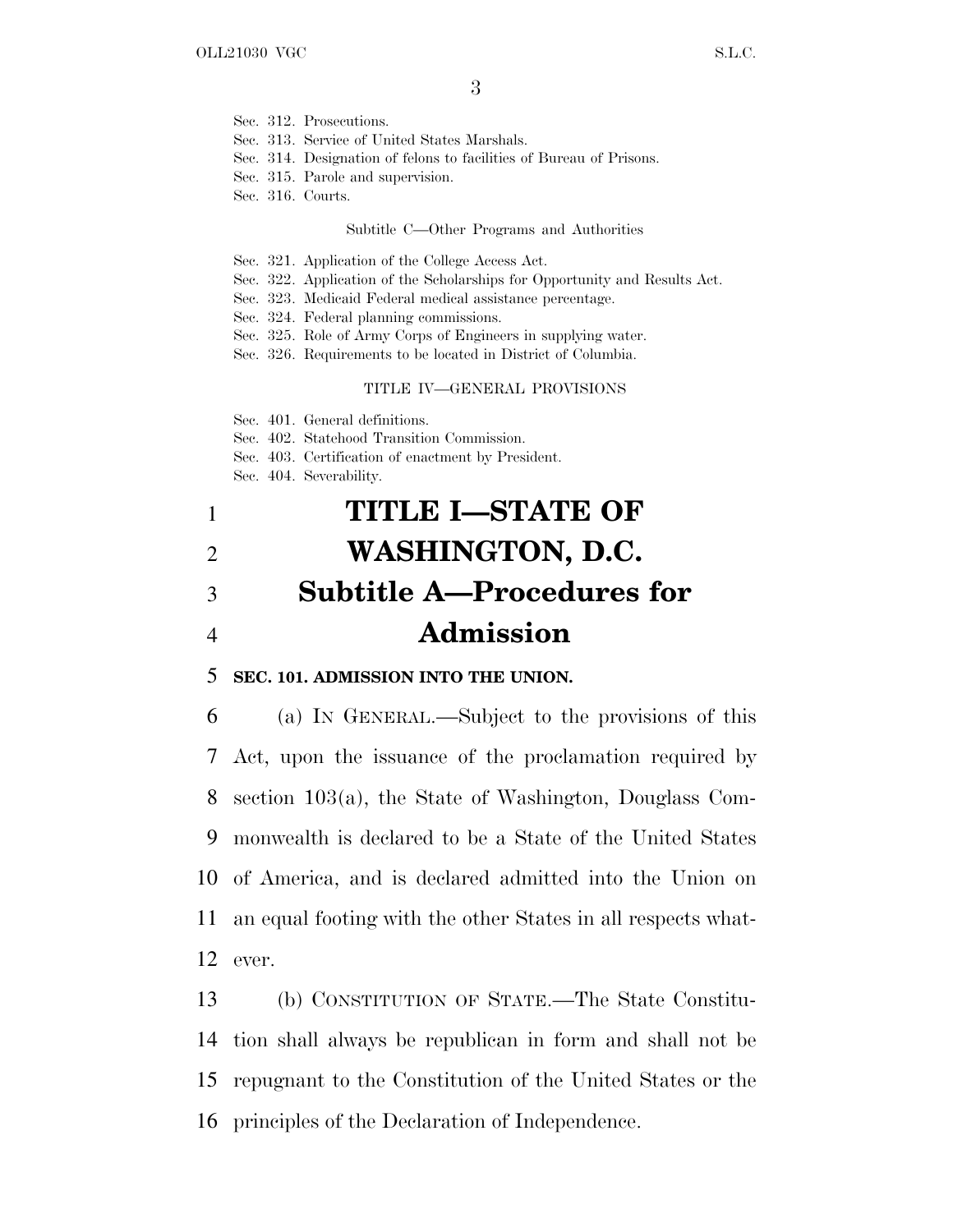(c) NONSEVERABILITY.—If any provision of this sec- tion, or the application thereof to any person or cir- cumstance, is held to be invalid, the remaining provisions of this Act and any amendments made by this Act shall be treated as invalid.

### **SEC. 102. ELECTION OF SENATORS AND REPRESENTATIVE.**

(a) ISSUANCE OF PROCLAMATION.—

 (1) IN GENERAL.—Not more than 30 days after receiving certification of the enactment of this Act from the President pursuant to section 403, the Mayor shall issue a proclamation for the first elec- tions for 2 Senators and one Representative in Con- gress from the State, subject to the provisions of this section.

 (2) SPECIAL RULE FOR ELECTIONS OF SEN- ATORS.—In the elections of Senators from the State pursuant to paragraph (1), the 2 Senate offices shall be separately identified and designated, and no per- son may be a candidate for both offices. No such identification or designation of either of the offices shall refer to or be taken to refer to the terms of such offices, or in any way impair the privilege of the Senate to determine the class to which each of the Senators shall be assigned.

(b) RULES FOR CONDUCTING ELECTIONS.—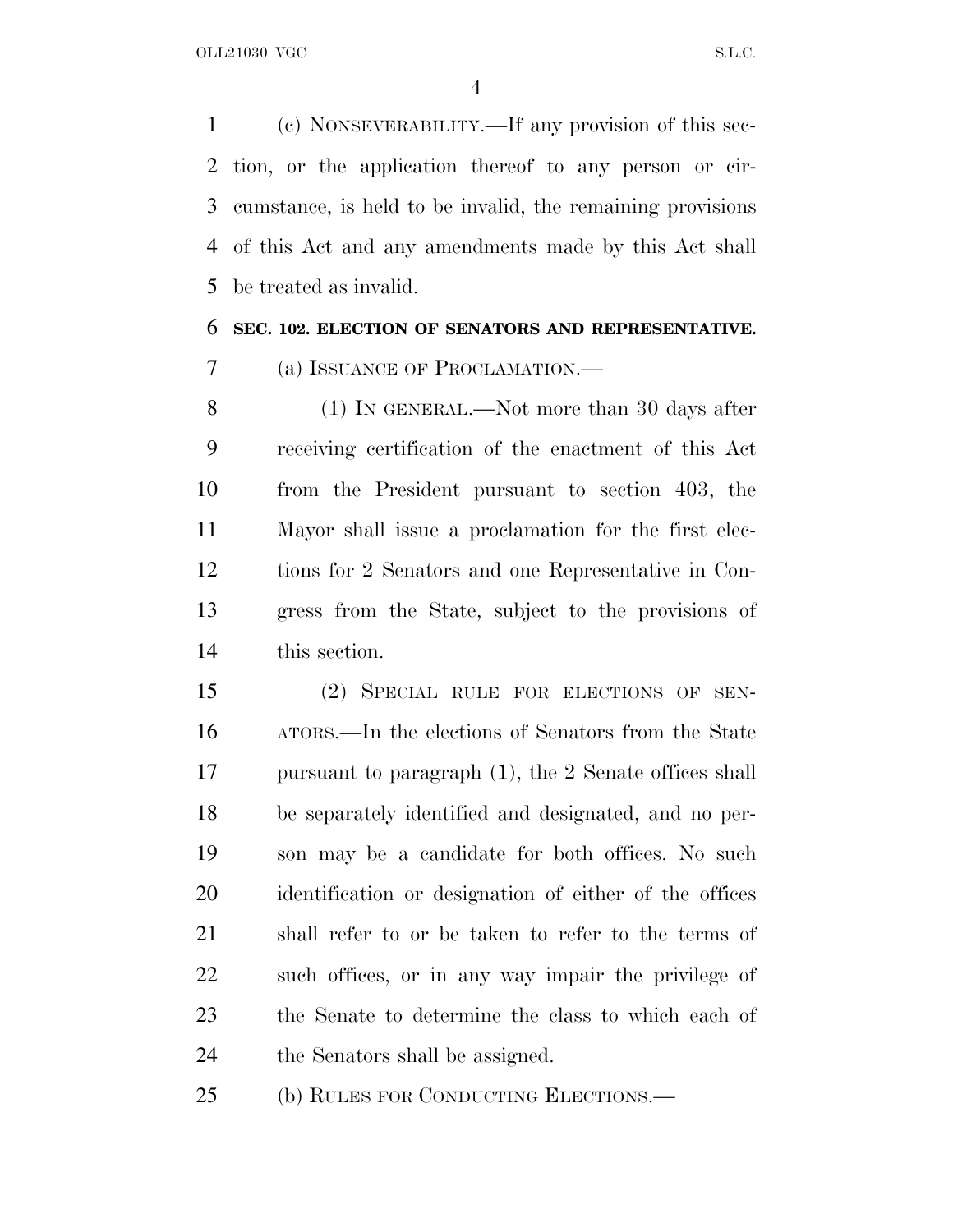(1) IN GENERAL.—The proclamation of the Mayor issued under subsection (a) shall provide for the holding of a primary election and a general elec- tion, and at such elections the officers required to be elected as provided in subsection (a) shall be chosen by the qualified voters of the District of Columbia in the manner required by the laws of the District of Columbia. (2) CERTIFICATION OF RESULTS.—Election re-

 sults shall be certified in the manner required by the laws of the District of Columbia, except that the Mayor shall also provide written certification of the results of such elections to the President.

 (c) ASSUMPTION OF DUTIES.—Upon the admission of the State into the Union, the Senators and Representa- tive elected at the elections described in subsection (a) shall be entitled to be admitted to seats in Congress and to all the rights and privileges of Senators and Represent-atives of the other States in Congress.

20 (d) EFFECT OF ADMISSION ON HOUSE OF REP-RESENTATIVES MEMBERSHIP.—

22 (1) PERMANENT INCREASE IN NUMBER OF MEMBERS.—Effective with respect to the Congress during which the State is admitted into the Union and each succeeding Congress, the House of Rep-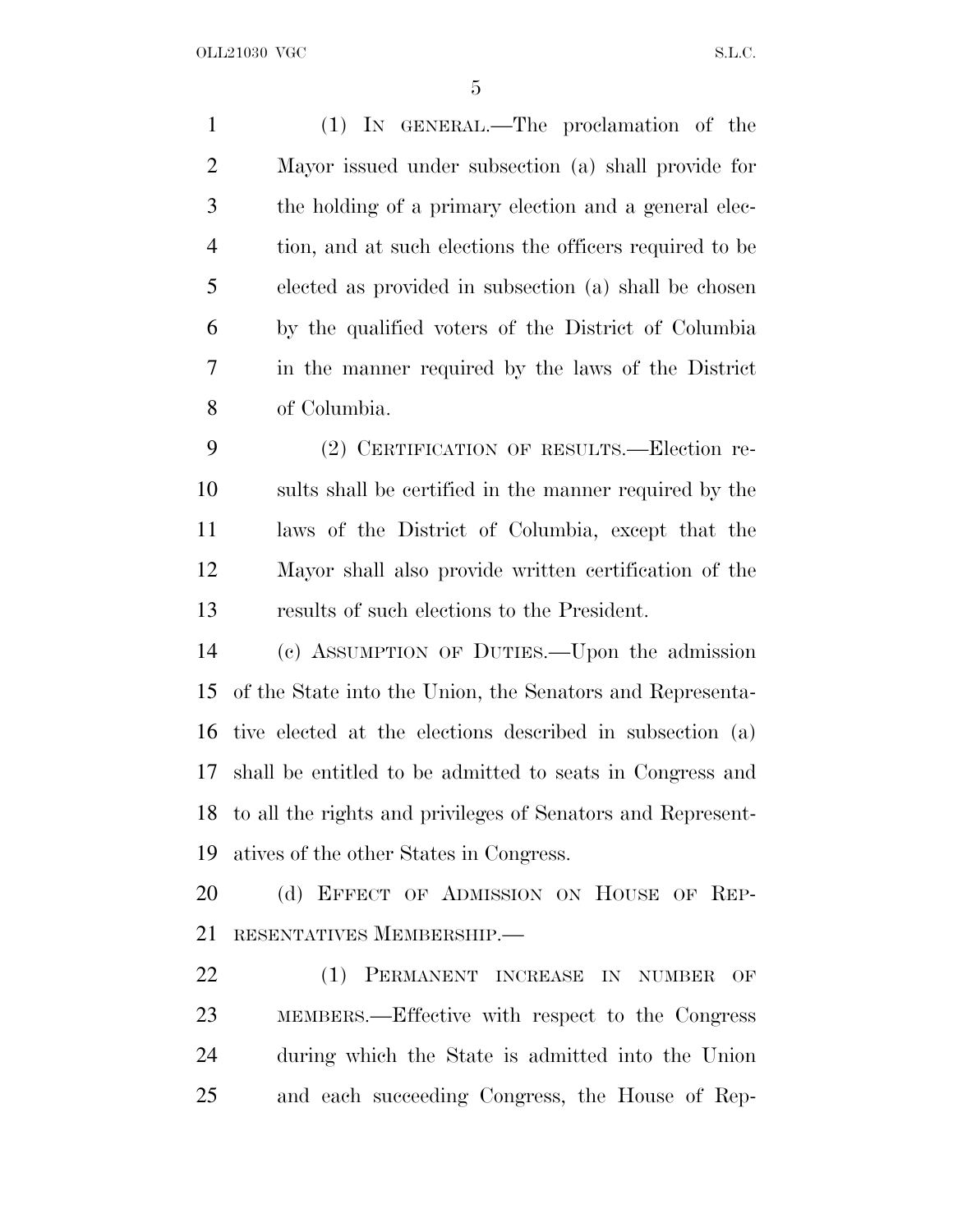| $\mathbf{1}$   | resentatives shall be composed of 436 Members, in-   |
|----------------|------------------------------------------------------|
| $\overline{2}$ | cluding any Members representing the State.          |
| 3              | (2) INITIAL NUMBER OF REPRESENTATIVES                |
| $\overline{4}$ | FOR STATE.—Until the taking effect of the first ap-  |
| 5              | portionment of Members occurring after the admis-    |
| 6              | sion of the State into the Union, the State shall be |
| 7              | entitled to one Representative in the House of Rep-  |
| 8              | resentatives upon its admission into the Union.      |
| 9              | (3) APPORTIONMENT OF MEMBERS RESULTING               |
| 10             | FROM ADMISSION OF STATE.-                            |
| 11             | (A) APPORTIONMENT.—Section $22(a)$ of                |
| 12             | the Act entitled "An Act to provide for the fif-     |
| 13             | teenth and subsequent decennial censuses and         |
| 14             | to provide for apportionment of Representatives      |
| 15             | in Congress", approved June 18, 1929 (2)             |
| 16             | U.S.C. 2a(a)), is amended by striking "the then      |
| 17             | existing number of Representatives" and insert-      |
| 18             | ing "436 Representatives".                           |
| 19             | (B) EFFECTIVE DATE.—The amendment                    |
| 20             | made by subparagraph $(A)$ shall apply with re-      |
| 21             | spect to the first regular decennial census con-     |
| 22             | ducted after the admission of the State into the     |
| 23             | Union and each subsequent regular decennial          |
| 24             | census.                                              |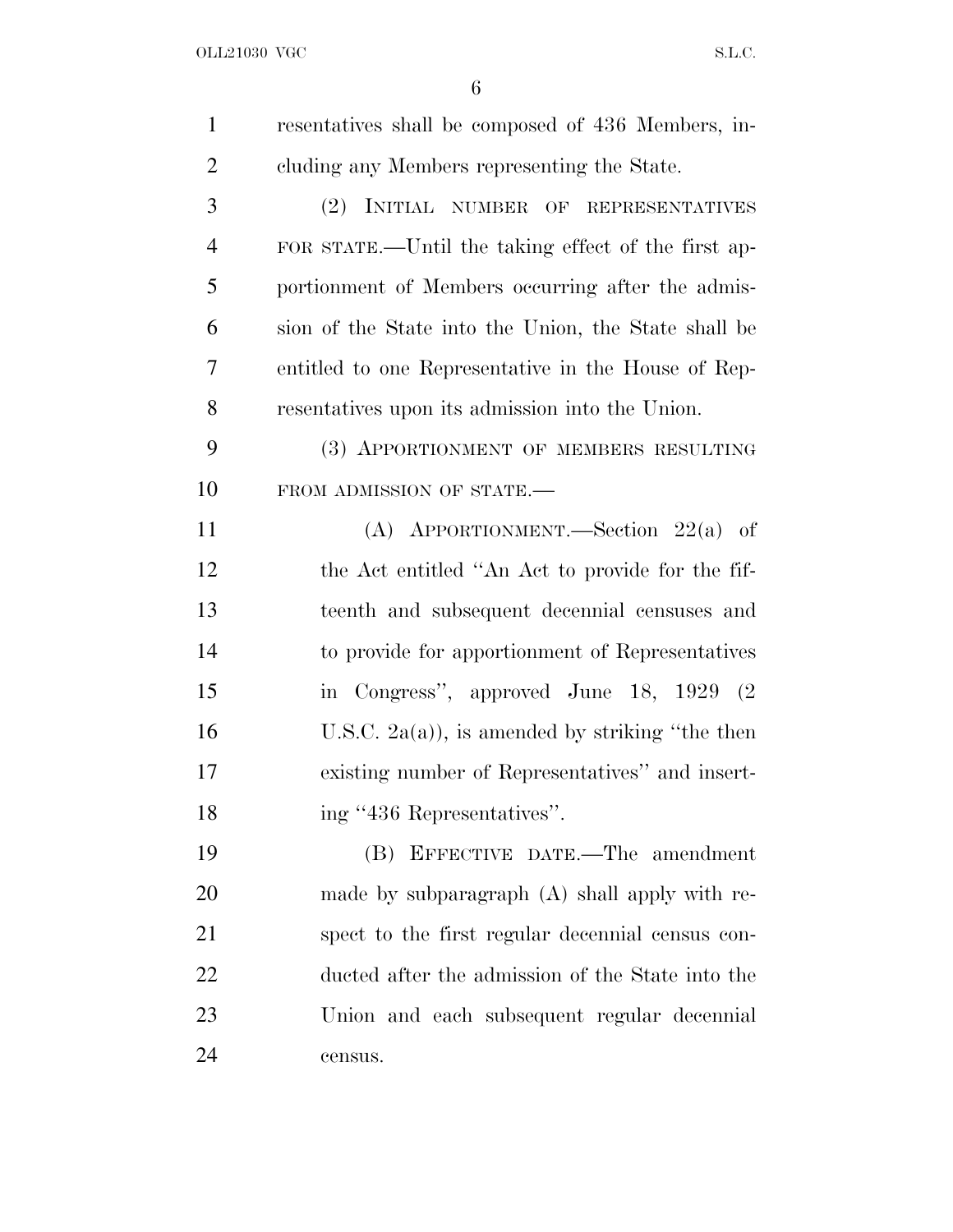## **SEC. 103. ISSUANCE OF PRESIDENTIAL PROCLAMATION.**

 (a) I<sup>N</sup> GENERAL.—The President, upon the certifi- cation of the results of the elections of the officers re-4 quired to be elected as provided in section  $102(a)$ , shall, not later than 90 days after receiving such certification 6 pursuant to section  $102(b)(2)$ , issue a proclamation an- nouncing the results of such elections as so ascertained. 8 (b) ADMISSION OF STATE UPON ISSUANCE OF PROC- LAMATION.—Upon the issuance of the proclamation by the President under subsection (a), the State shall be declared admitted into the Union as provided in section 101(a).

## **Subtitle B—Seat of Government of the United States**

### **SEC. 111. TERRITORY AND BOUNDARIES.**

 (a) I<sup>N</sup> GENERAL.—Except as provided in subsection (b), the State shall consist of all of the territory of the District of Columbia as of the date of the enactment of this Act, subject to the results of the metes and bounds survey conducted under subsection (c).

20 (b) EXCLUSION OF PORTION REMAINING AS SEAT OF GOVERNMENT OF UNITED STATES.—The territory of the State shall not include the area described in section 112, which shall be known as the ''Capital'' and shall serve as the seat of the Government of the United States, as pro- vided in clause 17 of section 8 of article I of the Constitu-tion of the United States.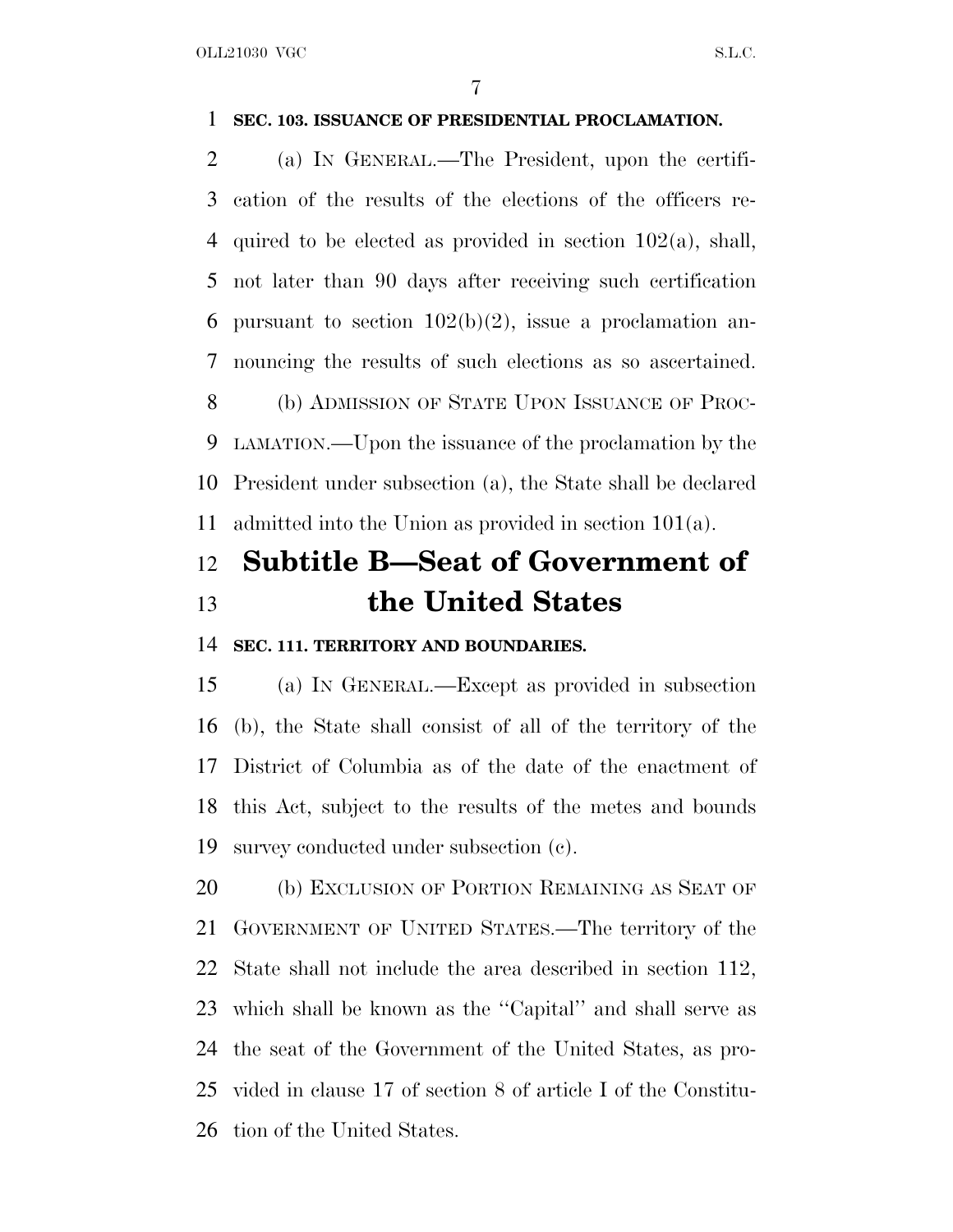(c) METES AND BOUNDS SURVEY.—Not later than 180 days after the date of the enactment of this Act, the President (in consultation with the Chair of the National Capital Planning Commission) shall conduct a metes and bounds survey of the Capital, as described in section 6 112(b).

## **SEC. 112. DESCRIPTION OF CAPITAL.**

 (a) I<sup>N</sup> GENERAL.—Subject to subsection (c), upon the admission of the State into the Union, the Capital shall consist of the property described in subsection (b) and shall include the principal Federal monuments, the White House, the Capitol Building, the United States Su- preme Court Building, and the Federal executive, legisla- tive, and judicial office buildings located adjacent to the Mall and the Capitol Building (as such terms are used in section 8501(a) of title 40, United States Code).

 (b) GENERAL DESCRIPTION.—Upon the admission of the State into the Union, the boundaries of the Capital shall be as follows: Beginning at the intersection of the southern right-of-way of F Street NE and the eastern right-of-way of 2nd Street NE;

 (1) thence south along said eastern right-of-way of 2nd Street NE to its intersection with the north-eastern right-of-way of Maryland Avenue NE;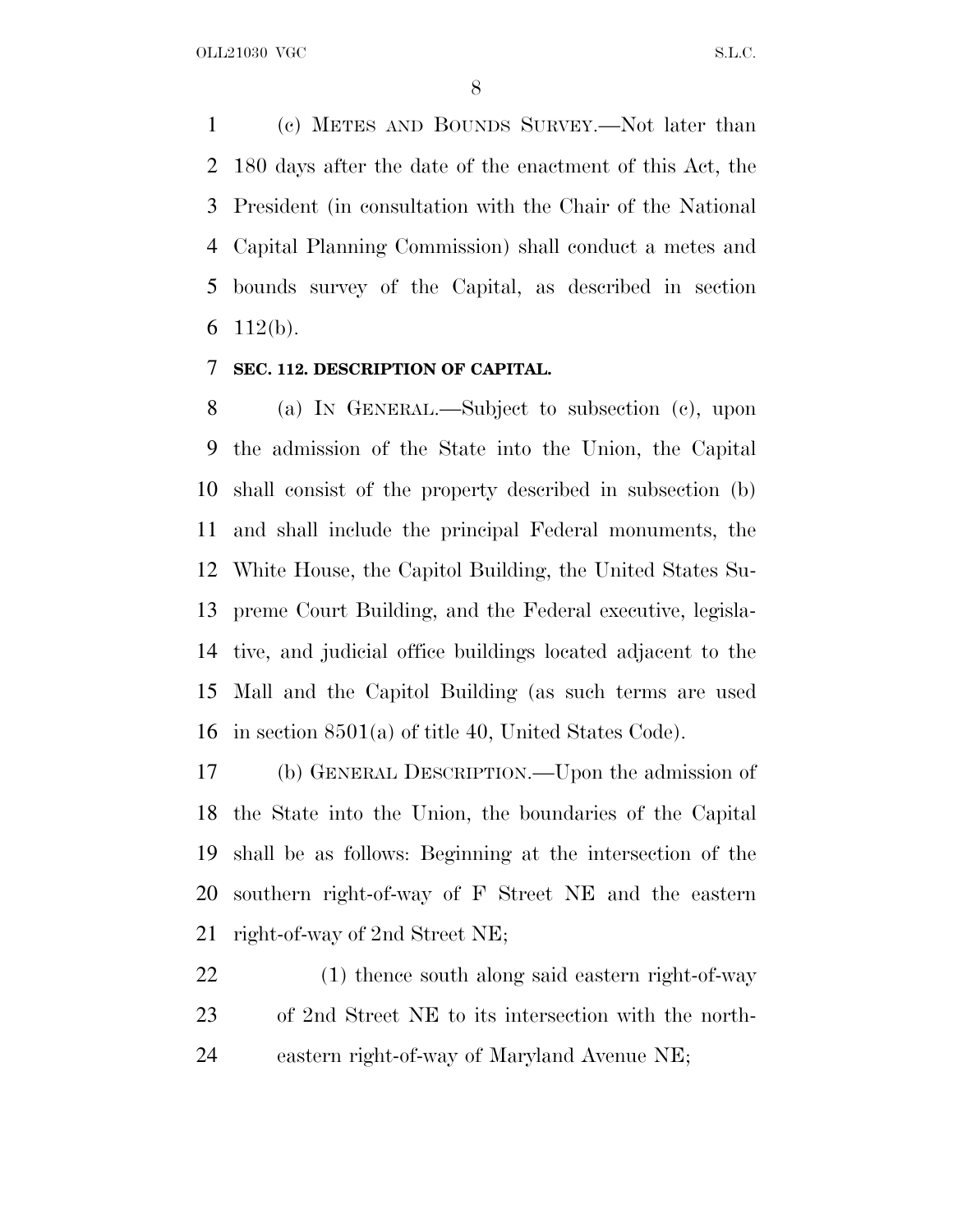| $\mathbf{1}$   | (2) thence southwest along said northeastern         |
|----------------|------------------------------------------------------|
| $\overline{2}$ | right-of-way of Maryland Avenue NE to its intersec-  |
| 3              | tion with the northern right-of-way of Constitution  |
| $\overline{4}$ | Avenue NE;                                           |
| 5              | (3) thence west along said northern right-of-        |
| 6              | way of Constitution Avenue NE to its intersection    |
| 7              | with the eastern right-of-way of 1st Street NE;      |
| 8              | (4) thence south along said eastern right-of-way     |
| 9              | of 1st Street NE to its intersection with the south- |
| 10             | eastern right-of-way of Maryland Avenue NE;          |
| 11             | (5) thence northeast along said southeastern         |
| 12             | right-of-way of Maryland Avenue NE to its intersec-  |
| 13             | tion with the eastern right-of-way of 2nd Street SE; |
| 14             | $(6)$ thence south along said eastern right-of-way   |
| 15             | of 2nd Street SE to the eastern right-of-way of 2nd  |
| 16             | Street SE;                                           |
| 17             | (7) thence south along said eastern right-of-way     |
| 18             | of 2nd Street SE to its intersection with the north- |
| 19             | ern property boundary of the property designated as  |
| 20             | Square 760 Lot 803;                                  |
| 21             | (8) thence east along said northern property         |
| 22             | boundary of Square 760 Lot 803 to its intersection   |
| 23             | with the western right-of-way of 3rd Street SE;      |
|                |                                                      |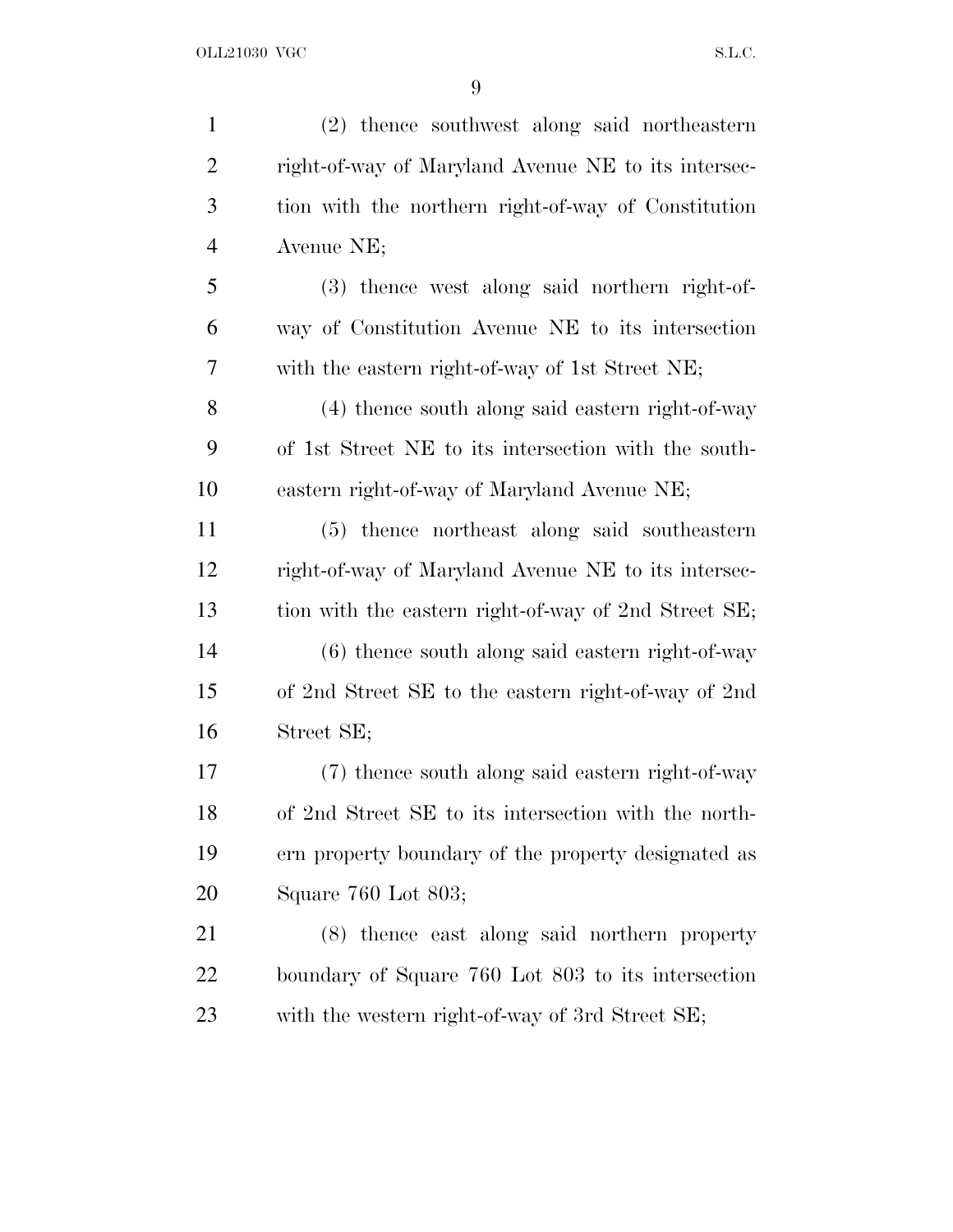| $\mathbf{1}$   | (9) thence south along said western right-of-         |
|----------------|-------------------------------------------------------|
| $\overline{2}$ | way of 3rd Street SE to its intersection with the     |
| 3              | northern right-of-way of Independence Avenue SE;      |
| $\overline{4}$ | $(10)$ thence west along said northern right-of-      |
| 5              | way of Independence Avenue SE to its intersection     |
| 6              | with the northwestern right-of-way of Pennsylvania    |
| 7              | Avenue SE;                                            |
| 8              | (11) thence northwest along said northwestern         |
| 9              | right-of-way of Pennsylvania Avenue SE to its inter-  |
| 10             | section with the eastern right-of-way of 2nd Street   |
| 11             | SE;                                                   |
| 12             | $(12)$ thence south along said eastern right-of-      |
| 13             | way of 2nd Street SE to its intersection with the     |
| 14             | southern right-of-way of C Street SE;                 |
| 15             | $(13)$ thence west along said southern right-of-      |
| 16             | way of C Street SE to its intersection with the east- |
| 17             | ern right-of-way of 1st Street SE;                    |
| 18             | $(14)$ thence south along said eastern right-of-      |
| 19             | way of 1st Street SE to its intersection with the     |
| 20             | southern right-of-way of D Street SE;                 |
| 21             | $(15)$ thence west along said southern right-of-      |
| 22             | way of D Street SE to its intersection with the east- |
| 23             | ern right-of-way of South Capitol Street;             |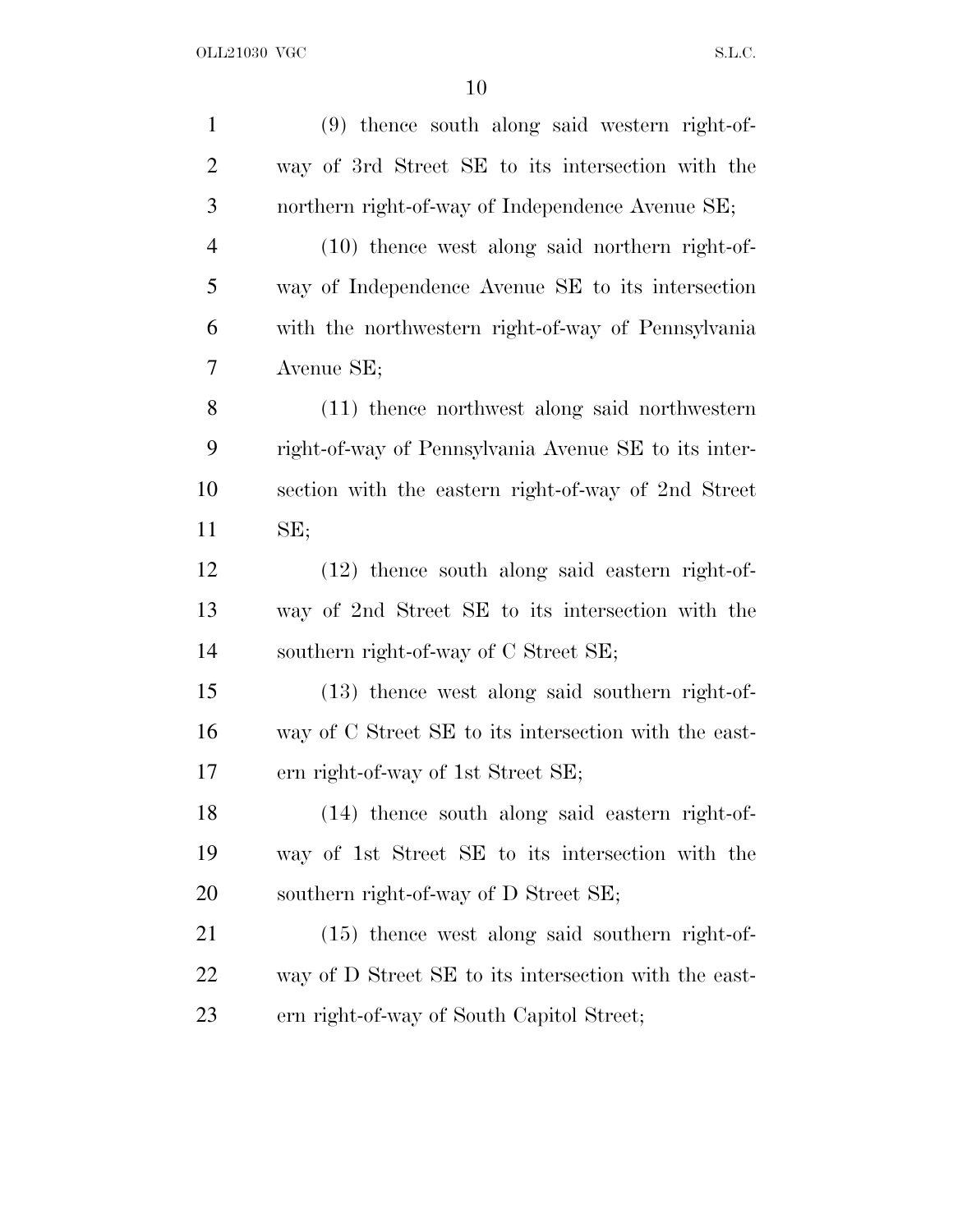| $\mathbf{1}$   | $(16)$ thence south along said eastern right-of-     |
|----------------|------------------------------------------------------|
| $\overline{2}$ | way of South Capitol Street to its intersection with |
| 3              | the northwestern right-of-way of Canal Street SE;    |
| 4              | (17) thence southeast along said northwestern        |
| 5              | right-of-way of Canal Street SE to its intersection  |
| 6              | with the southern right-of-way of E Street SE;       |
| 7              | (18) thence east along said southern right-of-       |
| 8              | way of said E Street SE to its intersection with the |
| 9              | western right-of-way of 1st Street SE;               |
| 10             | (19) thence south along said western right-of-       |
| 11             | way of 1st Street SE to its intersection with the    |
| 12             | southernmost corner of the property designated as    |
| 13             | Square 736S Lot 801;                                 |
| 14             | $(20)$ thence west along a line extended due west    |
| 15             | from said corner of said property designated as      |
| 16             | Square 736S Lot 801 to its intersection with the     |
| 17             | southwestern right-of-way of New Jersey Avenue       |
| 18             | SE;                                                  |
| 19             | (21) thence southeast along said southwestern        |
| 20             | right-of-way of New Jersey Avenue SE to its inter-   |
| 21             | section with the northwestern right-of-way of Vir-   |
| 22             | ginia Avenue SE;                                     |
| 23             | (22) thence northwest along said northwestern        |
| 24             | right-of-way of Virginia Avenue SE to its intersec-  |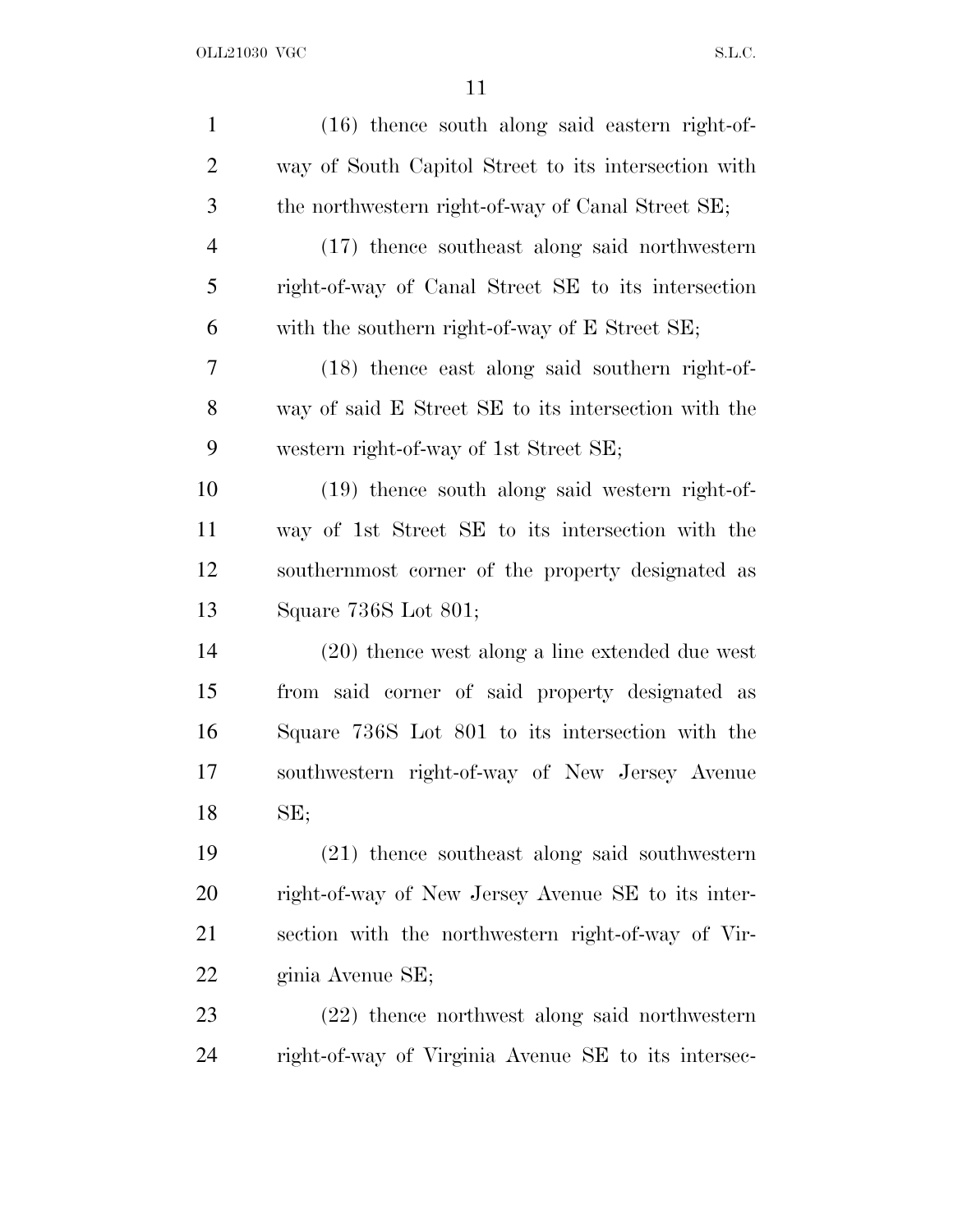|                | 12                                                    |
|----------------|-------------------------------------------------------|
| $\mathbf{1}$   | tion with the western right-of-way of South Capitol   |
| $\overline{2}$ | Street;                                               |
| 3              | $(23)$ thence north along said western right-of-      |
| $\overline{4}$ | way of South Capitol Street to its intersection with  |
| 5              | the southern right-of-way of E Street SW;             |
| 6              | $(24)$ thence west along said southern right-of-      |
| 7              | way of E Street SW to its end;                        |
| 8              | $(25)$ thence west along a line extending said        |
| 9              | southern right-of-way of E Street SW westward to      |
| 10             | its intersection with the eastern right-of-way of 2nd |
| 11             | Street SW;                                            |
| 12             | $(26)$ thence north along said eastern right-of-      |
| 13             | way of 2nd Street SW to its intersection with the     |
| 14             | southwestern right-of-way of Virginia Avenue SW;      |
| 15             | $(27)$ thence northwest along said southwestern       |
| 16             | right-of-way of Virginia Avenue SW to its intersec-   |
| 17             | tion with the western right-of-way of 3rd Street SW;  |
| 18             | $(28)$ thence north along said western right-of-      |
| 19             | way of 3rd Street SW to its intersection with the     |
| 20             | northern right-of-way of D Street SW;                 |
| 21             | $(29)$ thence west along said northern right-of-      |
| 22             | way of D Street SW to its intersection with the east- |
| 23             | ern right-of-way of 4th Street SW;                    |
|                |                                                       |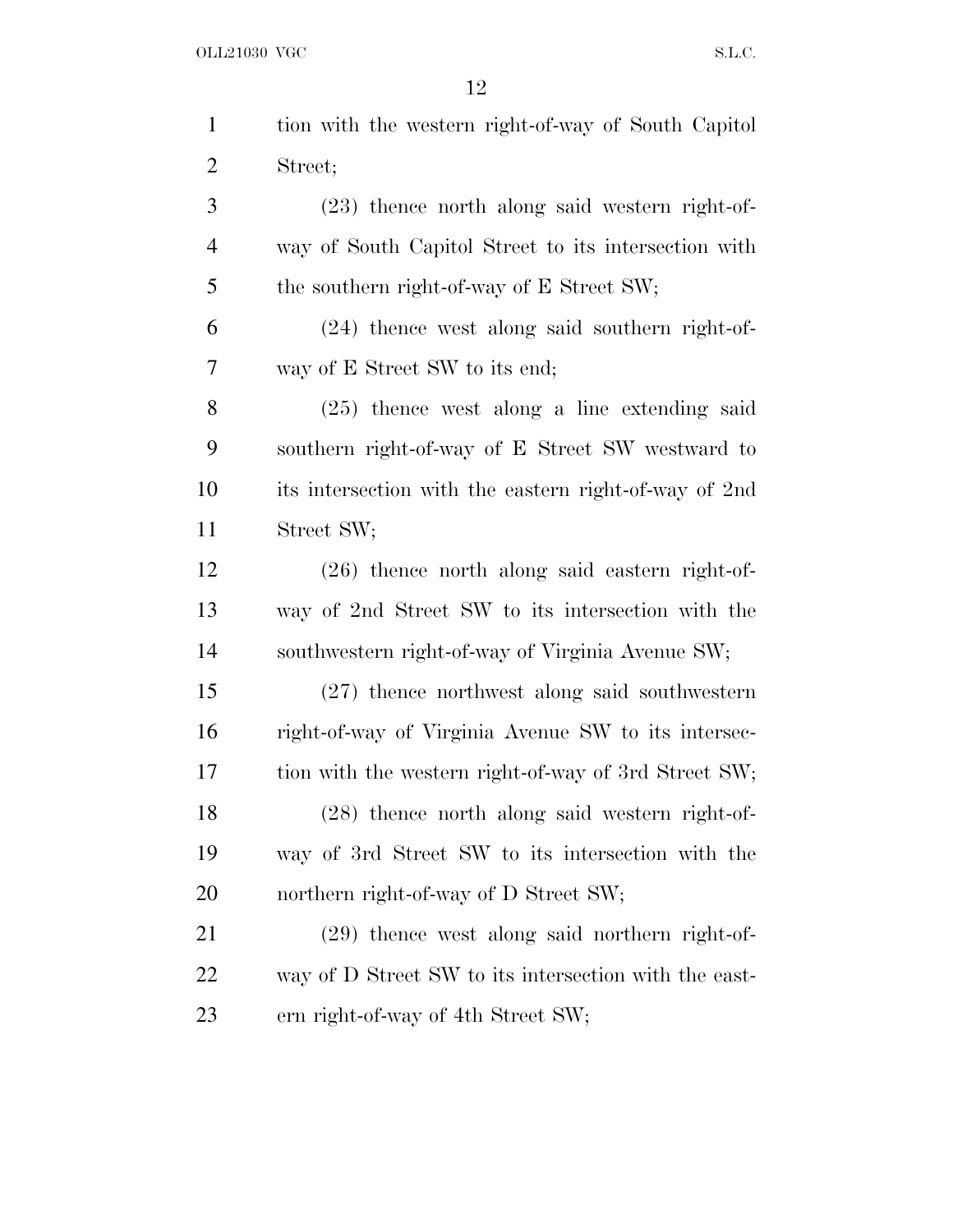| $\mathbf{1}$   | (30) thence north along said eastern right-of-        |
|----------------|-------------------------------------------------------|
| $\overline{2}$ | way of 4th Street SW to its intersection with the     |
| 3              | northern right-of-way of C Street SW;                 |
| $\overline{4}$ | (31) thence west along said northern right-of-        |
| 5              | way of C Street SW to its intersection with the east- |
| 6              | ern right-of-way of 6th Street SW;                    |
| 7              | (32) thence north along said eastern right-of-        |
| 8              | way of 6th Street SW to its intersection with the     |
| 9              | northern right-of-way of Independence Avenue SW;      |
| 10             | (33) thence west along said northern right-of-        |
| 11             | way of Independence Avenue SW to its intersection     |
| 12             | with the western right-of-way of 12th Street SW;      |
| 13             | (34) thence south along said western right-of-        |
| 14             | way of 12th Street SW to its intersection with the    |
| 15             | northern right-of-way of D Street SW;                 |
| 16             | $(35)$ thence west along said northern right-of-      |
| 17             | way of D Street SW to its intersection with the east- |
| 18             | ern right-of-way of 14th Street SW;                   |
| 19             | $(36)$ thence south along said eastern right-of-      |
| 20             | way of 14th Street SW to its intersection with the    |
| 21             | northeastern boundary of the Consolidated Rail Cor-   |
| 22             | poration railroad easement;                           |
| 23             | (37) thence southwest along said northeastern         |
| 24             | boundary of the Consolidated Rail Corporation rail-   |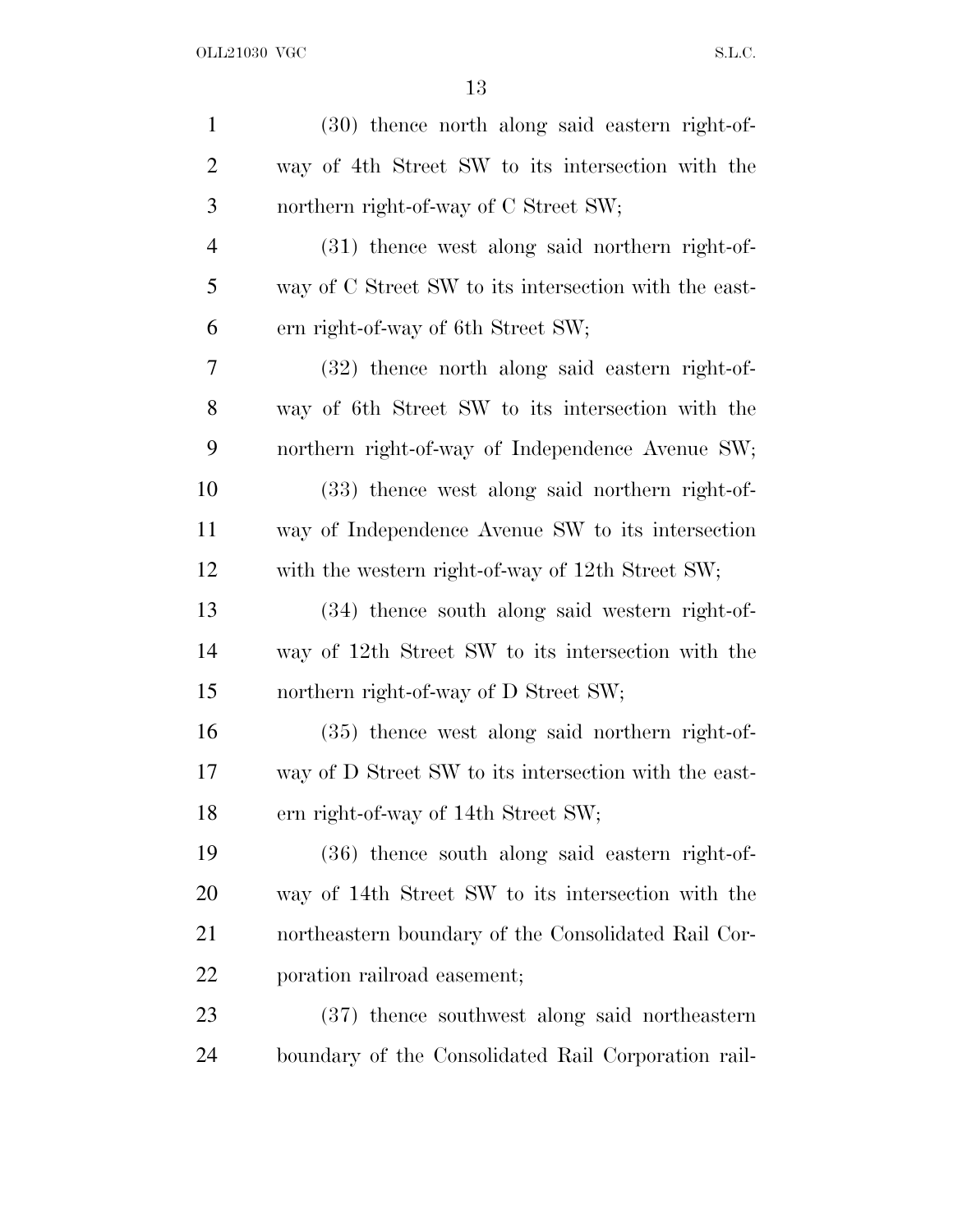| $1 \quad \blacksquare$ | road easement to its intersection with the eastern |
|------------------------|----------------------------------------------------|
| 2                      | shore of the Potomac River;                        |

 (38) thence generally northwest along said east- ern shore of the Potomac River to its intersection with a line extending westward the northern bound- ary of the property designated as Square 12 Lot 806;

 (39) thence east along said line extending west- ward the northern boundary of the property des- ignated as Square 12 Lot 806 to the northern prop- erty boundary of the property designated as Square 12 Lot 806, and continuing east along said northern boundary of said property designated as Square 12 Lot 806 to its northeast corner;

 (40) thence east along a line extending east from said northeast corner of the property des- ignated as Square 12 Lot 806 to its intersection with the western boundary of the property des-ignated as Square 33 Lot 87;

 (41) thence south along said western boundary of the property designated as Square 33 Lot 87 to its intersection with the northwest corner of the property designated as Square 33 Lot 88;

 (42) thence counter-clockwise around the boundary of said property designated as Square 33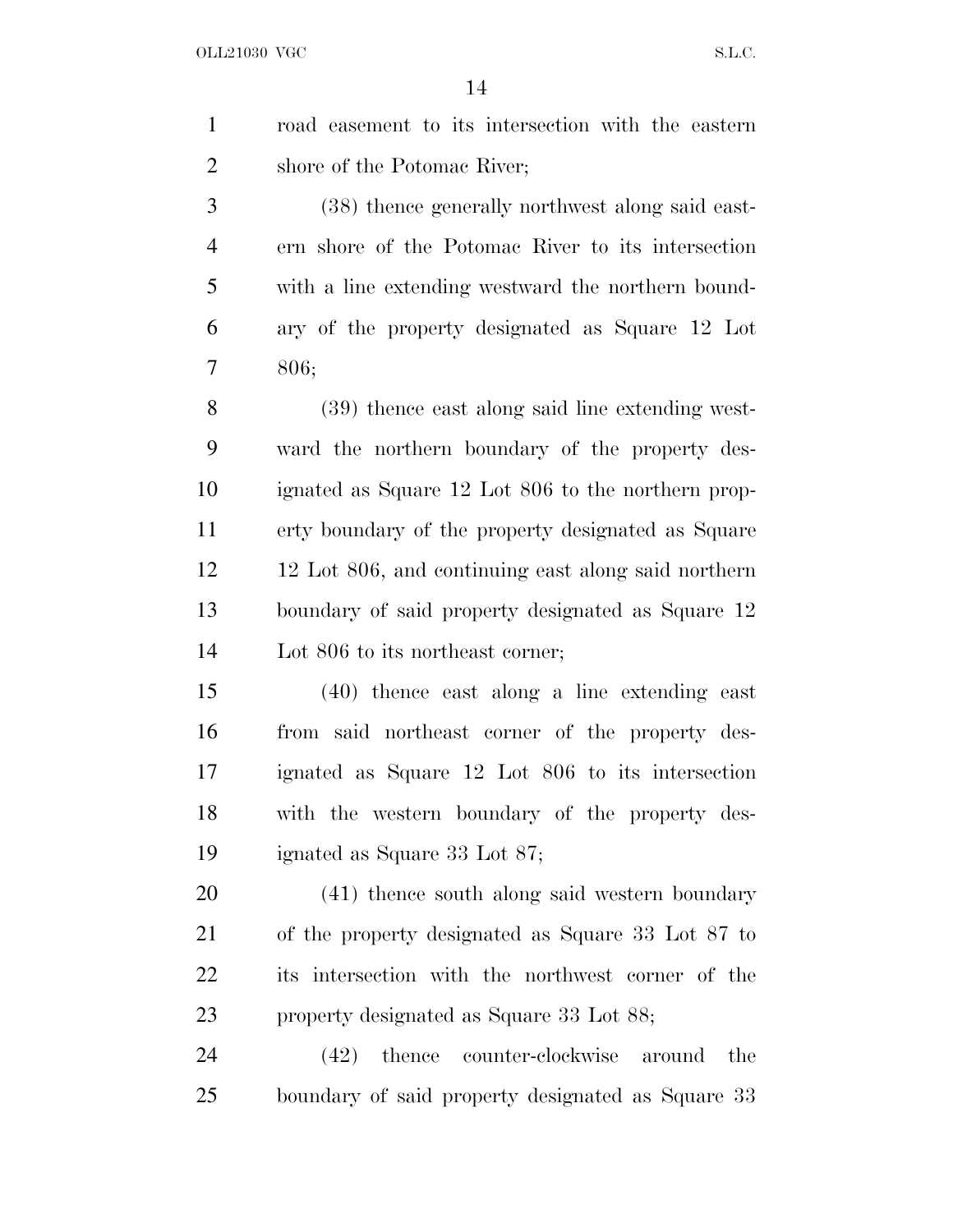| $\mathbf{1}$   | Lot 88 to its southeast corner, which is along the   |
|----------------|------------------------------------------------------|
| $\overline{2}$ | northern right-of-way of E Street NW;                |
| 3              | $(43)$ thence east along said northern right-of-     |
| $\overline{4}$ | way of E Street NW to its intersection with the      |
| 5              | western right-of-way of 18th Street NW;              |
| 6              | (44) thence south along said western right-of-       |
| 7              | way of 18th Street NW to its intersection with the   |
| 8              | southwestern right-of-way of Virginia Avenue NW;     |
| 9              | $(45)$ thence southeast along said southwestern      |
| 10             | right-of-way of Virginia Avenue NW to its intersec-  |
| 11             | tion with the northern right-of-way of Constitution  |
| 12             | Avenue NW;                                           |
| 13             | $(46)$ thence east along said northern right-of-     |
| 14             | way of Constitution Avenue NW to its intersection    |
| 15             | with the eastern right-of-way of 17th Street NW;     |
| 16             | (47) thence north along said eastern right-of-       |
| 17             | way of 17th Street NW to its intersection with the   |
| 18             | southern right-of-way of H Street NW;                |
| 19             | (48) thence east along said southern right-of-       |
| 20             | way of H Street NW to its intersection with the      |
| 21             | northwest corner of the property designated as       |
| <u>22</u>      | Square 221 Lot 35;                                   |
| 23             | thence<br>counter-clockwise<br>the<br>(49)<br>around |
| 24             | boundary of said property designated as Square 221   |
| 25             | Lot 35 to its southeast corner, which is along the   |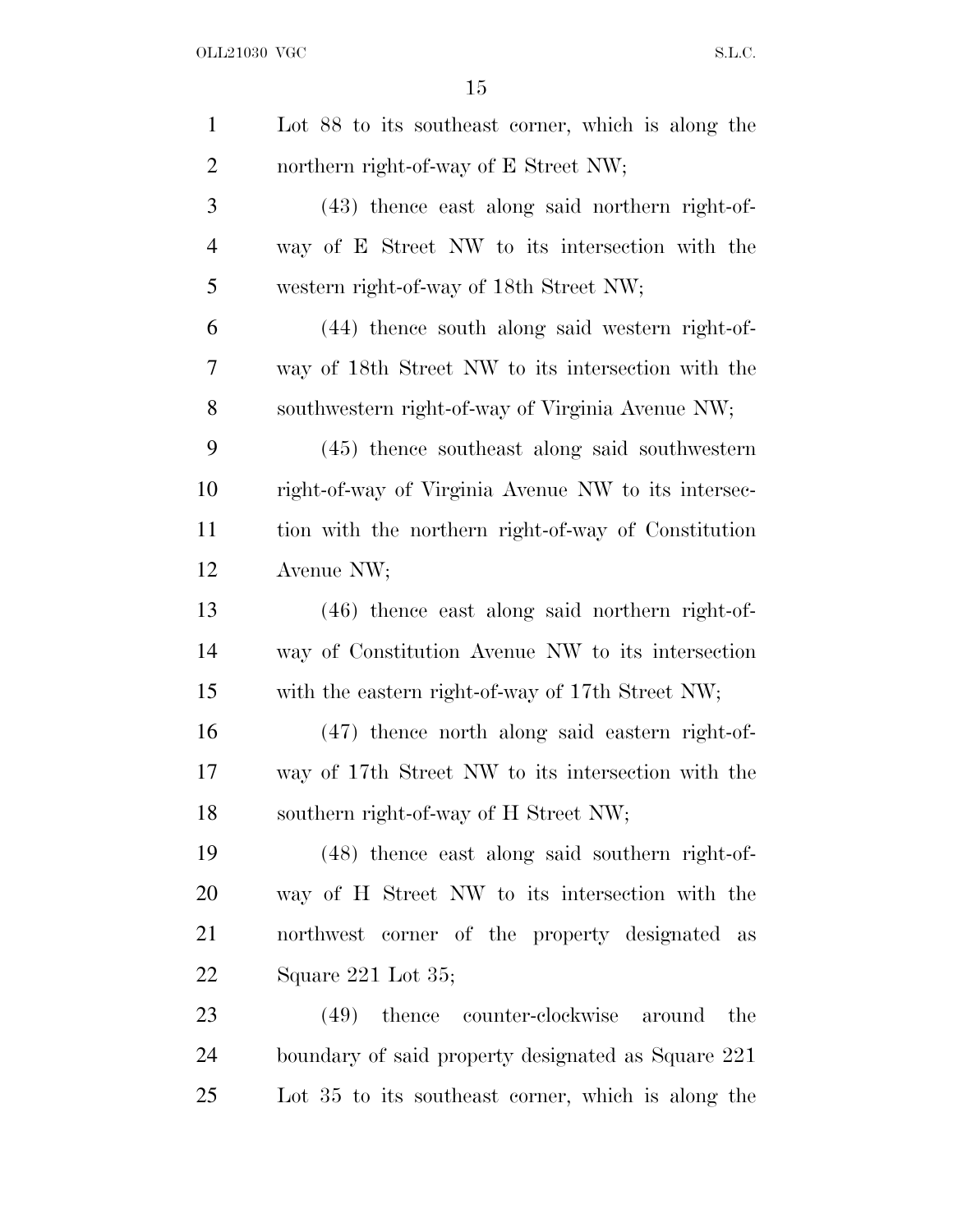|                | 16                                                   |
|----------------|------------------------------------------------------|
| $\mathbf{1}$   | boundary of the property designated as Square 221    |
| $\overline{2}$ | Lot $37$ ;                                           |
| 3              | counter-clockwise<br>thence<br>(50)<br>around<br>the |
| $\overline{4}$ | boundary of said property designated as Square 221   |
| 5              | Lot 37 to its southwest corner, which it shares with |
| 6              | the property designated as Square $221$ Lot $818$ ;  |
| 7              | $(51)$ thence south along the boundary of said       |
| 8              | property designated as Square 221 Lot 818 to its     |
| 9              | southwest corner, which it shares with the property  |
| 10             | designated as Square $221$ Lot $40$ ;                |
| 11             | (52) thence south along the boundary of said         |
| 12             | property designated as Square 221 Lot 40 to its      |
| 13             | southwest corner;                                    |
| 14             | $(53)$ thence east along the southern border of      |
| 15             | said property designated as Square 221 Lot 40 to     |
| 16             | its intersection with the northwest corner of the    |
| 17             | property designated as Square 221 Lot 820;           |
| 18             | (54) thence south along the western boundary         |
| 19             | of said property designated as Square 221 Lot 820    |
| 20             | to its southwest corner, which it shares with the    |
| 21             | property designated as Square 221 Lot 39;            |
| 22             | $(55)$ thence south along the western boundary       |
| 23             | of said property designated as Square 221 Lot 39     |
| 24             | to its southwest corner, which is along the northern |
| 25             | right-of-way of Pennsylvania Avenue NW;              |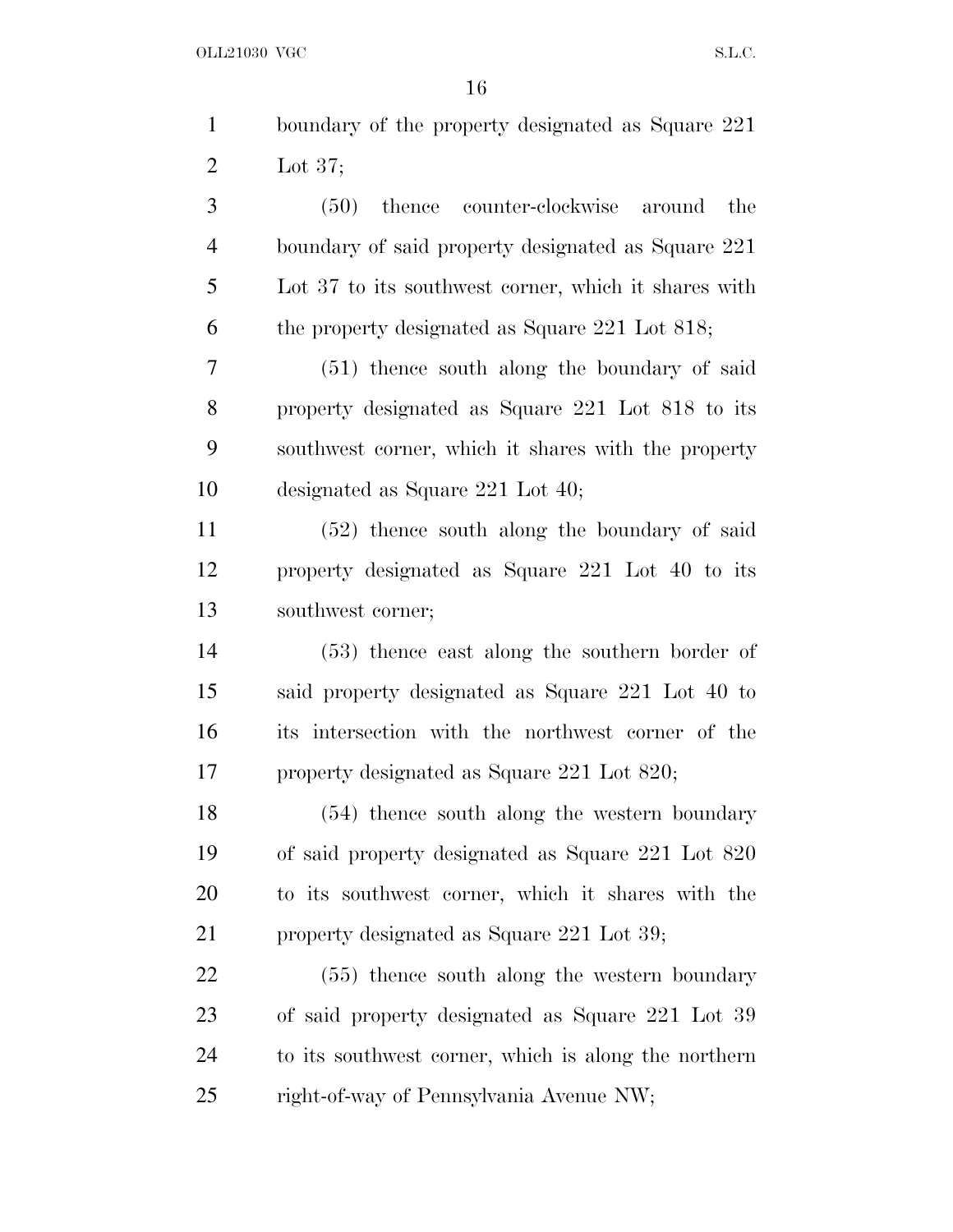(56) thence east along said northern right-of- way of Pennsylvania Avenue NW to its intersection with the western right-of-way of 15th Street NW; (57) thence south along said western right-of- way of 15th Street NW to its intersection with a line extending northwest from the southern right-of-way of the portion of Pennsylvania Avenue NW north of Pershing Square; (58) thence southeast along said line extending the southern right-of-way of Pennsylvania Avenue NW to the southern right-of-way of Pennsylvania Avenue NW, and continuing southeast along said southern right-of-way of Pennsylvania Avenue NW to its intersection with the western right-of-way of 14th Street NW; (59) thence south along said western right-of- way of 14th Street NW to its intersection with a line extending west from the southern right-of-way of D Street NW; (60) thence east along said line extending west from the southern right-of-way of D Street NW to the southern right-of-way of D Street NW, and con- tinuing east along said southern right-of-way of D Street NW to its intersection with the eastern right-25 of-way of  $13\frac{1}{2}$  Street NW;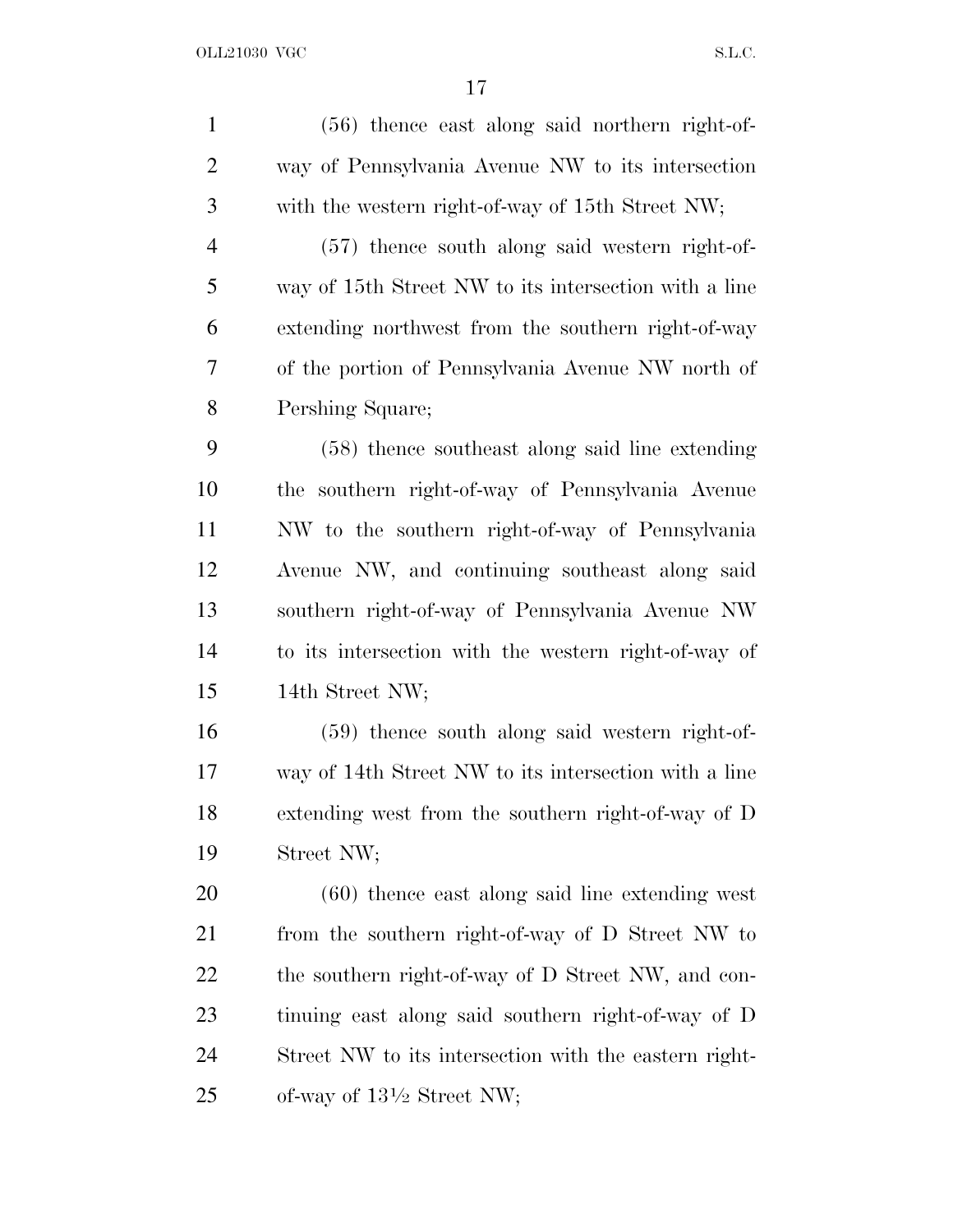(61) thence north along said eastern right-of-2 way of  $13\frac{1}{2}$  Street NW to its intersection with the southern right-of-way of Pennsylvania Avenue NW; (62) thence east and southeast along said southern right-of-way of Pennsylvania Avenue NW to its intersection with the western right-of-way of 12th Street NW; (63) thence south along said western right-of- way of 12th Street NW to its intersection with a line extending to the west the southern boundary of the property designated as Square 324 Lot 809; (64) thence east along said line to the south- west corner of said property designated as Square 324 Lot 809, and continuing northeast along the southern boundary of said property designated as Square 324 Lot 809 to its eastern corner, which it shares with the property designated as Square 323 Lot 802; (65) thence east along the southern boundary of said property designated as Square 323 Lot 802 to its southeast corner, which it shares with the property designated as Square 324 Lot 808; (66) thence counter-clockwise around the boundary of said property designated as Square 324 Lot 808 to its northeastern corner, which is along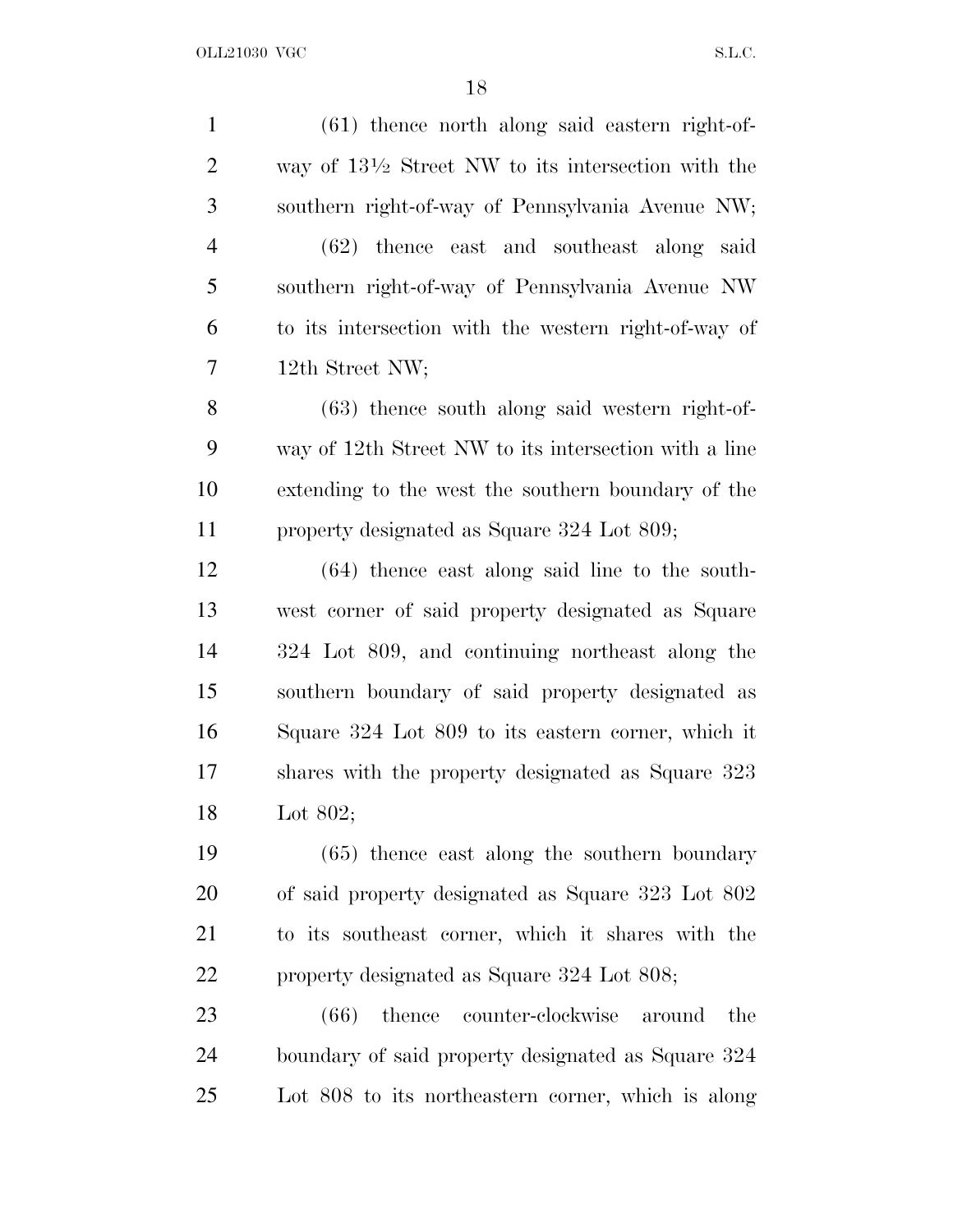| $\mathbf{1}$   | the southern right-of-way of Pennsylvania Avenue      |
|----------------|-------------------------------------------------------|
| $\overline{2}$ | NW;                                                   |
| 3              | $(67)$ thence southeast along said southern right-    |
| $\overline{4}$ | of-way of Pennsylvania Avenue NW to its intersec-     |
| 5              | tion with the eastern right-of-way of 4th Street NW;  |
| 6              | $(68)$ thence north along a line extending north      |
| 7              | from said eastern right-of-way of 4th Street NW to    |
| 8              | its intersection with the southern right-of-way of C  |
| 9              | Street NW;                                            |
| 10             | $(69)$ thence east along said southern right-of-      |
| 11             | way of C Street NW to its intersection with the east- |
| 12             | ern right-of-way of 3rd Street NW;                    |
| 13             | (70) thence north along said eastern right-of-        |
| 14             | way of 3rd Street NW to its intersection with the     |
| 15             | southern right-of-way of D Street NW;                 |
| 16             | (71) thence east along said southern right-of-        |
| 17             | way of D Street NW to its intersection with the       |
| 18             | western right-of-way of 1st Street NW;                |
| 19             | (72) thence south along said western right-of-        |
| 20             | way of 1st Street NW to its intersection with the     |
| 21             | northern right-of-way of C Street NW;                 |
| 22             | (73) thence west along said northern right-of-        |
| 23             | way of C Street NW to its intersection with the       |
| 24             | western right-of-way of 2nd Street NW;                |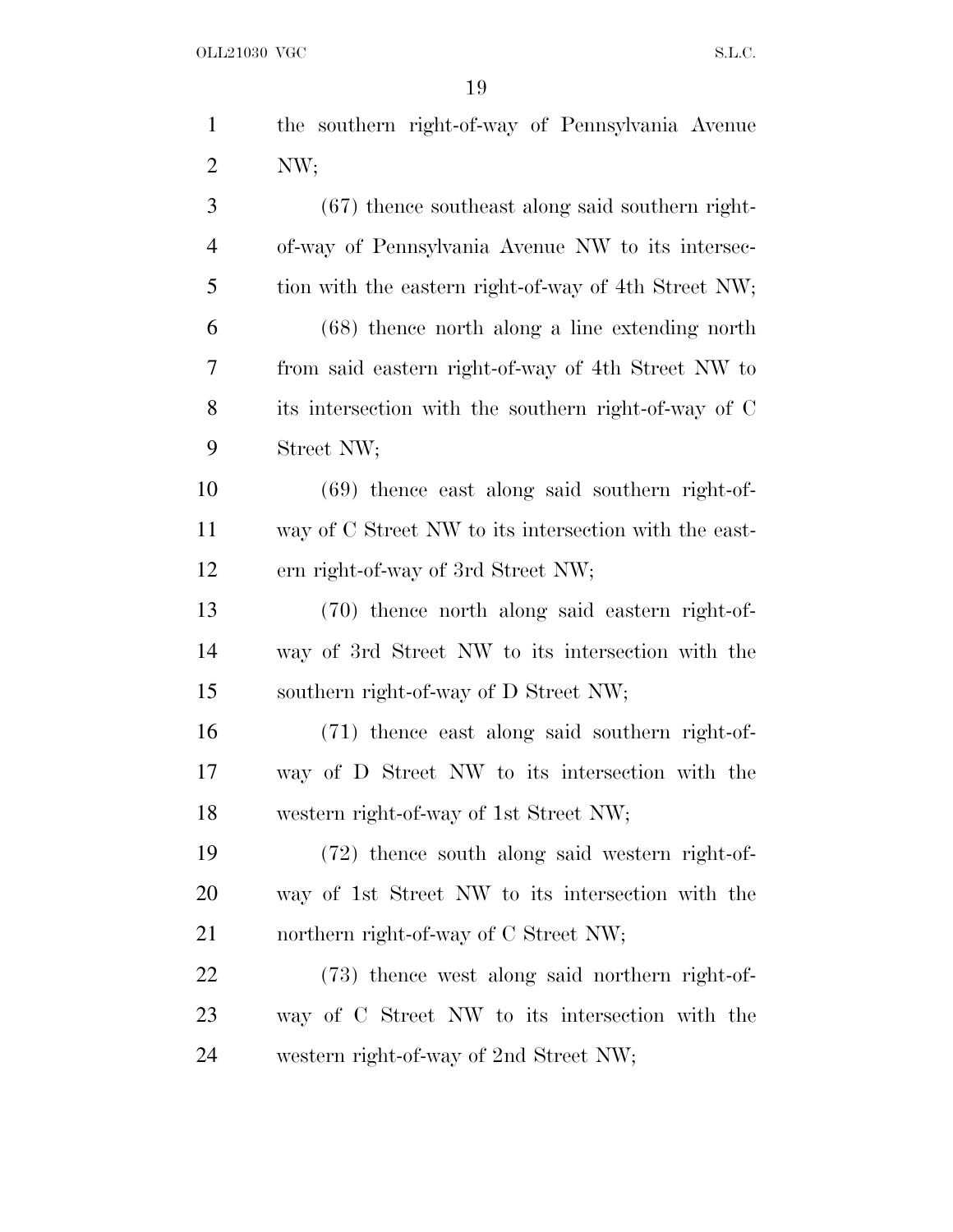| $\mathbf{1}$   | (74) thence south along said western right-of-       |
|----------------|------------------------------------------------------|
| $\overline{2}$ | way of 2nd Street NW to its intersection with the    |
| 3              | northern right-of-way of Constitution Avenue NW;     |
| $\overline{4}$ | (75) thence east along said northern right-of-       |
| 5              | way of Constitution Avenue NW to its intersection    |
| 6              | with the northeastern right-of-way of Louisiana Ave- |
| 7              | nue NW;                                              |
| 8              | (76) thence northeast along said northeastern        |
| 9              | right-of-way of Louisiana Avenue NW to its inter-    |
| 10             | section with the southwestern right-of-way of New    |
| 11             | Jersey Avenue NW;                                    |
| 12             | (77) thence northwest along said southwestern        |
| 13             | right-of-way of New Jersey Avenue NW to its inter-   |
| 14             | section with the northern right-of-way of D Street   |
| 15             | NW;                                                  |
| 16             | (78) thence east along said northern right-of-       |
| 17             | way of D Street NW to its intersection with the      |
| 18             | northeastern right-of-way of Louisiana Avenue NW;    |
| 19             | (79) thence northeast along said northwestern        |
| 20             | right-of-way of Louisiana Avenue NW to its inter-    |
| 21             | section with the western right-of-way of North Cap-  |
| 22             | itol Street;                                         |
| 23             | (80) thence north along said western right-of-       |
| 24             | way of North Capitol Street to its intersection with |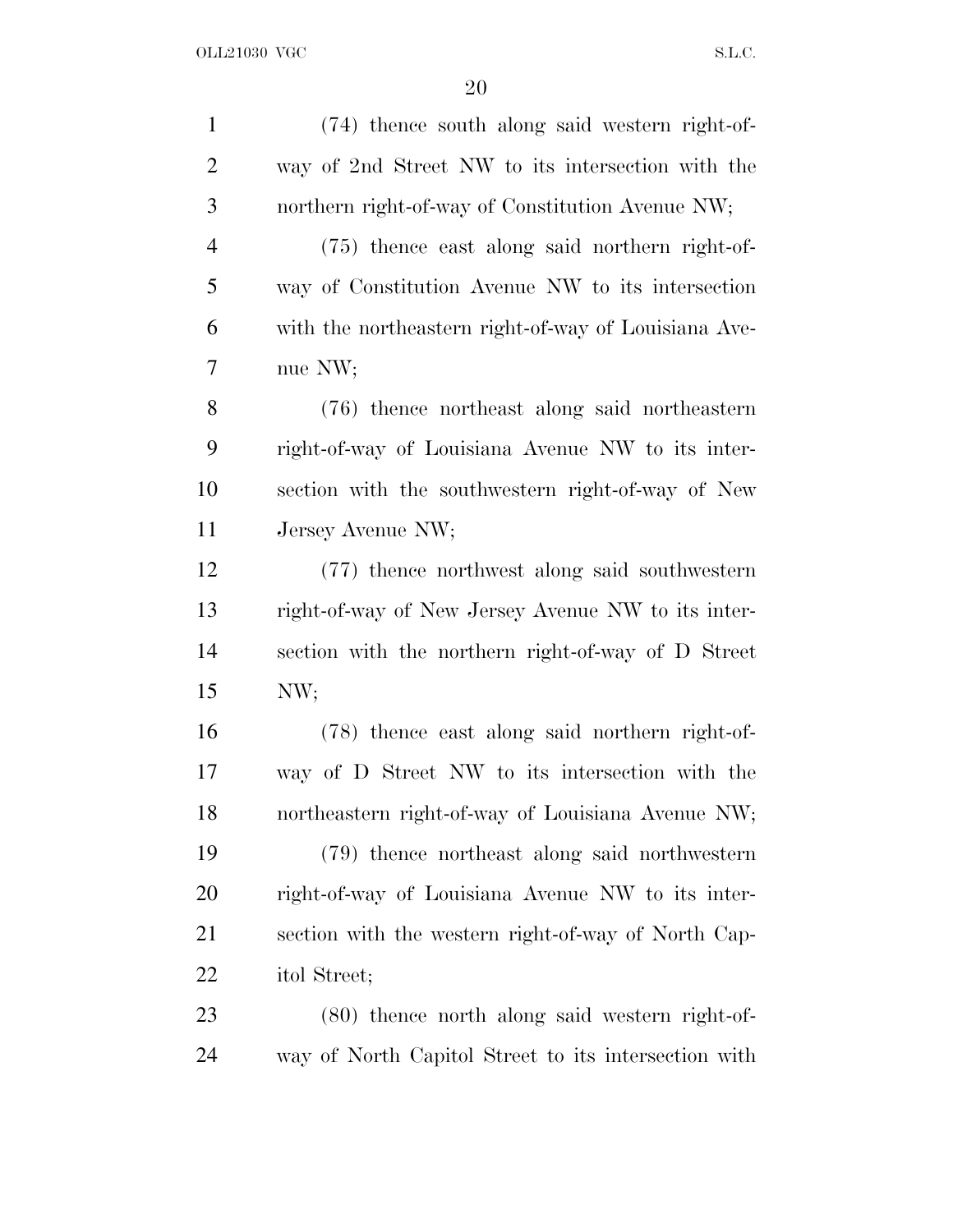| $\mathbf{1}$   | the southwestern right-of-way of Massachusetts Ave-         |
|----------------|-------------------------------------------------------------|
| $\overline{2}$ | nue NW;                                                     |
| 3              | (81) thence southeast along said southwestern               |
| $\overline{4}$ | right-of-way of Massachusetts Avenue NW to the              |
| 5              | southwestern right-of-way of Massachusetts Avenue           |
| 6              | NE;                                                         |
| 7              | (82) thence southeast along said southwestern               |
| 8              | right-of-way of Massachusetts Avenue NE to the              |
| 9              | southern right-of-way of Columbus Circle NE;                |
| 10             | (83) thence counter-clockwise along said south-             |
| 11             | ern right-of-way of Columbus Circle NE to its inter-        |
| 12             | section with the southern right-of way of F Street          |
| 13             | NE; and                                                     |
| 14             | (84) thence east along said southern right-of-              |
| 15             | way of F Street NE to the point of beginning.               |
| 16             | (c) EXCLUSION OF BUILDING SERVING AS STATE                  |
| 17             | CAPITOL.—Notwithstanding any other provision of this        |
| 18             | section, after the admission of the State into the Union,   |
| 19             | the Capital shall not be considered to include the building |
| 20             | known as the "John A. Wilson Building", as described        |
| 21             | and designated under section $601(a)$ of the Omnibus        |
| 22             | Spending Reduction Act of $1993$ (sec. $10-1301(a)$ , D.C.  |
| 23             | Official Code).                                             |
| 24             | (d) CLARIFICATION OF TREATMENT OF FRANCES                   |

PERKINS BUILDING.—The entirety of the Frances Per-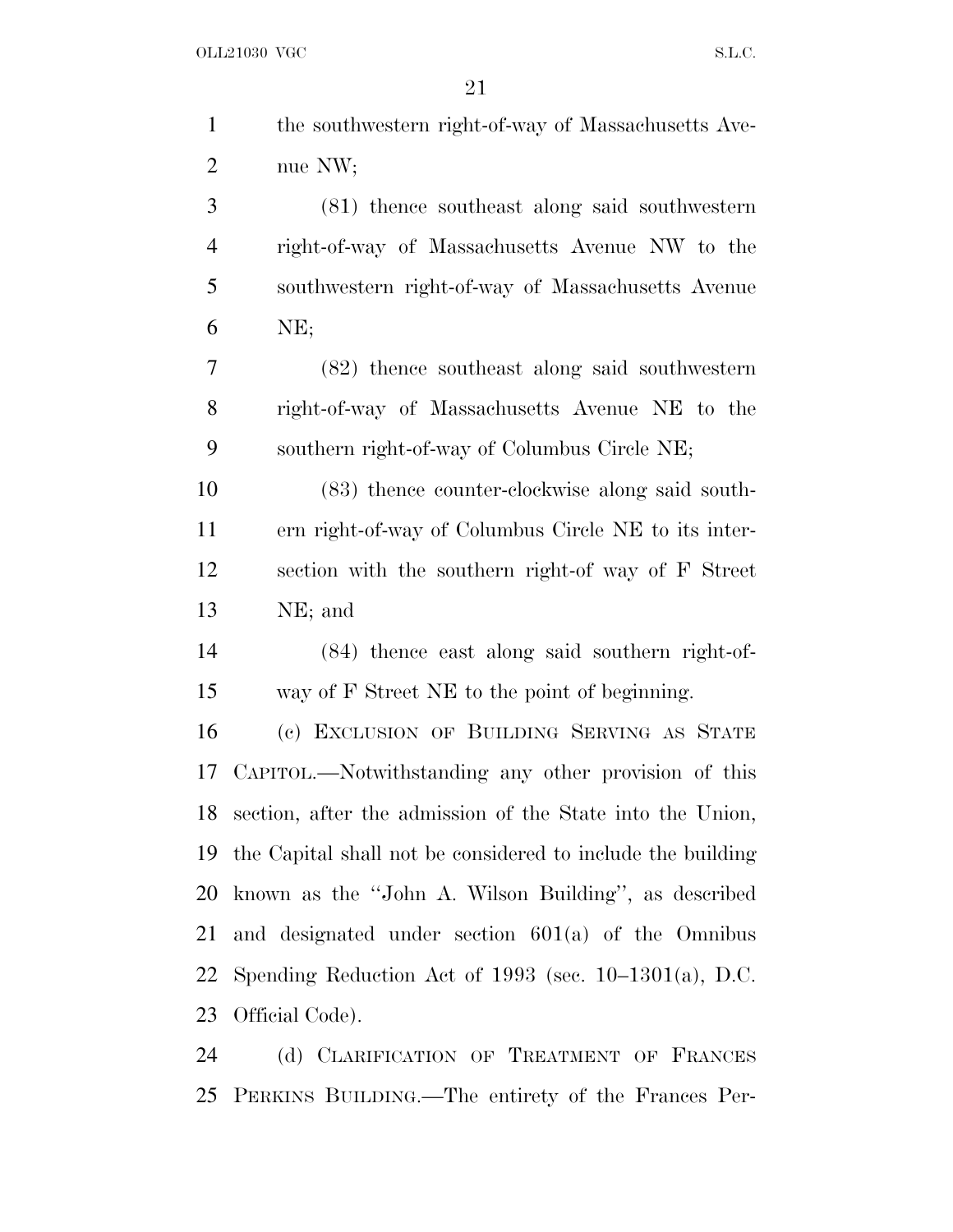kins Building, including any portion of the Building which is north of D Street Northwest, shall be included in the Capital.

### **SEC. 113. RETENTION OF TITLE TO PROPERTY.**

 (a) RETENTION OF FEDERAL TITLE.—The United States shall have and retain title to, or jurisdiction over, for purposes of administration and maintenance, all real and personal property with respect to which the United States holds title or jurisdiction for such purposes on the day before the date of the admission of the State into the Union.

 (b) RETENTION OF STATE TITLE.—The State shall have and retain title to, or jurisdiction over, for purposes of administration and maintenance, all real and personal property with respect to which the District of Columbia holds title or jurisdiction for such purposes on the day before the date of the admission of the State into the Union.

## **SEC. 114. EFFECT OF ADMISSION ON CURRENT LAWS OF SEAT OF GOVERNMENT OF UNITED STATES.**

 Except as otherwise provided in this Act, the laws of the District of Columbia which are in effect on the day before the date of the admission of the State into the Union (without regard to whether such laws were enacted by Congress or by the District of Columbia) shall apply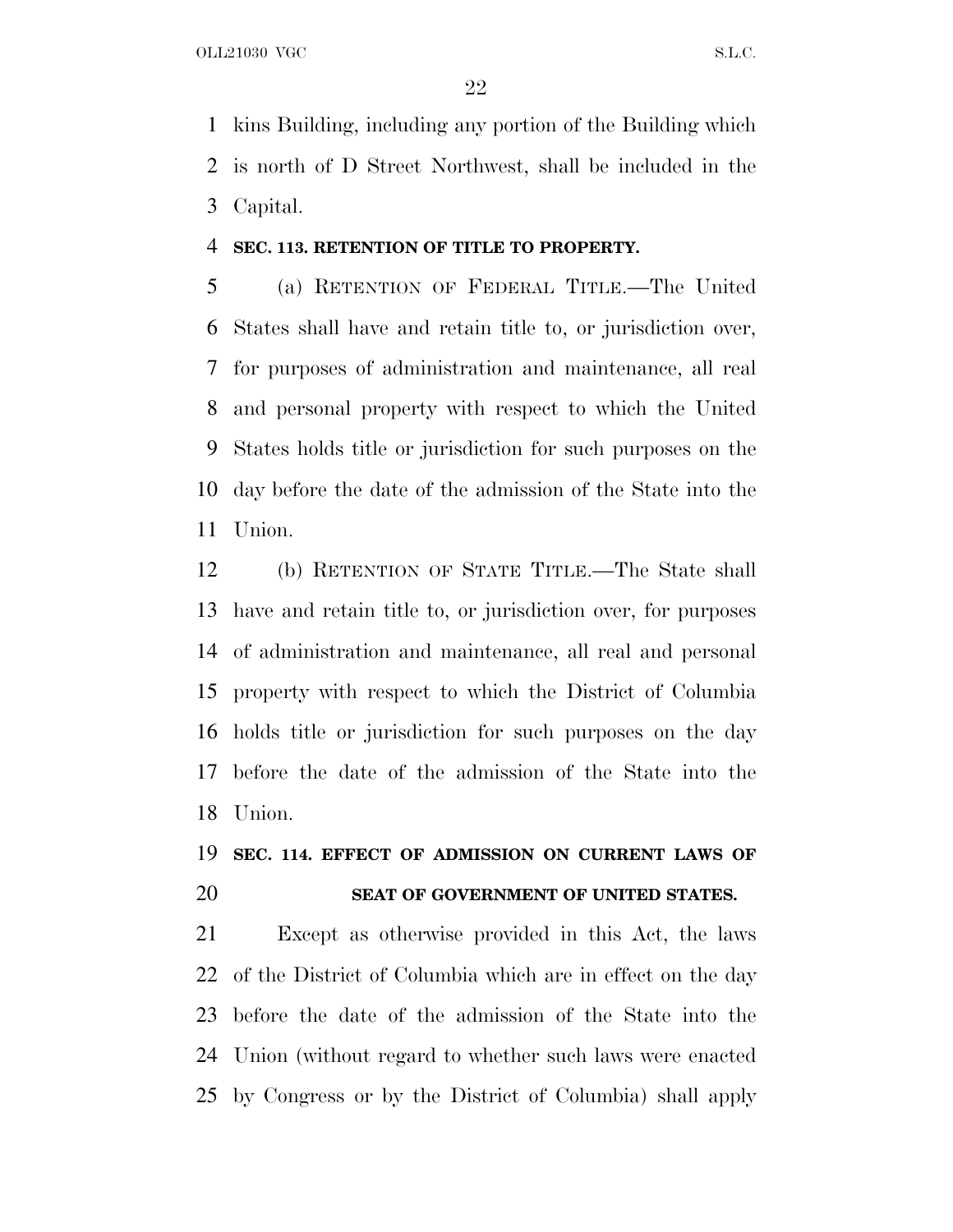in the Capital in the same manner and to the same extent beginning on the date of the admission of the State into the Union, and shall be deemed laws of the United States which are applicable only in or to the Capital.

## **SEC. 115. CAPITAL NATIONAL GUARD.**

 (a) ESTABLISHMENT.—Title 32, United States Code, is amended as follows:

 (1) DEFINITIONS.—In paragraphs (4), (6), and (19) of section 101, by striking ''District of Colum- bia'' each place it appears and inserting ''Capital''. (2) BRANCHES AND ORGANIZATIONS.—In sec- tion 103, by striking ''District of Columbia'' and in-13 serting "Capital".

 (3) UNITS: LOCATION; ORGANIZATION; COM- MAND.—In subsections (c) and (d) of section 104, by striking ''District of Columbia'' both places it ap-pears and inserting ''Capital''.

 (4) AVAILABILITY OF APPROPRIATIONS.—In section 107(b), by striking ''District of Columbia'' and inserting ''Capital''.

21 (5) MAINTENANCE OF OTHER TROOPS.—In subsections (a), (b), and (c) of section 109, by strik- ing ''District of Columbia'' each place it appears and 24 inserting "Capital".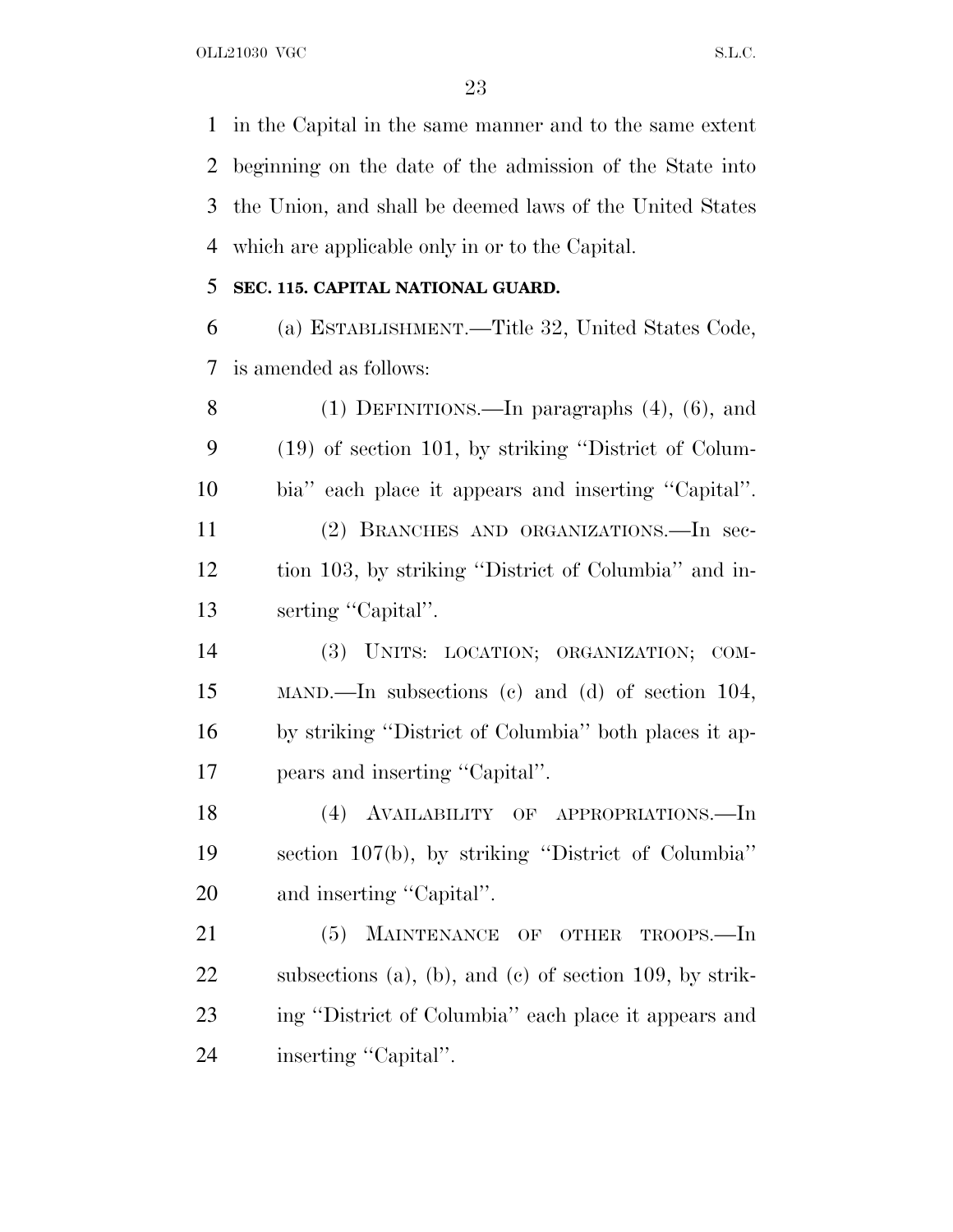| $\mathbf{1}$   | (6) DRUG INTERDICTION AND COUNTER-DRUG                  |
|----------------|---------------------------------------------------------|
| $\overline{2}$ | ACTIVITIES.—In section $112(h)$ —                       |
| 3              | (A) by striking "District of Columbia,"                 |
| $\overline{4}$ | both places it appears and inserting "Capital,";        |
| 5              | and                                                     |
| 6              | $(B)$ in paragraph $(2)$ , by striking "Na-             |
| $\overline{7}$ | tional Guard of the District of Columbia" and           |
| 8              | inserting "Capital National Guard".                     |
| 9              | (7) ENLISTMENT OATH.—In section 304, by                 |
| 10             | striking "District of Columbia" and inserting "Cap-     |
| 11             | ital''.                                                 |
| 12             | $(8)$ ADJUTANTS GENERAL.—In section 314, by             |
| 13             | striking "District of Columbia" each place it ap-       |
| 14             | pears and inserting "Capital".                          |
| 15             | (9) DETAIL OF REGULAR MEMBERS OF ARMY                   |
| 16             | AND AIR FORCE TO DUTY WITH NATIONAL GUARD.-             |
| 17             | In section 315, by striking "District of Columbia"      |
| 18             | each place it appears and inserting "Capital".          |
| 19             | (10) DISCHARGE OF OFFICERS; TERMINATION                 |
| 20             | OF APPOINTMENT.—In section $324(b)$ , by striking       |
| 21             | "District of Columbia" and inserting "Capital".         |
| 22             | (11) RELIEF FROM NATIONAL GUARD DUTY                    |
| 23             | WHEN ORDERED TO ACTIVE DUTY.—In subsections             |
| 24             | (a) and (b) of section $325$ , by striking "District of |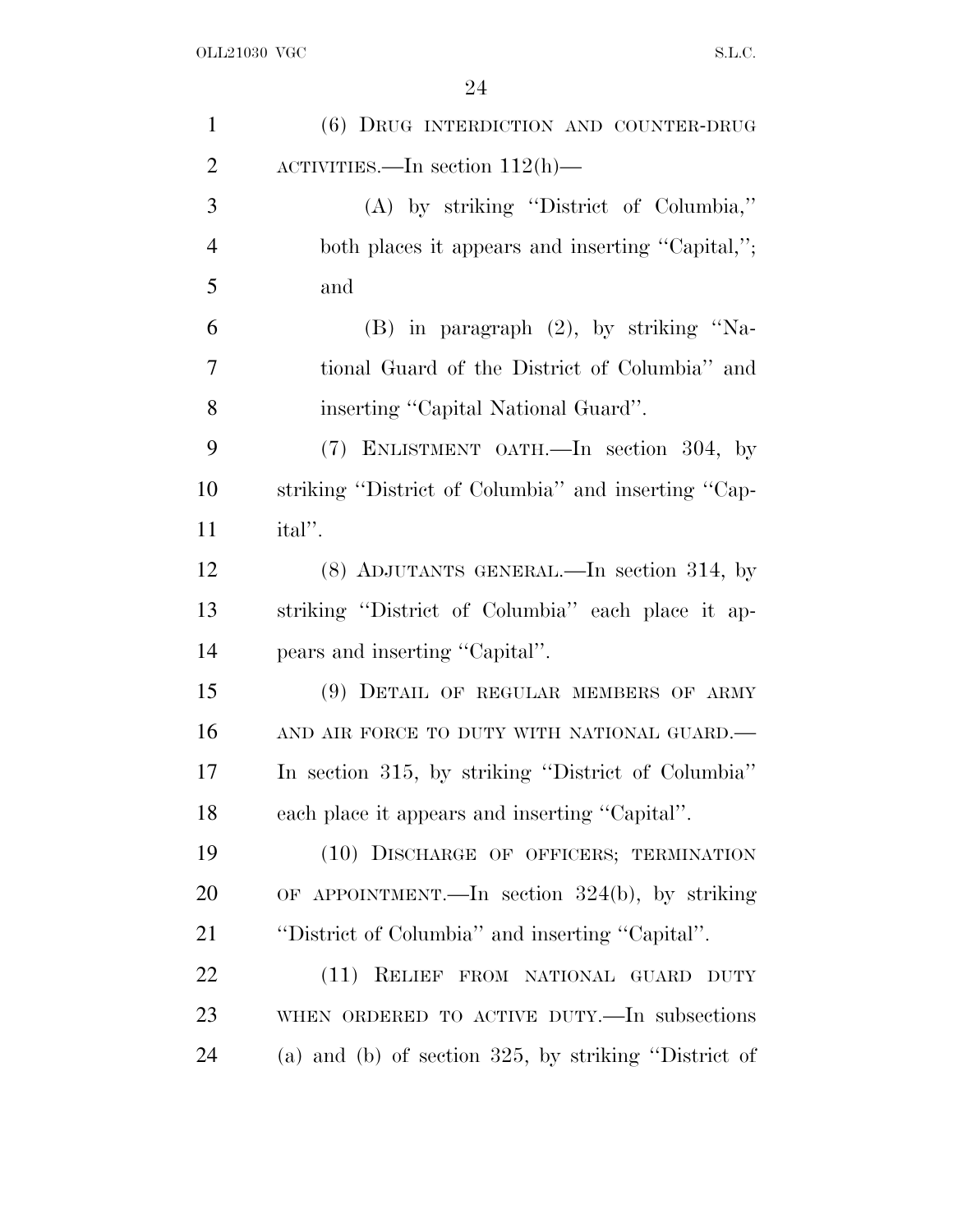| $\mathbf{1}$   | Columbia" each place it appears and inserting "Cap-   |
|----------------|-------------------------------------------------------|
| $\overline{2}$ | ital''.                                               |
| 3              | (12) COURTS-MARTIAL OF NATIONAL GUARD                 |
| $\overline{4}$ | NOT IN FEDERAL SERVICE: COMPOSITION, JURISDIC-        |
| 5              | TION, AND PROCEDURES; CONVENING AUTHORITY.-           |
| 6              | In sections 326 and 327, by striking "District of Co- |
| 7              | lumbia" each place it appears and inserting "Cap-     |
| 8              | ital".                                                |
| 9              | (13) ACTIVE GUARD AND RESERVE DUTY: GOV-              |
| 10             | ERNOR'S AUTHORITY.—In section $328(a)$ , by strik-    |
| 11             | ing "District of Columbia" and inserting "Capital".   |
| 12             | (14)<br>TRAINING GENERALLY.—In<br>section             |
| 13             | 501(b), by striking "District of Columbia" and in-    |
| 14             | serting "Capital".                                    |
| 15             | (15) PARTICIPATION IN FIELD EXERCISES.—In             |
| 16             | section 503(b), by striking "District of Columbia"    |
| 17             | and inserting "Capital".                              |
| 18             | (16) NATIONAL GUARD SCHOOLS AND SMALL                 |
| 19             | ARMS COMPETITIONS.—In section $504(b)$ , by strik-    |
| 20             | ing "District of Columbia" and inserting "Capital".   |
| 21             | (17) ARMY AND AIR FORCE SCHOOLS AND                   |
| 22             | FIELD EXERCISES.—In section 505, by striking          |
| 23             | "National Guard of the District of Columbia" and      |
| 24             | inserting "Capital National Guard".                   |
|                |                                                       |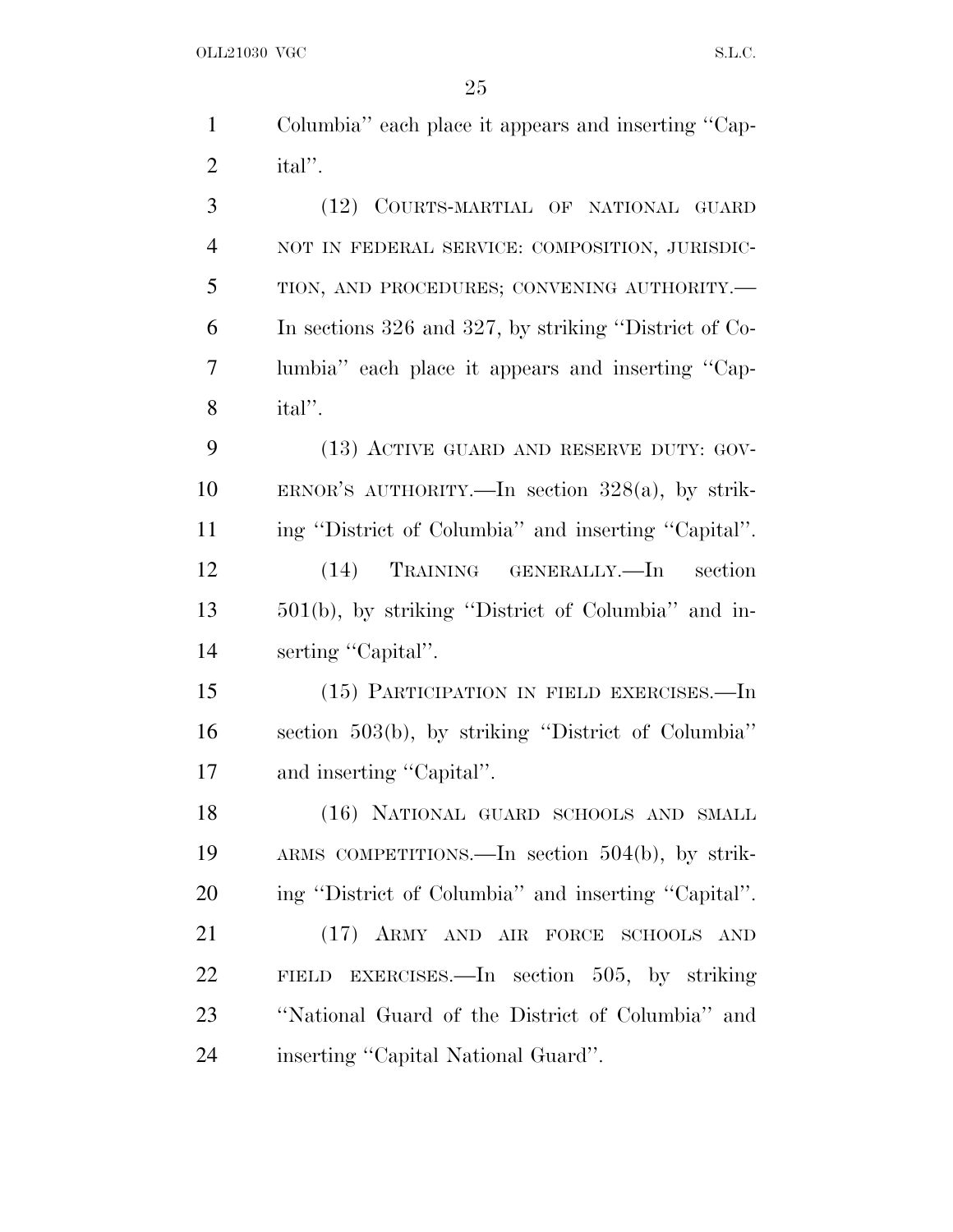| $\mathbf{1}$   | (18) NATIONAL GUARD YOUTH CHALLENGE                           |
|----------------|---------------------------------------------------------------|
| $\overline{2}$ | PROGRAM.—In subsections $(c)(1)$ , $(g)(2)$ , $(j)$ , $(k)$ , |
| 3              | and $(l)(1)$ of section 509, by striking "District of         |
| $\overline{4}$ | Columbia" each place it appears and inserting "Cap-           |
| 5              | ital''.                                                       |
| 6              | $(19)$ ISSUE OF SUPPLIES.—In section 702—                     |
| 7              | $(A)$ in subsection $(a)$ , by striking "Na-                  |
| 8              | tional Guard of the District of Columbia" and                 |
| 9              | inserting "Capital National Guard"; and                       |
| 10             | $(B)$ in subsections $(b)$ , $(c)$ , and $(d)$ , by           |
| 11             | striking "District of Columbia" each place it                 |
| 12             | appears and inserting "Capital".                              |
| 13             | (20) PURCHASES OF SUPPLIES FROM ARMY OR                       |
| 14             | AIR FORCE.—In subsections (a) and (b) of section              |
| 15             | 703, by striking "District of Columbia" both places           |
| 16             | it appears and inserting "Capital".                           |
| 17             | $(21)$ ACCOUNTABILITY: RELIEF<br>FROM<br><b>UPON</b>          |
| 18             | ORDER TO ACTIVE DUTY.—In section 704, by strik-               |
| 19             | ing "District of Columbia" and inserting "Capital".           |
| 20             | (22) PROPERTY AND FISCAL OFFICERS.—In                         |
| 21             | section 708-                                                  |
| 22             | $(A)$ in subsection $(a)$ , by striking "Na-                  |
| 23             | tional Guard of the District of Columbia" and                 |
| 24             | inserting "Capital National Guard"; and                       |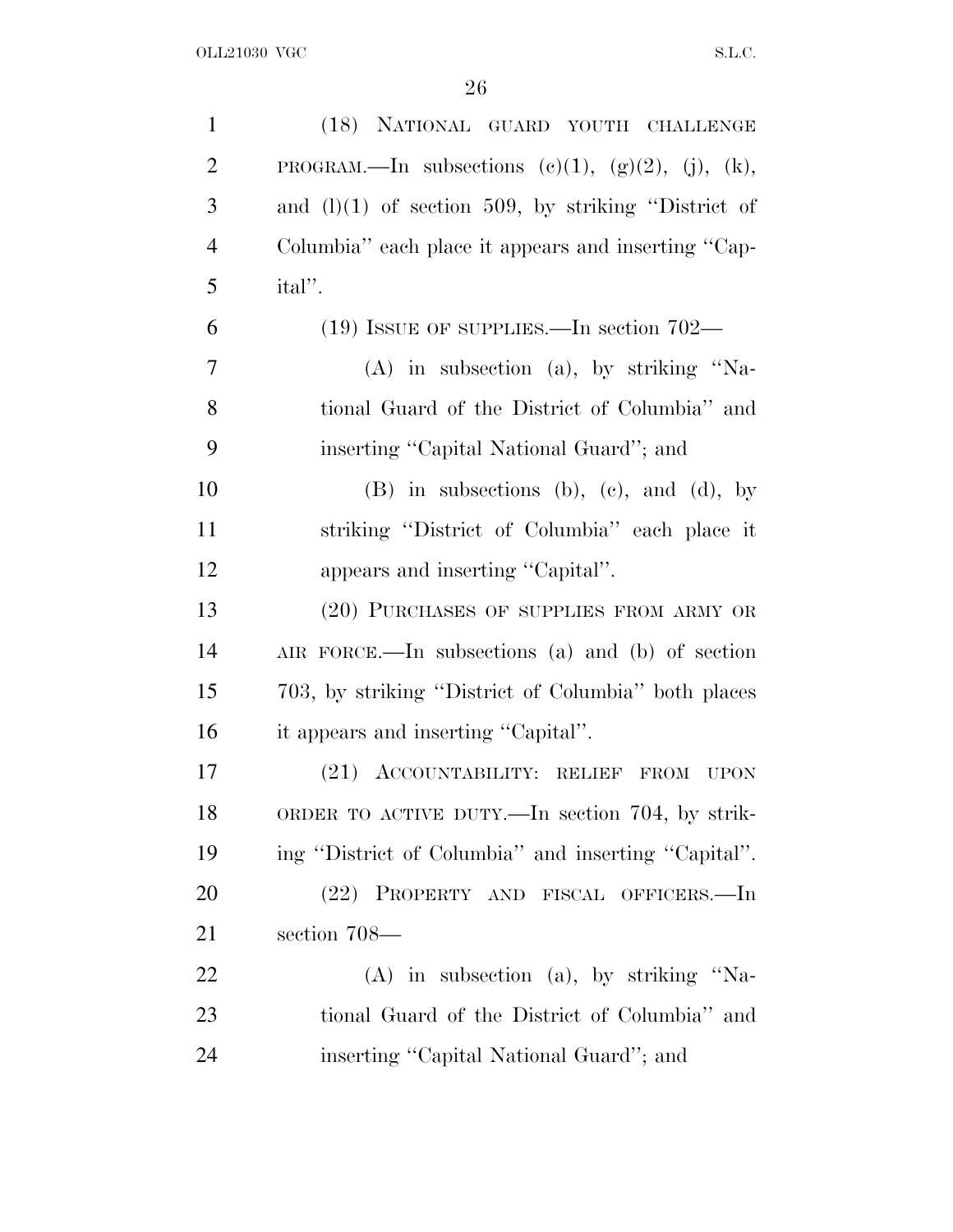| $\mathbf{1}$   | (B) in subsection (d), by striking "District"                     |
|----------------|-------------------------------------------------------------------|
| $\overline{2}$ | of Columbia" and inserting "Capital".                             |
| 3              | (23) ACCOUNTABILITY FOR PROPERTY ISSUED                           |
| $\overline{4}$ | TO THE NATIONAL GUARD.—In subsections $(c)$ , $(d)$ ,             |
| 5              | $(e)$ , and $(f)$ of section 710, by striking "District of        |
| 6              | Columbia" each place it appears and inserting "Cap-               |
| 7              | ital''.                                                           |
| 8              | DISPOSITION OF OBSOLETE<br>(24)<br>$\overline{\text{OR}}$<br>CON- |
| 9              | DEMNED PROPERTY.—In section 711, by striking                      |
| 10             | "District of Columbia" and inserting "Capital".                   |
| 11             | (25) DISPOSITION OF PROCEEDS OF CON-                              |
| 12             | DEMNED STORES ISSUED TO NATIONAL GUARD.-In                        |
| 13             | paragraph $(1)$ of section 712, by striking "District"            |
| 14             | of Columbia" and inserting "Capital".                             |
| 15             | (26) PROPERTY LOSS; PERSONAL INJURY OR                            |
| 16             | DEATH.—In section $715(e)$ , by striking "District of             |
| 17             | Columbia" and inserting "Capital".                                |
| 18             | (b) CONFORMING AMENDMENTS.-                                       |
| 19             | $(1)$ CAPITAL DEFINED.—                                           |
| 20             | (A) IN GENERAL.—Section 101 of title 32,                          |
| 21             | United States Code, is amended by adding at                       |
| 22             | the end the following new paragraph.                              |
| 23             | " $(20)$ 'Capital' means the area serving as the                  |
| 24             | seat of the Government of the United States, as de-               |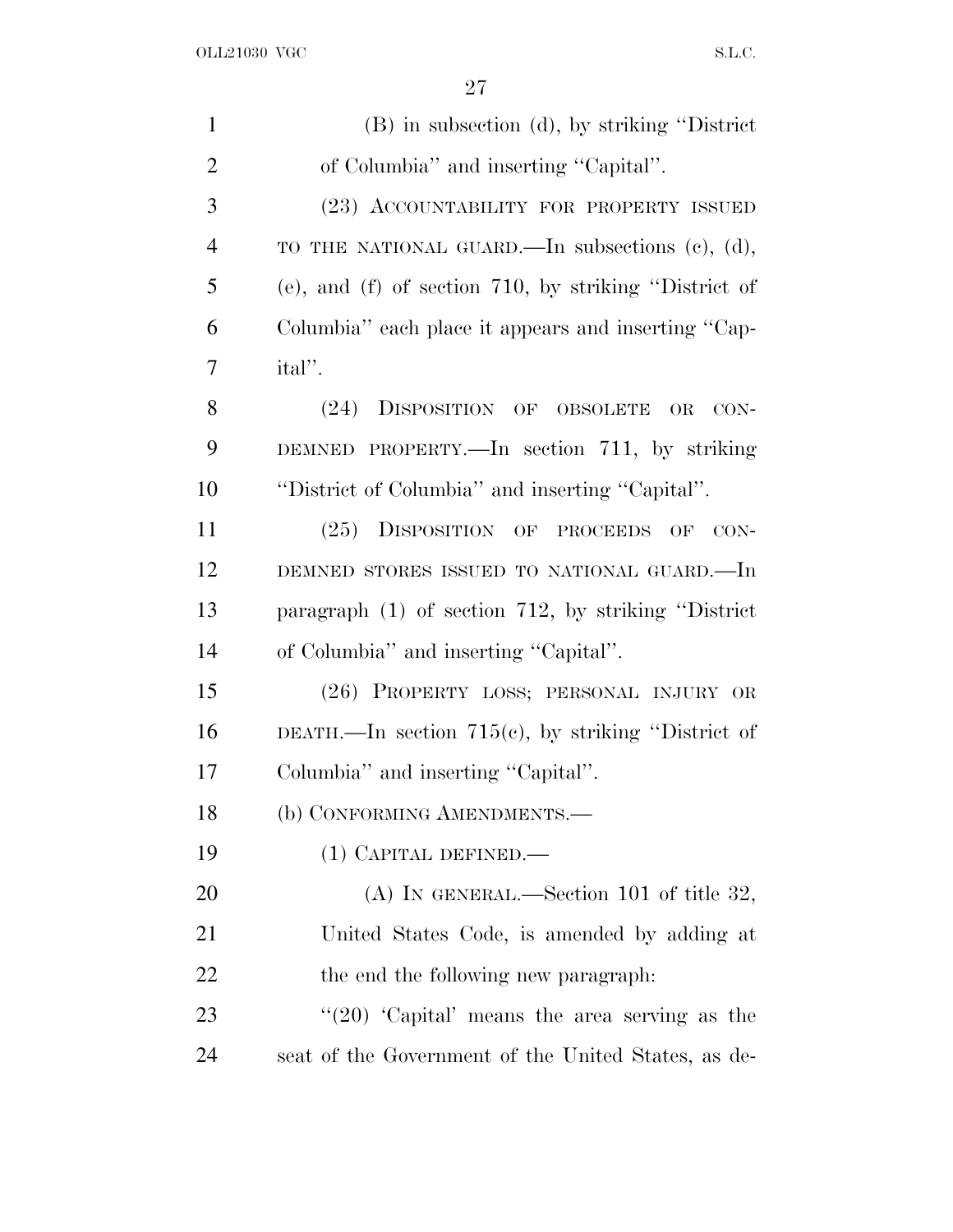| $\mathbf{1}$   | scribed in section 112 of the Washington, D.C. Ad- |
|----------------|----------------------------------------------------|
| $\overline{2}$ | mission Act.".                                     |
| 3              | (B) WITH REGARDS TO HOMELAND<br>DE-                |
| $\overline{4}$ | FENSE ACTIVITIES.—Section 901 of title 32,         |
| 5              | United States Code, is amended—                    |
| 6              | (i) in paragraph $(2)$ , by striking "Dis-         |
| 7              | trict of Columbia" and inserting "Capital";        |
| 8              | and                                                |
| 9              | (ii) by adding at the end the following            |
| 10             | new paragraph:                                     |
| 11             | $(3)$ The term 'Governor' means, with respect      |
| 12             | to the Capital, the commanding general of the Cap- |
| 13             | ital National Guard.".                             |
| 14             | $(2)$ TITLE 10, UNITED STATES CODE.—Title 10,      |
| 15             | United States Code, is amended as follows:         |
| 16             | (A) DEFINITIONS.—In section $101-$                 |
| 17             | $(i)$ in subsection $(a)$ , by adding at the       |
| 18             | end the following new paragraph.                   |
| 19             | " $(19)$ The term 'Capital' means the area serv-   |
| <b>20</b>      | ing as the seat of the Government of the United    |
| 21             | States, as described in section 112 of the Wash-   |
| 22             | ington, D.C. Admission Act.";                      |
| 23             | (ii) in paragraphs $(2)$ and $(4)$ of sub-         |
| 24             | section (c), by striking "District of Colum-       |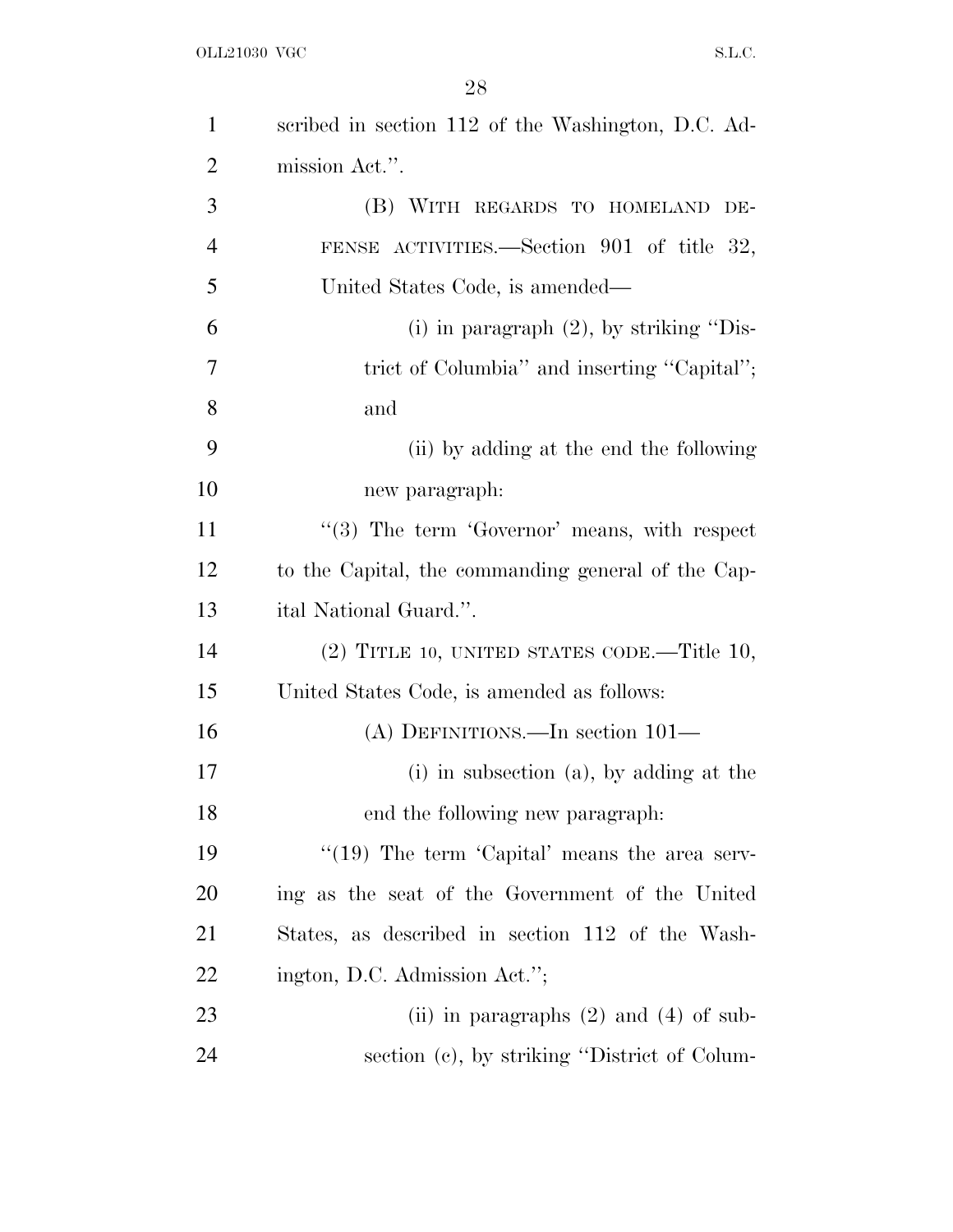| $\mathbf{1}$   | bia" both places it appears and inserting           |
|----------------|-----------------------------------------------------|
| $\overline{2}$ | "Capital"; and                                      |
| 3              | (iii) in subsection $(d)(5)$ , by striking          |
| $\overline{4}$ | "District of Columbia" and inserting                |
| 5              | "Capital".                                          |
| 6              | (B) DISPOSITION ON DISCHARGE.—In sec-               |
| $\overline{7}$ | tion $771a(c)$ , by striking "District of Columbia" |
| 8              | and inserting "Capital".                            |
| 9              | (C) TRICARE COVERAGE FOR CERTAIN                    |
| 10             | MEMBERS OF THE NATIONAL GUARD AND DE-               |
| 11             | PENDENTS DURING CERTAIN DISASTER<br>$RE-$           |
| 12             | SPONSE DUTY.—In section 1076f—                      |
| 13             | (i) in subsections (a) and (e)(1), by               |
| 14             | striking "with respect to the District of           |
| 15             | Columbia, the mayor of the District of Co-          |
| 16             | lumbia" both places it appears and insert-          |
| 17             | ing "with respect to the Capital, the com-          |
| 18             | manding general of the Capital National             |
| 19             | Guard"; and                                         |
| 20             | (ii) in subsection (c)(2), by striking              |
| 21             | "District of Columbia" and inserting                |
| 22             | "Capital".                                          |
| 23             | (D) PAYMENT OF CLAIMS: AVAILABILITY                 |
| 24             | OF APPROPRIATIONS.—In paragraph $(2)(B)$ of         |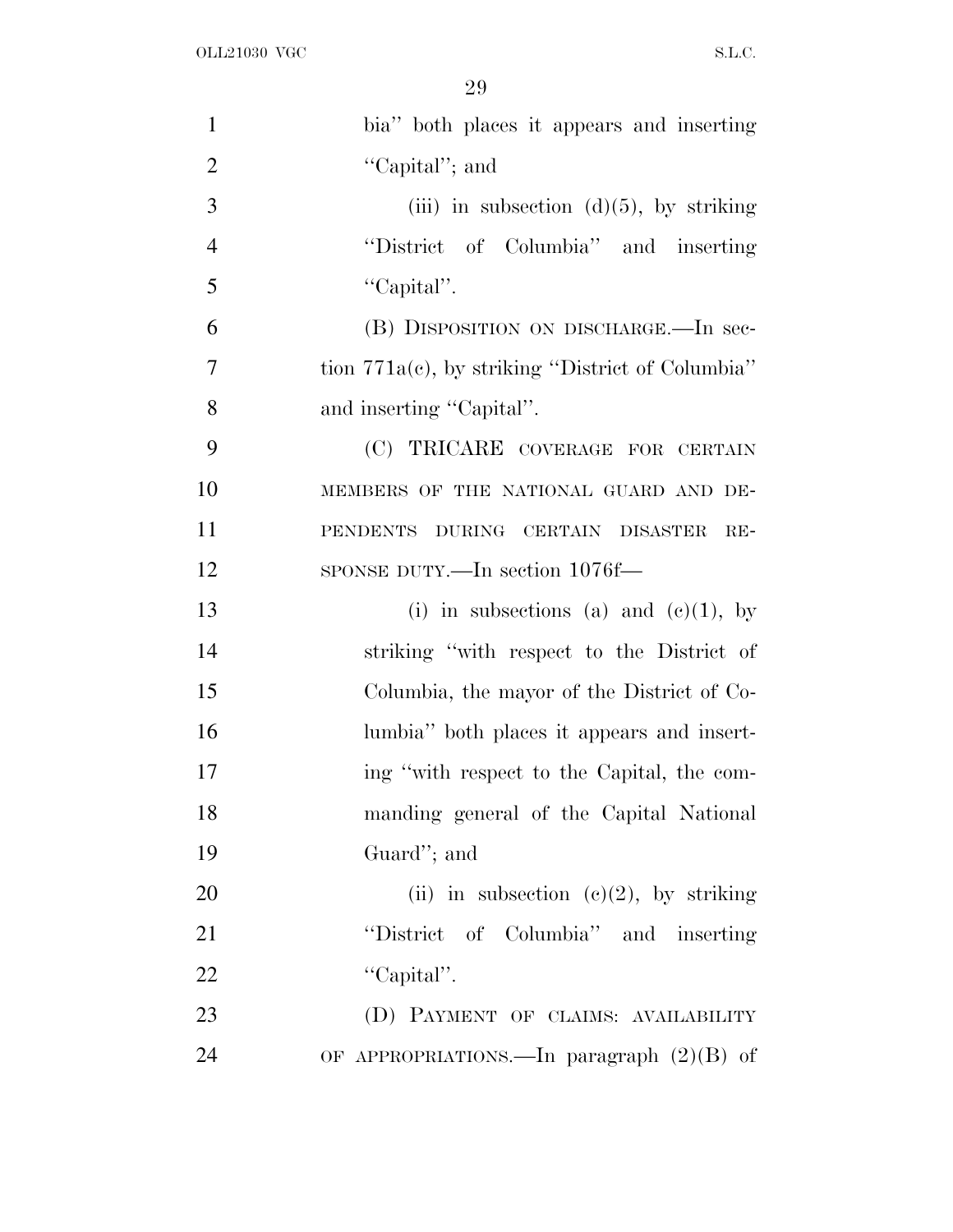| $\mathbf{1}$   | section 2732, by striking "District of Colum-    |
|----------------|--------------------------------------------------|
| $\overline{2}$ | bia" and inserting "Capital".                    |
| 3              | (E) MEMBERS OF ARMY NATIONAL GUARD:              |
| $\overline{4}$ | DETAIL AS STUDENTS, OBSERVERS, AND INVES-        |
| 5              | TIGATORS AT EDUCATIONAL INSTITUTIONS, IN-        |
| 6              | DUSTRIAL PLANTS, AND HOSPITALS.—In sec-          |
| 7              | tion $7401(c)$ , by striking "District of Colum- |
| 8              | bia" and inserting "Capital".                    |
| 9              | (F) MEMBERS OF AIR NATIONAL GUARD:               |
| 10             | DETAIL AS STUDENTS, OBSERVERS, AND INVES-        |
| 11             | TIGATORS AT EDUCATIONAL INSTITUTIONS, IN-        |
| 12             | DUSTRIAL PLANTS, AND HOSPITALS.-In sec-          |
| 13             | tion $9401(c)$ , by striking "District of Colum- |
| 14             | bia" and inserting "Capital".                    |
| 15             | (G) READY RESERVE: FAILURE TO SATIS-             |
| 16             | FACTORILY PERFORM PRESCRIBED TRAINING.           |
| 17             | In section $10148(b)$ —                          |
| 18             | (i) by striking "District of Columbia,"          |
| 19             | and inserting "Capital,"; and                    |
| 20             | (ii) by striking "District of Columbia"          |
| 21             | National Guard" and inserting "Capital"          |
| 22             | National Guard".                                 |
| 23             | (H) CHIEF OF THE NATIONAL GUARD BU-              |
| 24             | REAU.—In section $10502(a)(1)$ —                 |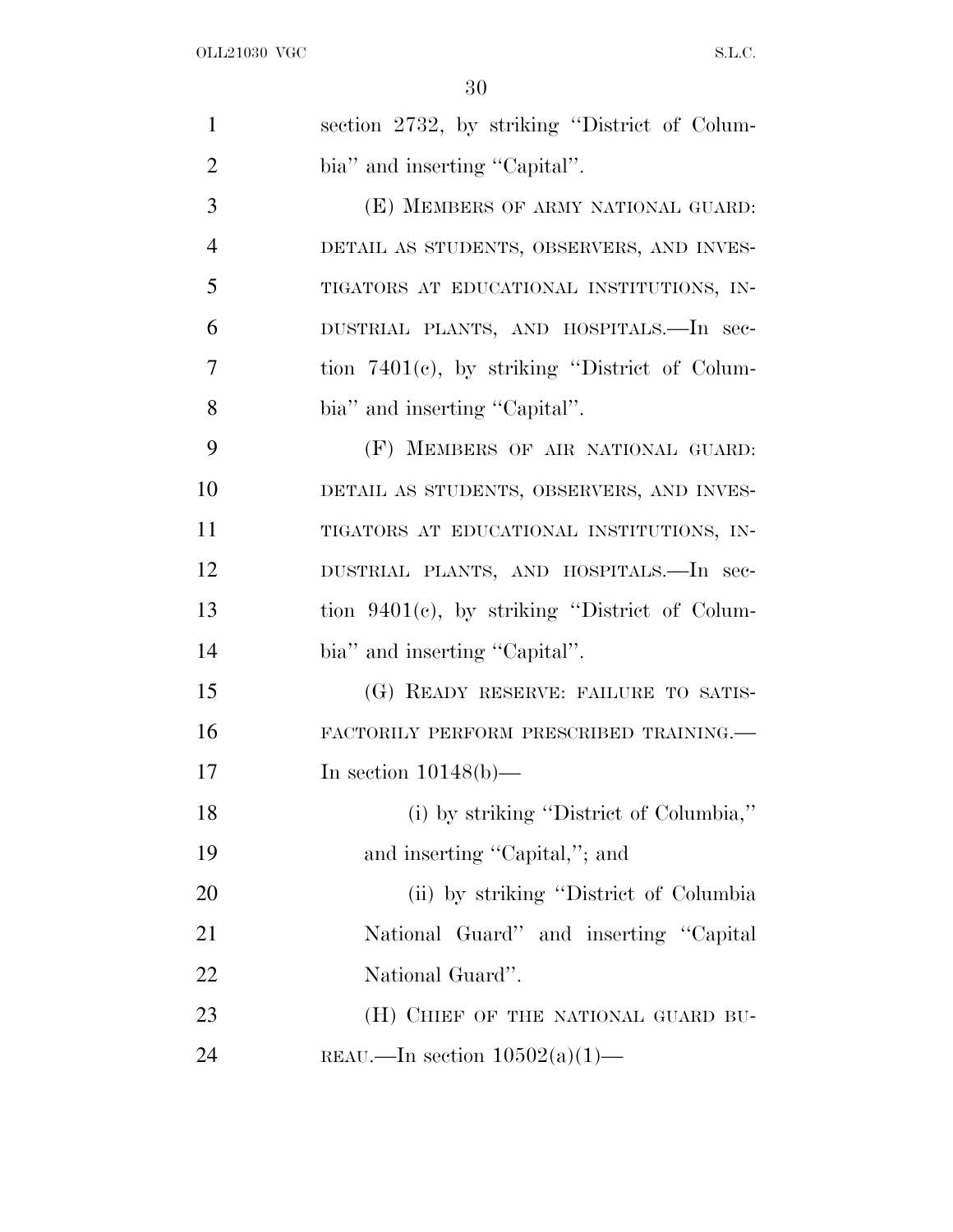| $\mathbf{1}$   | (i) by striking "District of Columbia,"          |
|----------------|--------------------------------------------------|
| $\overline{2}$ | and inserting "Capital,"; and                    |
| 3              | (ii) by striking "District of Columbia"          |
| $\overline{4}$ | National Guard" and inserting "Capital           |
| 5              | National Guard".                                 |
| 6              | (I) VICE CHIEF OF THE NATIONAL GUARD             |
| $\overline{7}$ | BUREAU.—In section $10505(a)(1)(A)$ —            |
| 8              | (i) by striking "District of Columbia,"          |
| 9              | and inserting "Capital,"; and                    |
| 10             | (ii) by striking "District of Columbia"          |
| 11             | National Guard" and inserting "Capital           |
| 12             | National Guard".                                 |
| 13             | (J) OTHER SENIOR NATIONAL GUARD BU-              |
| 14             | REAU OFFICERS.—In subparagraphs (A) and          |
| 15             | (B) of section $10506(a)(1)$ —                   |
| 16             | (i) by striking "District of Columbia,"          |
| 17             | both places it appears and inserting "Cap-       |
| 18             | ital,"; and                                      |
| 19             | (ii) by striking "District of Columbia           |
| 20             | National Guard" both places it appears           |
| 21             | and inserting "Capital National Guard".          |
| 22             | (K) NATIONAL GUARD BUREAU: GENERAL               |
| 23             | PROVISIONS.—In section $10508(b)(1)$ , by strik- |
| 24             | ing "District of Columbia" and inserting "Cap-   |
| 25             | ital''.                                          |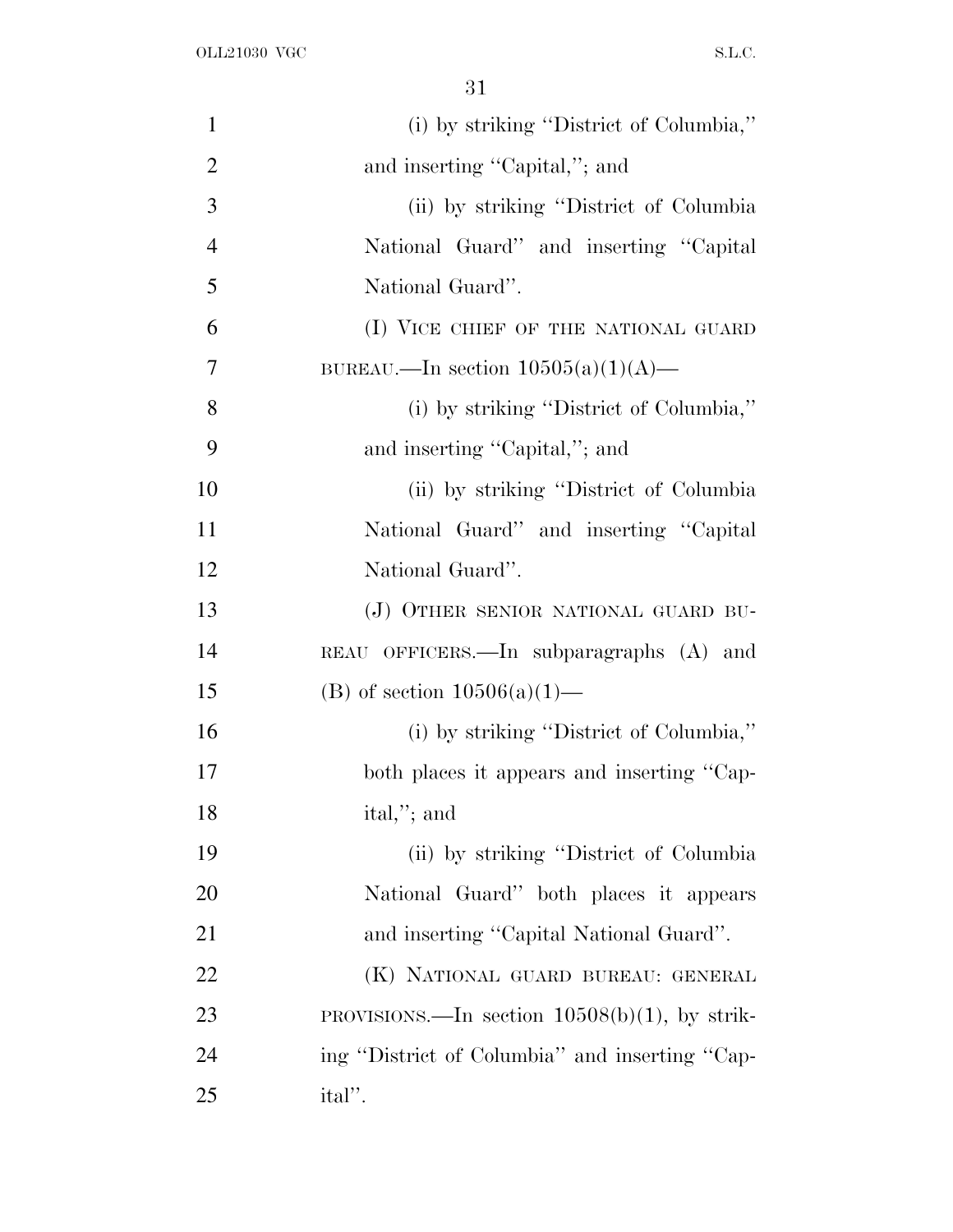| $\mathbf{1}$   | (L) COMMISSIONED OFFICERS: ORIGINAL               |
|----------------|---------------------------------------------------|
| $\overline{2}$ | APPOINTMENT; LIMITATION.—In section               |
| 3              | 12204(b), by striking "District of Columbia"      |
| $\overline{4}$ | and inserting "Capital".                          |
| 5              | (M)<br>RESERVE COMPONENTS<br>GEN-                 |
| 6              | ERALLY.—In section $12301(b)$ , by striking       |
| 7              | "District of Columbia National Guard" both        |
| 8              | places it appears and inserting "Capital Na-      |
| 9              | tional Guard".                                    |
| 10             | (N) NATIONAL GUARD IN FEDERAL SERV-               |
| 11             | ICE: CALL.—In section 12406—                      |
| 12             | (i) by striking "District of Columbia,"           |
| 13             | and inserting "Capital,"; and                     |
| 14             | (ii) by striking "National Guard of               |
| 15             | the District of Columbia" and inserting           |
| 16             | "Capital National Guard".                         |
| 17             | (O) RESULT OF FAILURE TO COMPLY                   |
| 18             | WITH STANDARDS AND QUALIFICATIONS.—In             |
| 19             | section $12642(c)$ , by striking "District of Co- |
| <b>20</b>      | lumbia" and inserting "Capital".                  |
| 21             | (P) LIMITATION ON RELOCATION OF NA-               |
| <u>22</u>      | TIONAL GUARD UNITS.—In section 18238—             |
| 23             | (i) by striking "District of Columbia,"           |
| 24             | and inserting "Capital,"; and                     |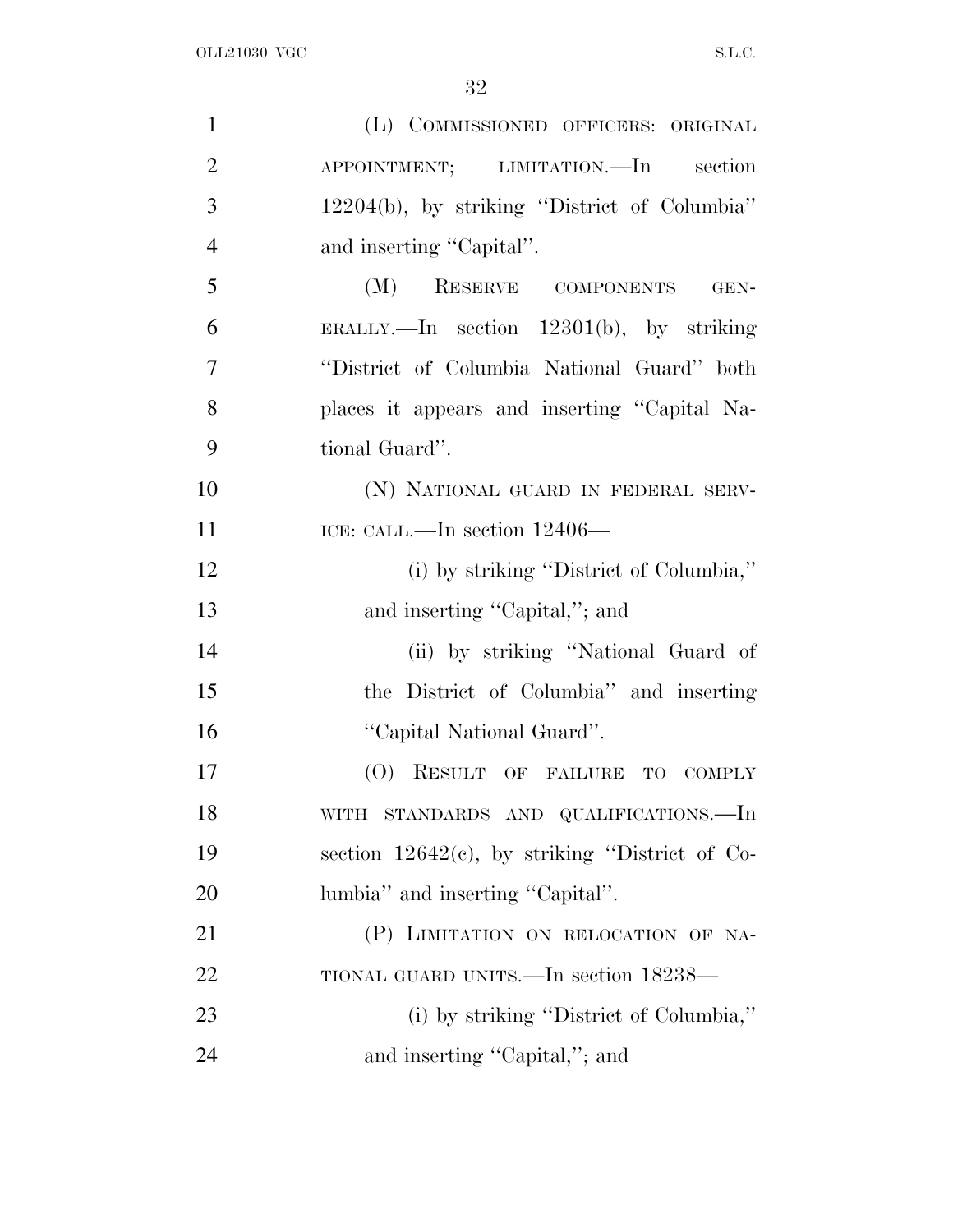(ii) by striking ''National Guard of the District of Columbia'' and inserting ''Capital National Guard''.

 **SEC. 116. TERMINATION OF LEGAL STATUS OF SEAT OF GOVERNMENT OF UNITED STATES AS MUNIC-IPAL CORPORATION.**

 Notwithstanding section 2 of the Revised Statutes re- lating to the District of Columbia (sec. 1–102, D.C. Offi- cial Code) or any other provision of law codified in sub- chapter I of chapter 1 of the District of Columbia Official Code, effective upon the date of the admission of the State into the Union, the Capital (or any portion thereof) shall not serve as a government and shall not be a body cor-porate for municipal purposes.

## **Subtitle C—General Provisions**

**Relating to Laws of State**

## **SEC. 121. EFFECT OF ADMISSION ON CURRENT LAWS.**

 (a) LEGISLATIVE POWER.—The legislative power of the State shall extend to all rightful subjects of legislation in the State, consistent with the Constitution of the United States (including the restrictions and limitations imposed upon the States by article I, section 10) and sub-ject to the provisions of this Act.

 (b) CONTINUATION OF AUTHORITY AND DUTIES OF MEMBERS OF EXECUTIVE, LEGISLATIVE, AND JUDICIAL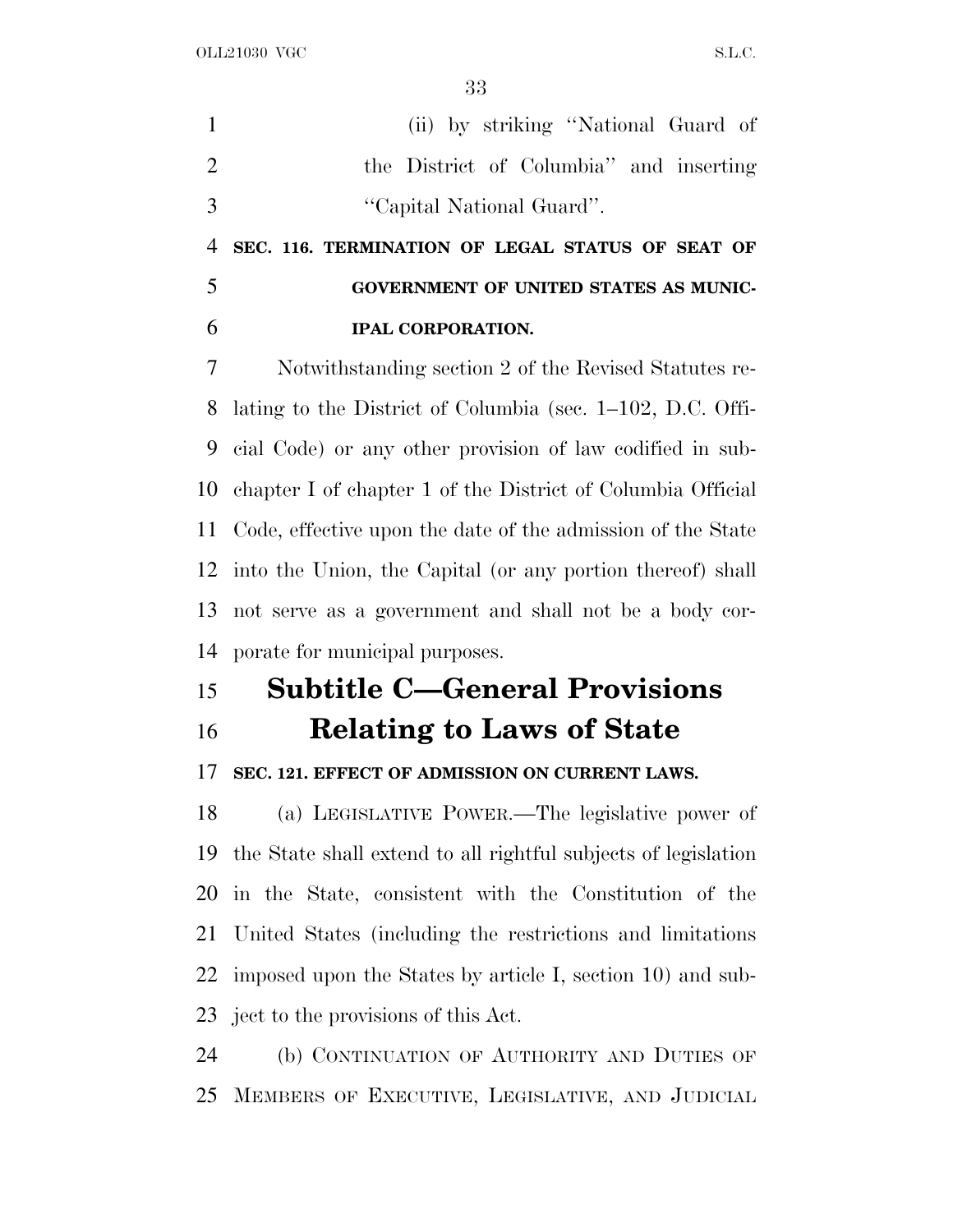OFFICES.—Upon the admission of the State into the Union, members of executive, legislative, and judicial of- fices of the District of Columbia shall be deemed members of the respective executive, legislative, and judicial offices of the State, as provided by the State Constitution and the laws of the State.

 (c) TREATMENT OF FEDERAL LAWS.—To the extent that any law of the United States applies to the States generally, the law shall have the same force and effect in the State as elsewhere in the United States, except as such law may otherwise provide.

12 (d) NO EFFECT ON EXISTING CONTRACTS.—Nothing in the admission of the State into the Union shall affect any obligation under any contract or agreement under which the District of Columbia or the United States is a party, as in effect on the day before the date of the admission of the State into the Union.

 (e) SUCCESSION IN INTERSTATE COMPACTS.—The State shall be deemed to be the successor to the District of Columbia for purposes of any interstate compact which is in effect on the day before the date of the admission of the State into the Union.

23 (f) CONTINUATION OF SERVICE OF FEDERAL MEM- BERS ON BOARDS AND COMMISSIONS.—Nothing in the ad-mission of the State into the Union shall affect the author-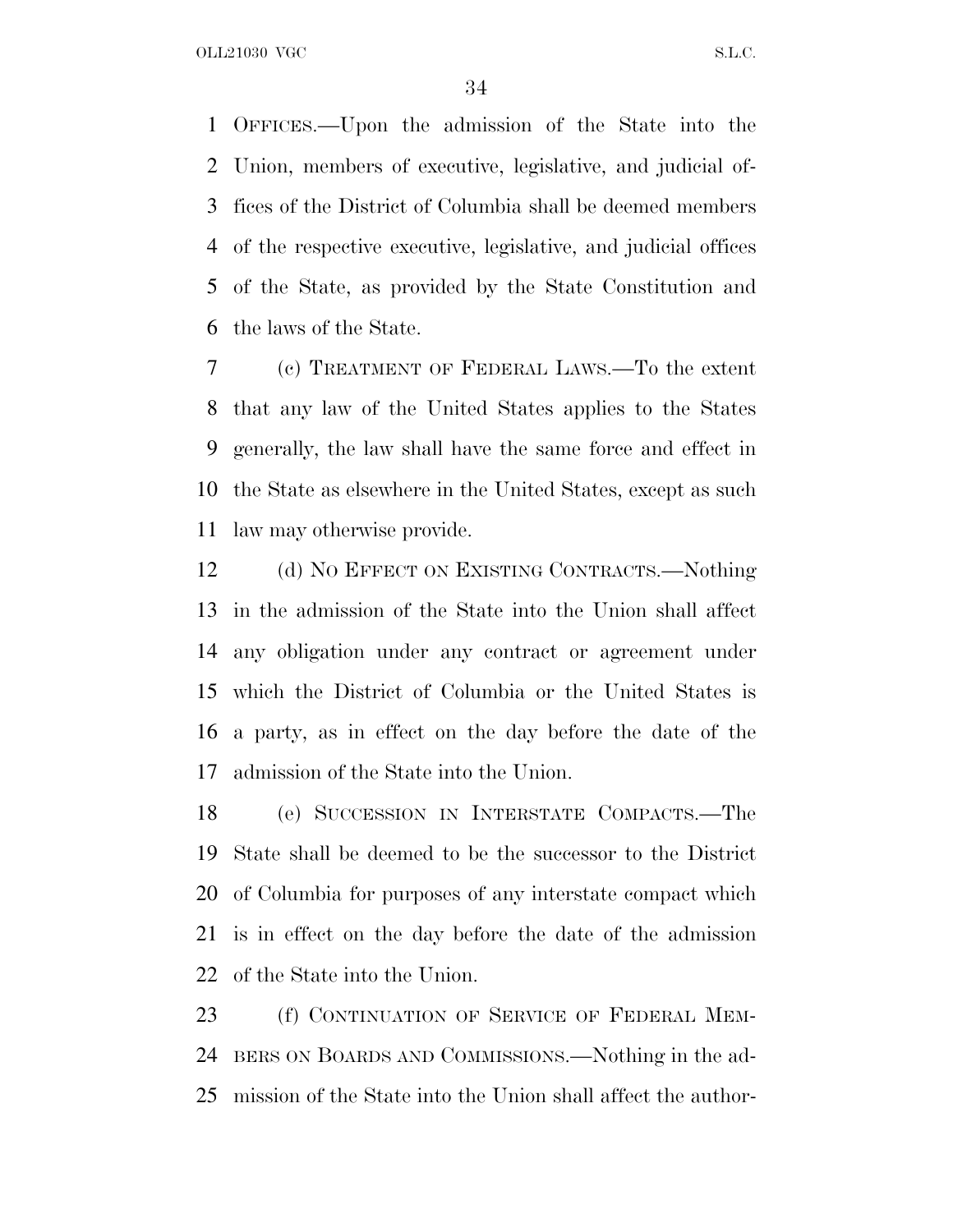ity of a representative of the Federal Government who, as of the day before the date of the admission of the State into the Union, is a member of a board or commission of the District of Columbia to serve as a member of such board or commission or as a member of a successor to such board or commission after the admission of the State into the Union, as may be provided by the State Constitu-tion and the laws of the State.

 (g) SPECIAL RULE REGARDING ENFORCEMENT AU- THORITY OF UNITED STATES CAPITOL POLICE, UNITED STATES PARK POLICE, AND UNITED STATES SECRET SERVICE UNIFORMED DIVISION.—The United States Capitol Police, the United States Park Police, and the United States Secret Service Uniformed Division may not enforce any law of the State in the State, except to the extent authorized by the State. Nothing in this subsection may be construed to affect the authority of the United States Capitol Police, the United States Park Police, and the United States Secret Service Uniformed Division to enforce any law in the Capital.

## **SEC. 122. PENDING ACTIONS AND PROCEEDINGS.**

 (a) STATE AS LEGAL SUCCESSOR TO DISTRICT OF COLUMBIA.—The State shall be the legal successor to the District of Columbia in all matters.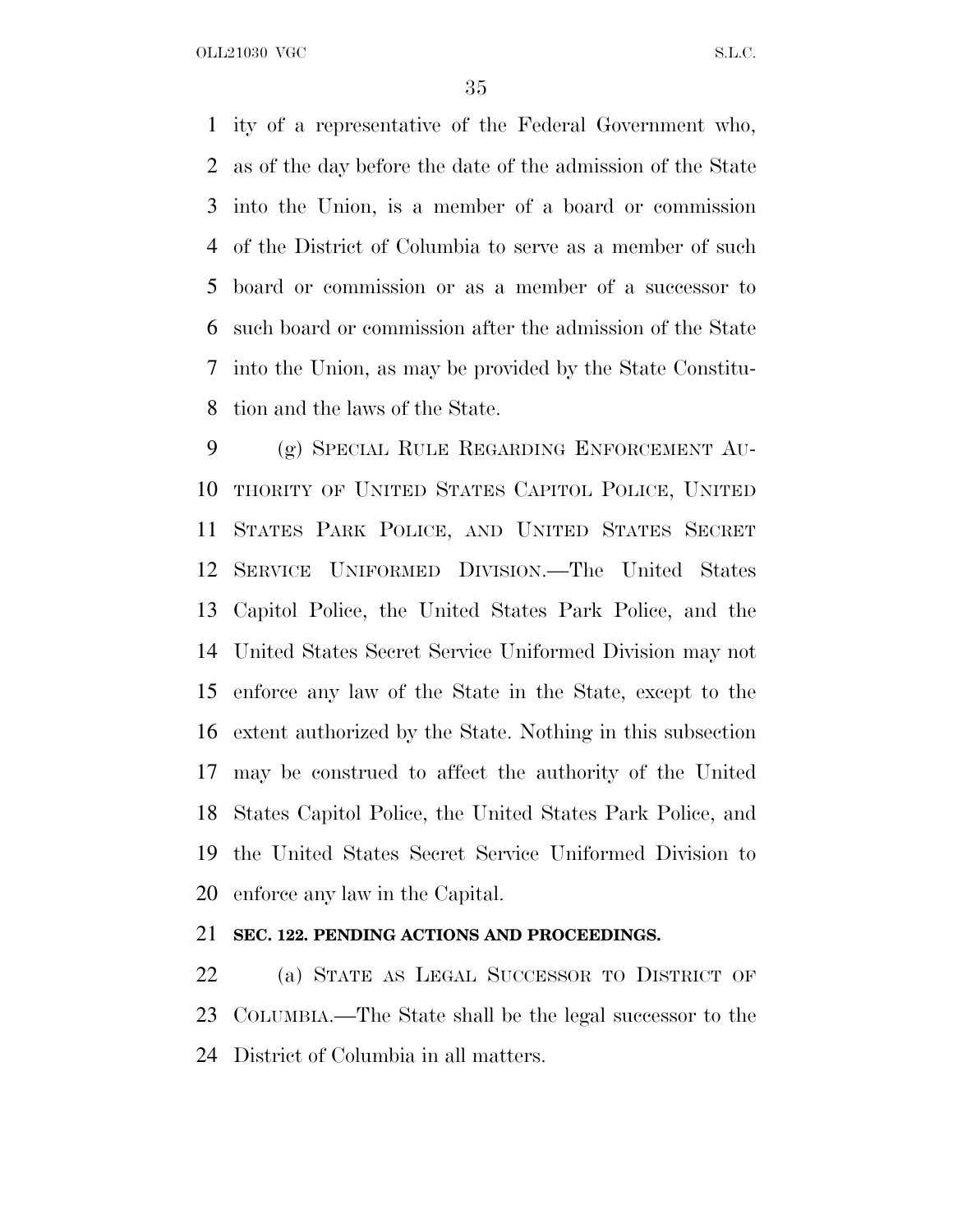(b) N<sup>O</sup> EFFECT ON PENDING PROCEEDINGS.—All existing writs, actions, suits, judicial and administrative proceedings, civil or criminal liabilities, prosecutions, judg- ments, sentences, orders, decrees, appeals, causes of ac- tion, claims, demands, titles, and rights shall continue un- affected by the admission of the State into the Union with respect to the State or the United States, except as may be provided under this Act, as may be modified in accord- ance with the provisions of the State Constitution, and as may be modified by the laws of the State or the United States, as the case may be.

## **SEC. 123. LIMITATION ON AUTHORITY TO TAX FEDERAL PROPERTY.**

 The State may not impose any tax on any real or personal property owned or acquired by the United States, except to the extent that Congress may permit.

## **SEC. 124. UNITED STATES NATIONALITY.**

 No provision of this Act shall operate to confer United States nationality, to terminate nationality lawfully acquired, or to restore nationality terminated or lost under any law of the United States or under any treaty to which the United States is or was a party.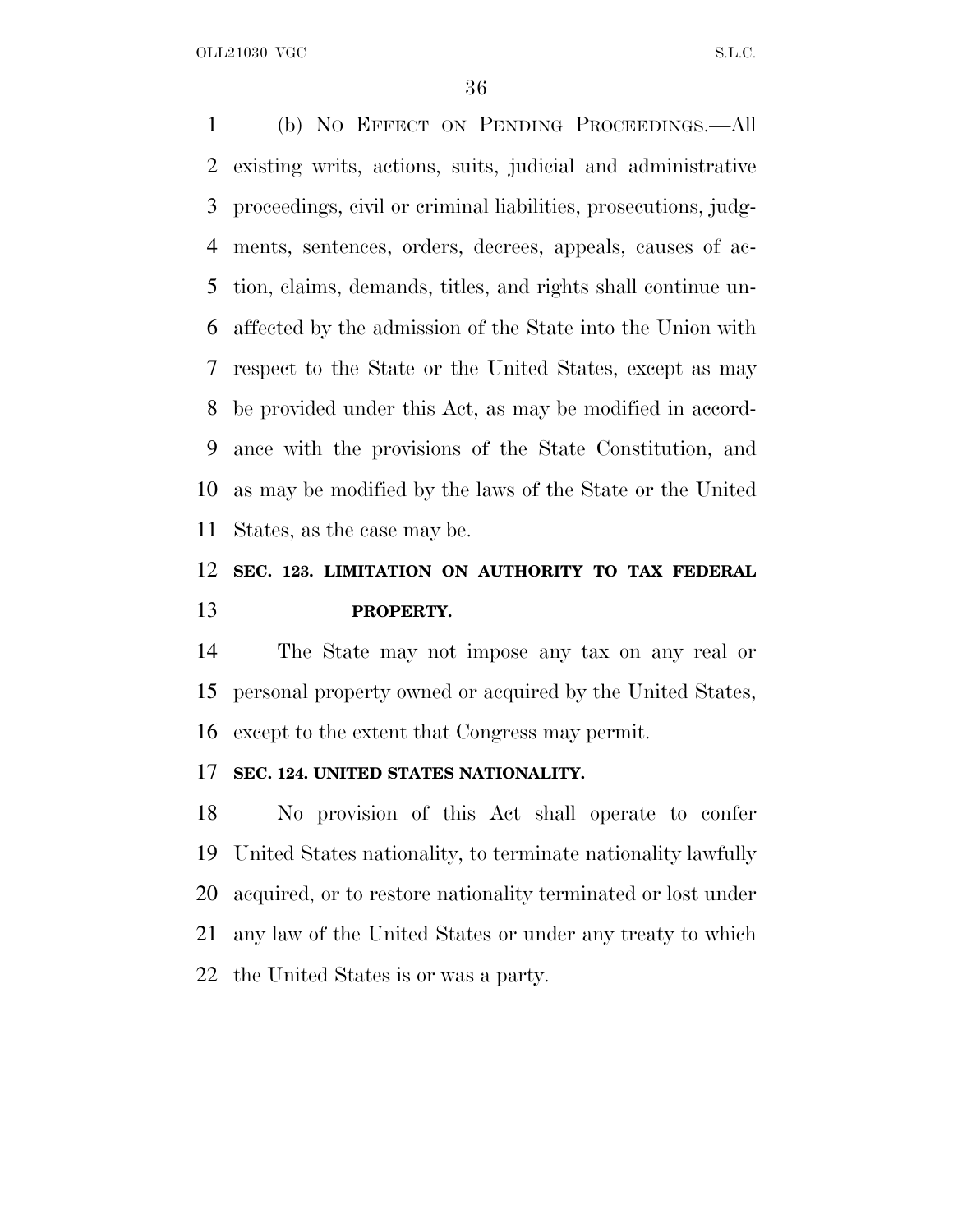# **TITLE II—INTERESTS OF FEDERAL GOVERNMENT Subtitle A—Federal Property**

## **SEC. 201. TREATMENT OF MILITARY LANDS.**

(a) RESERVATION OF FEDERAL AUTHORITY.—

 (1) IN GENERAL.—Subject to paragraph (2) and subsection (b) and notwithstanding the admis- sion of the State into the Union, authority is re- served in the United States for the exercise by Con- gress of the power of exclusive legislation in all cases whatsoever over such tracts or parcels of land lo- cated in the State that, on the day before the date of the admission of the State into the Union, are controlled or owned by the United States and held for defense or Coast Guard purposes.

 (2) LIMITATION ON AUTHORITY.—The power of exclusive legislation described in paragraph (1) shall vest and remain in the United States only so long as the particular tract or parcel of land involved is controlled or owned by the United States and held 21 for defense or Coast Guard purposes.

22 (b) AUTHORITY OF STATE.

 (1) IN GENERAL.—The reservation of authority in the United States under subsection (a) shall not operate to prevent such tracts or parcels of land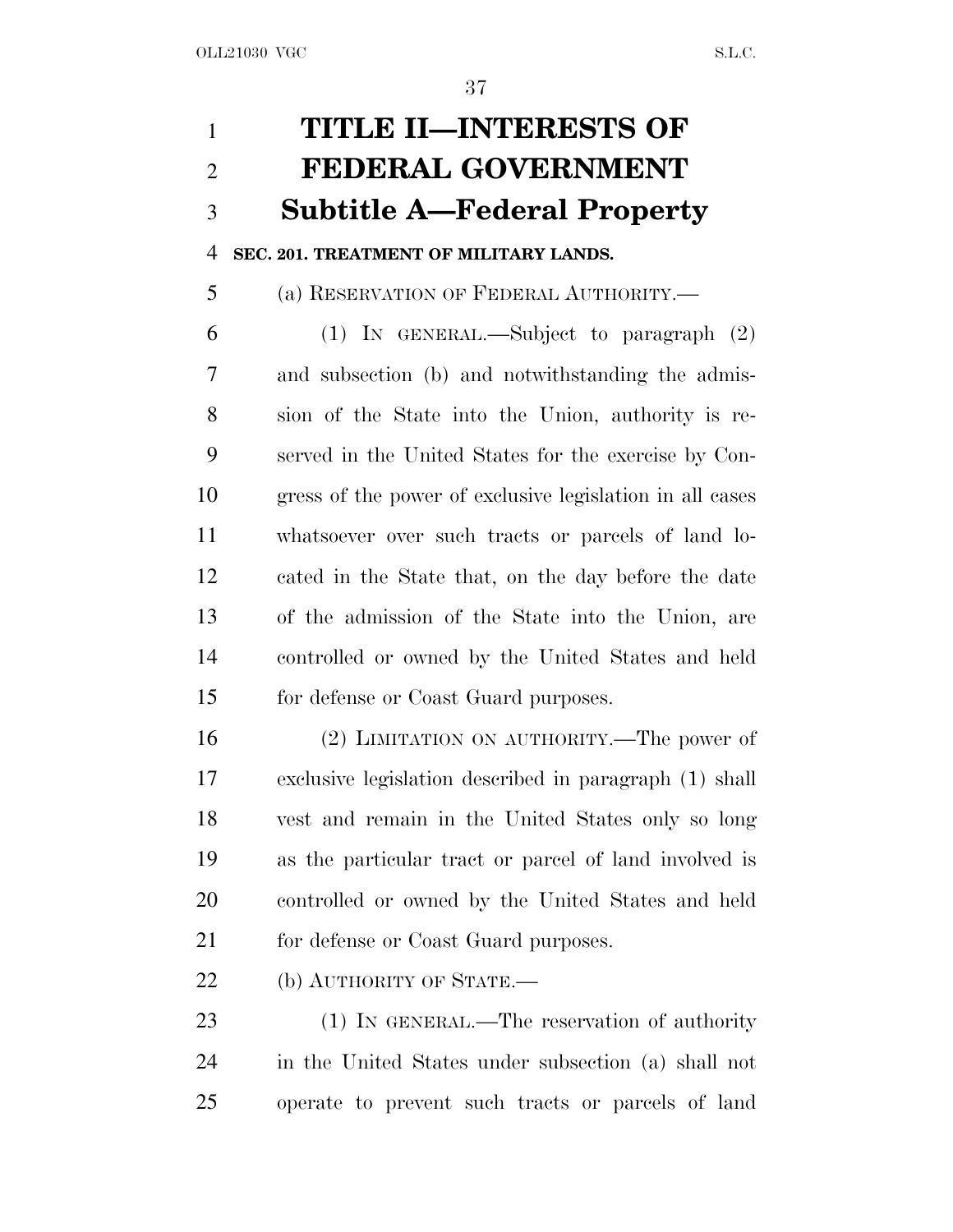from being a part of the State, or to prevent the State from exercising over or upon such lands, con- currently with the United States, any jurisdiction which it would have in the absence of such reserva- tion of authority and which is consistent with the laws hereafter enacted by Congress pursuant to such reservation of authority.

 (2) SERVICE OF PROCESS.—The State shall have the right to serve civil or criminal process in such tracts or parcels of land in which the authority of the United States is reserved under subsection (a) in suits or prosecutions for or on account of rights acquired, obligations incurred, or crimes committed in the State but outside of such lands.

## **SEC. 202. WAIVER OF CLAIMS TO FEDERAL PROPERTY.**

 (a) I<sup>N</sup> GENERAL.—As a compact with the United States, the State and its people disclaim all right and title to any real or personal property not granted or confirmed to the State by or under the authority of this Act, the right or title to which is held by the United States or sub-ject to disposition by the United States.

22 (b) EFFECT ON CLAIMS AGAINST UNITED STATES.—

 (1) IN GENERAL.—Nothing in this Act shall recognize, deny, enlarge, impair, or otherwise affect any claim against the United States, and any such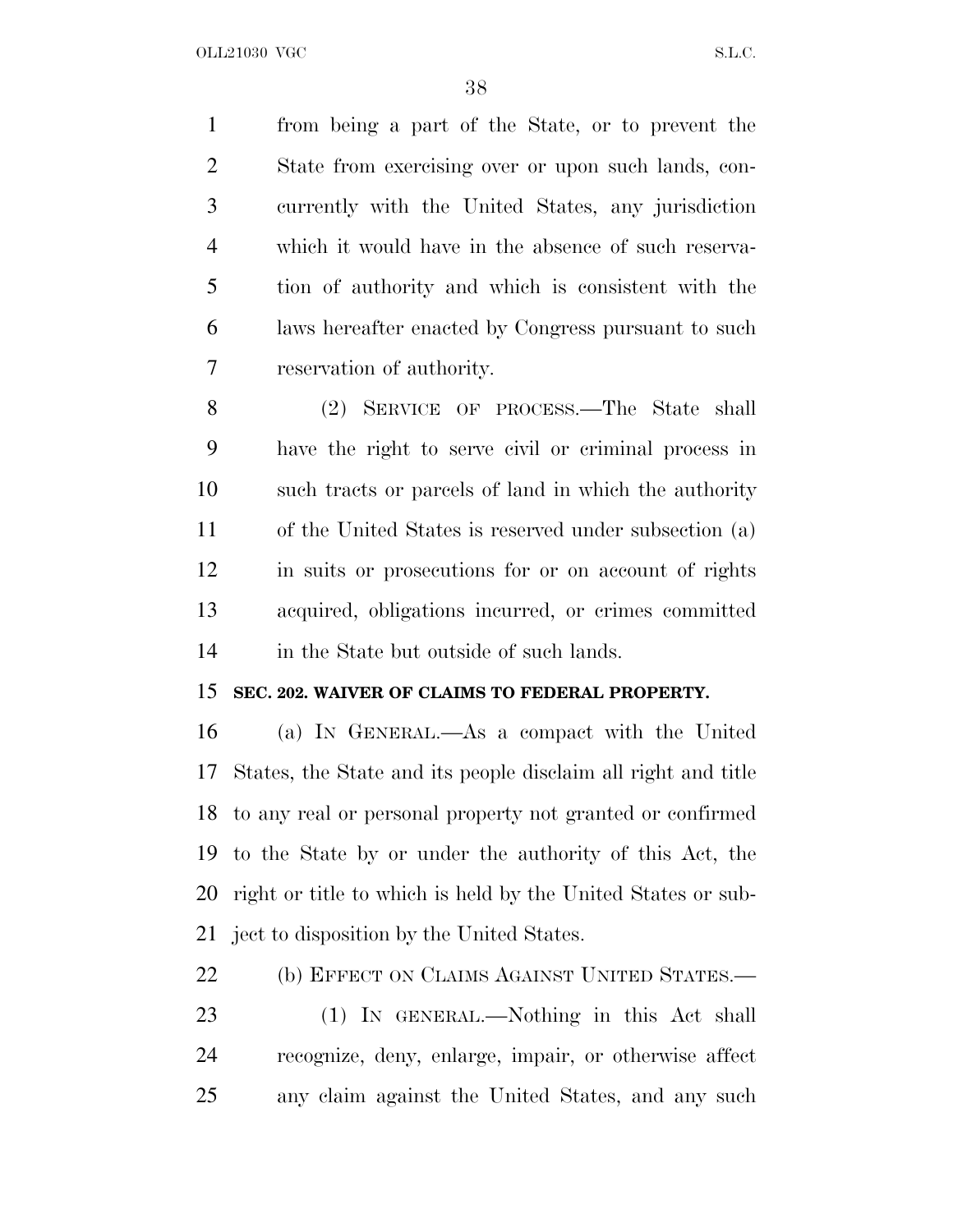claim shall be governed by applicable laws of the United States. (2) RULE OF CONSTRUCTION.—Nothing in this Act is intended or shall be construed as a finding, interpretation, or construction by Congress that any applicable law authorizes, establishes, recognizes, or confirms the validity or invalidity of any claim re- ferred to in paragraph (1), and the determination of the applicability to or the effect of any law on any such claim shall be unaffected by anything in this Act. **Subtitle B—Federal Courts SEC. 211. RESIDENCY REQUIREMENTS FOR CERTAIN FED- ERAL OFFICIALS.** (a) CIRCUIT JUDGES.—Section 44(c) of title 28, United States Code, is amended— (1) by striking ''Except in the District of Co- lumbia, each'' and inserting ''Each''; and (2) by striking ''within fifty miles of the Dis- trict of Columbia'' and inserting ''within fifty miles of the Capital''.

 (b) DISTRICT JUDGES.—Section 134(b) of such title is amended in the first sentence by striking ''the District of Columbia, the Southern District of New York, and'' and inserting ''the Southern District of New York and''.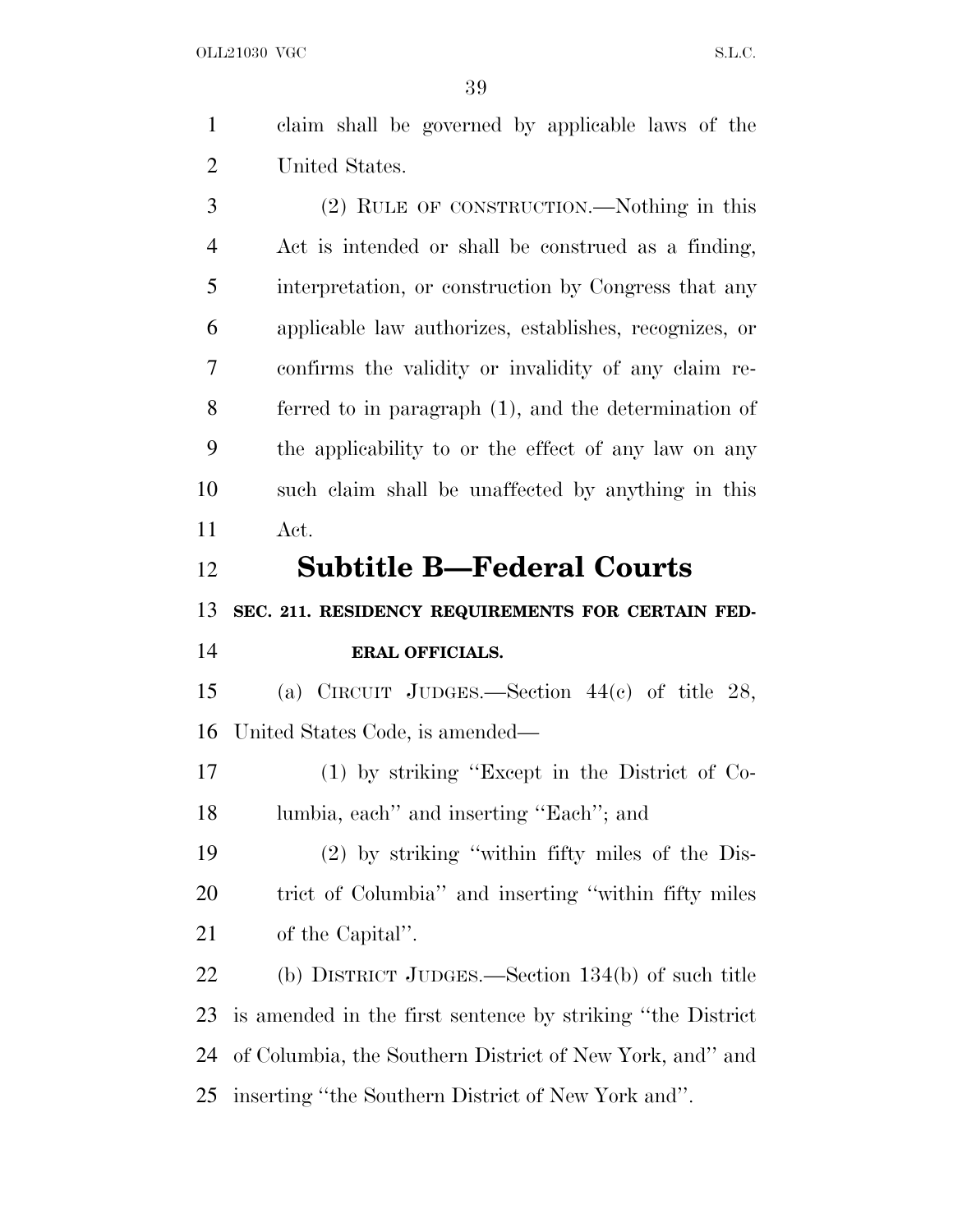(c) UNITED STATES ATTORNEYS.—Section 545(a) of such title is amended by striking the first sentence and inserting ''Each United States attorney shall reside in the district for which he or she is appointed, except that those officers of the Southern District of New York and the Eastern District of New York may reside within 20 miles thereof.''.

 (d) UNITED STATES MARSHALS.—Section 561(e)(1) of such title is amended to read as follows:

10 ''(1) the marshal for the Southern District of New York may reside within 20 miles of the district; and''.

 (e) CLERKS OF DISTRICT COURTS.—Section 751(c) of such title is amended by striking ''the District of Co-lumbia and''.

 (f) EFFECTIVE DATE.—The amendments made by this section shall apply only to individuals appointed after the date of the admission of the State into the Union.

### **SEC. 212. RENAMING OF FEDERAL COURTS.**

- (a) RENAMING.—
- (1) CIRCUIT COURT.—Section 41 of title 28, United States Code, is amended—
- (A) in the first column, by striking ''Dis-trict of Columbia'' and inserting ''Capital''; and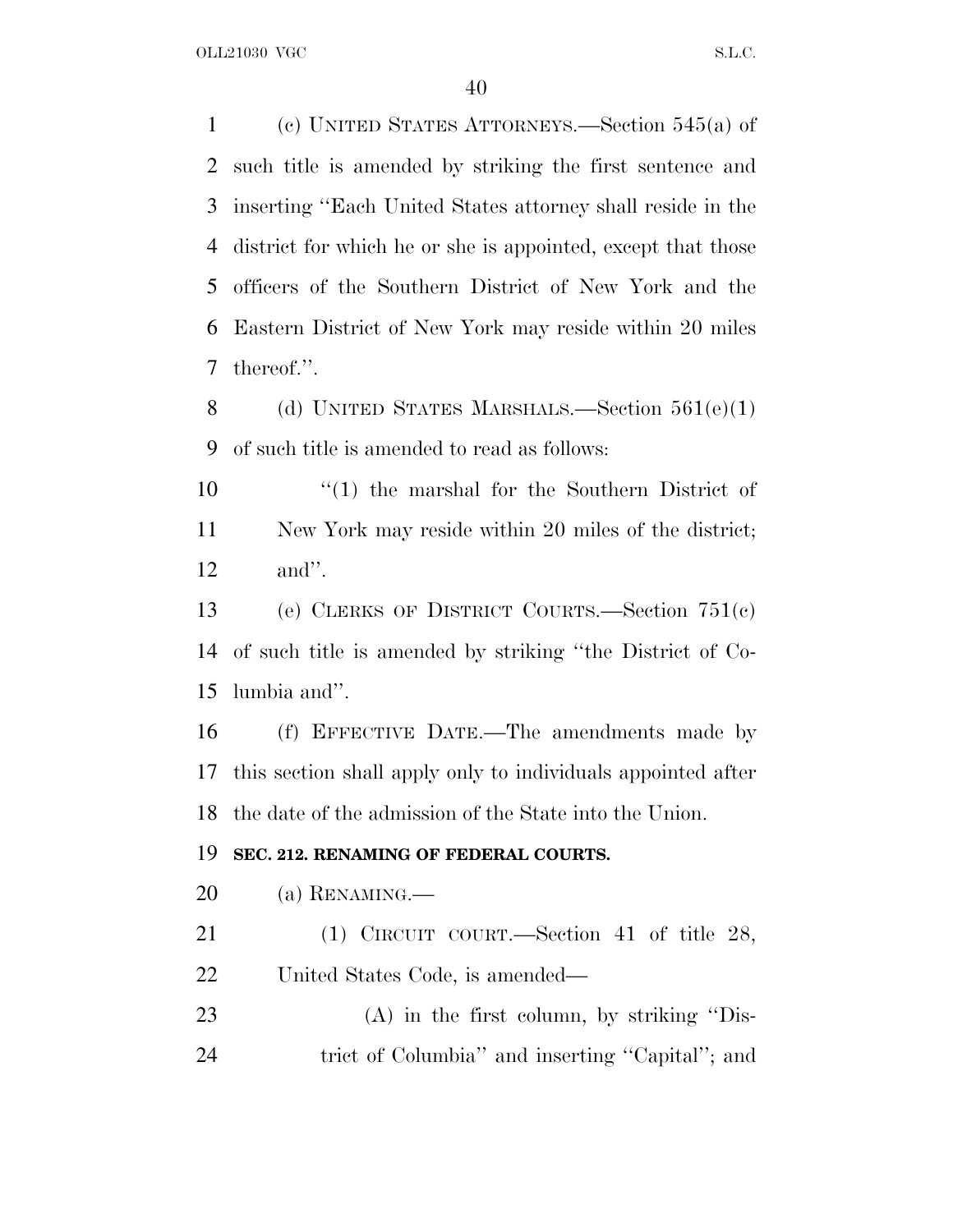| $\mathbf{1}$   | (B) in the second column, by striking                     |
|----------------|-----------------------------------------------------------|
| $\overline{2}$ | "District of Columbia" and inserting "Capital;            |
| 3              | Washington, Douglass Commonwealth".                       |
| $\overline{4}$ | (2) DISTRICT COURT.—Section 88 of such title              |
| 5              | is amended—                                               |
| 6              | (A) in the heading, by striking "District                 |
| 7              | of Columbia" and inserting "Washington,                   |
| 8              | Douglass Commonwealth and the                             |
| 9              | $Capital$                                                 |
| 10             | (B) by amending the first paragraph to                    |
| 11             | read as follows:                                          |
| 12             | "The State of Washington, Douglass Common-                |
| 13             | wealth and the Capital comprise one judicial dis-         |
| 14             | trict."; and                                              |
| 15             | (C) in the second paragraph, by striking                  |
| 16             | "Washington" and inserting "the Capital".                 |
| 17             | (3) CLERICAL AMENDMENT.—The item relating                 |
| 18             | to section 88 in the table of sections for chapter 5      |
| 19             | of such title is amended to read as follows:              |
|                | "88. Washington, Douglass Commonwealth and the Capital.". |
| 20             | CONFORMING AMENDMENTS<br>RELATING<br>(b)<br>TO            |
| 21             | COURT OF APPEALS.—Title 28, United States Code, is        |
| 22             | amended as follows:                                       |
| 23             | (1) APPOINTMENT OF JUDGES.—Section $44(a)$                |
| 24             | of such title is amended in the first column by strik-    |
| 25             | ing "District of Columbia" and inserting "Capital".       |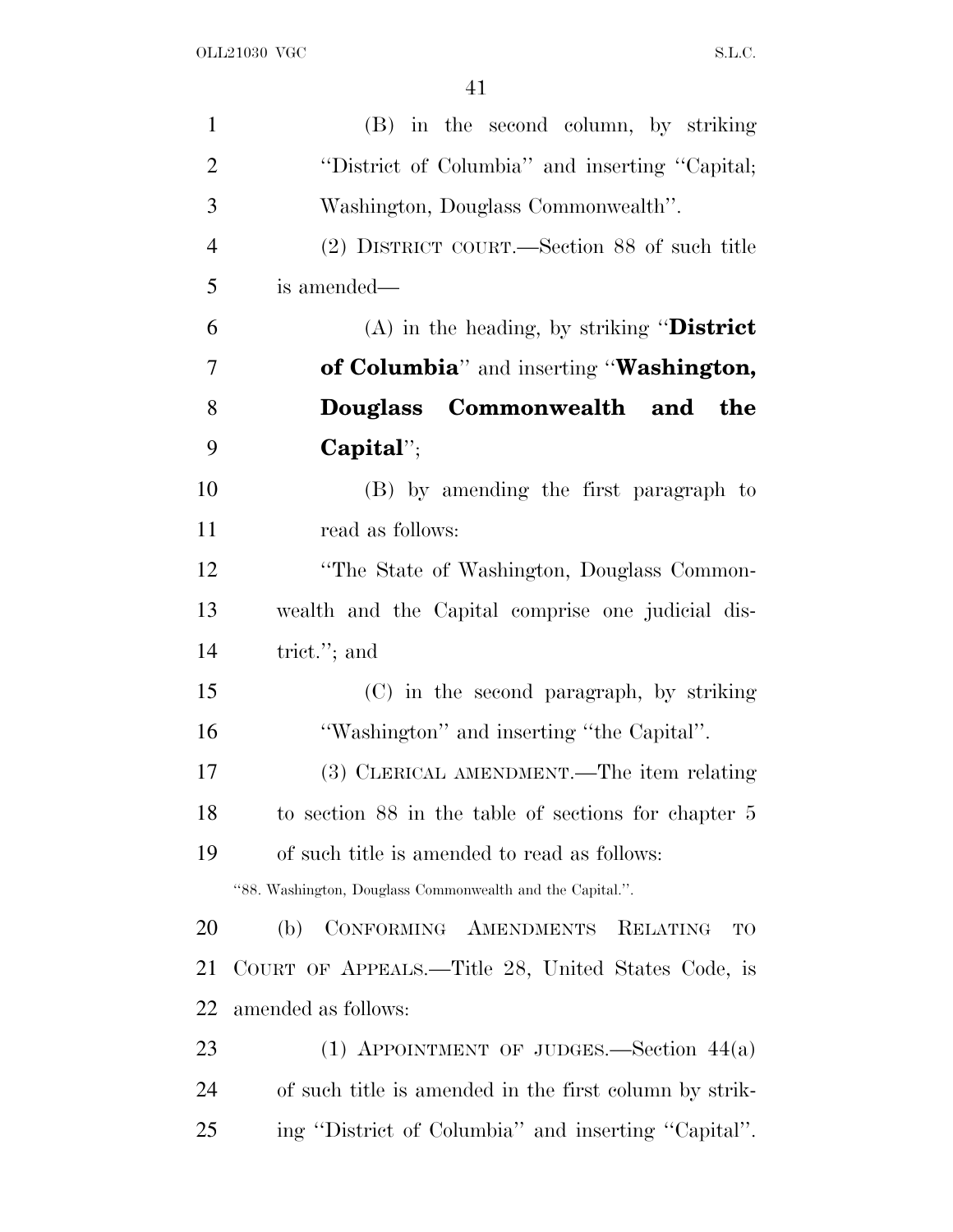| $\mathbf{1}$   | (2) TERMS OF COURT.—Section $48(a)$ of such            |
|----------------|--------------------------------------------------------|
| $\overline{2}$ | title is amended—                                      |
| 3              | $(A)$ in the first column, by striking "Dis-           |
| $\overline{4}$ | trict of Columbia" and inserting "Capital";            |
| 5              | (B) in the second column, by striking                  |
| 6              | "Washington" and inserting "Capital"; and              |
| 7              | (C) in the second column, by striking                  |
| 8              | "District of Columbia" and inserting "Capital".        |
| 9              | (3) APPOINTMENT OF INDEPENDENT COUNSELS                |
| 10             | BY CHIEF JUDGE OF CIRCUIT.—Section 49 of such          |
| 11             | title is amended by striking "District of Columbia"    |
| 12             | each place it appears and inserting "Capital".         |
| 13             | (4) CIRCUIT COURT JURISDICTION OVER CER-               |
| 14             | TIFICATION OF DEATH PENALTY COUNSELS.-Sec-             |
| 15             | tion $2265(c)(2)$ of such title is amended by striking |
| 16             | "the District of Columbia Circuit" and inserting       |
| 17             | "the Capital Circuit".                                 |
| 18             | (5) CIRCUIT COURT JURISDICTION OVER RE-                |
| 19             | VIEW OF FEDERAL AGENCY ORDERS.—Section 2343            |
| 20             | of such title is amended by striking "the District of  |
| 21             | Columbia Circuit" and inserting "the Capital Cir-      |
| 22             | cuit".                                                 |
| 23             | (c) CONFORMING AMENDMENTS RELATING TO DIS-             |
| 24             | TRICT COURT.—Title 28, United States Code, is amended  |
| 25             | as follows:                                            |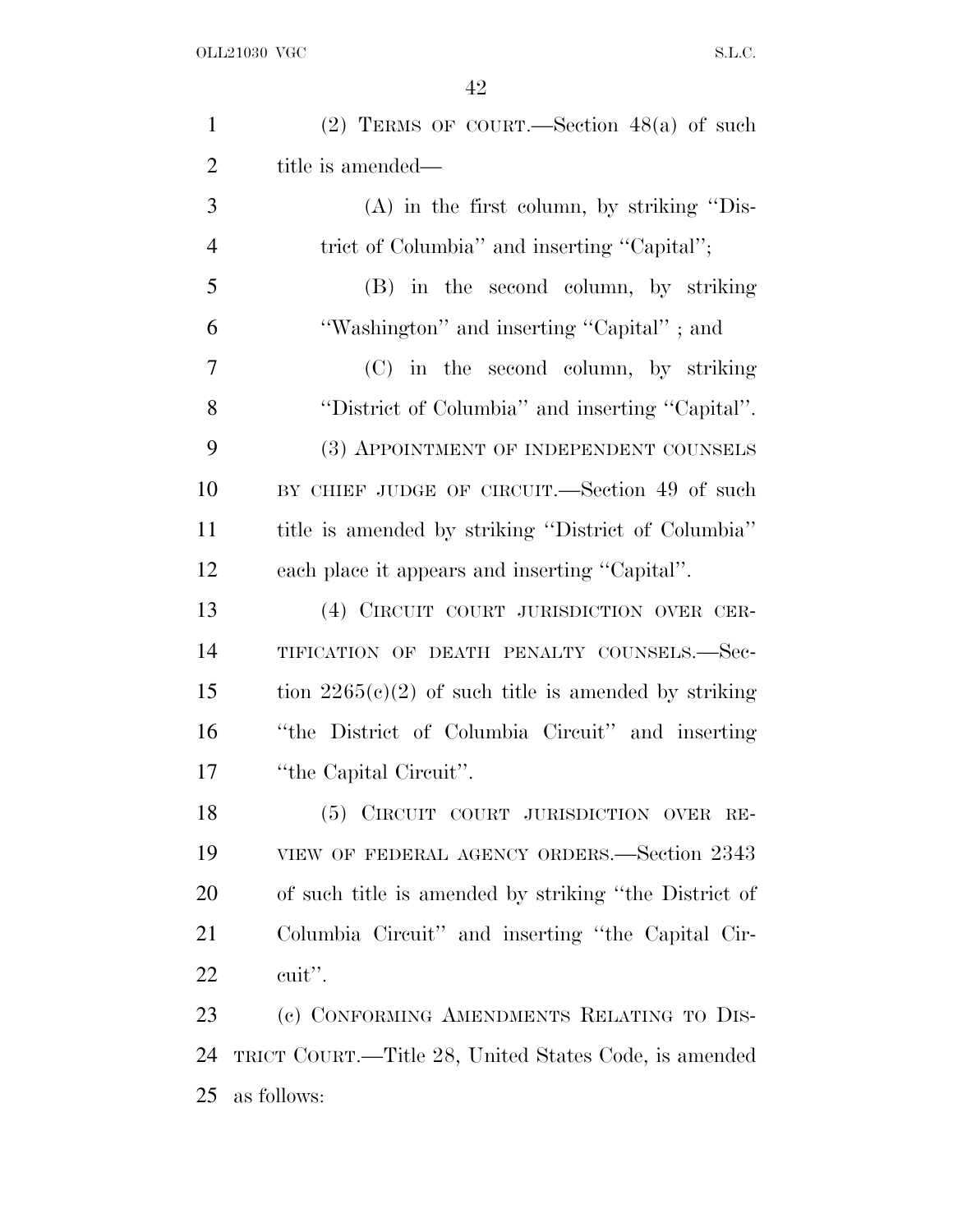(1) APPOINTMENT AND NUMBER OF DISTRICT COURT JUDGES.—Section 133(a) of such title is amended in the first column by striking ''District of Columbia'' and inserting ''Washington, Douglass Commonwealth and the Capital''.

 (2) DISTRICT COURT JURISDICTION OF TAX CASES BROUGHT AGAINST UNITED STATES.—Section 1346(e) of such title is amended by striking ''the District of Columbia'' and inserting ''Washington, Douglass Commonwealth and the Capital''.

 (3) DISTRICT COURT JURISDICTION OVER PRO- CEEDINGS FOR FORFEITURE OF FOREIGN PROP- ERTY.—Section 1355(b)(2) of such title is amended by striking ''the District of Columbia'' and inserting ''Washington, Douglass Commonwealth and the Capital''.

 (4) DISTRICT COURT JURISDICTION OVER CIVIL ACTIONS BROUGHT AGAINST A FOREIGN STATE.— Section 1391(f)(4) of such title is amended by strik- ing ''the District of Columbia'' and inserting ''Wash-ington, Douglass Commonwealth and the Capital''.

22 (5) DISTRICT COURT JURISDICTION OVER AC- TIONS BROUGHT BY CORPORATIONS AGAINST 24 UNITED STATES.—Section  $1402(a)(2)$  of such title is amended by striking ''the District of Columbia'' and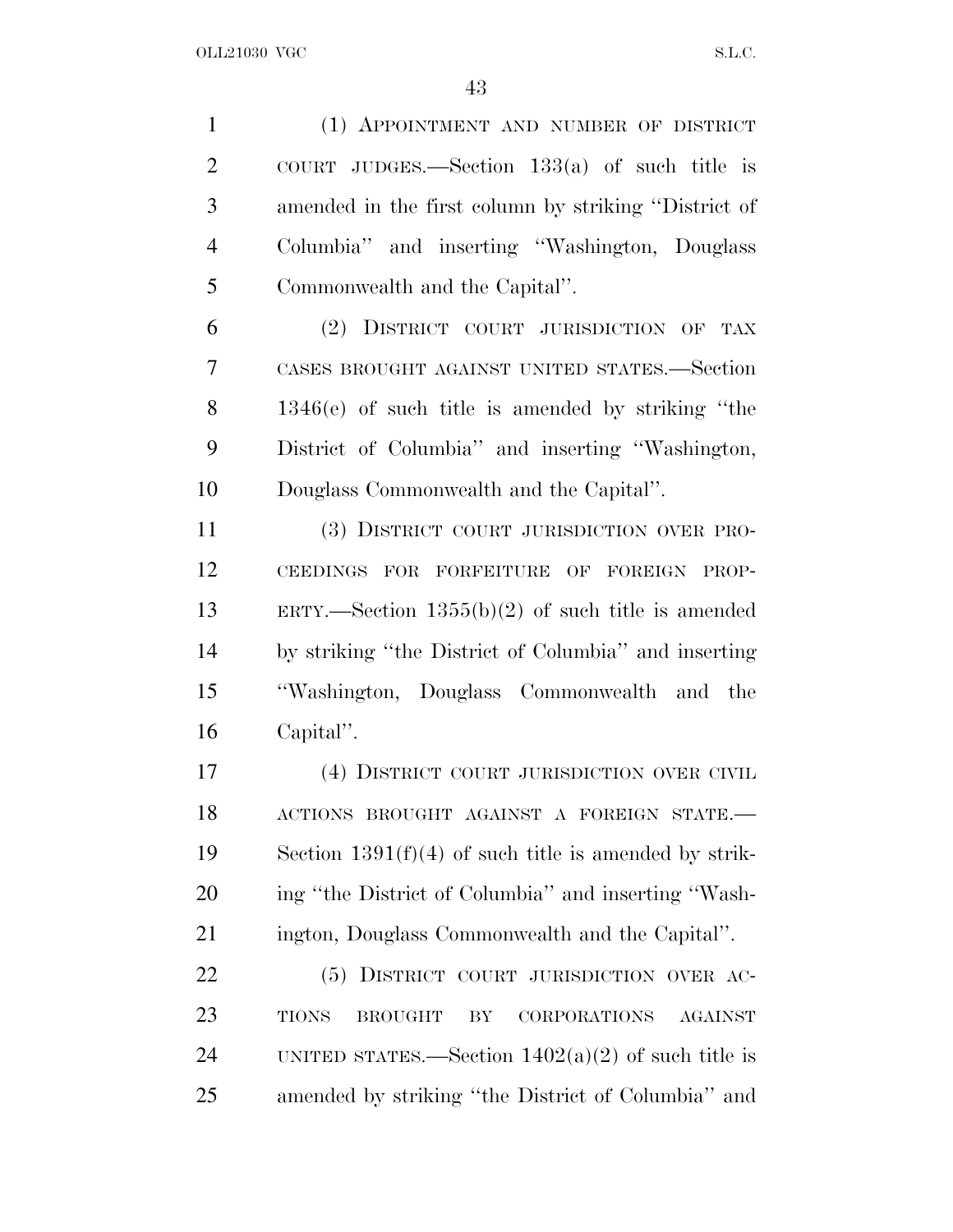| $\mathbf{1}$   | inserting "Washington, Douglass Commonwealth         |
|----------------|------------------------------------------------------|
| $\overline{2}$ | and the Capital".                                    |
| 3              | (6) VENUE IN DISTRICT COURT OF CERTAIN AC-           |
| $\overline{4}$ | TIONS BROUGHT BY EMPLOYEES OF EXECUTIVE OF-          |
| 5              | FICE OF THE PRESIDENT. Section 1413 of such          |
| 6              | title is amended by striking "the District of Colum- |
| 7              | bia" and inserting "Washington, Douglass Common-     |
| 8              | wealth and the Capital".                             |
| 9              | (7) VENUE IN DISTRICT COURT OF ACTION EN-            |
| 10             | FOREIGN JUDGMENT.—Section<br><b>FORCING</b>          |
| 11             | $2467(c)(2)(B)$ of such title is amended by striking |
| 12             | "the District of Columbia" and inserting "Wash-      |
| 13             | ington, Douglass Commonwealth and the Capital".      |
| 14             | CONFORMING AMENDMENTS RELATING TO<br>(d)             |
| 15             | OTHER COURTS.—Title 28, United States Code, is       |
| 16             | amended as follows:                                  |
| 17             | (1) APPOINTMENT OF BANKRUPTCY JUDGES.                |
| 18             | Section $152(a)(2)$ of such title is amended in the  |
| 19             | first column by striking "District of Columbia" and  |
| 20             | inserting "Washington, Douglass Commonwealth         |
| 21             | and the Capital".                                    |
| 22             | (2)<br>LOCATION OF<br>COURT OF<br>FEDERAL            |
| 23             | CLAIMS.—Section 173 of such title is amended by      |

striking ''the District of Columbia'' and inserting

25 "the Capital".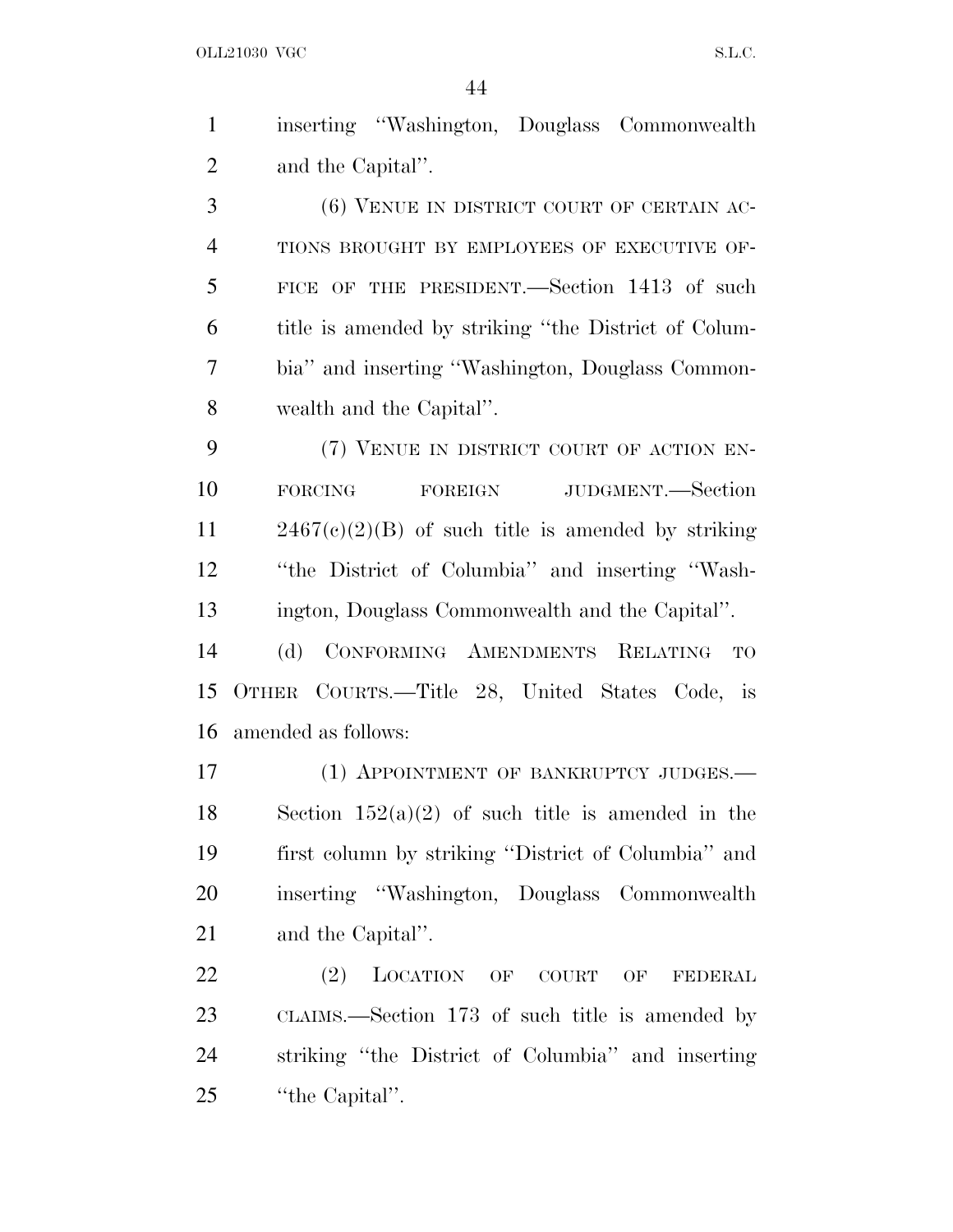| $\mathbf{1}$   | (3) DUTY STATION OF JUDGES OF COURT OF                     |
|----------------|------------------------------------------------------------|
| $\overline{2}$ | FEDERAL CLAIMS.—Section 175 of such title is               |
| 3              | amended by striking "the District of Columbia"             |
| 4              | each place it appears and inserting "the Capital".         |
| 5              | (4) DUTY STATION OF JUDGES FOR PURPOSES                    |
| 6              | OF TRAVELING EXPENSES.—Section $456(b)$ of such            |
| 7              | title is amended to read as follows:                       |
| 8              | "(b) The official duty station of the Chief Justice of     |
| 9              | the United States, the Justices of the Supreme Court of    |
| 10             | the United States, and the judges of the United States     |
| 11             | Court of Appeals for the Federal Circuit shall be the Cap- |
| 12             | ital.".                                                    |
|                |                                                            |
| 13             | (5)<br>COURT ACCOMMODATIONS FOR FEDERAL                    |
| 14             | CIRCUIT AND COURT OF FEDERAL CLAIMS.-Section               |
|                | $462(d)$ of such title is amended by striking "the Dis-    |
| 15<br>16       | trict of Columbia" and inserting "the Capital".            |
| 17             | (6) PLACES OF HOLDING COURT OF COURT OF                    |
| 18             | FEDERAL CLAIMS.—Section $798(a)$ of such title is          |
| 19             | amended—                                                   |
| 20             | (A) by striking "Washington, District of                   |
| 21             | Columbia" and inserting "the Capital"; and                 |
| <u>22</u>      | (B) by striking "the District of Columbia"                 |
| 23             | and inserting "the Capital".                               |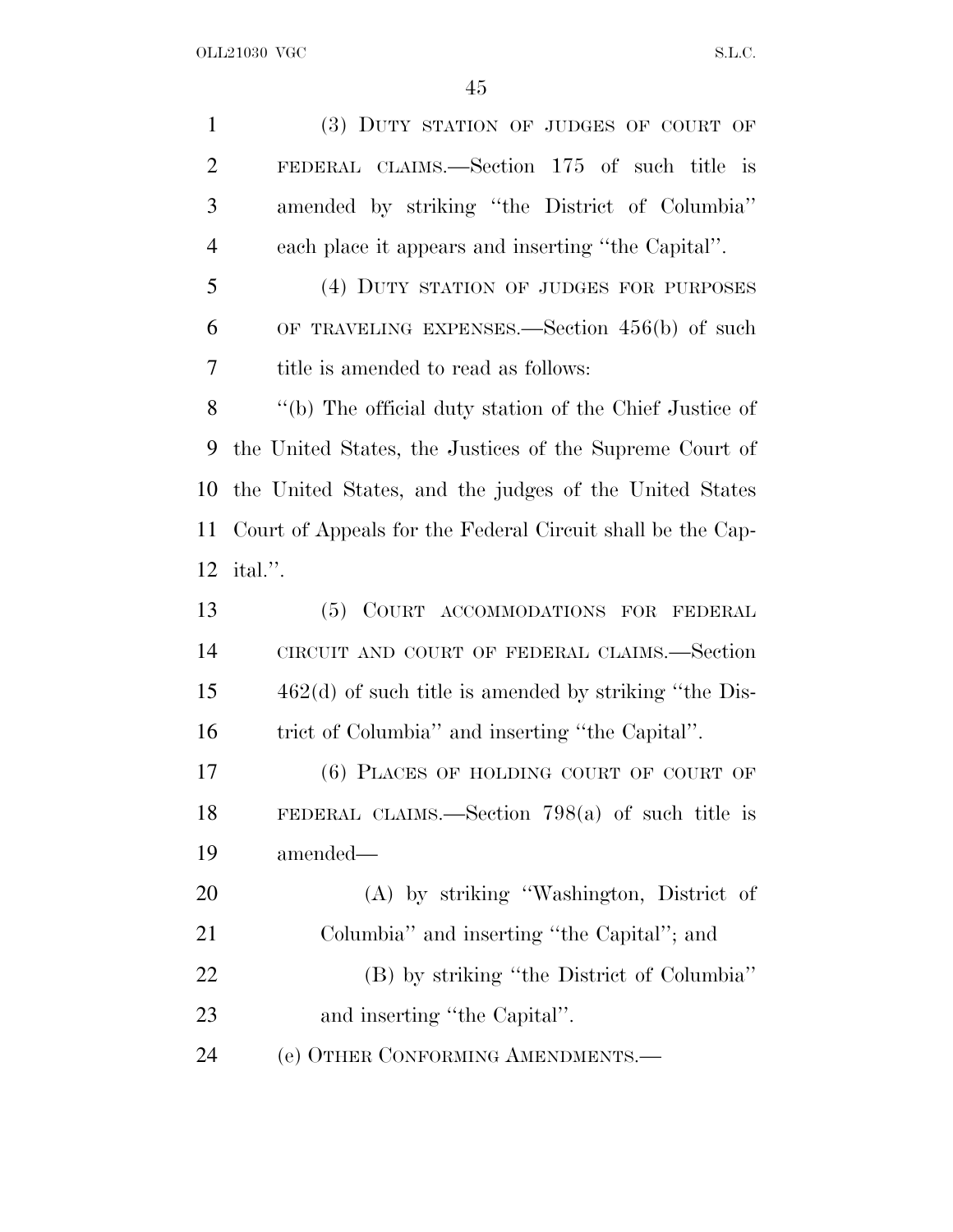(1) SERVICE OF PROCESS ON FOREIGN PARTIES AT STATE DEPARTMENT OFFICE.—Section 1608(a)(4) of such title is amended by striking ''Washington, District of Columbia'' and inserting ''the Capital''.

 (2) SERVICE OF PROCESS IN PROPERTY CASES AT ATTORNEY GENERAL OFFICE.—Section 2410(b) of such title is amended by striking ''Washington, District of Columbia'' and inserting ''the Capital''.

 (f) DEFINITION.—Section 451 of title 28, United States Code, is amended by adding at the end the fol-lowing new undesignated paragraph:

 ''The term 'Capital' means the area serving as the seat of the Government of the United States, as described in section 112 of the Washington, D.C. Admission Act.''. (g) REFERENCES IN OTHER LAWS.—Any reference in any Federal law (other than a law amended by this section), rule, or regulation—

 (1) to the United States Court of Appeals for the District of Columbia shall be deemed to refer to 21 the United States Court of Appeals for the Capital; (2) to the District of Columbia Circuit shall be deemed to refer to the Capital Circuit; and

 (3) to the United States District Court for the District of Columbia shall be deemed to refer to the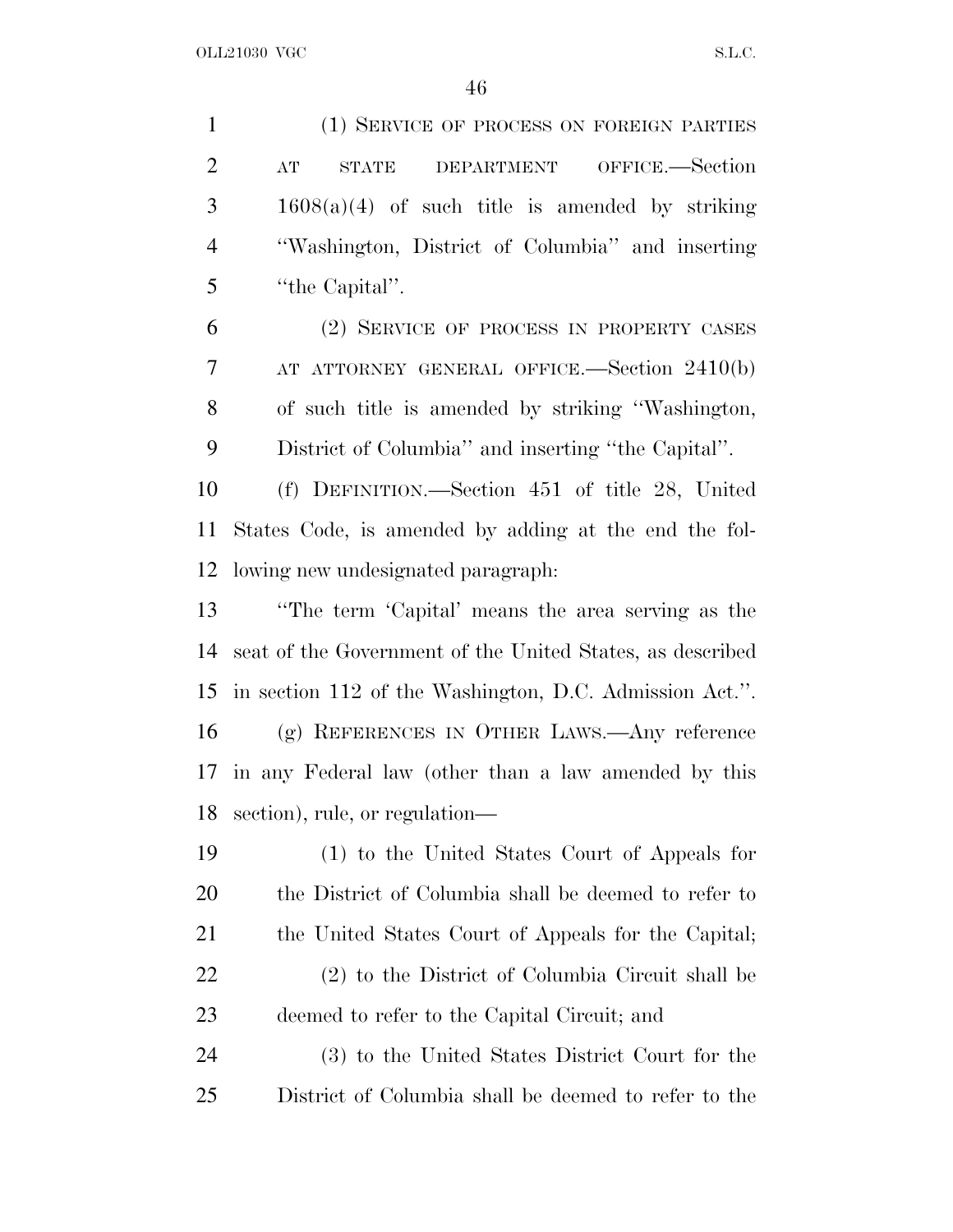United States District Court for Washington, Doug-lass Commonwealth and the Capital.

 (h) EFFECTIVE DATE.—This section and the amend- ments made by this section shall take effect upon the ad-mission of the State into the Union.

## **SEC. 213. CONFORMING AMENDMENTS RELATING TO DE-PARTMENT OF JUSTICE.**

8 (a) APPOINTMENT OF UNITED STATES TRUSTEES.— Section 581(a)(4) of title 28, United States Code, is amended by striking ''the District of Columbia'' and in- serting ''the Capital and Washington, Douglass Common-wealth''.

(b) INDEPENDENT COUNSELS.—

 (1) APPOINTMENT OF ADDITIONAL PER-15 SONNEL.—Section 594(c) of such title is amended— (A) by striking ''the District of Columbia'' the first place it appears and inserting ''Wash- ington, Douglass Commonwealth and the Cap-ital''; and

 (B) by striking ''the District of Columbia'' the second place it appears and inserting ''Washington, Douglass Commonwealth''.

 (2) JUDICIAL REVIEW OF REMOVAL.—Section 596(a)(3) of such title is amended by striking ''the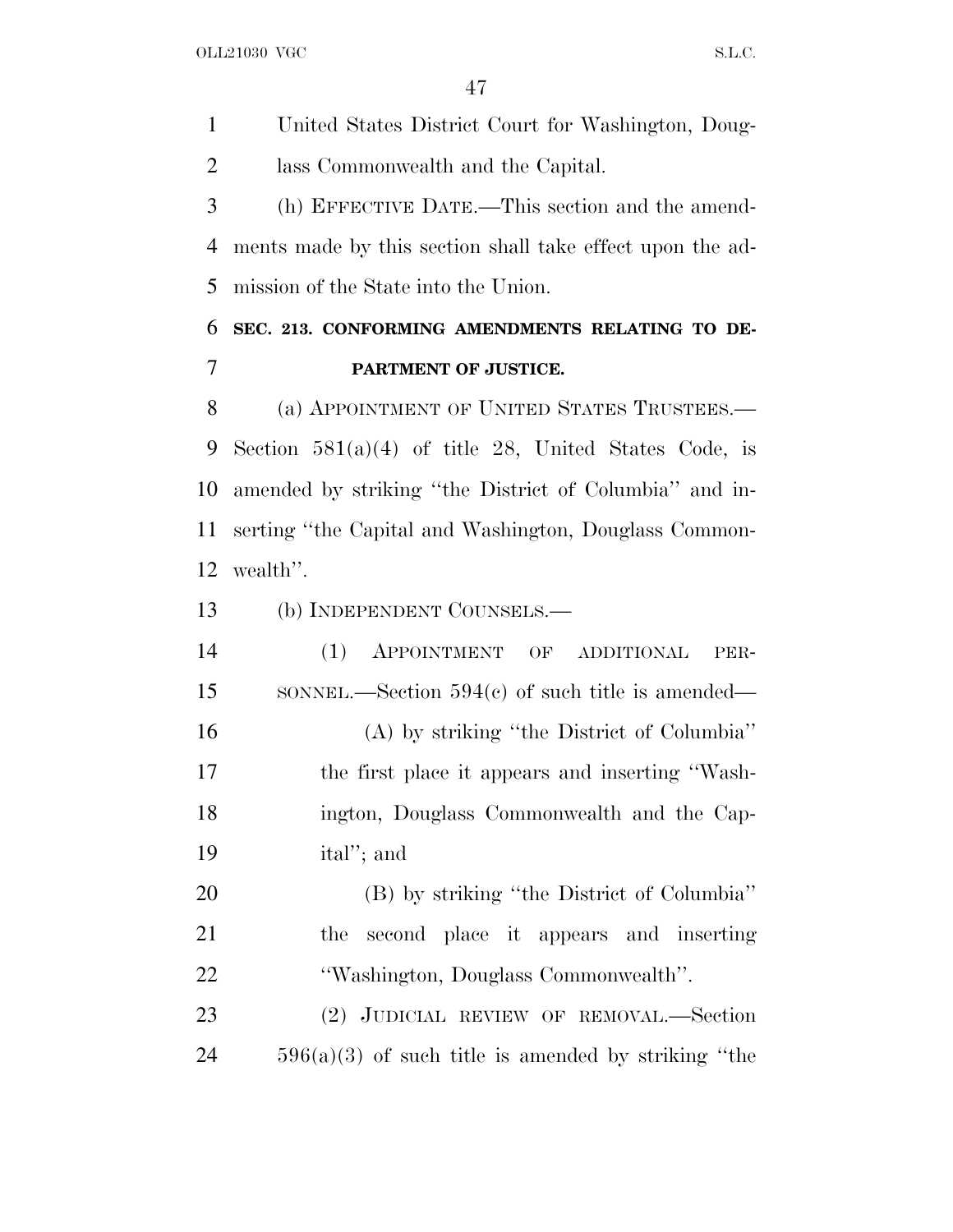District of Columbia'' and inserting ''Washington, Douglass Commonwealth and the Capital''. (c) EFFECTIVE DATE.—The amendments made by this section shall take effect upon the admission of the State into the Union. **SEC. 214. TREATMENT OF PRETRIAL SERVICES IN UNITED STATES DISTRICT COURT.** Section 3152 of title 18, United States Code, is amended— (1) in subsection (a), by striking ''(other than the District of Columbia)'' and inserting ''(subject to subsection (d), other than the District of Colum- bia)"; and (2) by adding at the end the following new sub- section: ''(d) In the case of the judicial district of Washington, Douglass Commonwealth and the Capital— 18 ''(1) upon the admission of the State of Wash- ington, Douglass Commonwealth into the Union, the Washington, Douglass Commonwealth Pretrial Serv- ices Agency shall continue to provide pretrial serv- ices in the judicial district in the same manner and to the same extent as the District of Columbia Pre- trial Services Agency provided such services in the judicial district of the District of Columbia as of the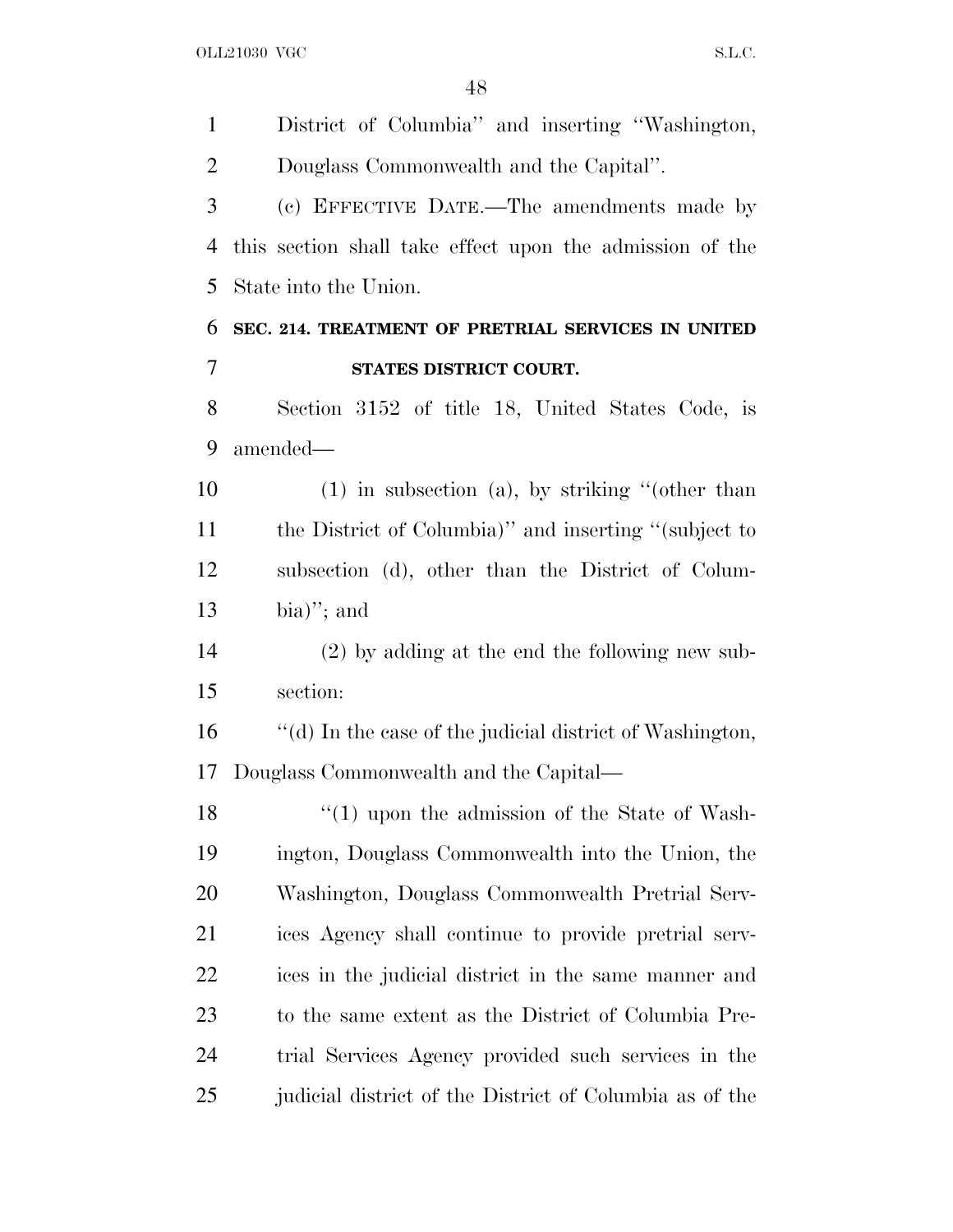$\overline{49}$ 

|                | 49                                                       |
|----------------|----------------------------------------------------------|
| $\mathbf{1}$   | day before the date of the admission of the State        |
| $\overline{2}$ | into the Union; and                                      |
| 3              | $(2)$ upon the receipt by the President of the           |
| $\overline{4}$ | certification from the State of Washington, Douglass     |
| 5              | Commonwealth under section $315(b)(4)$ of the            |
| 6              | Washington, D.C. Admission Act that the State has        |
| 7              | in effect laws providing for the State to provide pre-   |
| 8              | trial services, paragraph (1) shall no longer apply,     |
| 9              | and the Director shall provide for the establishment     |
| 10             | of pretrial services in the judicial district under this |
| 11             | section.".                                               |
| 12             | <b>Subtitle C-Federal Elections</b>                      |
| 13             | SEC. 221. PERMITTING INDIVIDUALS RESIDING IN CAPITAL     |
| 14             | TO VOTE IN FEDERAL ELECTIONS IN STATE                    |
| 15             | OF MOST RECENT DOMICILE.                                 |
| 16             | (a) REQUIREMENT FOR STATES TO PERMIT INDIVID-            |
| 17             | UALS TO VOTE BY ABSENTEE BALLOT.—                        |
| 18             | (1) IN GENERAL.—Each State shall—                        |
| 19             | (A) permit absent Capital voters to use ab-              |
|                |                                                          |

 sentee registration procedures and to vote by absentee ballot in general, special, primary, and runoff elections for Federal office; and

23 (B) accept and process, with respect to any general, special, primary, or runoff election for Federal office, any otherwise valid voter reg-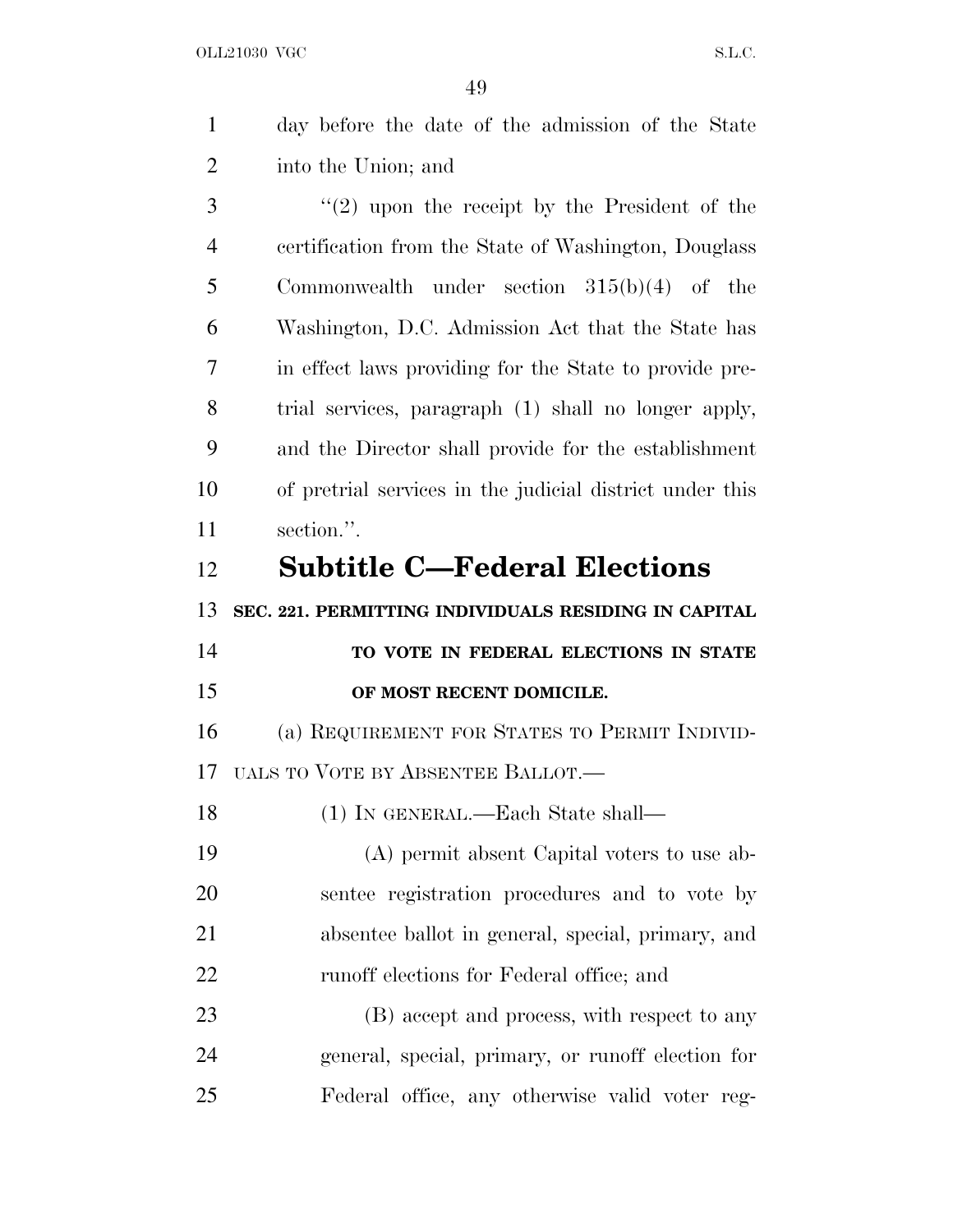istration application from an absent Capital voter, if the application is received by the ap- propriate State election official not less than 30 days before the election.

 (2) ABSENT CAPITAL VOTER DEFINED.—In this section, the term ''absent Capital voter'' means, with respect to a State, a person who resides in the Cap- ital and is qualified to vote in the State (or who would be qualified to vote in the State but for resid- ing in the Capital), but only if the State is the last place in which the person was domiciled before resid-ing in the Capital.

 (3) STATE DEFINED.—In this section, the term ''State'' means each of the several States, including the State.

 (b) RECOMMENDATIONS TO STATES TO MAXIMIZE ACCESS TO POLLS BY ABSENT CAPITAL VOTERS.—To af- ford maximum access to the polls by absent Capital voters, it is the sense of Congress that the States should—

 (1) waive registration requirements for absent Capital voters who, by reason of residence in the Capital, do not have an opportunity to register;

 (2) expedite processing of balloting materials with respect to such individuals; and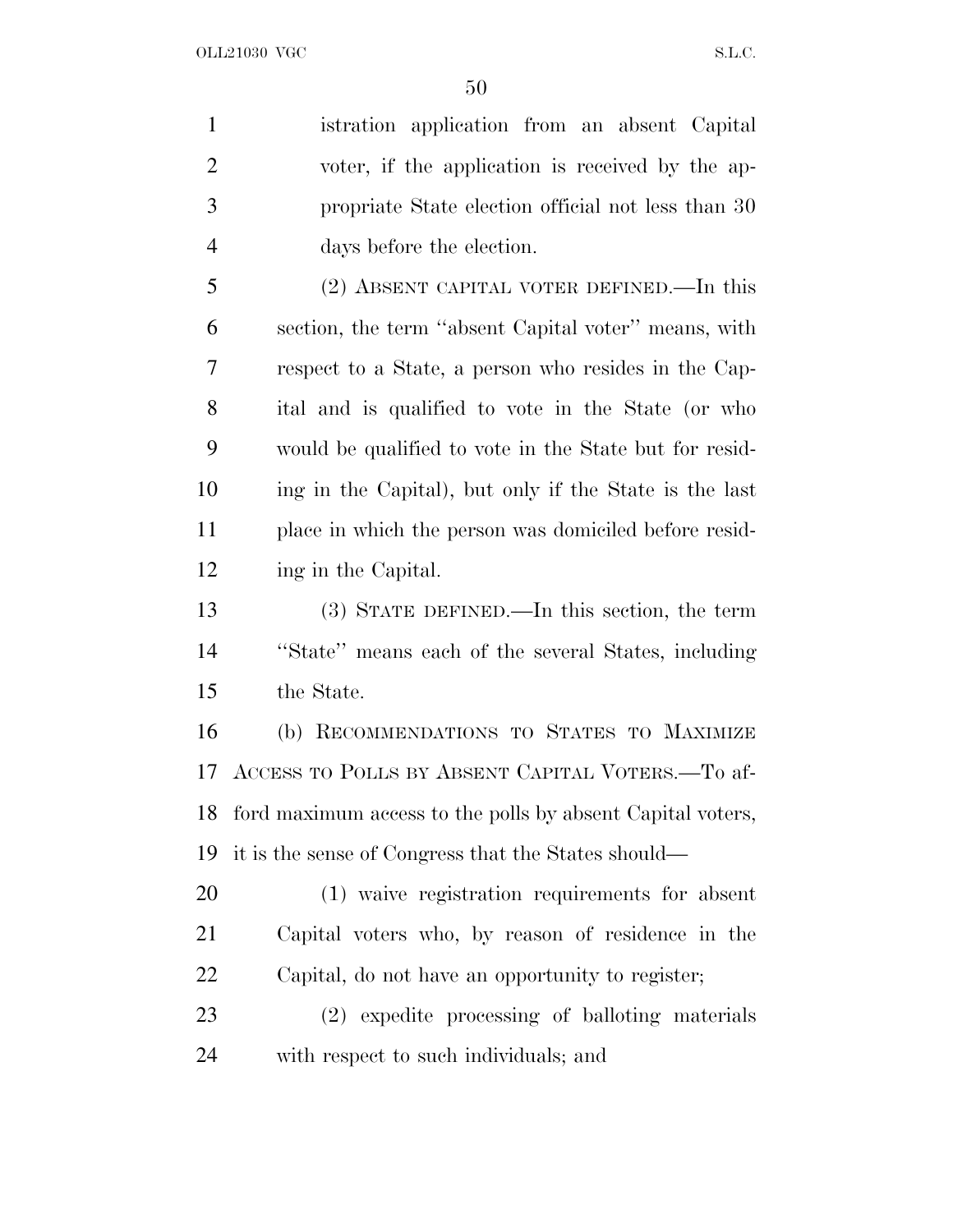(3) assure that absentee ballots are mailed to such individuals at the earliest opportunity.

 (c) ENFORCEMENT.—The Attorney General may bring a civil action in the appropriate district court of the United States for such declaratory or injunctive relief as may be necessary to carry out this section.

 (d) EFFECT ON CERTAIN OTHER LAWS.—The exer- cise of any right under this section shall not affect, for purposes of a Federal tax, a State tax, or a local tax, the residence or domicile of a person exercising such right.

 (e) EFFECTIVE DATE.—This section shall take effect upon the date of the admission of the State into the Union, and shall apply with respect to elections for Fed-eral office taking place on or after such date.

## **SEC. 222. REPEAL OF OFFICE OF DISTRICT OF COLUMBIA DELEGATE.**

 (a) I<sup>N</sup> GENERAL.—Sections 202 and 204 of the Dis- trict of Columbia Delegate Act (Public Law 91–405; sec- tions 1–401 and 1–402, D.C. Official Code) are repealed, and the provisions of law amended or repealed by such sections are restored or revived as if such sections had not been enacted.

 (b) CONFORMING AMENDMENTS TO DISTRICT OF CO- LUMBIA ELECTIONS CODE OF 1955.—The District of Co-lumbia Elections Code of 1955 is amended—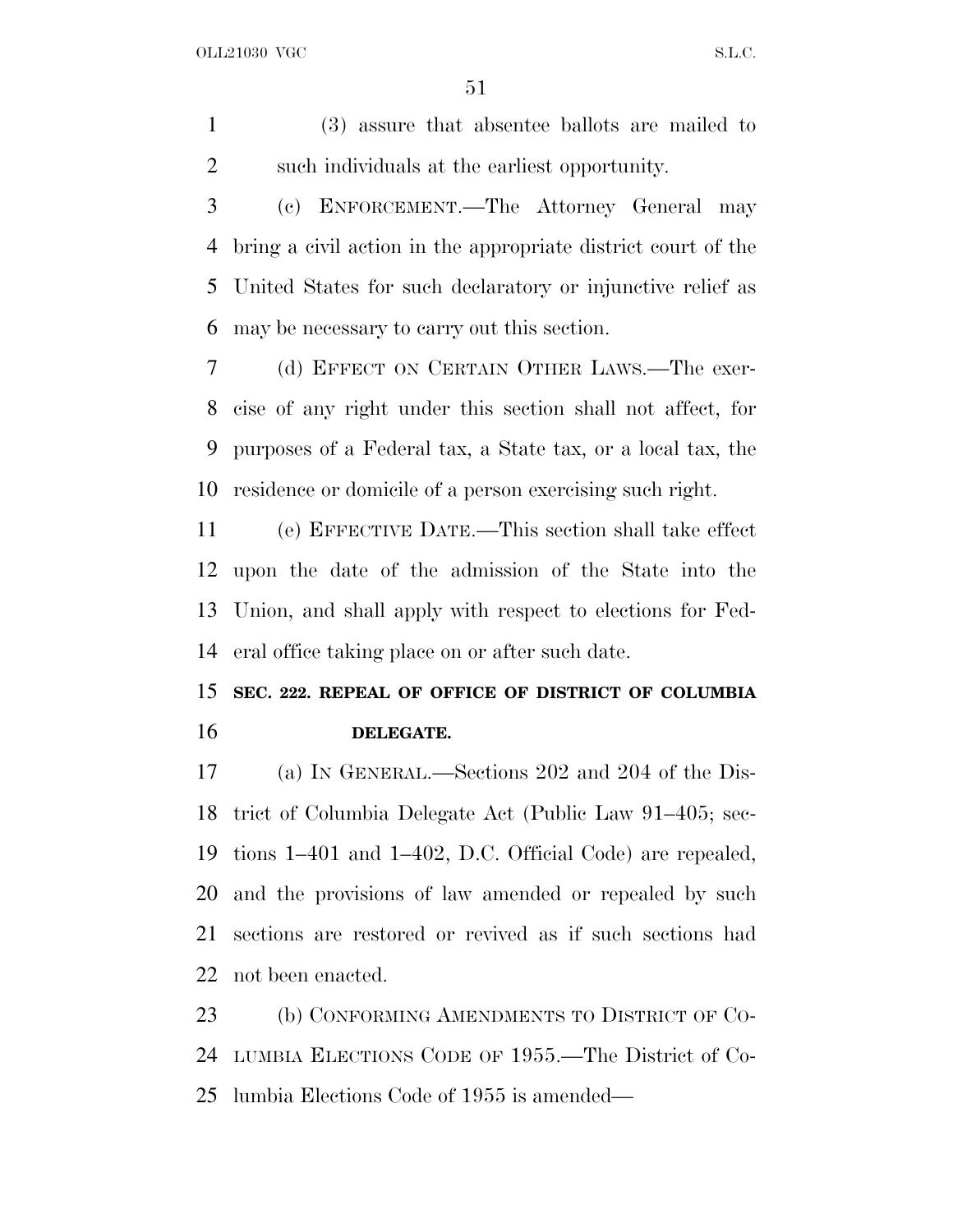| $\mathbf{1}$   | $(1)$ in section 1 (sec. 1–1001.01, D.C. Official    |
|----------------|------------------------------------------------------|
| $\overline{2}$ | Code), by striking "the Delegate to the House of     |
| 3              | Representatives,";                                   |
| $\overline{4}$ | $(2)$ in section 2 (sec. 1–1001.02, D.C. Official    |
| 5              | $Code)$ —                                            |
| 6              | $(A)$ by striking paragraph $(6)$ ,                  |
| 7              | $(B)$ in paragraph $(12)$ , by striking "(except     |
| 8              | the Delegate to Congress for the District of Co-     |
| 9              | $lumbia$ , and                                       |
| 10             | $(C)$ in paragraph $(13)$ , by striking "the         |
| 11             | Delegate to Congress for the District of Colum-      |
| 12             | bia,";                                               |
| 13             | $(3)$ in section 8 (sec. 1–1001.08, D.C. Official    |
| 14             | $Code)$ —                                            |
| 15             | $(A)$ by striking "Delegate," in the heading,        |
| 16             | and                                                  |
| 17             | (B) by striking "Delegate," each place it            |
| 18             | appears in subsections (d), $(h)(1)(A)$ , $(h)(2)$ , |
| 19             | $(i)(1), (j)(1), (j)(3),$ and $(k)(3);$              |
| 20             | $(4)$ in section 10 (sec. 1–1001.10, D.C. Official   |
| 21             | $Code)$ —                                            |
| 22             | $(A)$ by striking subparagraph $(A)$ of sub-         |
| 23             | section $(a)(3)$ , and                               |
| 24             | $(B)$ in subsection $(d)$ —                          |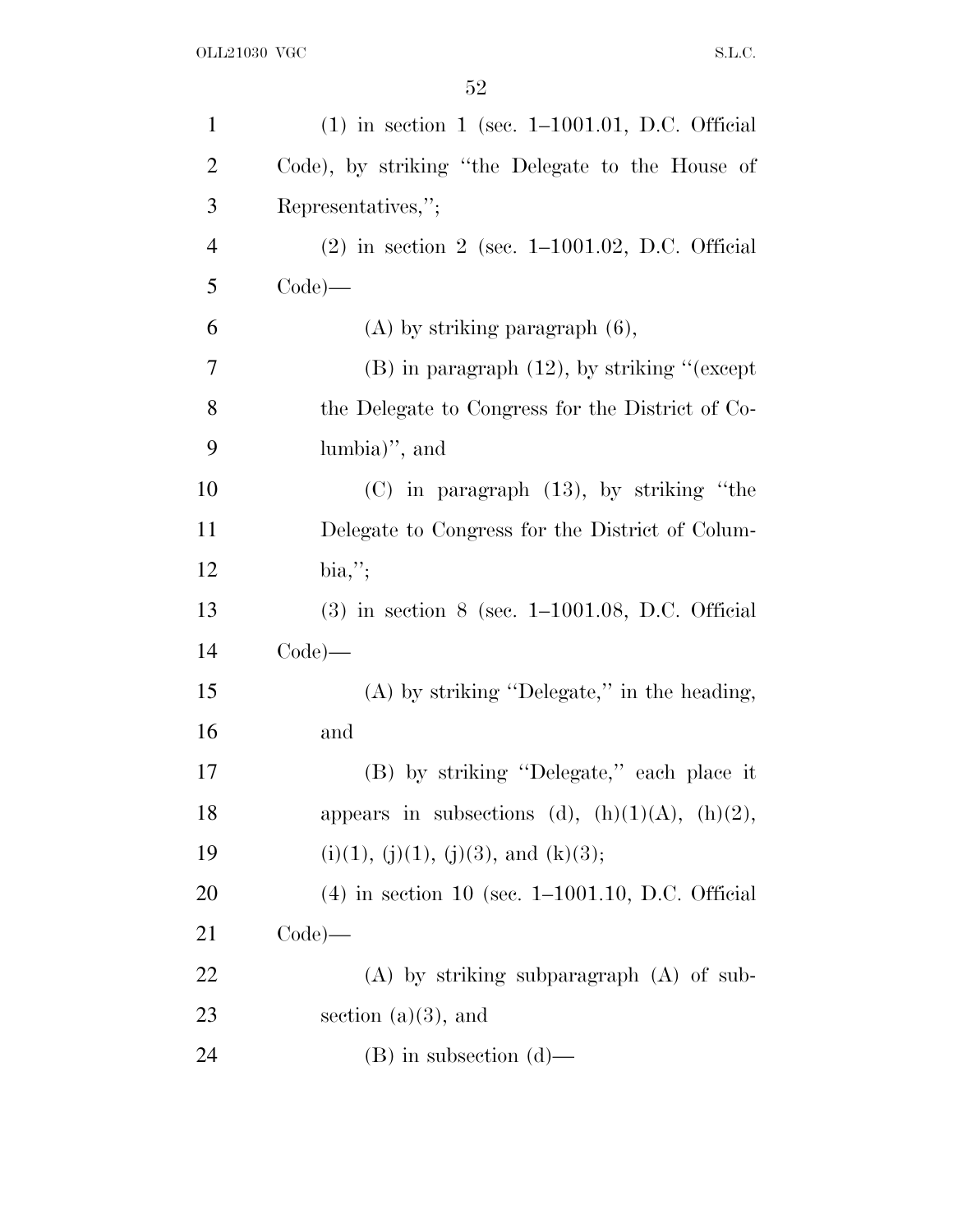| $\mathbf{1}$   | (i) by striking "Delegate," each place                   |
|----------------|----------------------------------------------------------|
| $\overline{2}$ | it appears in paragraph $(1)$ , and                      |
| 3              | (ii) by striking paragraph $(2)$ and re-                 |
| $\overline{4}$ | designating paragraph (3) as paragraph                   |
| 5              | (2);                                                     |
| 6              | (5) in section 11(a)(2) (sec. 1-1001.11(a)(2),           |
| 7              | D.C. Official Code), by striking "Delegate to the        |
| 8              | House of Representatives,";                              |
| 9              | $(6)$ in section 15(b) (sec. 1–1001.15(b), D.C.          |
| 10             | Official Code), by striking "Delegate,"; and             |
| 11             | (7) in section 17(a) (sec. $1-1001.17(a)$ , D.C.         |
| 12             | Official Code), by striking "except the Delegate to      |
| 13             | the Congress from the District of Columbia".             |
| 14             | (c) EFFECTIVE DATE.—The amendments made by               |
| 15             | this section shall take effect upon the admission of the |
| 16             | State into the Union.                                    |
| 17             | SEC. 223. REPEAL OF LAW PROVIDING FOR PARTICIPATION      |
| 18             | OF SEAT OF GOVERNMENT IN ELECTION OF                     |
| 19             | PRESIDENT AND VICE-PRESIDENT.                            |
| <b>20</b>      | (a) IN GENERAL.—Chapter 1 of title 3, United             |
| 21             | States Code, is amended—                                 |
| 22             | $(1)$ by striking section 21; and                        |
| 23             | $(2)$ in the table of sections, by striking the item     |
| 24             | relating to section 21.                                  |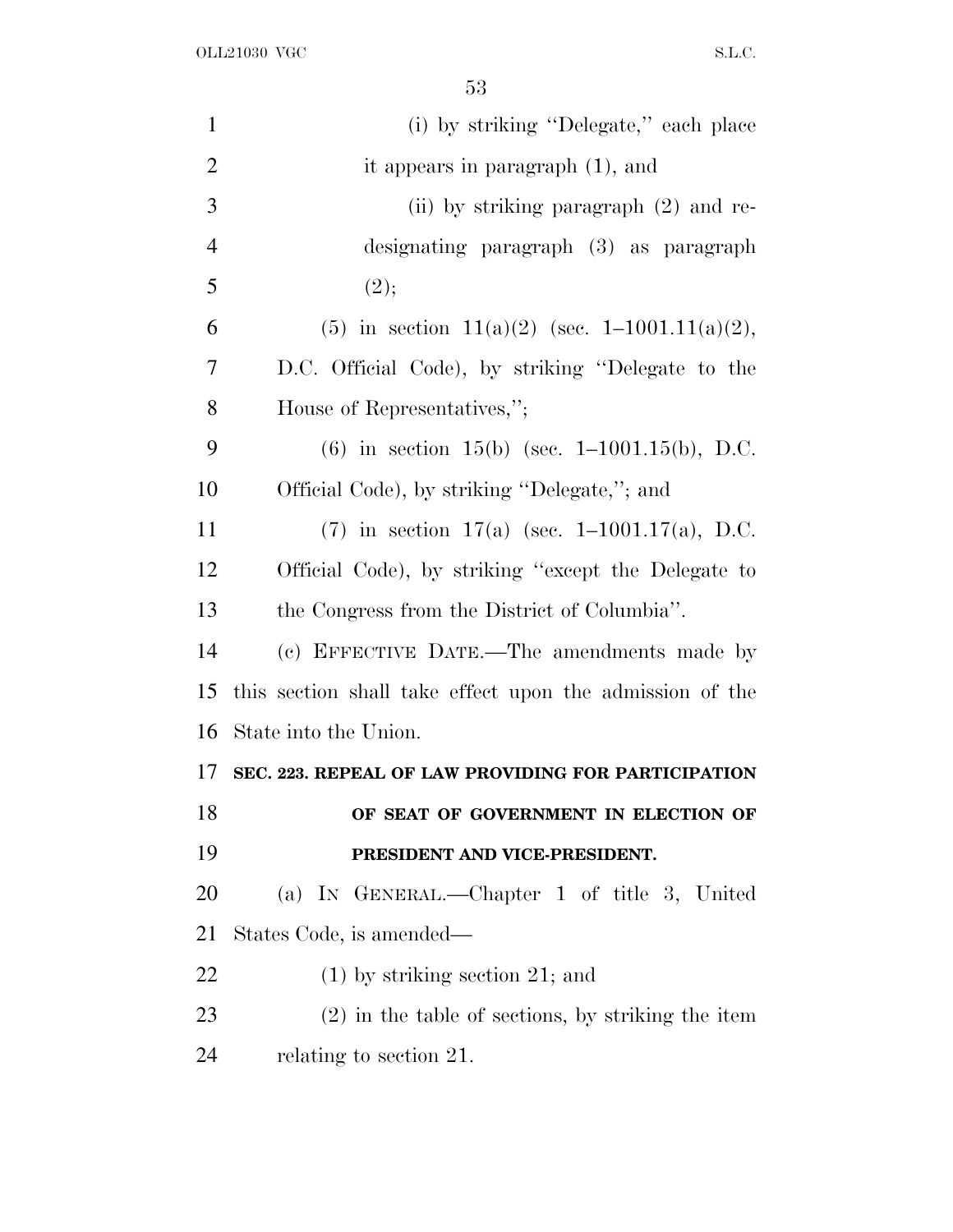(b) EFFECTIVE DATE.—The amendments made by subsection (a) shall take effect upon the date of the admis- sion of the State into the Union, and shall apply to any election of the President and Vice-President taking place on or after such date.

## **SEC. 224. EXPEDITED PROCEDURES FOR CONSIDERATION OF CONSTITUTIONAL AMENDMENT REPEAL-ING 23RD AMENDMENT.**

 (a) JOINT RESOLUTION DESCRIBED.—In this sec- tion, the term ''joint resolution'' means a joint resolu-tion—

 (1) entitled ''A joint resolution proposing an amendment to the Constitution of the United States to repeal the 23rd article of amendment''; and

 (2) the matter after the resolving clause of which consists solely of text to amend the Constitu- tion of the United States to repeal the 23rd article of amendment to the Constitution.

 (b) EXPEDITED CONSIDERATION IN HOUSE OF REP-RESENTATIVES.—

 (1) PLACEMENT ON CALENDAR.—Upon intro- duction in the House of Representatives, the joint resolution shall be placed immediately on the appro-priate calendar.

25 (2) PROCEEDING TO CONSIDERATION.—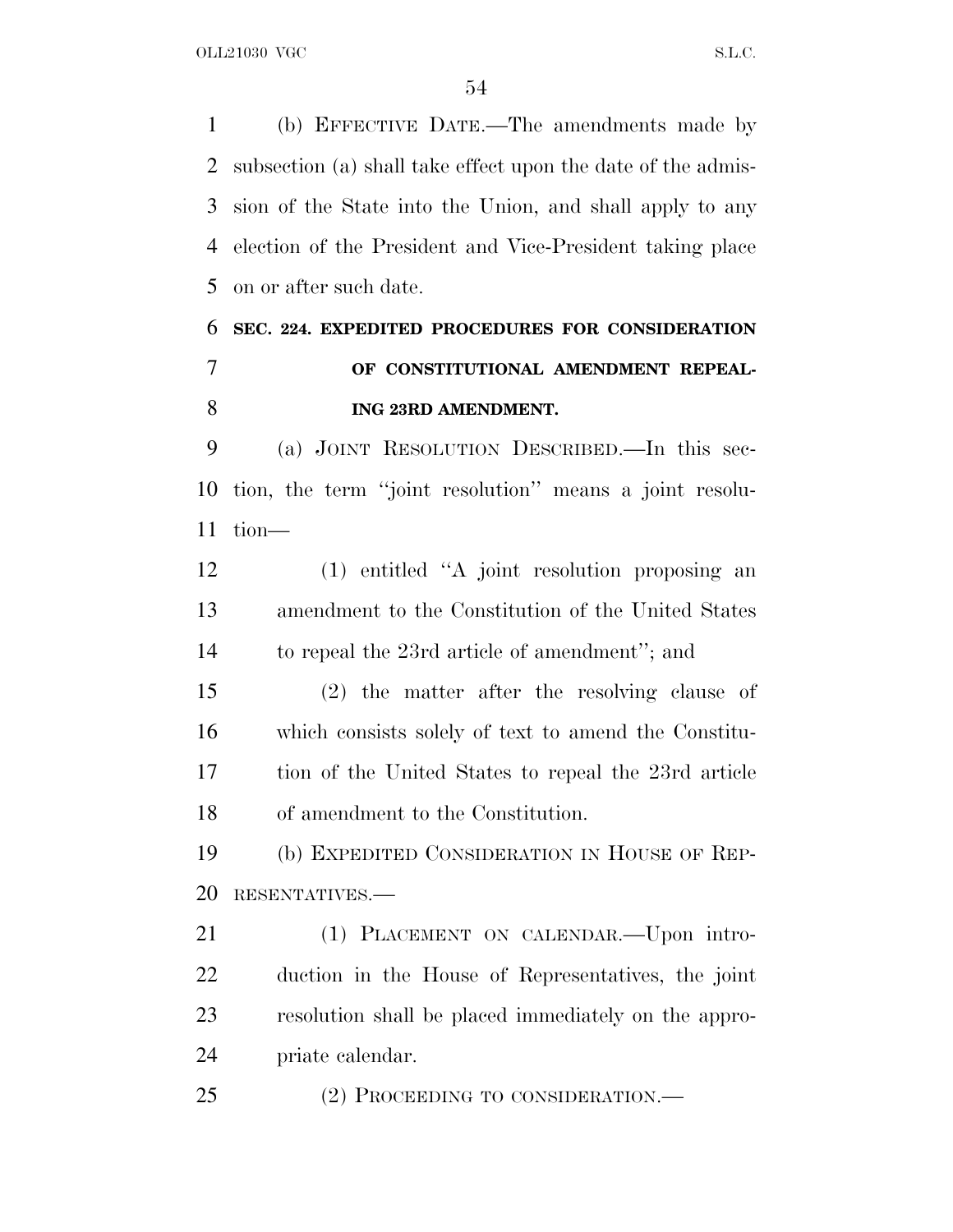| $\mathbf{1}$   | $(A)$ In GENERAL.—It shall be in order, not         |
|----------------|-----------------------------------------------------|
| $\overline{2}$ | later than 30 legislative days after the date the   |
| 3              | joint resolution is introduced in the House of      |
| $\overline{4}$ | Representatives, to move to proceed to consider     |
| 5              | the joint resolution in the House of Representa-    |
| 6              | tives.                                              |
| 7              | (B) PROCEDURE.—For a motion to pro-                 |
| 8              | ceed to consider the joint resolution—              |
| 9              | (i) all points of order against the mo-             |
| 10             | tion are waived;                                    |
| 11             | (ii) such a motion shall not be in                  |
| 12             | order after the House of Representatives            |
| 13             | has disposed of a motion to proceed on the          |
| 14             | joint resolution;                                   |
| 15             | (iii) the previous question shall be                |
| 16             | considered as ordered on the motion to its          |
| 17             | adoption without intervening motion;                |
| 18             | (iv) the motion shall not be debatable;             |
| 19             | and                                                 |
| 20             | (v) a motion to reconsider the vote by              |
| 21             | which the motion is disposed of shall not           |
| <u>22</u>      | be in order.                                        |
| 23             | (3) CONSIDERATION.—When the House of Rep-           |
| 24             | resentatives proceeds to consideration of the joint |
| 25             | resolution—                                         |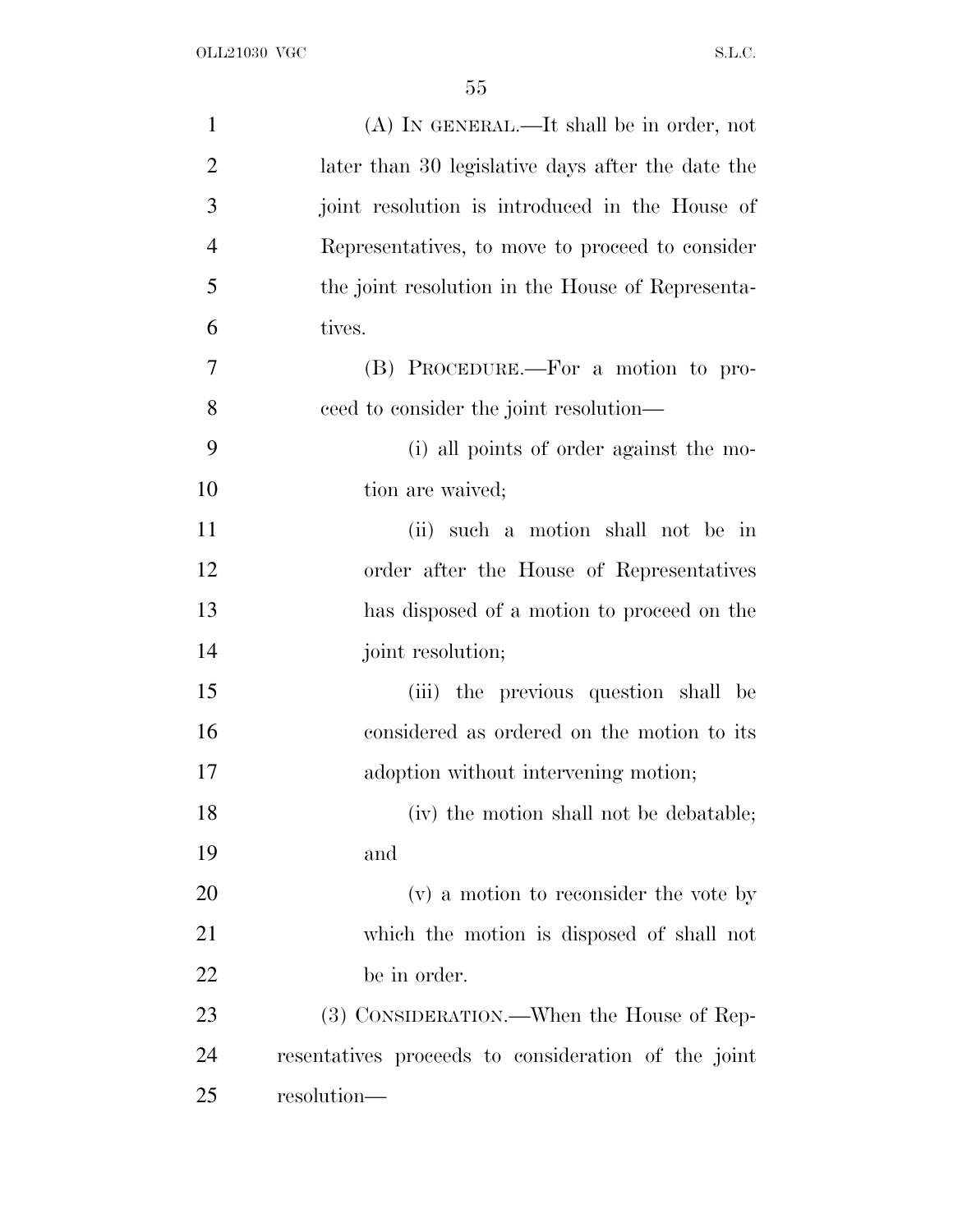| $\mathbf{1}$   | (A) the joint resolution shall be considered         |
|----------------|------------------------------------------------------|
| $\overline{2}$ | as read;                                             |
| 3              | (B) all points of order against the joint            |
| $\overline{4}$ | resolution and against its consideration are         |
| 5              | waived;                                              |
| 6              | (C) the previous question shall be consid-           |
| 7              | ered as ordered on the joint resolution to its       |
| 8              | passage without intervening motion except 10         |
| 9              | hours of debate equally divided and controlled       |
| 10             | by the proponent and an opponent;                    |
| 11             | (D) an amendment to the joint resolution             |
| 12             | shall not be in order; and                           |
| 13             | (E) a motion to reconsider the vote on pas-          |
| 14             | sage of the joint resolution shall not be in         |
| 15             | order.                                               |
| 16             | (c) EXPEDITED CONSIDERATION IN SENATE.—              |
| 17             | (1) PLACEMENT ON CALENDAR. - Upon intro-             |
| 18             | duction in the Senate, the joint resolution shall be |
| 19             | placed immediately on the calendar.                  |
| 20             | (2) PROCEEDING TO CONSIDERATION.—                    |
| 21             | (A) IN GENERAL.—Notwithstanding rule                 |
| 22             | XXII of the Standing Rules of the Senate, it is      |
| 23             | in order, not later than 30 legislative days after   |
| 24             | the date the joint resolution is introduced in the   |
| 25             | Senate (even though a previous motion to the         |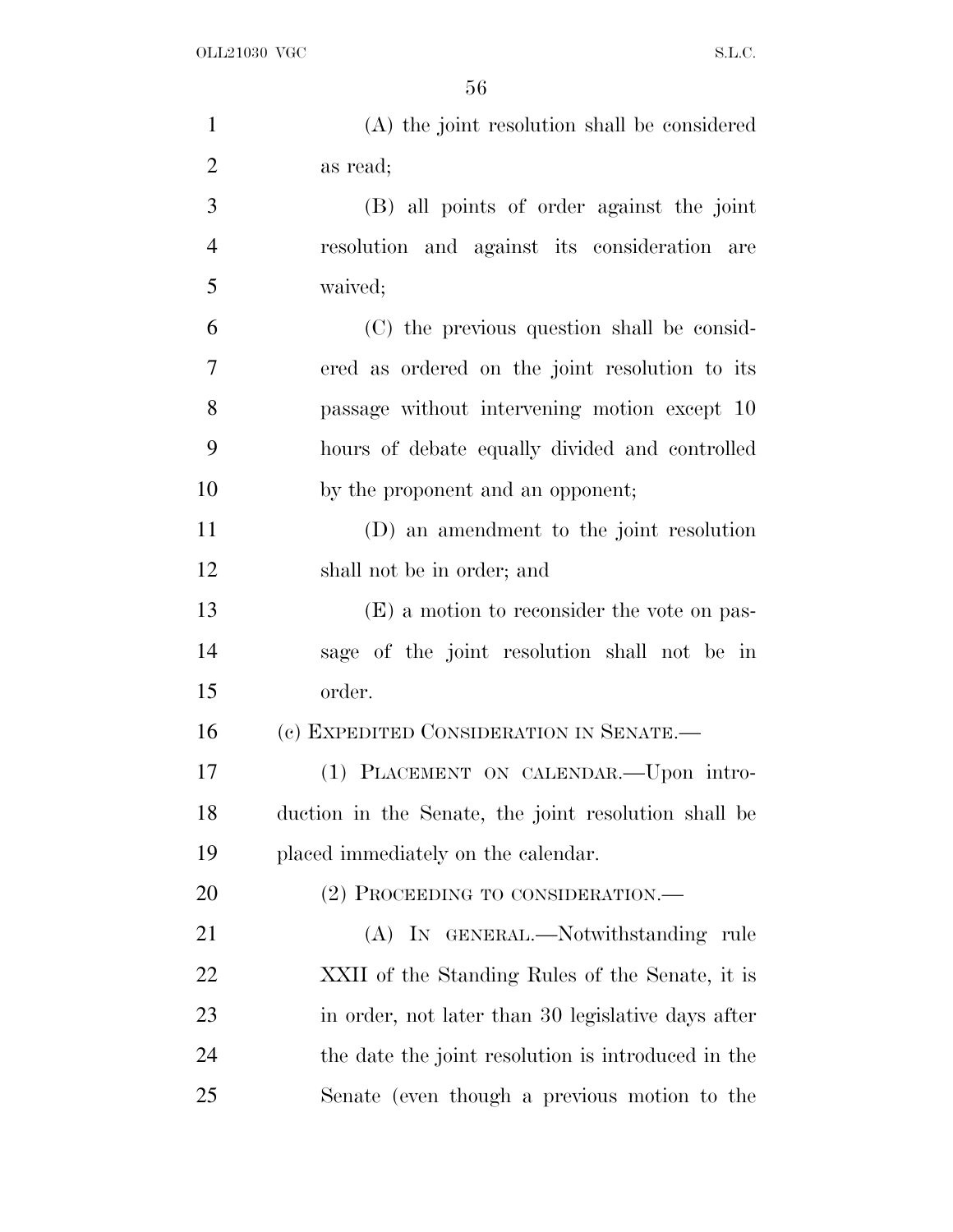| $\mathbf{1}$   | same effect has been disagreed to to move to      |
|----------------|---------------------------------------------------|
| $\overline{2}$ | proceed to the consideration of the joint resolu- |
| 3              | tion.                                             |
| $\overline{4}$ | (B) PROCEDURE.—For a motion to pro-               |
| 5              | ceed to the consideration of the joint resolu-    |
| 6              | $tion$ —                                          |
| 7              | (i) all points of order against the mo-           |
| 8              | tion are waived;                                  |
| 9              | (ii) the motion is not debatable;                 |
| 10             | (iii) the motion is not subject to a mo-          |
| 11             | tion to postpone;                                 |
| 12             | (iv) a motion to reconsider the vote by           |
| 13             | which the motion is agreed to or disagreed        |
| 14             | to shall not be in order; and                     |
| 15             | $(v)$ if the motion is agreed to, the             |
| 16             | joint resolution shall remain the unfinished      |
| 17             | business until disposed of.                       |
| 18             | (3) FLOOR CONSIDERATION.—                         |
| 19             | (A) IN GENERAL.—If the Senate proceeds            |
| 20             | to consideration of the joint resolution—         |
| 21             | (i) all points of order against the joint         |
| 22             | resolution (and against consideration of          |
| 23             | the joint resolution) are waived;                 |
| 24             | (ii) consideration of the joint resolu-           |
| 25             | tion, and all debatable motions and appeals       |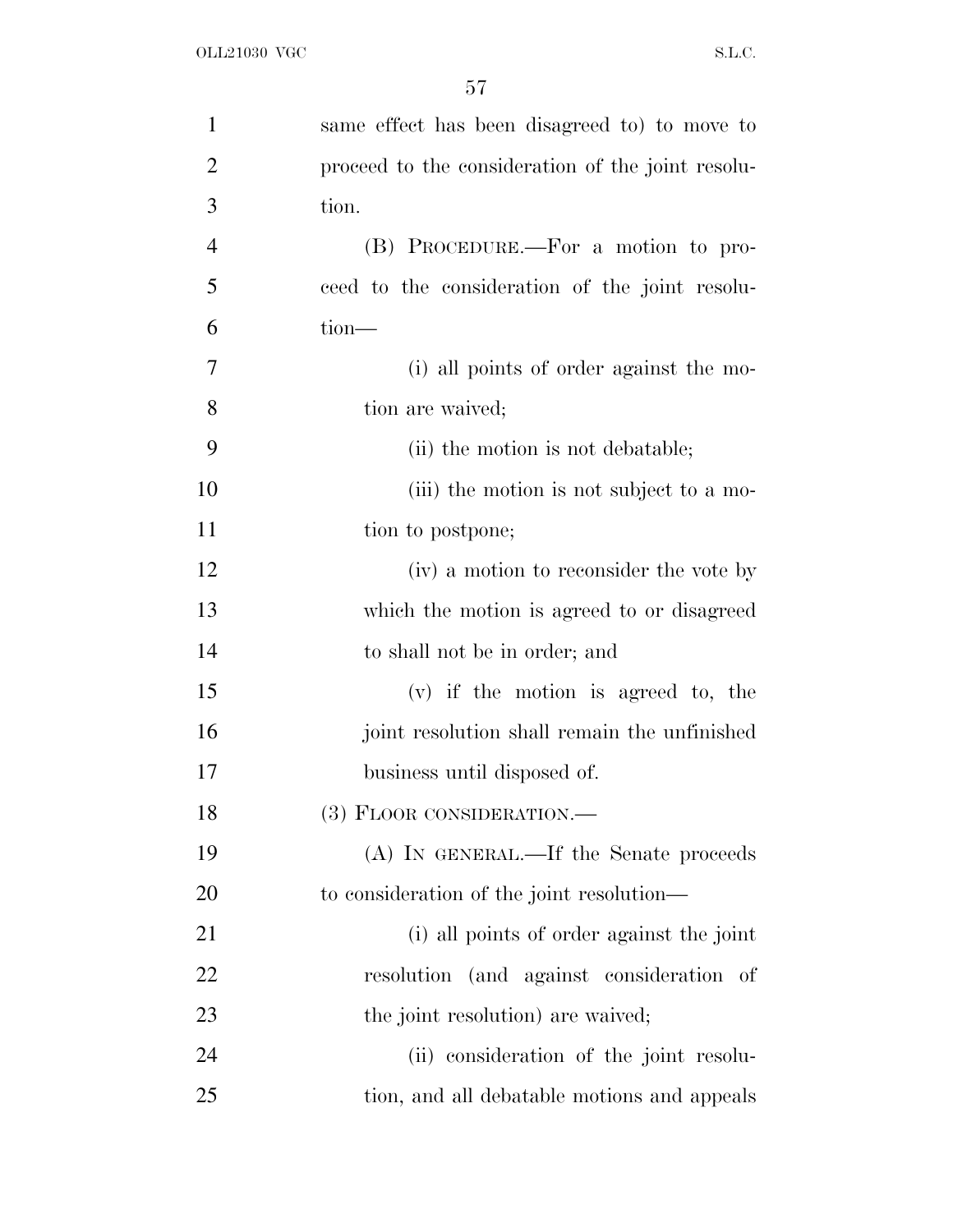| $\mathbf{1}$   | in connection therewith, shall be limited to      |
|----------------|---------------------------------------------------|
| $\overline{2}$ | not more than 30 hours, which shall be di-        |
| 3              | vided equally between the majority and mi-        |
| $\overline{4}$ | nority leaders or their designees;                |
| 5              | (iii) a motion further to limit debate            |
| 6              | is in order and not debatable;                    |
| 7              | (iv) an amendment to, a motion to                 |
| 8              | postpone, or a motion to commit the joint         |
| 9              | resolution is not in order; and                   |
| 10             | (v) a motion to proceed to the consid-            |
| 11             | eration of other business is not in order.        |
| 12             | (B) VOTE ON PASSAGE.—In the Senate the            |
| 13             | vote on passage shall occur immediately fol-      |
| 14             | lowing the conclusion of the consideration of the |
| 15             | joint resolution, and a single quorum call at the |
| 16             | conclusion of the debate if requested in accord-  |
| 17             | ance with the rules of the Senate.                |
| 18             | (C) RULINGS OF THE CHAIR ON PROCE-                |
| 19             | DURE.—Appeals from the decisions of the Chair     |
| 20             | relating to the application of this subsection or |
| 21             | the rules of the Senate, as the case may be, to   |
| 22             | the procedure relating to the joint resolution    |
| 23             | shall be decided without debate.                  |
| 24             | (d) RULES RELATING TO SENATE AND HOUSE OF         |
| 25             | REPRESENTATIVES.-                                 |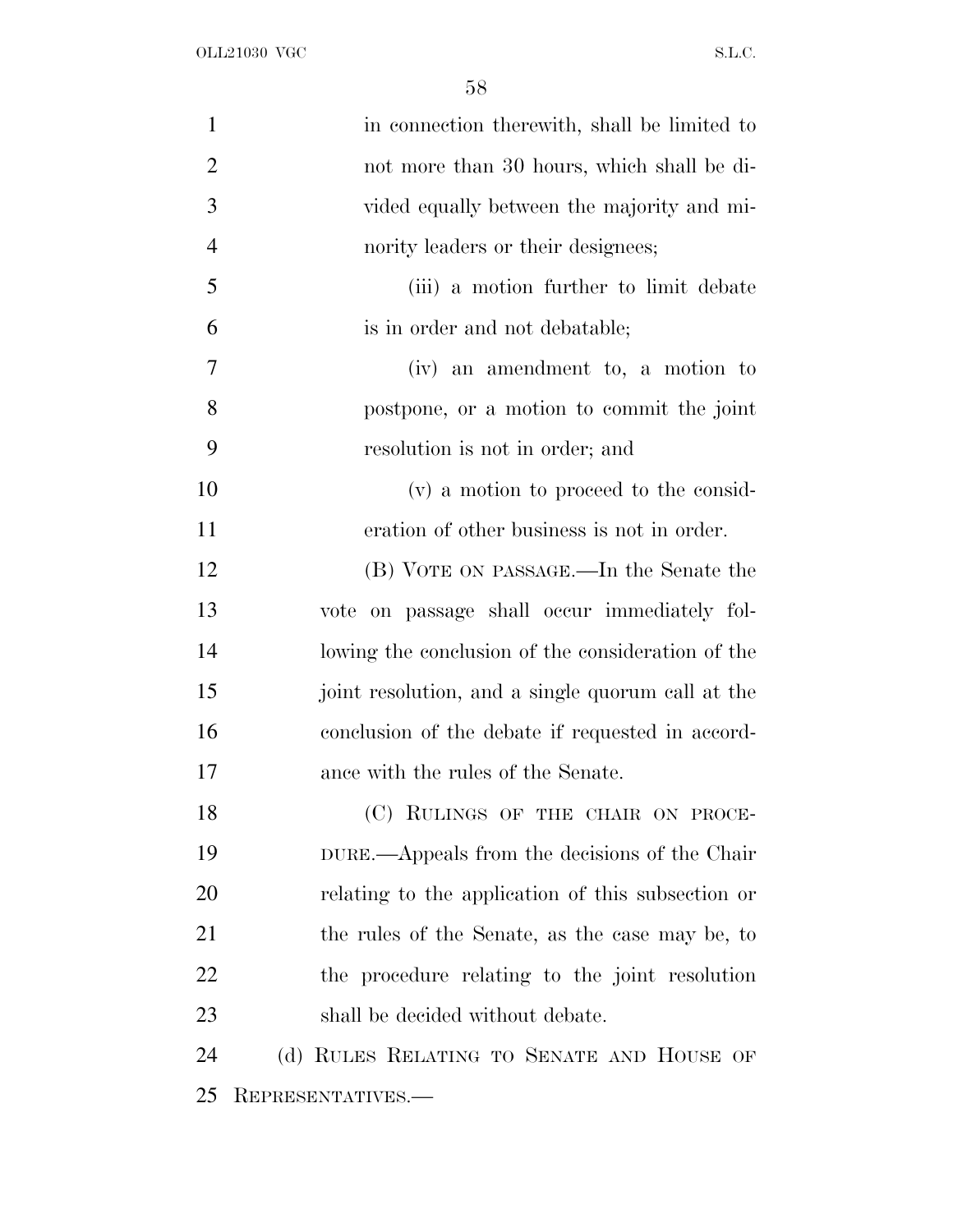| $\mathbf{1}$   | (1) COORDINATION WITH ACTION BY OTHER                 |
|----------------|-------------------------------------------------------|
| $\overline{2}$ | HOUSE.—If, before the passage by one House of the     |
| 3              | joint resolution of that House, that House receives   |
| $\overline{4}$ | from the other House the joint resolution—            |
| 5              | (A) the joint resolution of the other House           |
| 6              | shall not be referred to a committee; and             |
| 7              | (B) with respect to the joint resolution of           |
| 8              | the House receiving the resolution—                   |
| 9              | (i) the procedure in that House shall                 |
| 10             | be the same as if no joint resolution had             |
| 11             | been received from the other House; and               |
| 12             | (ii) the vote on passage shall be on                  |
| 13             | the joint resolution of the other House.              |
| 14             | TREATMENT OF JOINT RESOLUTION<br>(2)<br>OF            |
| 15             | OTHER HOUSE.—If one House fails to introduce or       |
| 16             | consider the joint resolution under this section, the |
| 17             | joint resolution of the other House shall be entitled |
| 18             | to expedited floor procedures under this section.     |
| 19             | (3) TREATMENT OF COMPANION MEASURES.-                 |
| 20             | If, following passage of the joint resolution in the  |
| 21             | Senate, the Senate receives the companion measure     |
| 22             | from the House of Representatives, the companion      |
| 23             | measure shall not be debatable.                       |
| 24             | (e) RULES OF HOUSE OF REPRESENTATIVES AND             |
| 25             | SENATE.—This section is enacted by Congress—          |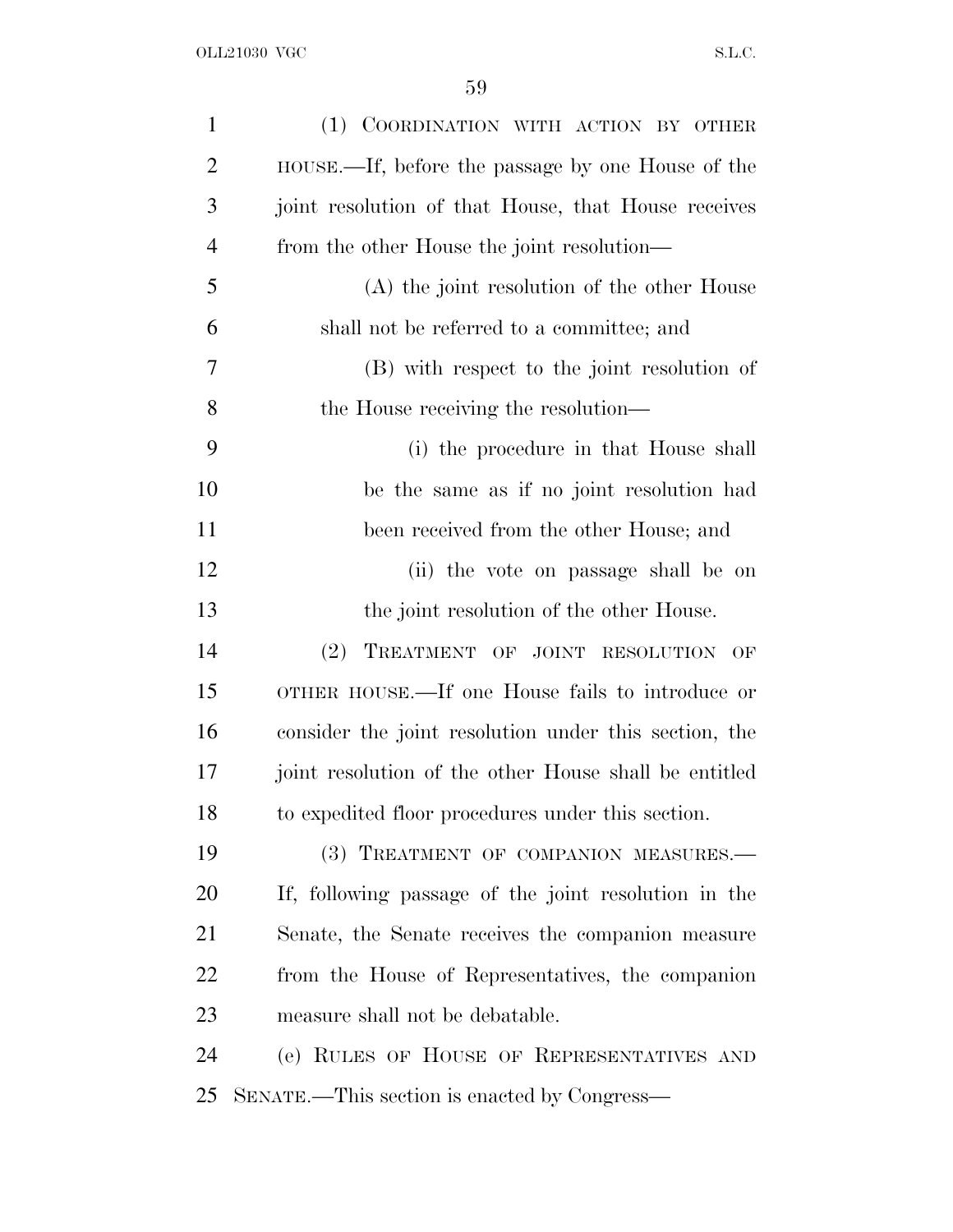(1) as an exercise of the rulemaking power of the Senate and House of Representatives, respec- tively, and as such is deemed a part of the rules of each House, respectively, but applicable only with re- spect to the procedure to be followed in that House in the case of the joint resolution, and supersede other rules only to the extent that it is inconsistent with such rules; and (2) with full recognition of the constitutional right of either House to change the rules (so far as relating to the procedure of that House) at any time, in the same manner, and to the same extent as in the case of any other rule of that House. **TITLE III—CONTINUATION OF CERTAIN AUTHORITIES AND RESPONSIBILITIES Subtitle A—Employee Benefits SEC. 301. FEDERAL BENEFIT PAYMENTS UNDER CERTAIN RETIREMENT PROGRAMS.** (a) CONTINUATION OF ENTITLEMENT TO PAY- MENTS.—Any individual who, as of the day before the date of the admission of the State into the Union, is entitled to a Federal benefit payment under the District of Colum- bia Retirement Protection Act of 1997 (subtitle A of title XI of the National Capital Revitalization and Self-Govern-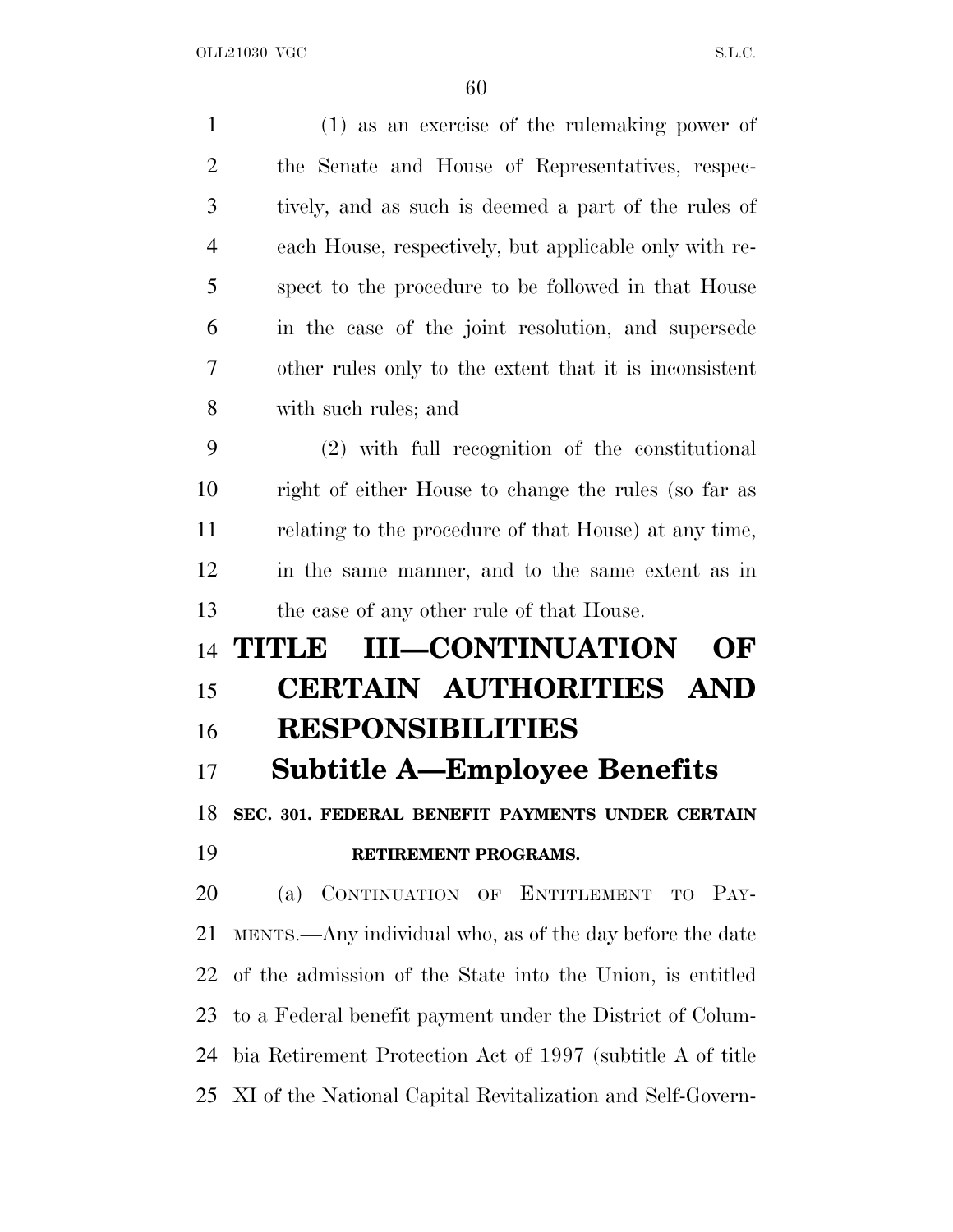ment Improvement Act of 1997; sec. 1–801.01 et seq., D.C. Official Code) shall continue to be entitled to such a payment after the admission of the State into the Union, in the same manner, to the same extent, and subject to the same terms and conditions applicable under such Act.

## (b) OBLIGATIONS OF FEDERAL GOVERNMENT.—

 (1) IN GENERAL.—Any obligation of the Fed- eral Government under the District of Columbia Re- tirement Protection Act of 1997 which exists with respect to any individual or with respect to the Dis- trict of Columbia as of the day before the date of the admission of the State into the Union shall re- main in effect with respect to such an individual and with respect to the State after the admission of the State into the Union, in the same manner, to the same extent, and subject to the same terms and con-ditions applicable under such Act.

 (2) D.C. FEDERAL PENSION FUND.—Any obli- gation of the Federal Government under chapter 9 of the District of Columbia Retirement Protection Act of 1997 (sec. 1–817.01 et seq., D.C. Official Code) with respect to the D.C. Federal Pension Fund which exists as of the day before the date of the admission of the State into the Union shall re-main in effect with respect to such Fund after the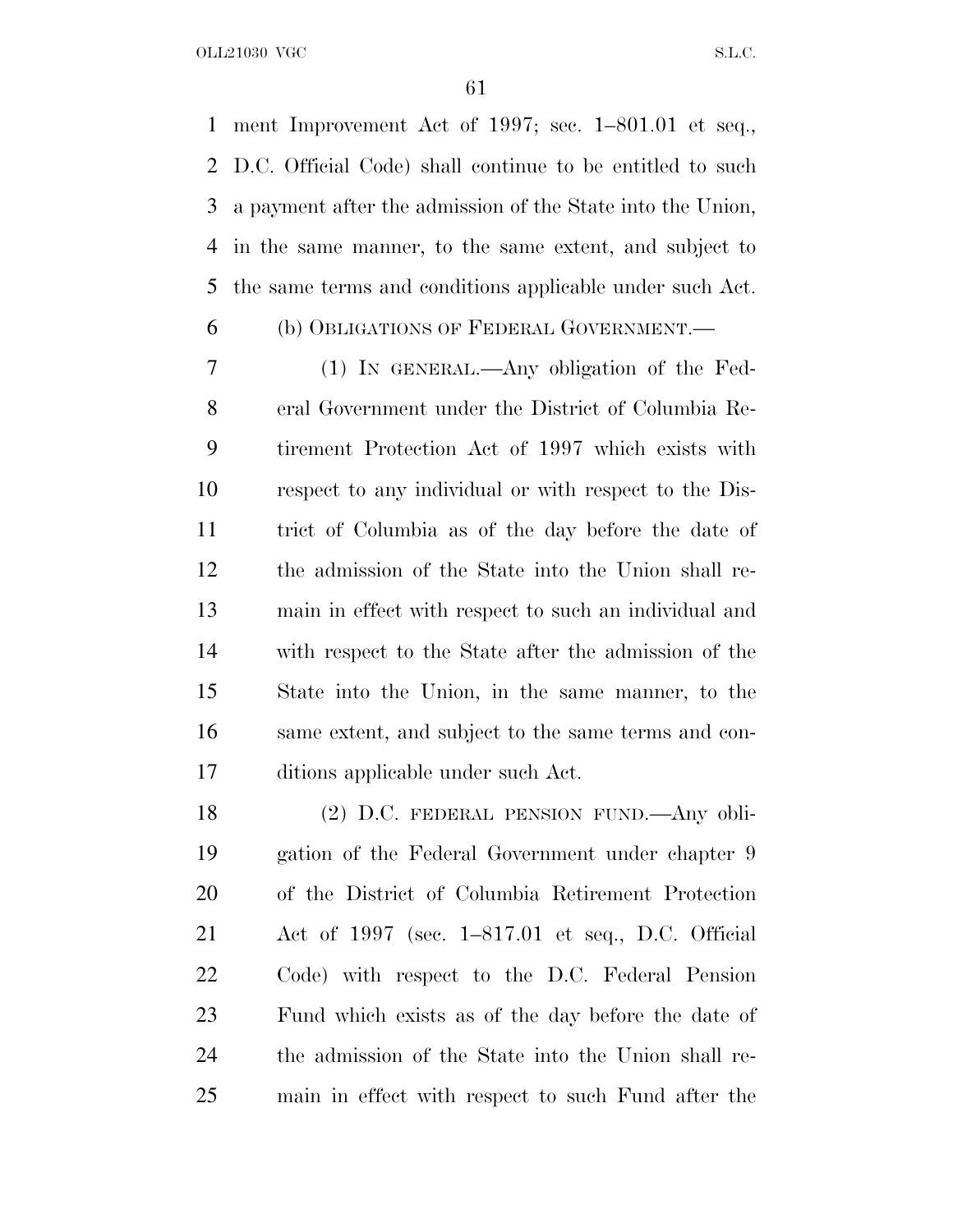admission of the State into the Union, in the same manner, to the same extent, and subject to the same terms and conditions applicable under such chapter. (c) OBLIGATIONS OF STATE.—Any obligation of the District of Columbia under the District of Columbia Re- tirement Protection Act of 1997 which exists with respect to any individual or with respect to the Federal Govern- ment as of the day before the date of the admission of the State into the Union shall become an obligation of the State with respect to such an individual and with respect to the Federal Government after the admission of the State into the Union, in the same manner, to the same extent, and subject to the same terms and conditions ap-plicable under such Act.

#### **SEC. 302. CONTINUATION OF FEDERAL CIVIL SERVICE BEN-**

 **EFITS FOR EMPLOYEES FIRST EMPLOYED PRIOR TO ESTABLISHMENT OF DISTRICT OF COLUMBIA MERIT PERSONNEL SYSTEM.**

 (a) OBLIGATIONS OF FEDERAL GOVERNMENT.—Any obligation of the Federal Government under title 5, United States Code, which exists with respect to an individual de- scribed in subsection (c) or with respect to the District of Columbia as of the day before the date of the admission of the State into the Union shall remain in effect with respect to such individual and with respect to the State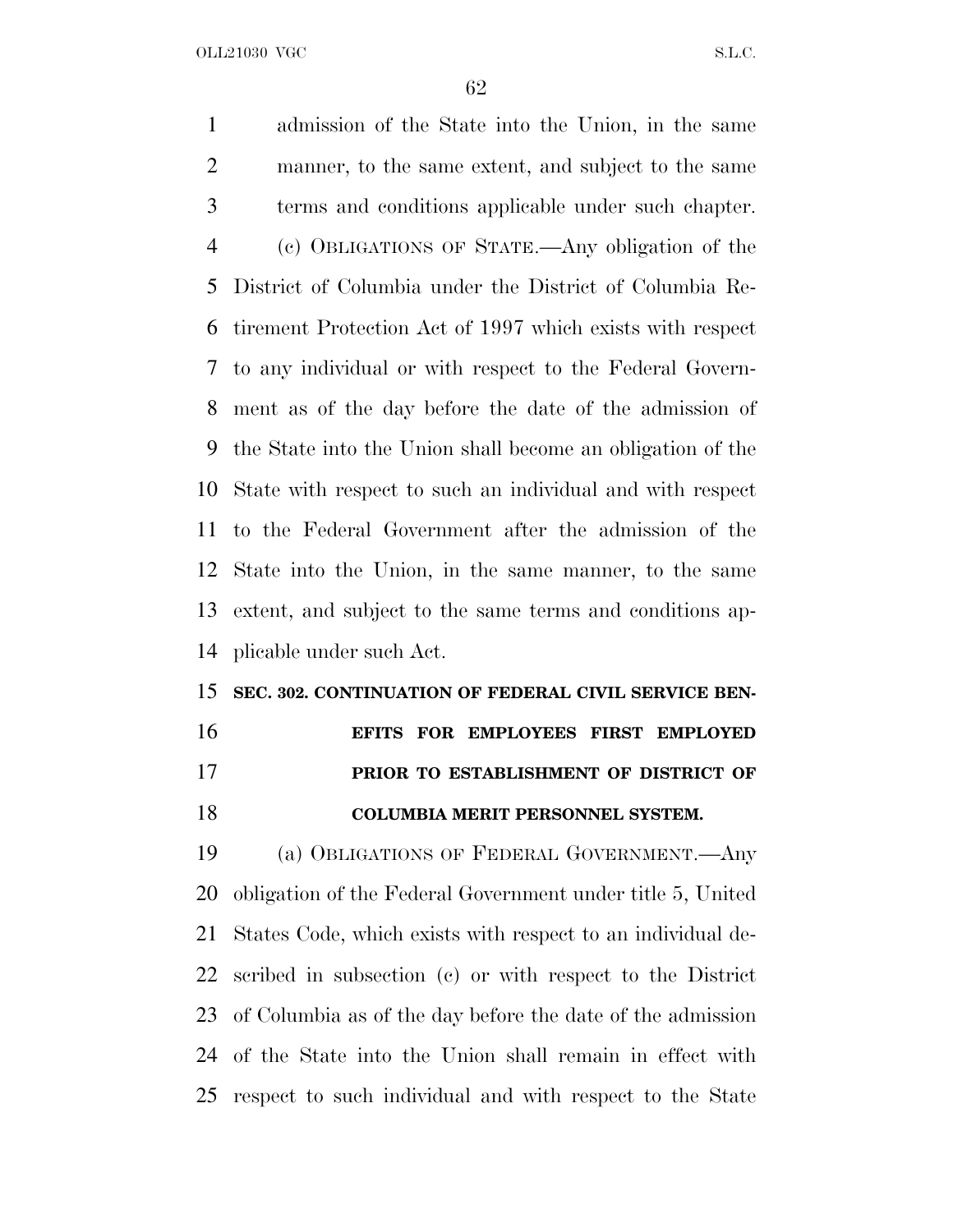after the admission of the State into the Union, in the same manner, to the same extent, and subject to the same terms and conditions applicable under such title.

 (b) OBLIGATIONS OF STATE.—Any obligation of the District of Columbia under title 5, United States Code, which exists with respect to an individual described in sub- section (c) or with respect to the Federal Government as of the day before the date of the admission of the State into the Union shall become an obligation of the State with respect to such individual and with respect to the Federal Government after the admission of the State into the Union, in the same manner, to the same extent, and sub- ject to the same terms and conditions applicable under such title.

 (c) INDIVIDUALS DESCRIBED.—An individual de- scribed in this subsection is an individual who was first employed by the government of the District of Columbia before October 1, 1987.

## **SEC. 303. OBLIGATIONS OF FEDERAL GOVERNMENT UNDER JUDGES' RETIREMENT PROGRAM.**

21 (a) CONTINUATION OF OBLIGATIONS.—

22 (1) IN GENERAL.—Any obligation of the Fed- eral Government under subchapter III of chapter 15 of title 11, District of Columbia Official Code—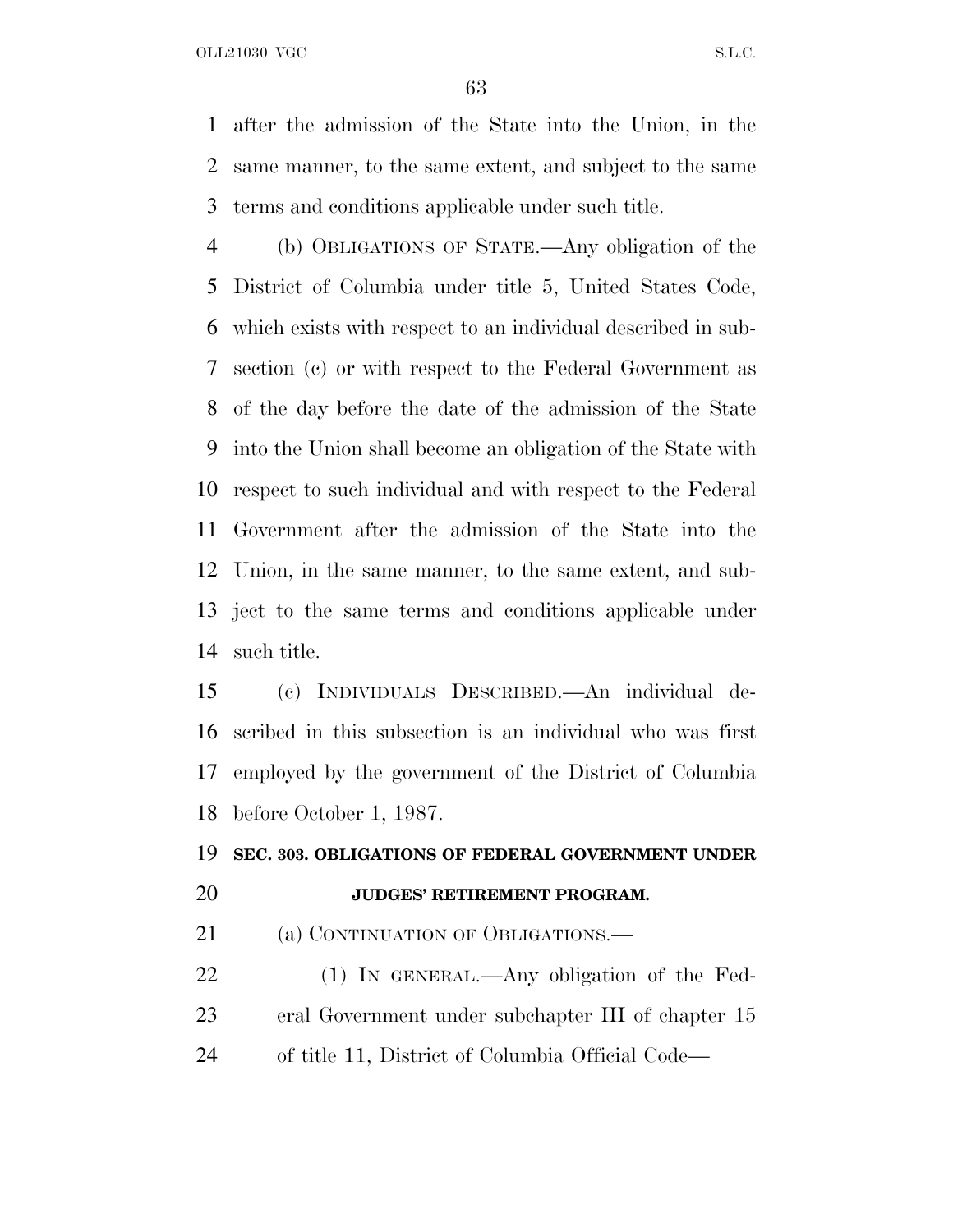(A) which exists with respect to any indi- vidual and the District of Columbia as the re- sult of service accrued prior to the date of the admission of the State into the Union shall re- main in effect with respect to such an indi- vidual and with respect to the State after the admission of the State into the Union, in the same manner, to the same extent, and subject to the same terms and conditions applicable under such subchapter; and (B) subject to paragraph (2), shall exist with respect to any individual and the State as the result of service accrued after the date of the admission of the State into the Union in the same manner, to the same extent, and subject to the same terms and conditions applicable under such subchapter as such obligation ex- isted with respect to individuals and the Dis- trict of Columbia as of the date of the admis-sion of the State into the Union.

 (2) TREATMENT OF SERVICE ACCRUED AFTER TAKING EFFECT OF STATE RETIREMENT PRO- GRAM.—Subparagraph (B) of paragraph (1) does not apply to service accrued on or after the termi-nation date described in subsection (b).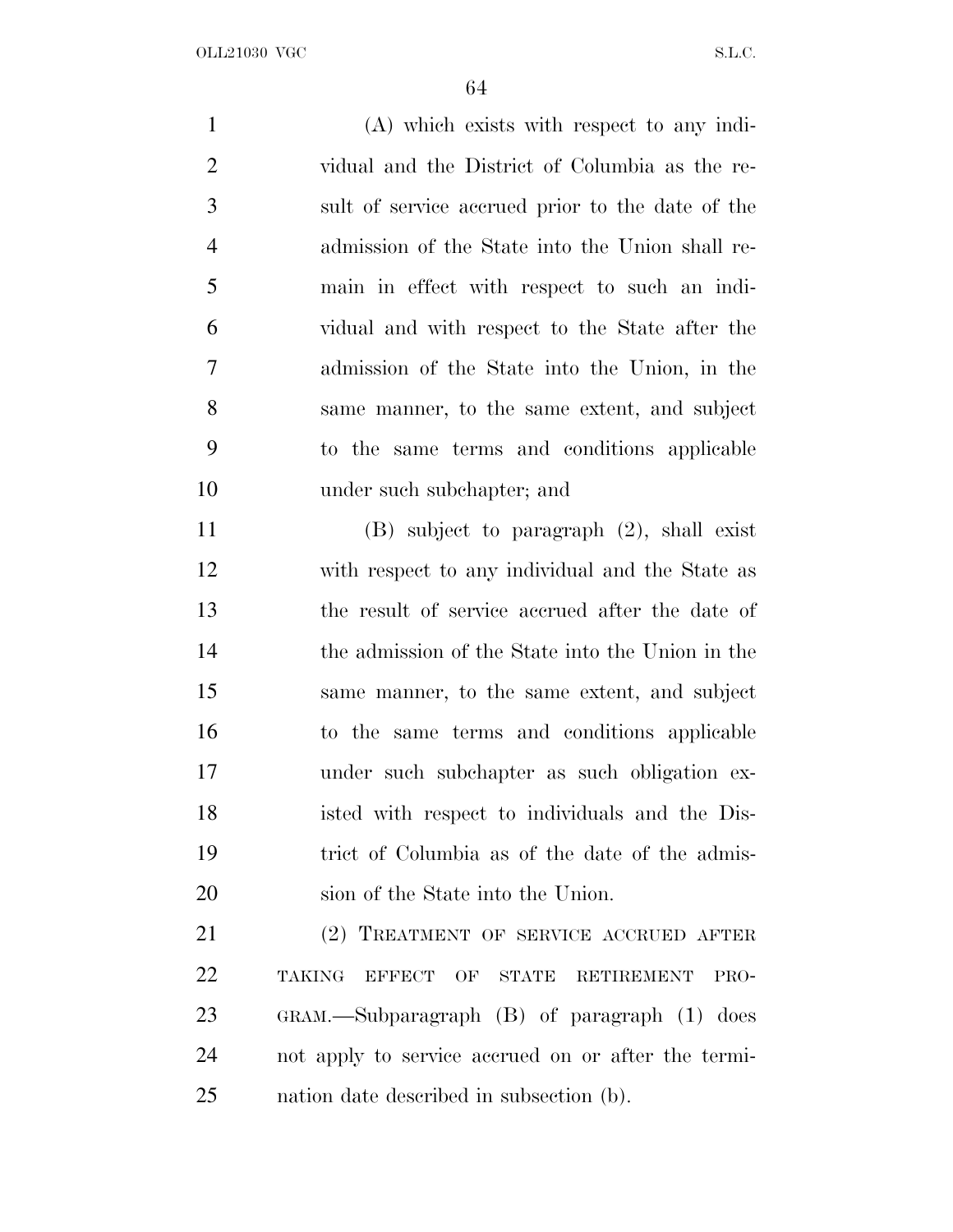(b) TERMINATION DATE.—The termination date de- scribed in this subsection is the date on which the State provides written certification to the President that the State has in effect laws requiring the State to appropriate and make available funds for the retirement of judges of the State.

## **Subtitle B—Agencies**

#### **SEC. 311. PUBLIC DEFENDER SERVICE.**

 (a) CONTINUATION OF OPERATIONS AND FUND-ING.—

 (1) IN GENERAL.—Except as provided in para- graph (2) and subsection (b), title III of the District of Columbia Court Reform and Criminal Procedure Act of 1970 (sec. 2–1601 et seq., D.C. Official Code) shall apply with respect to the State and to the public defender service of the State after the date of the admission of the State into the Union in 18 the same manner and to the same extent as such title applied with respect to the District of Columbia and the District of Columbia Public Defender Serv- ice as of the day before the date of the admission of the State into the Union.

 (2) RESPONSIBILITY FOR EMPLOYER CON- TRIBUTION.—For purposes of paragraph (2) of sec-25 tion 305(c) of such Act (sec.  $2-1605(c)(2)$ , D.C. Of-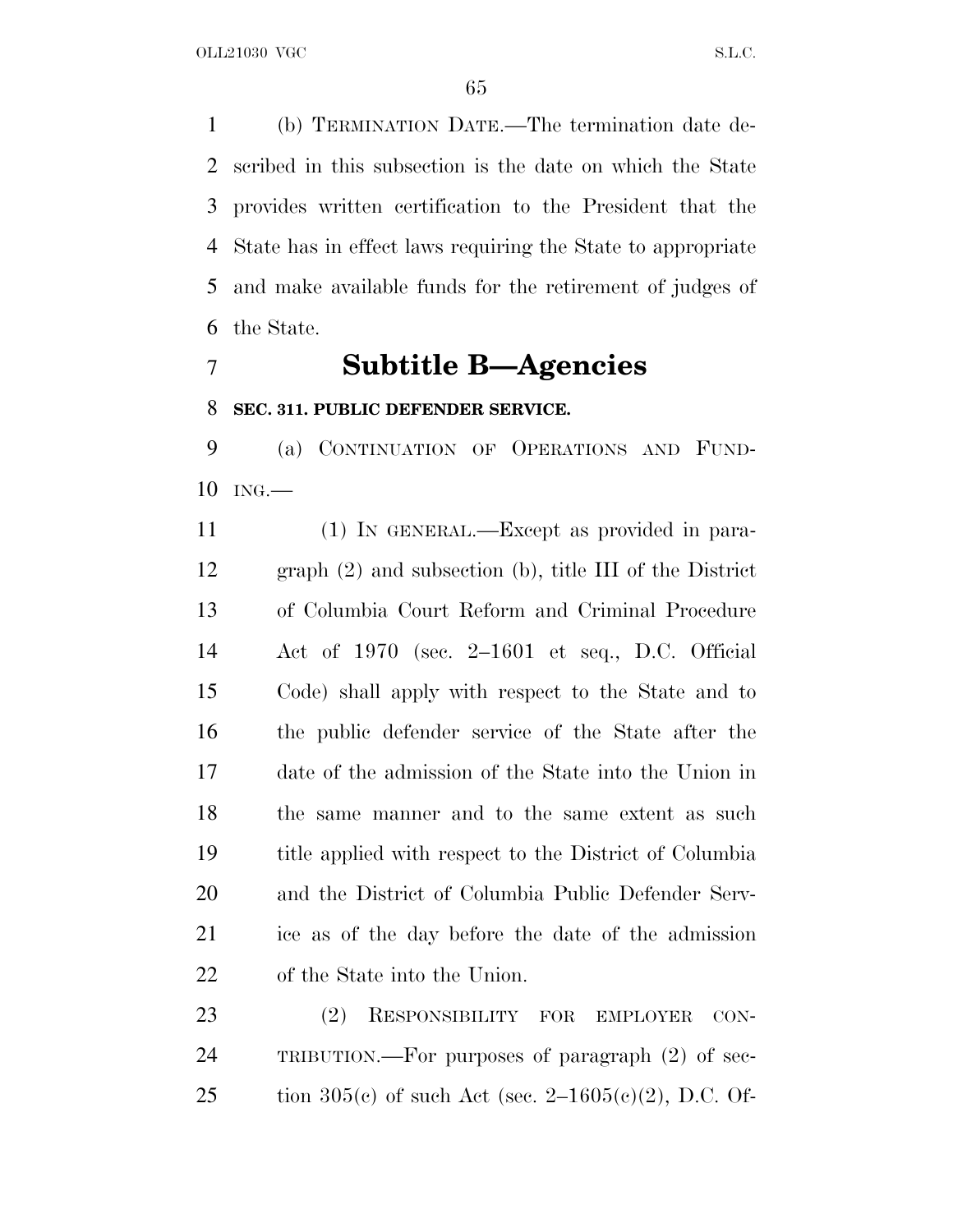ficial Code), the Federal Government shall be treat- ed as the employing agency with respect to the bene- fits provided under such section to an individual who is an employee of the public defender service of the State and who, pursuant to section 305(c) of such Act (sec. 2–1605(c), D.C. Official Code), is treated as an employee of the Federal Government for pur- poses of receiving benefits under any chapter of sub-part G of part III of title 5, United States Code.

 (b) RENAMING OF SERVICE.—Effective upon the date of the admission of the State into the Union, the State may rename the public defender service of the State.

 (c) CONTINUATION OF FEDERAL BENEFITS FOR EM-PLOYEES.—

 (1) IN GENERAL.—Any individual who is an employee of the public defender service of the State as of the day before the date described in subsection 18 (d) and who, pursuant to section  $305(c)$  of the Dis- trict of Columbia Court Reform and Criminal Proce- dure Act of 1970 (sec. 2–1605(c), D.C. Official Code), is treated as an employee of the Federal Gov- ernment for purposes of receiving benefits under any chapter of subpart G of part III of title 5, United States Code, shall continue to be treated as an em-ployee of the Federal Government for such purposes,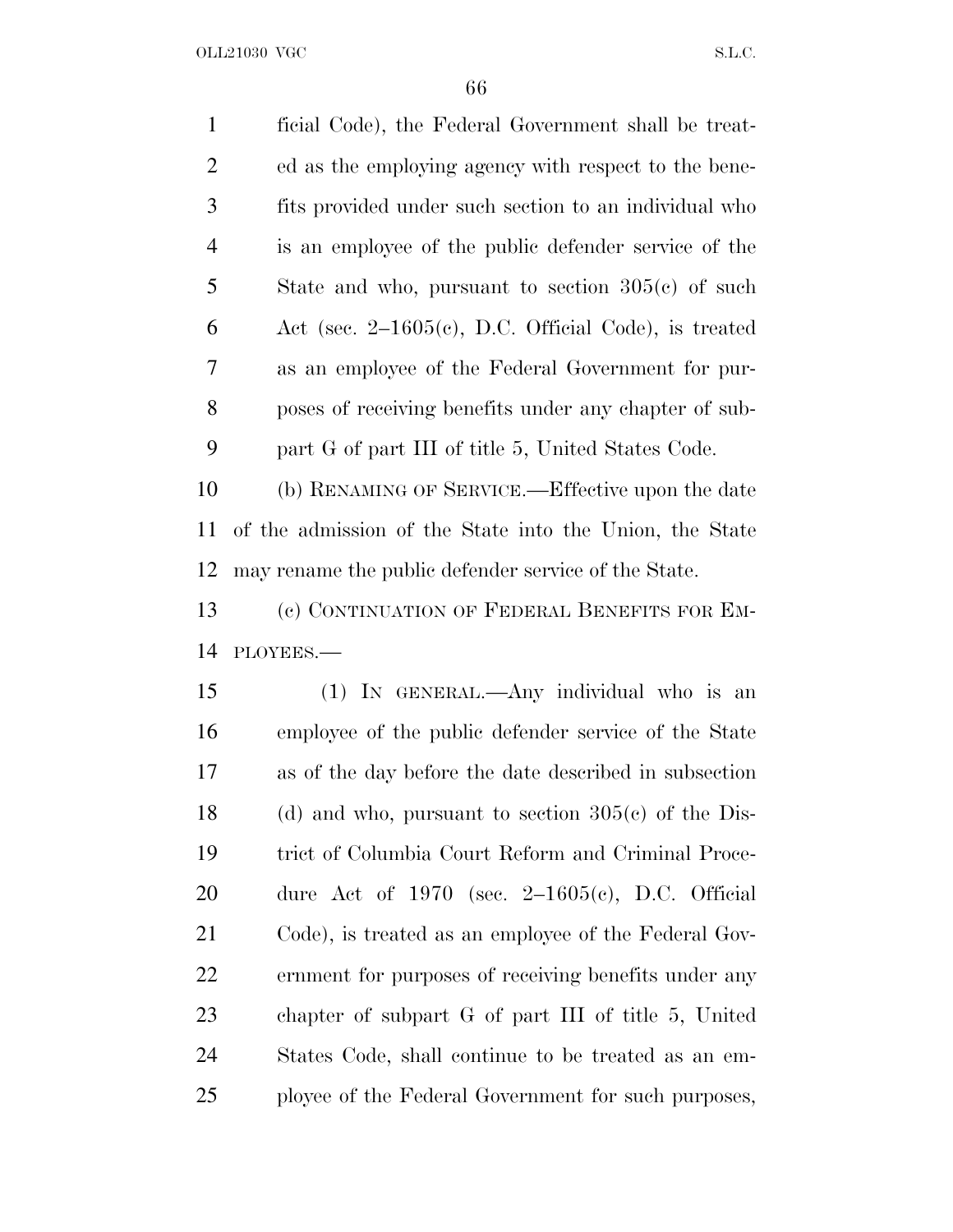notwithstanding the termination of the provisions of subsection (a) under subsection (d).

 (2) RESPONSIBILITY FOR EMPLOYER CON- TRIBUTION.—Beginning on the date described in subsection (d), the State shall be treated as the em- ploying agency with respect to the benefits described in paragraph (1) which are provided to an individual who, for purposes of receiving such benefits, is con- tinued to be treated as an employee of the Federal Government under such paragraph.

 (d) TERMINATION.—Subsection (a) shall terminate upon the date on which the State provides written certifi- cation to the President that the State has in effect laws requiring the State to appropriate and make available funds for the operation of the office of the State which provides the services described in title III of the District of Columbia Court Reform and Criminal Procedure Act of 1970 (sec. 2–1601 et seq., D.C. Official Code).

#### **SEC. 312. PROSECUTIONS.**

20 (a) ASSIGNMENT OF ASSISTANT UNITED STATES AT-TORNEYS.—

22 (1) IN GENERAL.—In accordance with sub- chapter VI of chapter 33 of title 5, United States Code, the Attorney General, with the concurrence of the District of Columbia or the State (as the case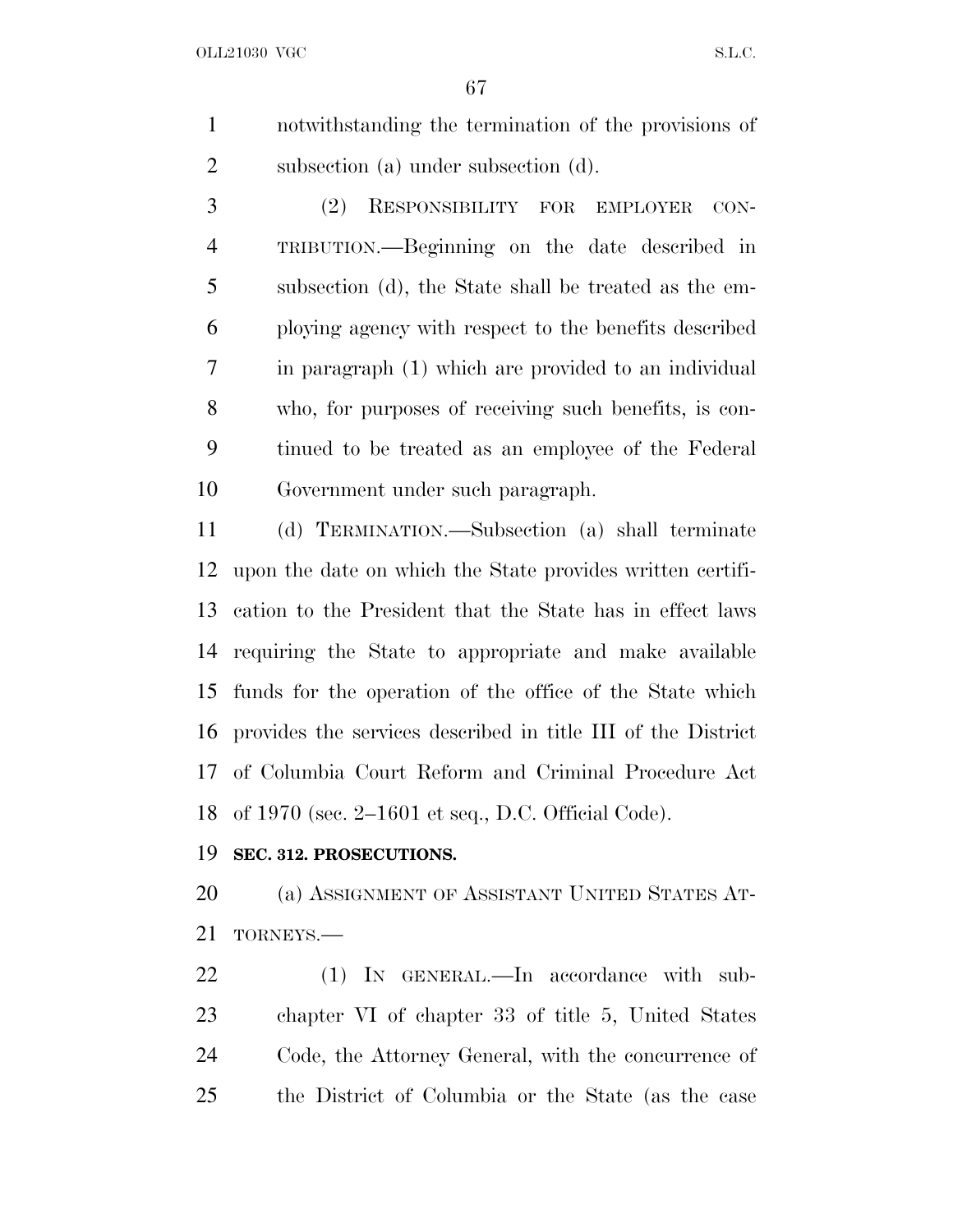| $\mathbf{1}$   | may be), shall provide for the assignment of assist-         |
|----------------|--------------------------------------------------------------|
| $\overline{2}$ | ant United States attorneys to the State to carry            |
| 3              | out the functions described in subsection (b).               |
| $\overline{4}$ | (2) ASSIGNMENTS MADE ON DETAIL WITHOUT                       |
| 5              | REIMBURSEMENT BY STATE.—In accordance with                   |
| 6              | section 3373 of title 5, United States Code—                 |
| 7              | (A) an assistant United States attorney                      |
| 8              | who is assigned to the State under this section              |
| 9              | shall be deemed under subsection (a) of such                 |
| 10             | section to be on detail to a regular work assign-            |
| 11             | ment in the Department of Justice; and                       |
| 12             | (B) the assignment of an assistant United                    |
| 13             | States attorney to the State under this section              |
| 14             | shall be made without reimbursement by the                   |
| 15             | State of the pay of the attorney or any related              |
| 16             | expenses.                                                    |
| 17             | FUNCTIONS DESCRIBED.—The functions de-<br>(b)                |
| 18             | scribed in this subsection are criminal prosecutions con-    |
| 19             | ducted in the name of the State which would have been        |
| 20             | conducted in the name of the United States by the United     |
| 21             | States attorney for the District of Columbia or his or her   |
| 22             | assistants, as provided under section $23-101(c)$ , District |
| 23             | of Columbia Official Code, but for the admission of the      |
|                |                                                              |

State into the Union.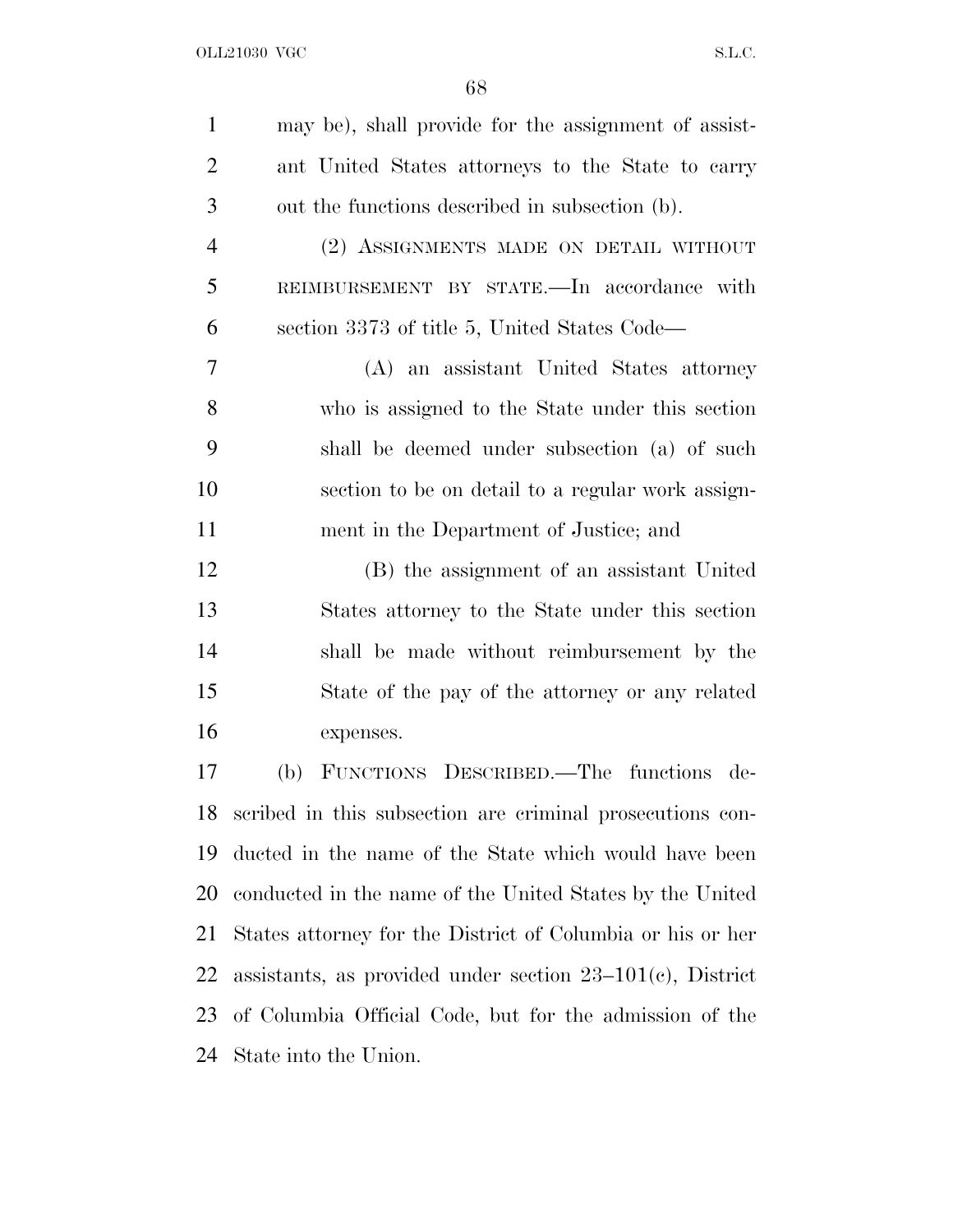(c) MINIMUM NUMBER ASSIGNED.—The number of assistant United States attorneys who are assigned under this section may not be less than the number of assistant United States attorneys whose principal duties as of the day before the date of the admission of the State into the Union were to conduct criminal prosecutions in the name of the United States under section 23–101(c), District of Columbia Official Code.

 (d) TERMINATION.—The obligation of the Attorney General to provide for the assignment of assistant United States attorneys under this section shall terminate upon written certification by the State to the President that the State has appointed attorneys of the State to carry out the functions described in subsection (b).

 (e) CLARIFICATION REGARDING CLEMENCY AU-THORITY.—

 (1) IN GENERAL.—Effective upon the admission of the State into the Union, the authority to grant clemency for offenses against the District of Colum- bia or the State shall be exercised by such person or persons, and under such terms and conditions, as provided by the State Constitution and the laws of the State, without regard to whether the prosecution for the offense was conducted by the District of Co-lumbia, the State, or the United States.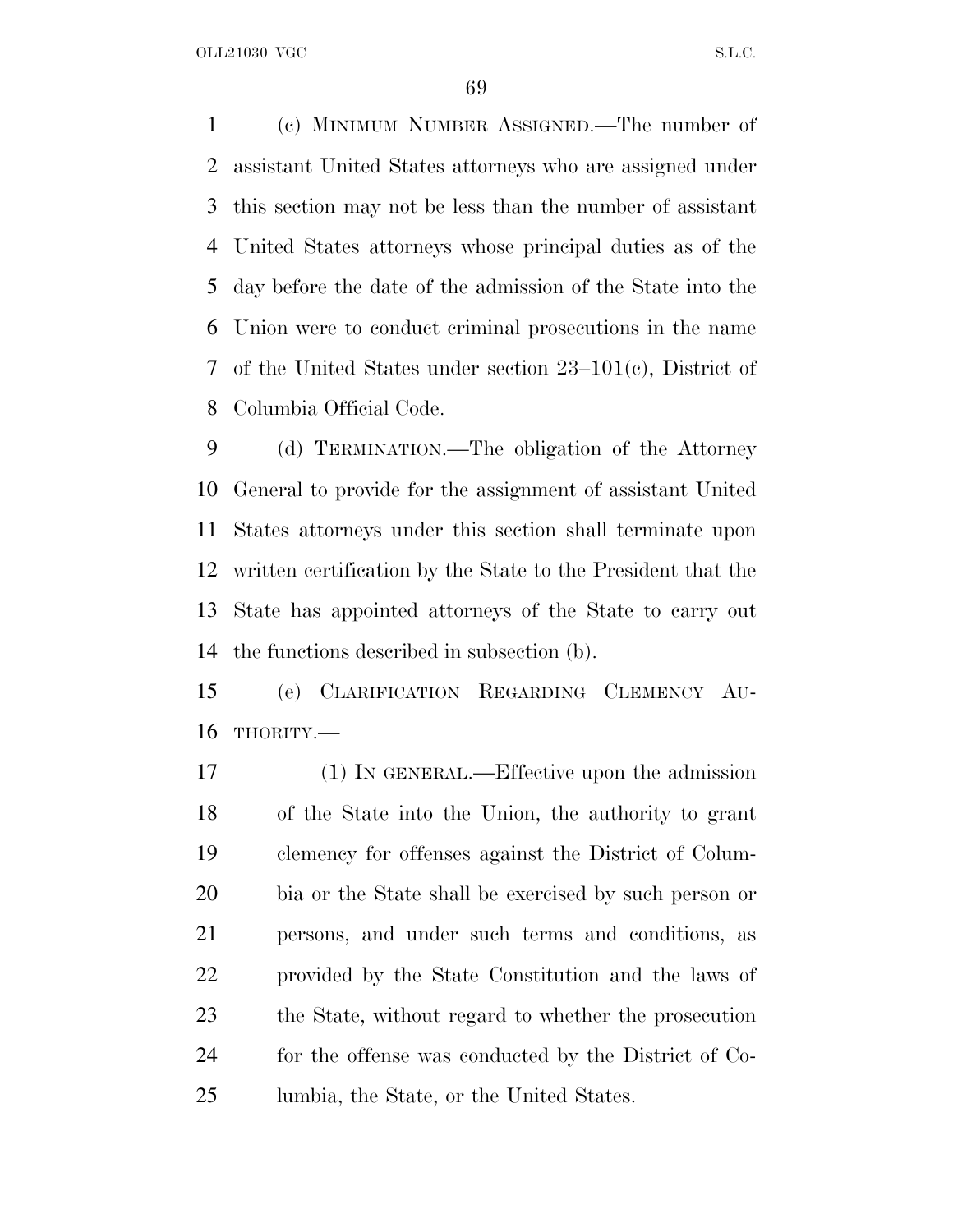(2) DEFINITION.—In this subsection, the term ''clemency'' means a pardon, reprieve, or commuta- tion of sentence, or a remission of a fine or other financial penalty.

#### **SEC. 313. SERVICE OF UNITED STATES MARSHALS.**

 (a) PROVISION OF SERVICES FOR COURTS OF STATE.—The United States Marshals Service shall pro- vide services with respect to the courts and court system of the State in the same manner and to the same extent as the Service provided services with respect to the courts and court system of the District of Columbia as of the day before the date of the admission of the State into the Union, except that the President shall not appoint a United States Marshal under section 561 of title 28, United States Code, for any court of the State.

 (b) TERMINATION.—The obligation of the United States Marshals Service to provide services under this sec- tion shall terminate upon written certification by the State to the President that the State has appointed personnel of the State to provide such services.

## **SEC. 314. DESIGNATION OF FELONS TO FACILITIES OF BU-REAU OF PRISONS.**

 (a) CONTINUATION OF DESIGNATION.—Chapter 1 of subtitle C of title XI of the National Capital Revitalization and Self-Government Improvement Act of 1997 (sec. 24–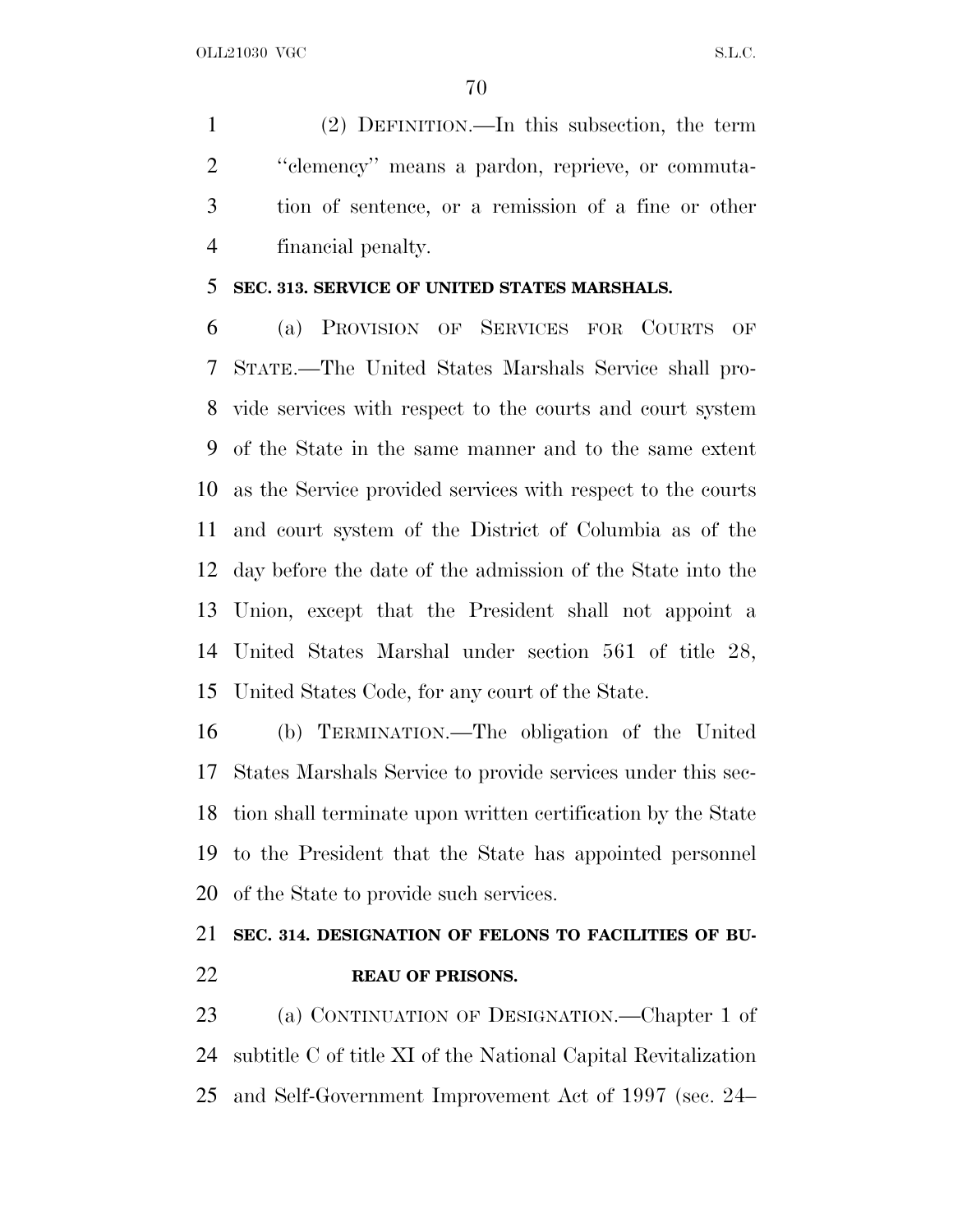101 et seq., D.C. Official Code) and the amendments made by such chapter—

 (1) shall continue to apply with respect to indi- viduals convicted of offenses under the laws of the District of Columbia prior to the date of the admis-sion of the State into the Union; and

 (2) shall apply with respect to individuals con- victed of offenses under the laws of the State after the date of the admission of the State into the Union in the same manner and to the same extent as such chapter and amendments applied with re- spect to individuals convicted of offenses under the laws of the District of Columbia prior to the date of the admission of the State into the Union.

 (b) TERMINATION.—The provisions of this section shall terminate upon written certification by the State to the President that the State has in effect laws for the housing of individuals described in subsection (a) in cor-rectional facilities.

### **SEC. 315. PAROLE AND SUPERVISION.**

(a) UNITED STATES PAROLE COMMISSION.—

 (1) PAROLE.—The United States Parole Com-mission—

 (A) shall continue to exercise the authority to grant, deny, and revoke parole, and to im-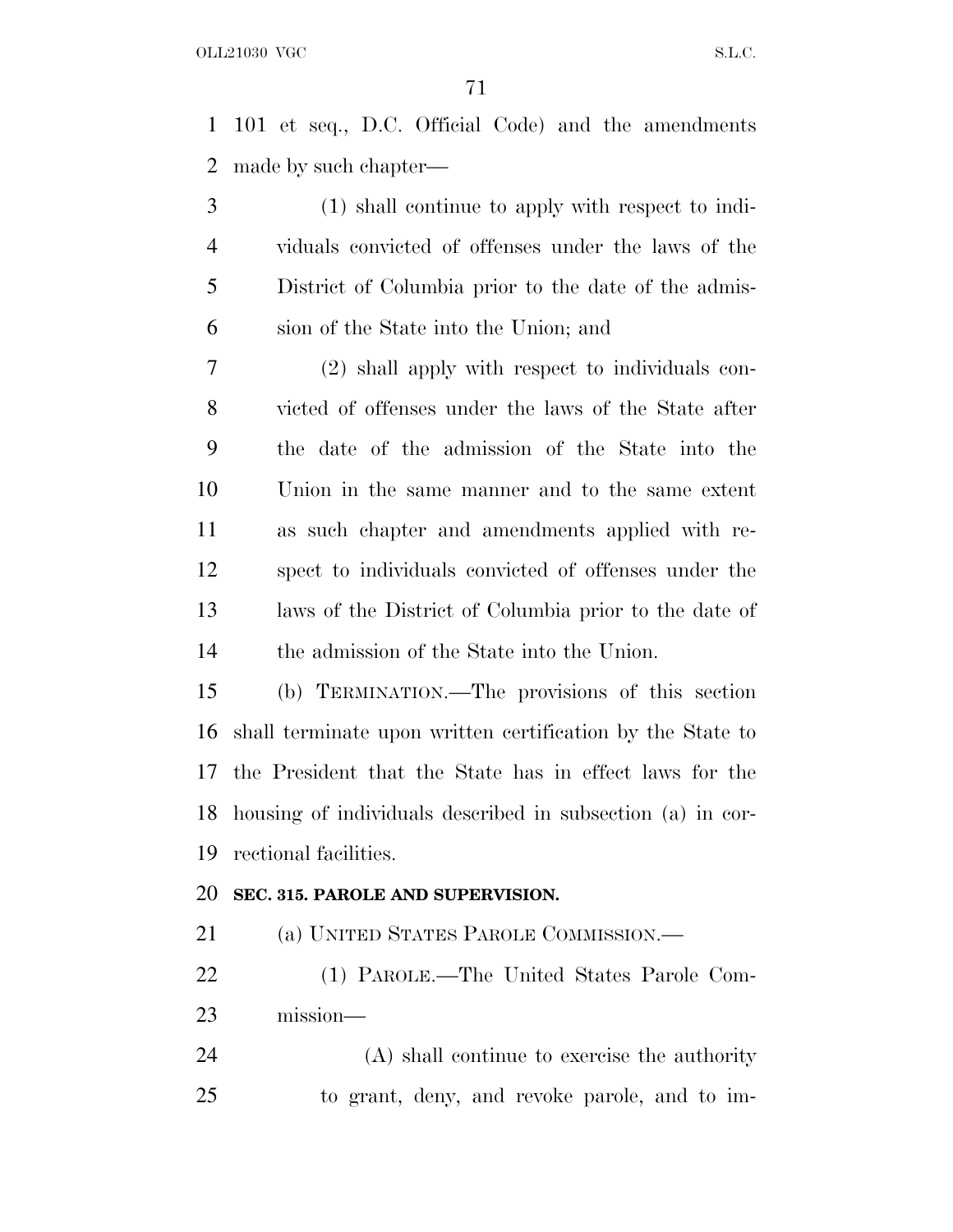| $\mathbf{1}$   | pose conditions upon an order of parole, in the    |
|----------------|----------------------------------------------------|
| $\overline{2}$ | case of any individual who is an imprisoned        |
| 3              | felon who is eligible for parole or reparole under |
| $\overline{4}$ | the laws of the District of Columbia as of the     |
| 5              | day before the date of the admission of the        |
| 6              | State into the Union, as provided under section    |
| 7              | 11231 of the National Capital Revitalization       |
| 8              | and Self-Government Improvement Act of 1997        |
| 9              | (sec. $24-131$ , D.C. Official Code); and          |
| 10             | (B) shall exercise the authority to grant,         |
| 11             | deny, and revoke parole, and to impose condi-      |
| 12             | tions upon an order of parole, in the case of      |
| 13             | any individual who is an imprisoned felon who      |
| 14             | is eligible for parole or reparole under the laws  |
| 15             | of the State in the same manner and to the         |
| 16             | same extent as the Commission exercised in the     |
| 17             | case of any individual described in subpara-       |
| 18             | graph(A).                                          |
| 19             | (2) SUPERVISION OF RELEASED OFFENDERS.—            |
| 20             | The United States Parole Commission—               |
| 21             | (A) shall continue to exercise the authority       |
| 22             | over individuals who are released offenders of     |
| 23             | the District of Columbia as of the day before      |
| 24             | the date of the admission of the State into the    |
| 25             | Union, as provided under section $11233(e)(2)$     |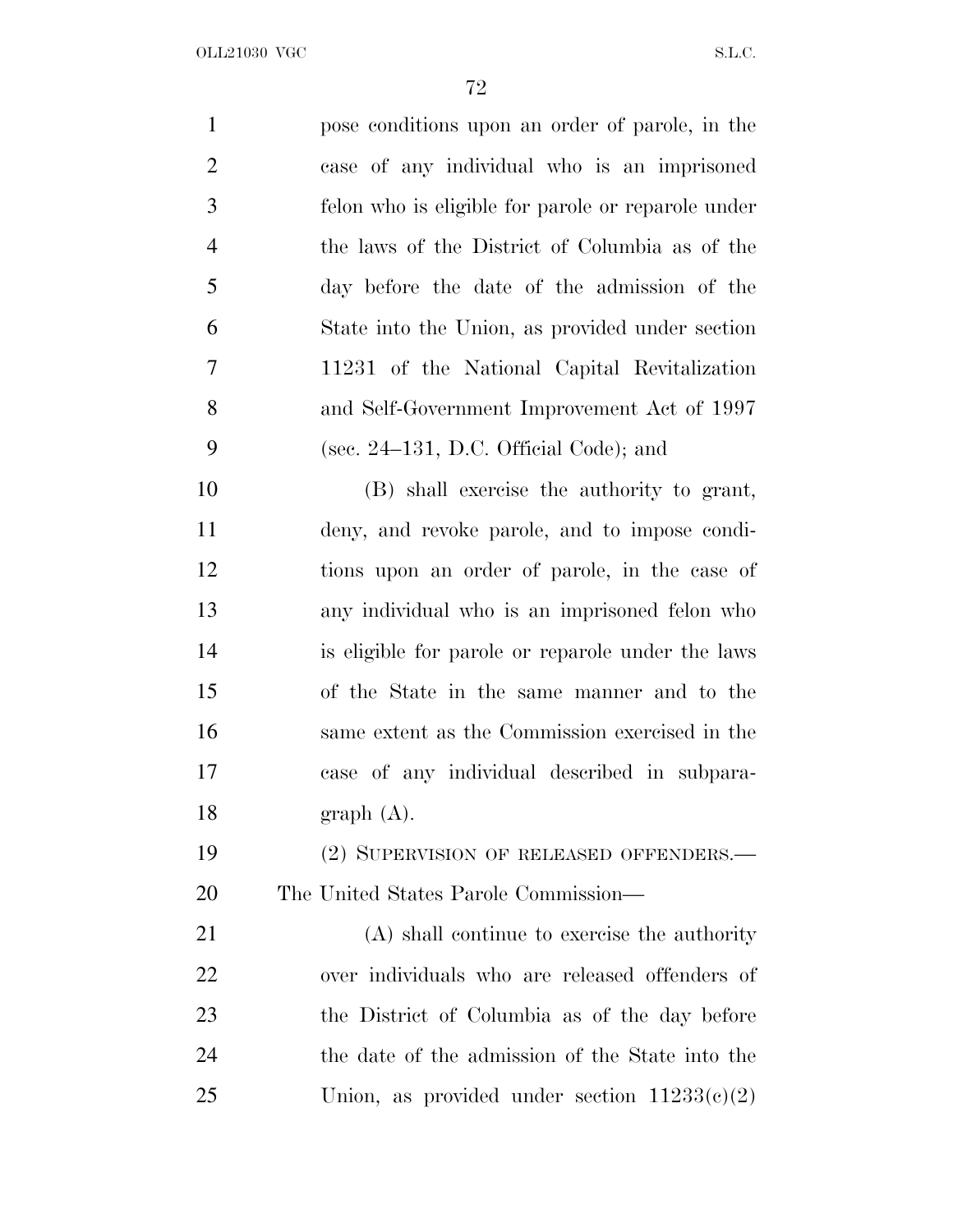| $\mathbf{1}$   | of the National Capital Revitalization and Self-  |
|----------------|---------------------------------------------------|
| $\overline{2}$ | Government Improvement Act of 1997 (sec.          |
| 3              | $24-133(e)(2)$ , D.C. Official Code); and         |
| $\overline{4}$ | (B) shall exercise authority over individ-        |
| 5              | uals who are released offenders of the State in   |
| 6              | the same manner and to the same extent as the     |
| 7              | Commission exercised authority over individuals   |
| 8              | described in subparagraph $(A)$ .                 |
| 9              | (3) CONTINUATION OF FEDERAL BENEFITS FOR          |
| 10             | EMPLOYEES.-                                       |
| 11             | (A) CONTINUATION. Any individual who              |
| 12             | is an employee of the United States Parole        |
| 13             | Commission as of the later of the day before      |
| 14             | the date described in subparagraph (A) of para-   |
| 15             | graph (4) or the day before the date described    |
| 16             | in subparagraph $(B)$ of paragraph $(4)$ and who, |
| 17             | on or after such date, is an employee of the of-  |
| 18             | fice of the State which exercises the authority   |
| 19             | described in either such subparagraph, shall      |
| 20             | continue to be treated as an employee of the      |
| 21             | Federal Government for purposes of receiving      |
| 22             | benefits under any chapter of subpart G of part   |
| 23             | III of title 5, United States Code, notwith-      |
| 24             | standing the termination of the provisions of     |
| 25             | this subsection under paragraph (4).              |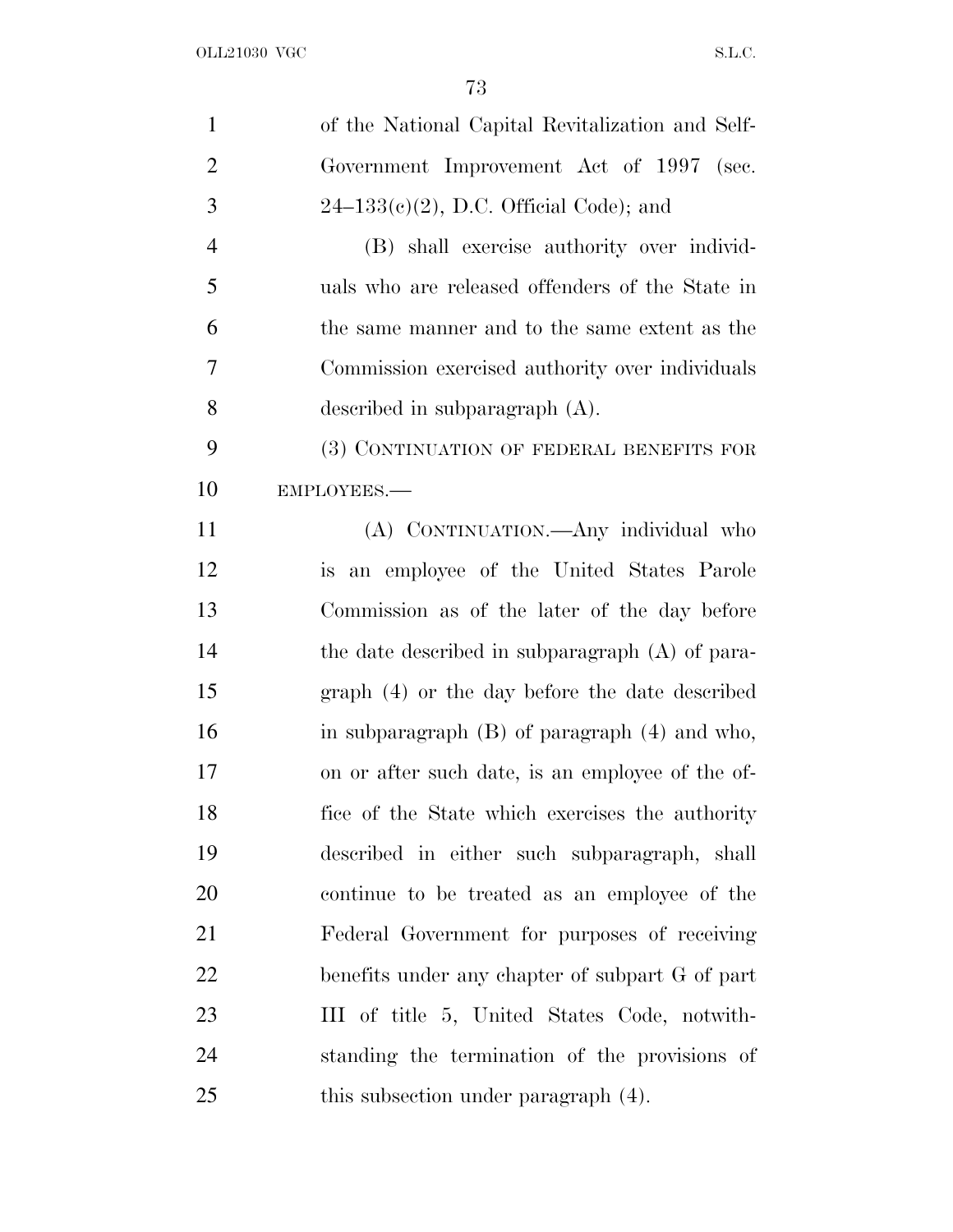OLL21030 VGC  $S.L.C.$ 

| $\mathbf{1}$   | (B) RESPONSIBILITY FOR EMPLOYER CON-               |
|----------------|----------------------------------------------------|
| $\overline{2}$ | TRIBUTION.—Beginning on the later of the date      |
| 3              | described in subparagraph $(A)$ of paragraph $(4)$ |
| $\overline{4}$ | or the date described in subparagraph (B) of       |
| 5              | paragraph (4), the State shall be treated as the   |
| 6              | employing agency with respect to the benefits      |
| 7              | described in subparagraph (A) which are pro-       |
| 8              | vided to an individual who, for purposes of re-    |
| 9              | ceiving such benefits, is continued to be treated  |
| 10             | an employee of the Federal Government<br>as        |
| 11             | under such subparagraph.                           |
| 12             | (4) TERMINATION.—The provisions of this sub-       |
| 13             | section shall terminate—                           |
| 14             | $(A)$ in the case of paragraph $(1)$ , on the      |
| 15             | date on which the State provides written certifi-  |
| 16             | cation to the President that the State has in ef-  |
| 17             | fect laws providing for the State to exercise the  |
| 18             | authority to grant, deny, and revoke parole, and   |
| 19             | to impose conditions upon an order of parole, in   |
| 20             | the case of any individual who is an imprisoned    |
| 21             | felon who is eligible for parole or reparole under |
| 22             | the laws of the State; and                         |
| 23             | $(B)$ in the case of paragraph $(2)$ , on the      |
| 24             | date on which the State provides written certifi-  |
| 25             | cation to the President that the State has in ef-  |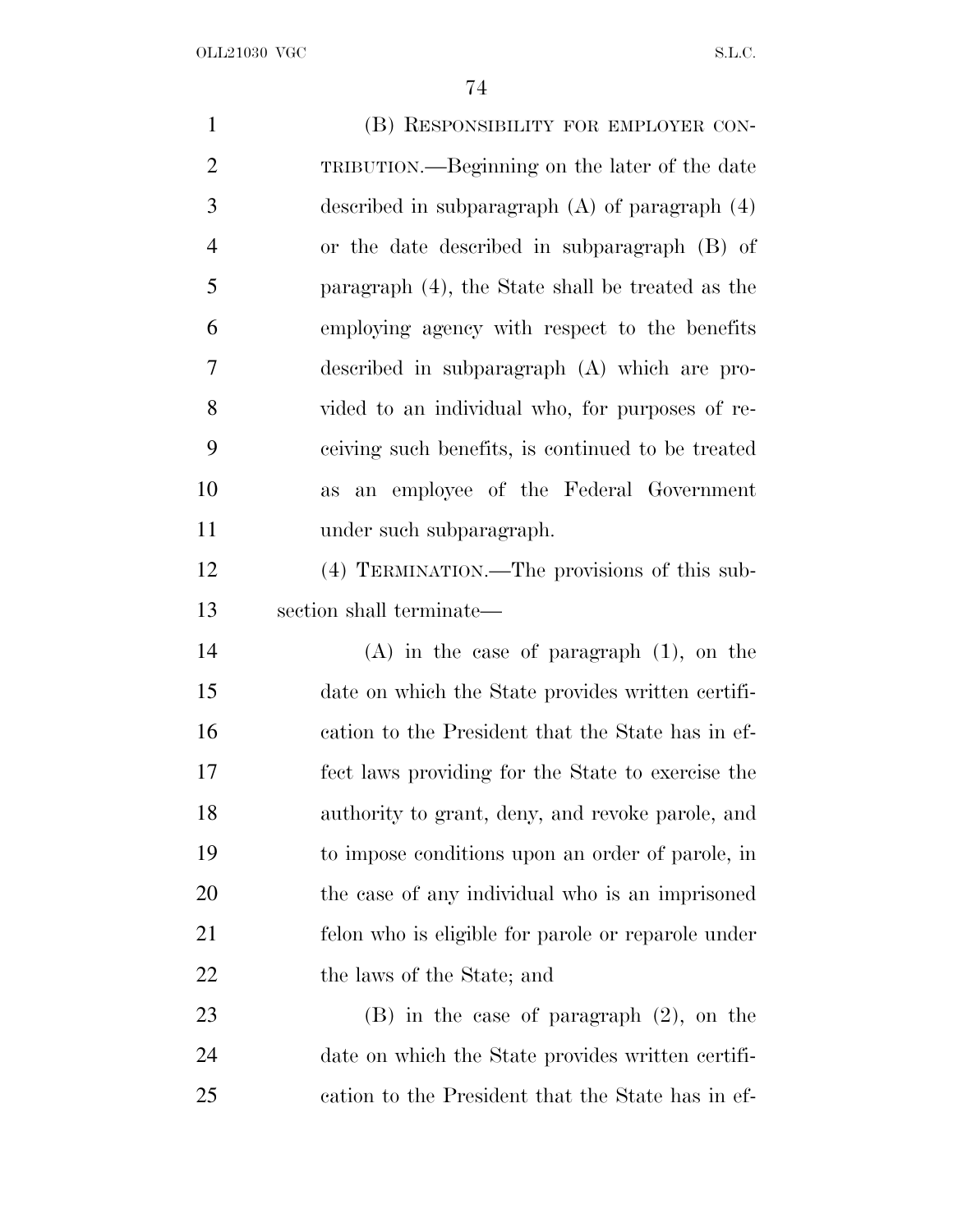| $\mathbf{1}$   | fect laws providing for the State to exercise au- |
|----------------|---------------------------------------------------|
| $\overline{2}$ | thority over individuals who are released offend- |
| 3              | ers of the State.                                 |
| $\overline{4}$ | (b) COURT SERVICES AND OFFENDER SUPERVISION       |
| 5              | $\text{AGENCY.}$                                  |
| 6              | (1) RENAMING.—Effective upon the date of the      |
| 7              | admission of the State into the Union—            |
| 8              | (A) the Court Services and Offender Su-           |
| 9              | pervision Agency for the District of Columbia     |
| 10             | shall be known and designated as the Court        |
| 11             | Services and Offender Supervision Agency for      |
| 12             | Washington, Douglass Commonwealth, and any        |
| 13             | reference in any law, rule, or regulation to the  |
| 14             | Court Services and Offender Supervision Agen-     |
| 15             | cy for the District of Columbia shall be deemed   |
| 16             | to refer to the Court Services and Offender Su-   |
| 17             | pervision Agency for Washington, Douglass         |
| 18             | Commonwealth; and                                 |
| 19             | (B) the District of Columbia Pretrial Serv-       |
| 20             | ices Agency shall be known and designated as      |
| 21             | the Washington, Douglass Commonwealth Pre-        |
| 22             | trial Services Agency, and any reference in any   |
| 23             | law, rule or regulation to the District of Colum- |
| 24             | bia Pretrial Services Agency shall be deemed to   |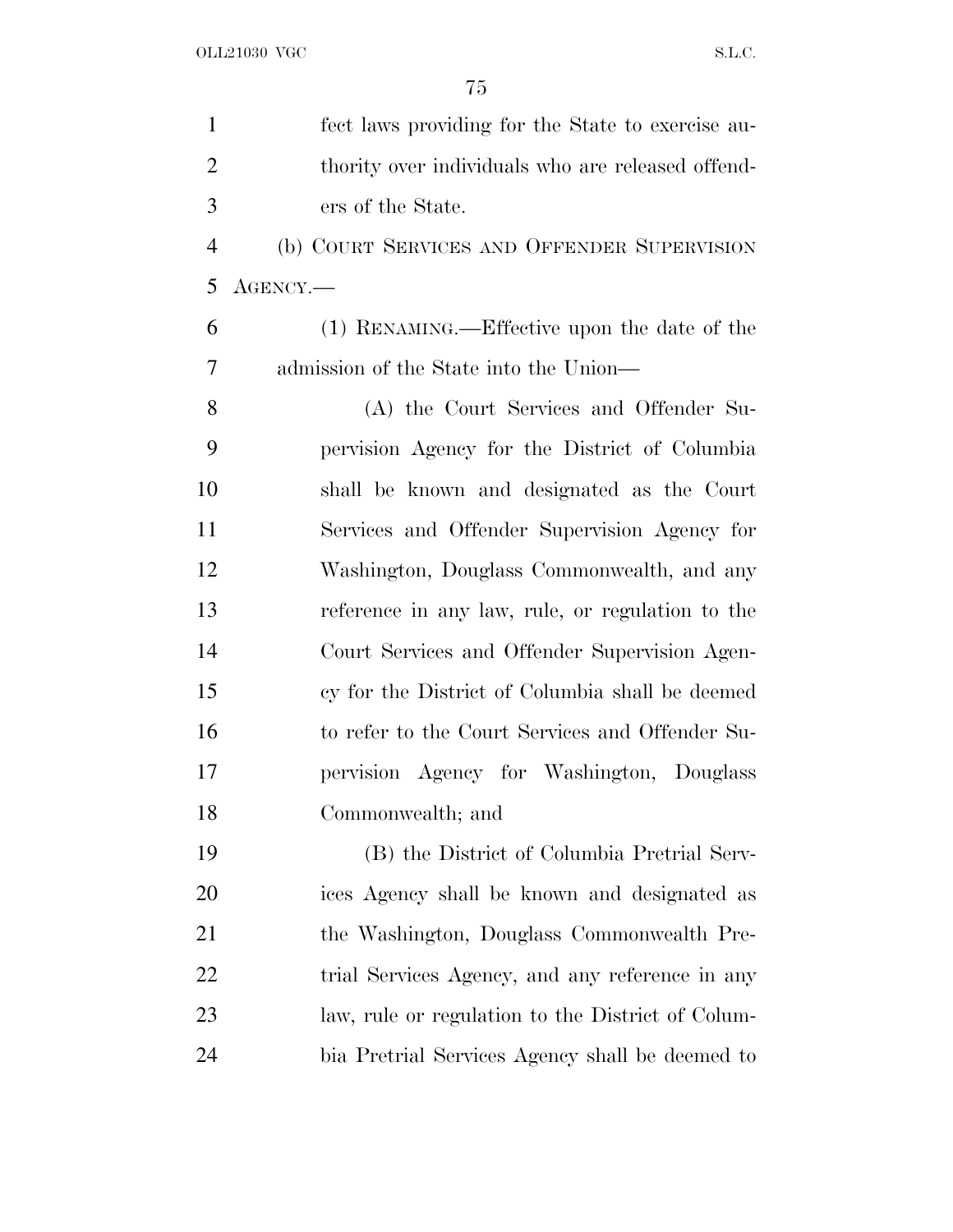| $\mathbf{1}$   | refer to the Washington, Douglass Common-         |
|----------------|---------------------------------------------------|
| $\overline{2}$ | wealth Pretrial Services Agency.                  |
| 3              | (2) IN GENERAL.—The Court Services and Of-        |
| 4              | fender Supervision Agency for Washington, Doug-   |
| 5              | Commonwealth, including the Washington,<br>lass   |
| 6              | Douglass Commonwealth Pretrial Services Agency    |
| 7              | (as renamed under paragraph $(1)$ )—              |
| 8              | (A) shall continue to provide pretrial serv-      |
| 9              | ices with respect to individuals who are charged  |
| 10             | with an offense in the District of Columbia,      |
| 11             | provide supervision for individuals who are of-   |
| 12             | fenders on probation, parole, and supervised re-  |
| 13             | lease pursuant to the laws of the District of Co- |
| 14             | lumbia, and carry out sex offender registration   |
| 15             | functions with respect to individuals who are     |
| 16             | sex offenders in the District of Columbia, as of  |
| 17             | the day before the date of the admission of the   |
| 18             | State into the Union, as provided under section   |
| 19             | 11233 of the National Capital Revitalization      |
| 20             | and Self-Government Improvement Act of 1997       |
| 21             | (sec. $24-133$ , D.C. Official Code); and         |
| 22             | (B) shall provide pretrial services with re-      |
| 23             | spect to individuals who are charged with an of-  |
| 24             | fense in the State, provide supervision for of-   |
| 25             | fenders on probation, parole, and supervised re-  |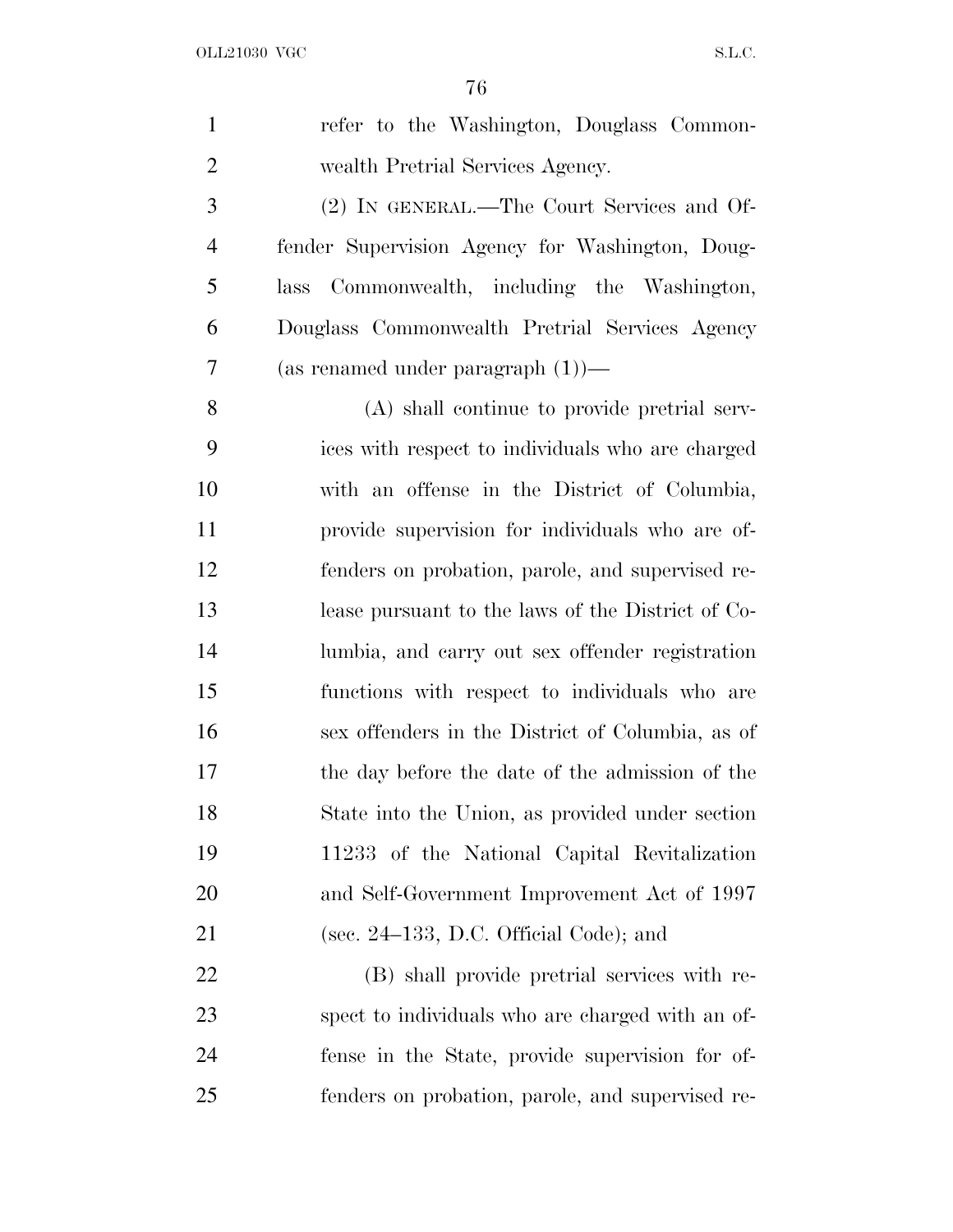| $\mathbf{1}$   | lease pursuant to the laws of the State, and      |
|----------------|---------------------------------------------------|
| $\overline{2}$ | carry out sex offender registration functions in  |
| 3              | the State, in the same manner and to the same     |
| $\overline{4}$ | extent as the Agency provided such services and   |
| 5              | supervision and carried out such functions for    |
| 6              | individuals described in subparagraph (A).        |
| 7              | (3) CONTINUATION OF FEDERAL BENEFITS FOR          |
| 8              | EMPLOYEES.-                                       |
| 9              | (A) CONTINUATION.—Any individual who              |
| 10             | is an employee of the Court Services and Of-      |
| 11             | Supervision Agency for Washington,<br>fender      |
| 12             | Douglass Commonwealth as of the day before        |
| 13             | the date described in paragraph (4), and who,     |
| 14             | on or after such date, is an employee of the of-  |
| 15             | fice of the State which provides the services and |
| 16             | carries out the functions described in paragraph  |
| 17             | (4), shall continue to be treated as an employee  |
| 18             | of the Federal Government for purposes of re-     |
| 19             | ceiving benefits under any chapter of subpart G   |
| 20             | of part III of title 5, United States Code, not-  |
| 21             | withstanding the termination of the provisions    |
| 22             | of paragraph $(2)$ under paragraph $(4)$ .        |
| 23             | (B) RESPONSIBILITY FOR EMPLOYER CON-              |
| 24             | TRIBUTION.—Beginning on the date described        |
| 25             | in paragraph (4), the State shall be treated as   |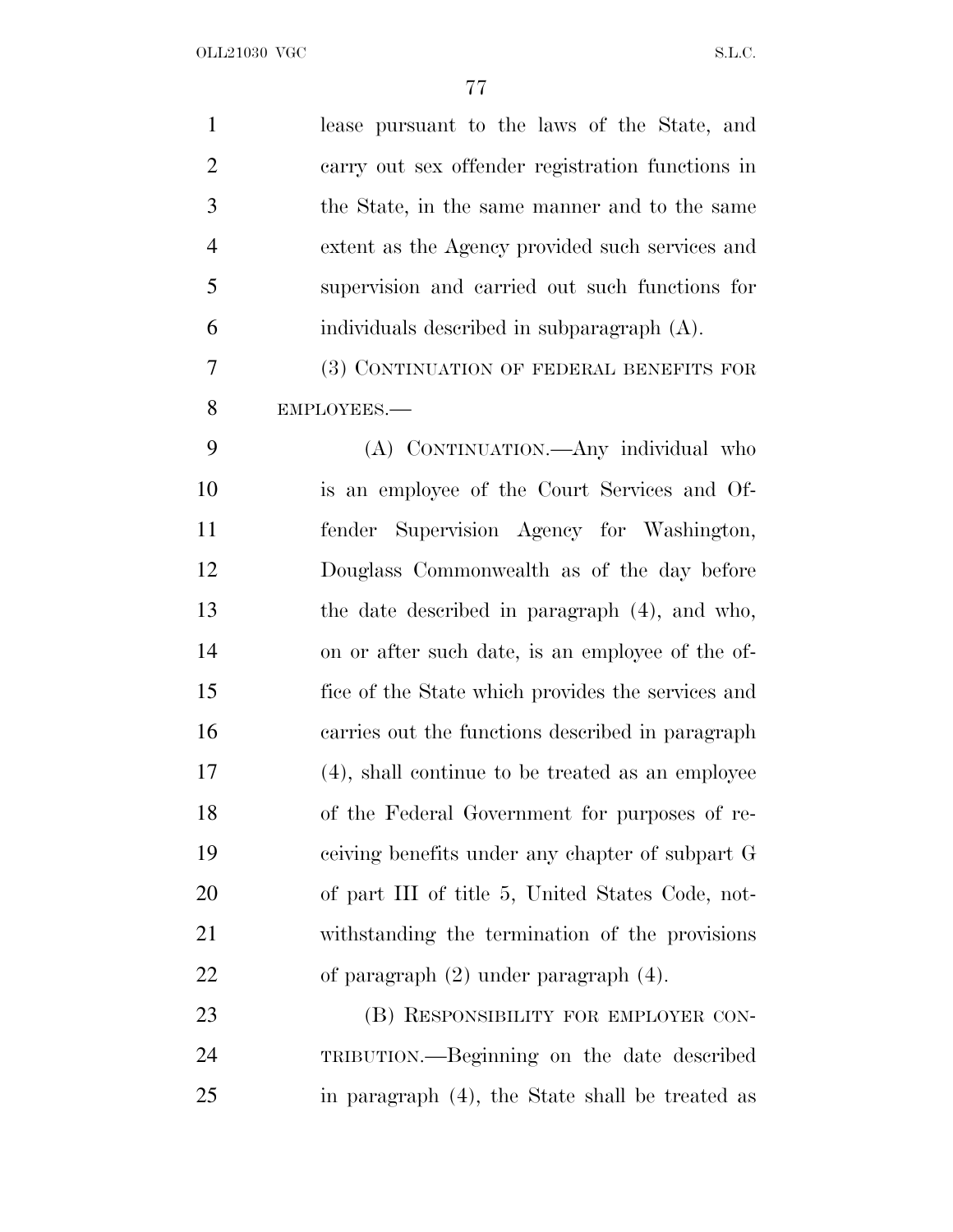| $\mathbf{1}$   | the employing agency with respect to the bene-               |
|----------------|--------------------------------------------------------------|
| $\overline{2}$ | fits described in subparagraph (A) which are                 |
| 3              | provided to an individual who, for purposes of               |
| $\overline{4}$ | receiving such benefits, is continued to be treat-           |
| 5              | ed as an employee of the Federal Government                  |
| 6              | under such subparagraph.                                     |
| 7              | (4) TERMINATION.—Paragraph (2) shall termi-                  |
| 8              | nate on the date on which the State provides written         |
| 9              | certification to the President that the State has in         |
| 10             | effect laws providing for the State to provide pretrial      |
| 11             | services, supervise offenders on probation, parole,          |
| 12             | and supervised release, and carry out sex offender           |
| 13             | registration functions in the State.                         |
| 14             | SEC. 316. COURTS.                                            |
| 15             | (a) CONTINUATION OF OPERATIONS.—                             |
| 16             | (1) IN GENERAL.—Except as provided in para-                  |
| 17             | graphs $(2)$ and $(3)$ and subsection $(b)$ , title 11, Dis- |
| 18             | trict of Columbia Official Code, as in effect on the         |
| 19             | date before the date of the admission of the State           |
| 20             | into the Union, shall apply with respect to the State        |
| 21             | and the courts and court system of the State after           |
| 22             | the date of the admission of the State into the              |
| 23             | Union in the same manner and to the same extent              |
| 24             | as such title applied with respect to the District of        |
| 25             | Columbia and the courts and court system of the              |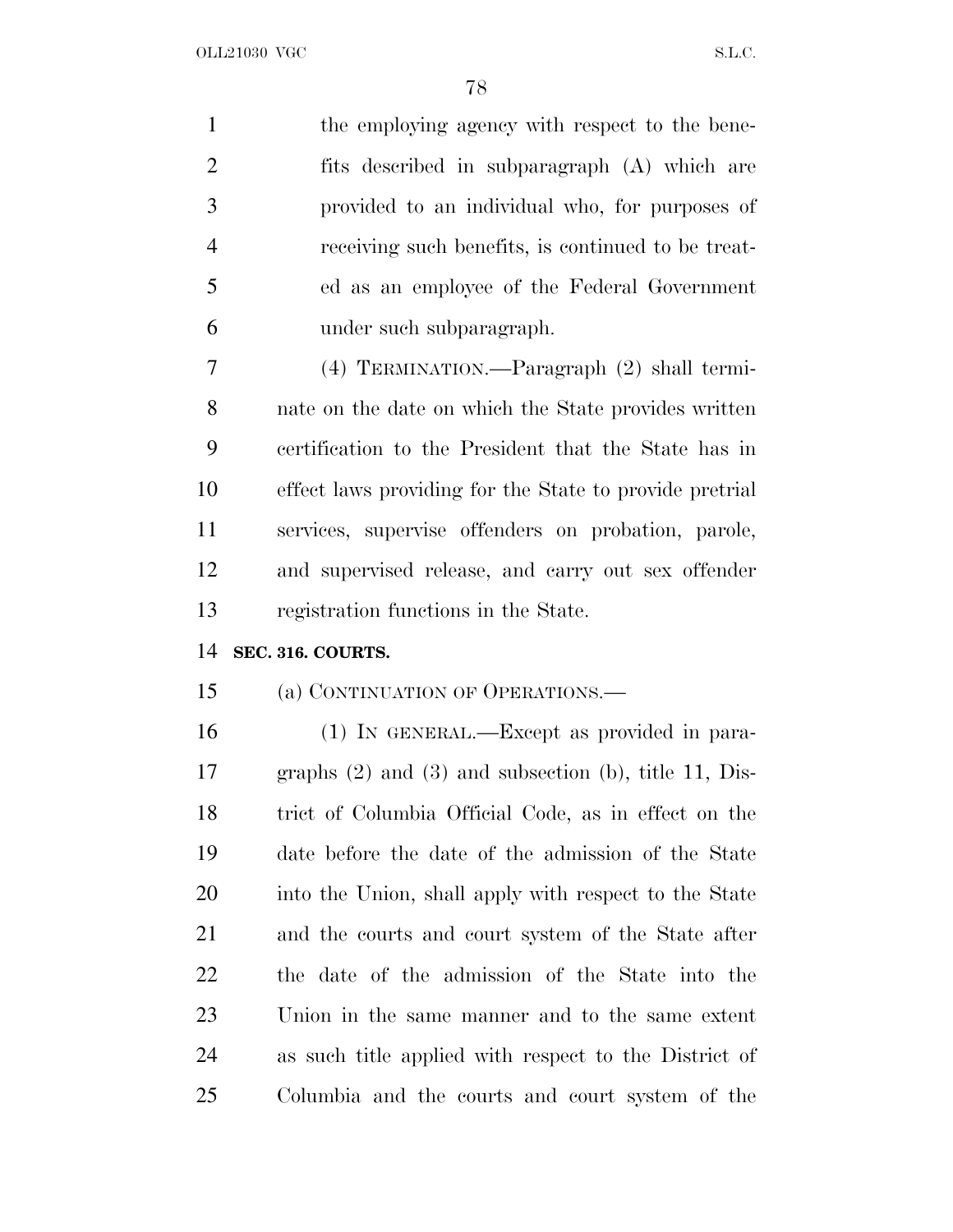OLL21030 VGC S.L.C.

 District of Columbia as of the day before the date of the admission of the State into the Union.

 (2) RESPONSIBILITY FOR EMPLOYER CON- TRIBUTION.—For purposes of paragraph (2) of sec-5 tion  $11-1726(b)$  and paragraph  $(2)$  of section  $11-$  1726(c), District of Columbia Official Code, the Federal Government shall be treated as the employ- ing agency with respect to the benefits provided under such section to an individual who is an em- ployee of the courts and court system of the State and who, pursuant to either such paragraph, is treated as an employee of the Federal Government for purposes of receiving benefits under any chapter of subpart G of part III of title 5, United States Code.

(3) OTHER EXCEPTIONS.—

 (A) SELECTION OF JUDGES.—Effective upon the date of the admission of the State into the Union, the State shall select judges for any 20 vacancy on the courts of the State.

**(B) RENAMING OF COURTS AND OTHER**  OFFICES.—Effective upon the date of the ad- mission of the State into the Union, the State may rename any of its courts and any of the other offices of its court system.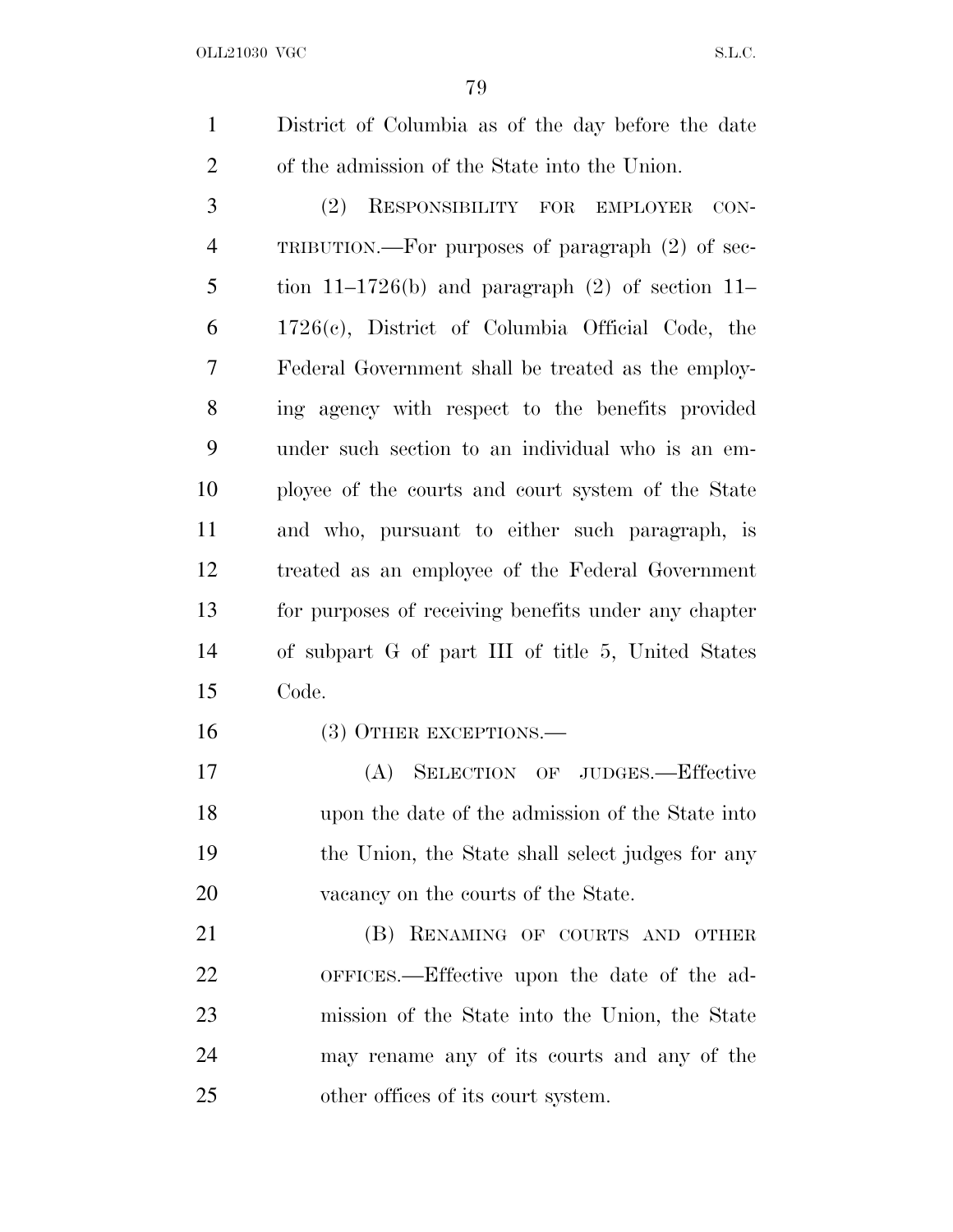| $\mathbf{1}$   | (C) RULES OF CONSTRUCTION.—Nothing                      |
|----------------|---------------------------------------------------------|
| $\overline{2}$ | in this paragraph shall be construed—                   |
| 3              | (i) to affect the service of any judge                  |
| $\overline{4}$ | serving on a court of the District of Co-               |
| 5              | lumbia on the day before the date of the                |
| 6              | admission of the State into the Union, or               |
| 7              | to require the State to select such a judge             |
| 8              | for a vacancy on a court of the State; or               |
| 9              | (ii) to waive any of the requirements                   |
| 10             | of chapter 15 of title 11, District of Co-              |
| 11             | lumbia Official Code (other than section                |
| 12             | $11-1501(a)$ of such Code), including sub-              |
| 13             | chapter II of such chapter (relating to the             |
| 14             | District of Columbia Commission on Judi-                |
| 15             | cial Disabilities and Tenure), with respect             |
| 16             | to the appointment and service of judges of             |
| 17             | the courts of the State.                                |
| 18             | (b) CONTINUATION OF FEDERAL BENEFITS FOR EM-            |
| 19             | PLOYEES.                                                |
| 20             | (1) IN GENERAL.—Any individual who is an                |
| 21             | employee of the courts or court system of the State     |
| 22             | as of the day before the date described in subsection   |
| 23             | (e) and who, pursuant to section $11-1726(b)$ or sec-   |
| 24             | tion $11-1726(c)$ , District of Columbia Official Code, |
| 25             | is treated as an employee of the Federal Government     |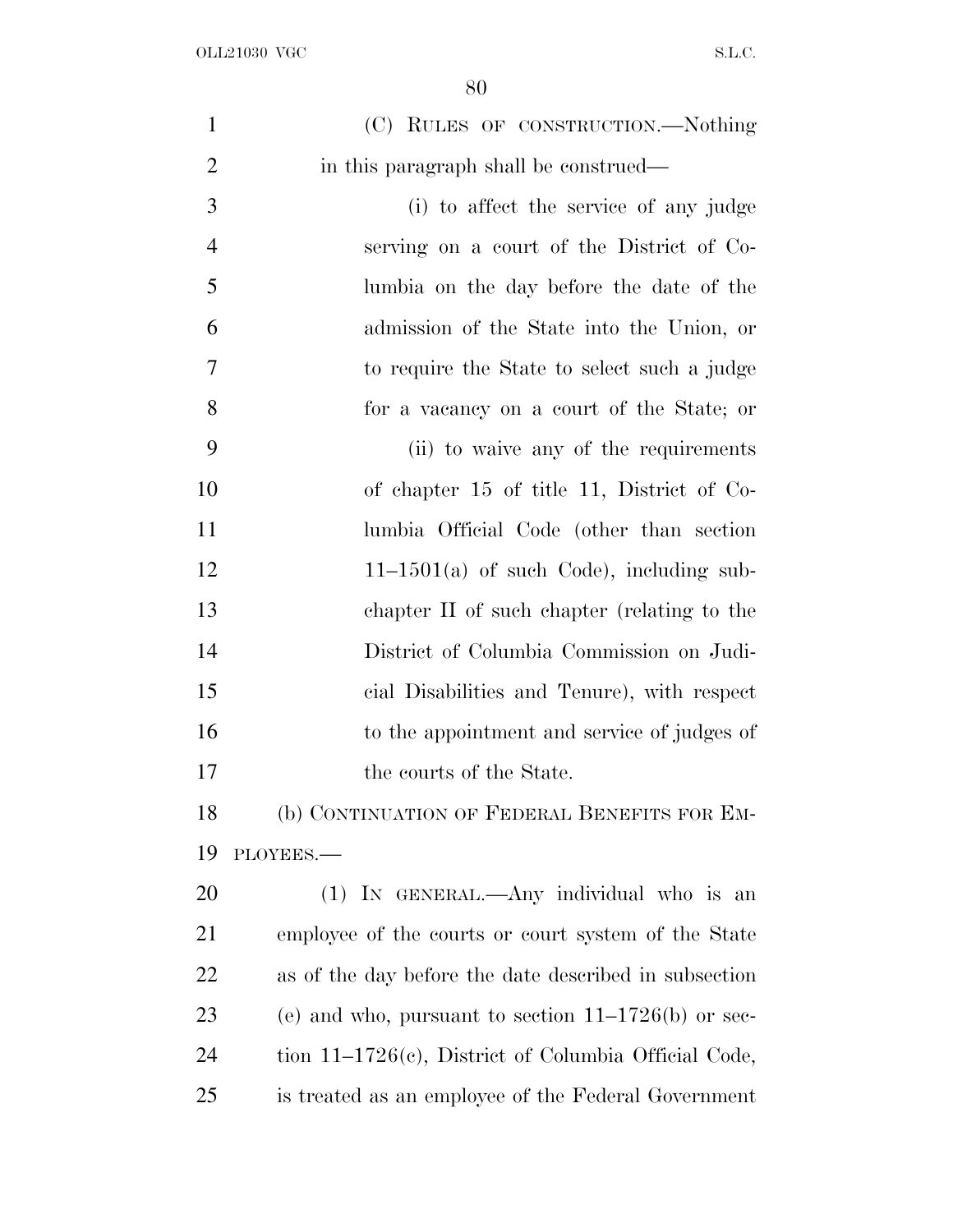for purposes of receiving benefits under any chapter of subpart G of part III of title 5, United States Code, shall continue to be treated as an employee of the Federal Government for such purposes, notwith- standing the termination of the provisions of this section under subsection (e).

 (2) RESPONSIBILITY FOR EMPLOYER CON- TRIBUTION.—Beginning on the date described in subsection (e), the State shall be treated as the em- ploying agency with respect to the benefits described in paragraph (1) which are provided to an individual who, for purposes of receiving such benefits, is con- tinued to be treated as an employee of the Federal Government under such paragraph.

 (c) CONTINUATION OF FUNDING.—Section 11241 of the National Capital Revitalization and Self-Government Improvement Act of 1997 (section 11–1743 note, District of Columbia Official Code) shall apply with respect to the State and the courts and court system of the State after the date of the admission of the State into the Union in the same manner and to the same extent as such section applied with respect to the Joint Committee on Judicial Administration in the District of Columbia and the courts and court system of the District of Columbia as of the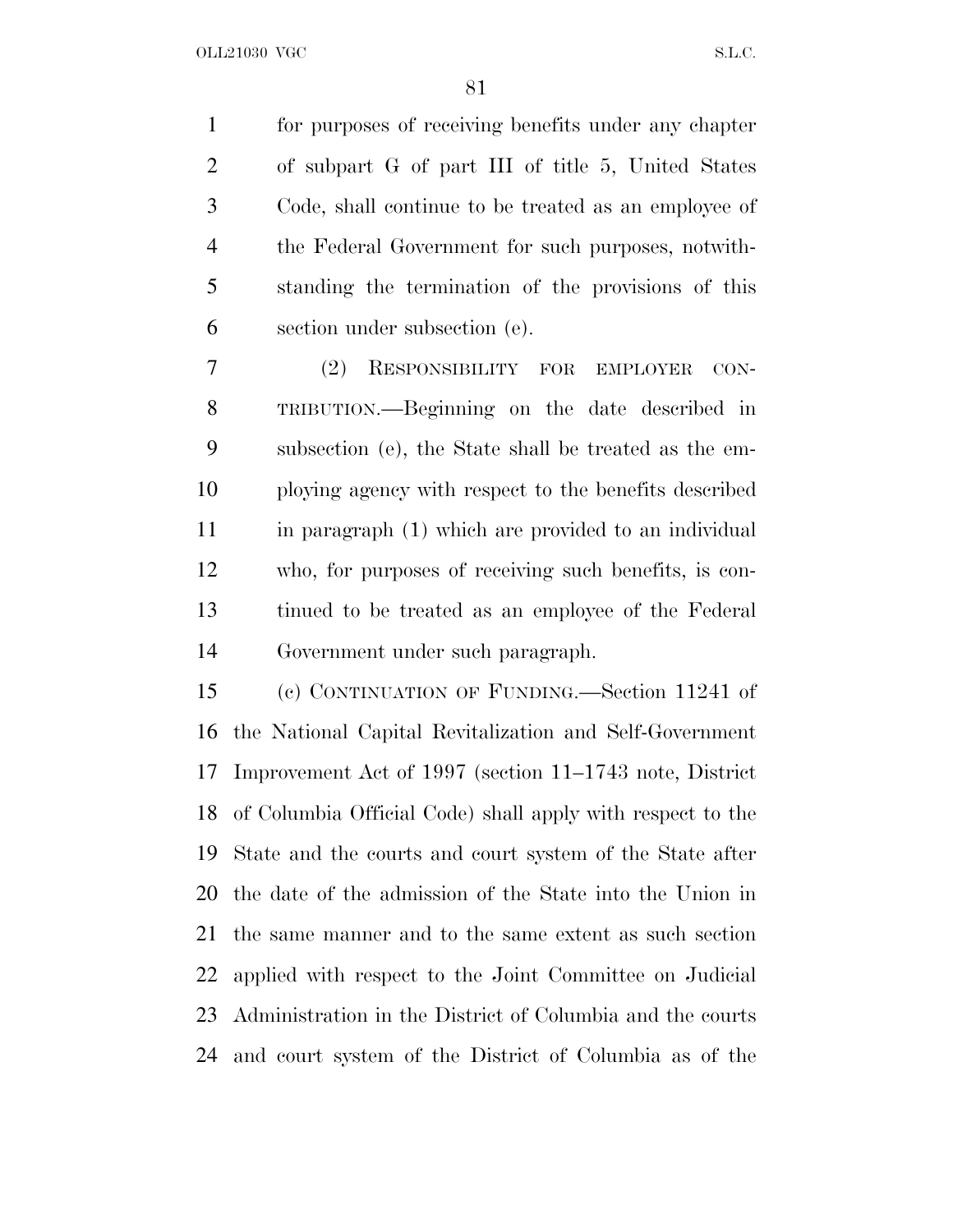day before the date of the admission of the State into the Union.

(d) TREATMENT OF COURT RECEIPTS.—

 (1) DEPOSIT OF RECEIPTS INTO TREASURY.— Except as provided in paragraph (2), all money re- ceived by the courts and court system of the State shall be deposited in the Treasury of the United States.

 (2) CRIME VICTIMS COMPENSATION FUND.— Section 16 of the Victims of Violent Crime Com- pensation Act of 1996 (sec. 4–515, D.C. Official Code), relating to the Crime Victims Compensation Fund, shall apply with respect to the courts and court system of the State in the same manner and to the same extent as such section applied to the courts and court system of the District of Columbia as of the day before the date of the admission of the State into the Union.

 (e) TERMINATION.—The provisions of this section, other than paragraph (3) of subsection (a) and except as provided under subsection (b), shall terminate on the date on which the State provides written certification to the President that the State has in effect laws requiring the State to appropriate and make available funds for the op-eration of the courts and court system of the State.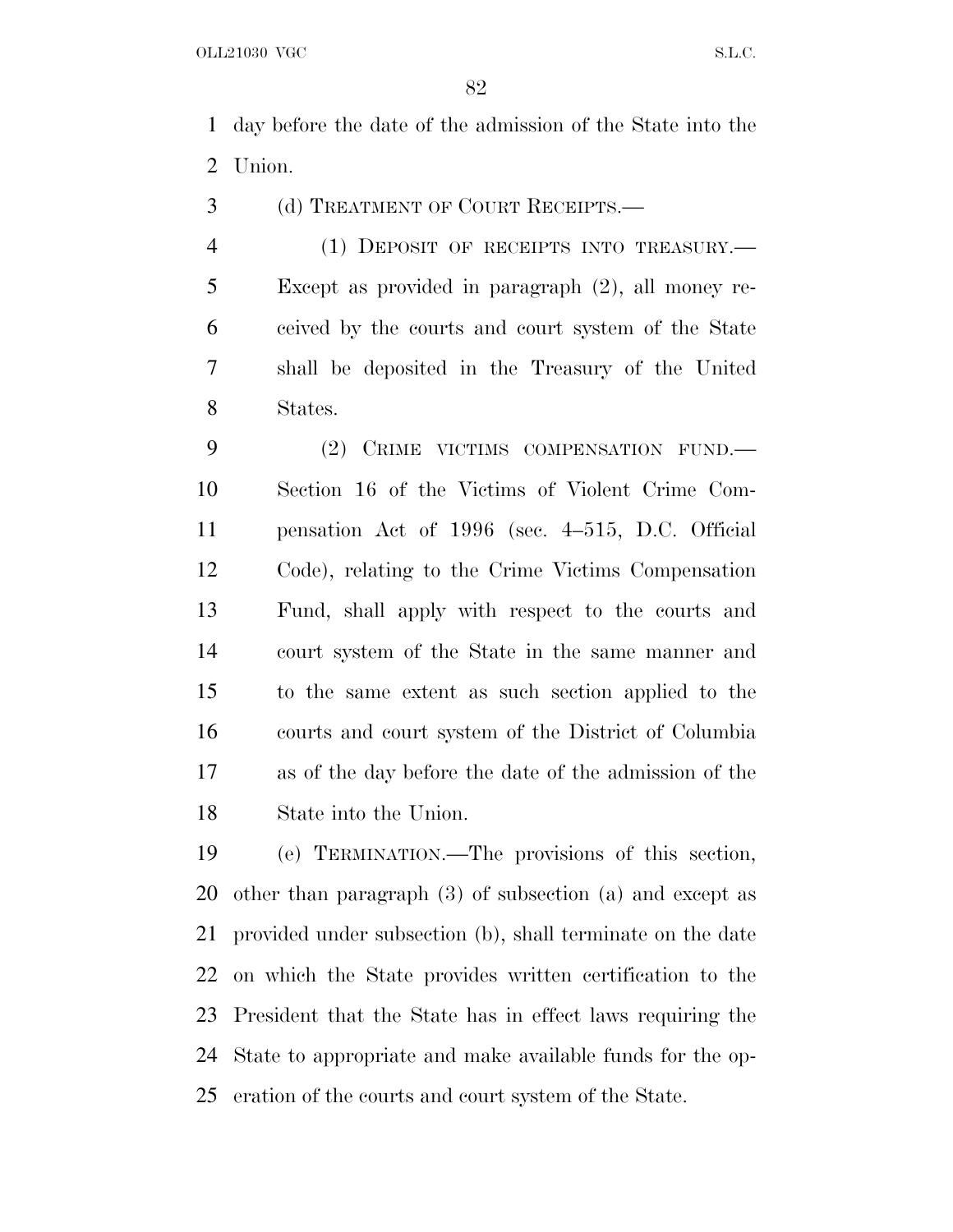# **Subtitle C—Other Programs and Authorities**

**SEC. 321. APPLICATION OF THE COLLEGE ACCESS ACT.**

 (a) CONTINUATION.—The District of Columbia Col- lege Access Act of 1999 (Public Law 106–98; sec. 38– 2701 et seq., D.C. Official Code) shall apply with respect to the State, and to the public institution of higher edu- cation designated by the State as the successor to the Uni- versity of the District of Columbia, after the date of the admission of the State into the Union in the same manner and to the same extent as such Act applied with respect to the District of Columbia and the University of the Dis- trict of Columbia as of the day before the date of the ad-mission of the State into the Union.

 (b) TERMINATION.—The provisions of this section, other than with respect to the public institution of higher education designated by the State as the successor to the University of the District of Columbia, shall terminate upon written certification by the State to the President that the State has in effect laws requiring the State to provide tuition assistance substantially similar to the as- sistance provided under the District of Columbia College Access Act of 1999.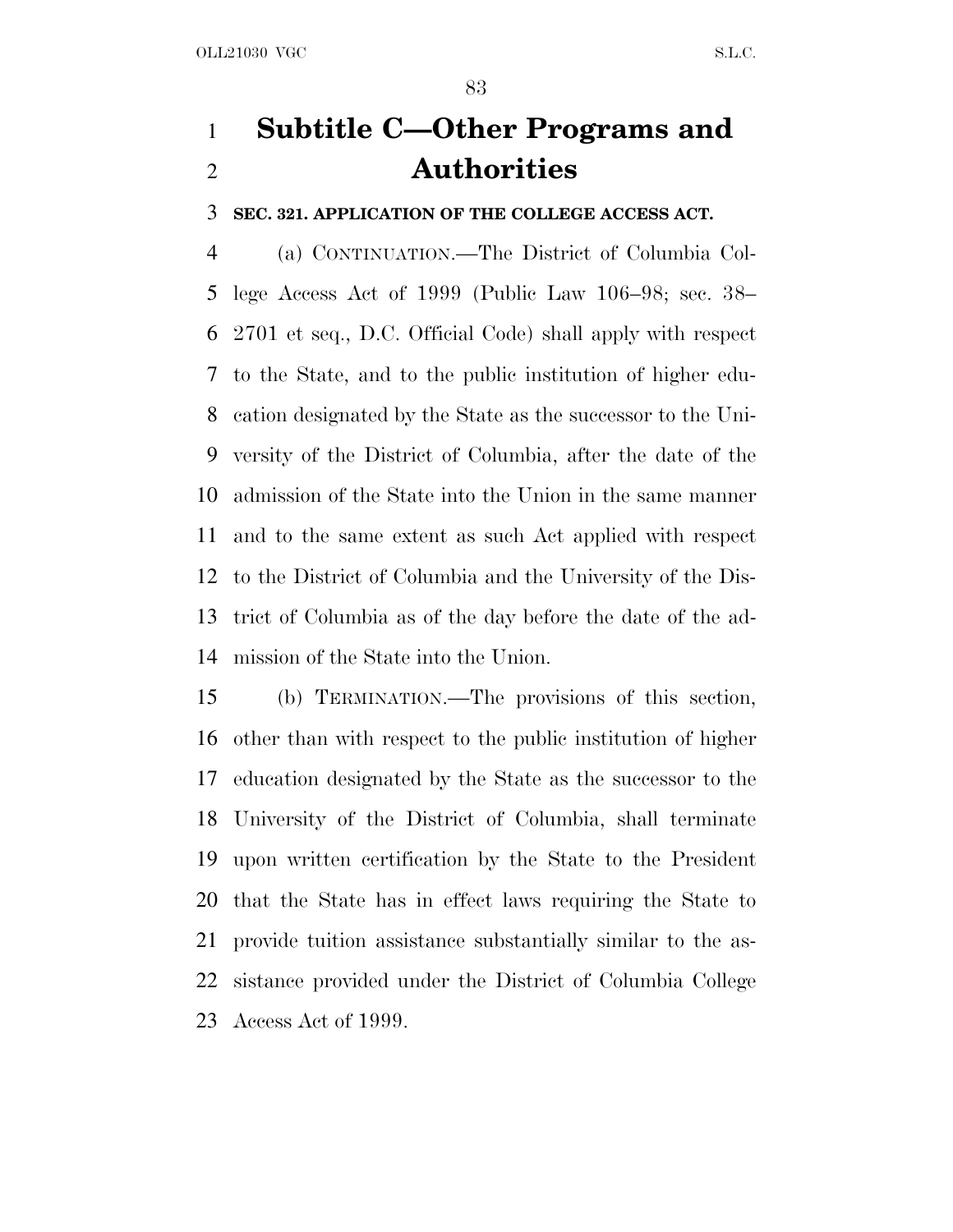OLL21030 VGC S.L.C.

# **SEC. 322. APPLICATION OF THE SCHOLARSHIPS FOR OP-PORTUNITY AND RESULTS ACT.**

 (a) CONTINUATION.—The Scholarships for Oppor- tunity and Results Act (division C of Public Law 112– 10; sec. 38–1853.01 et seq., D.C. Official Code) shall apply with respect to the State after the date of the admis- sion of the State into the Union in the same manner and to the same extent as such Act applied with respect to the District of Columbia as of the day before the date of the admission of the State into the Union.

 (b) TERMINATION.—The provisions of this section shall terminate upon written certification by the State to the President that the State has in effect laws requiring the State—

 (1) to provide tuition assistance substantially similar to the assistance provided under the Scholar-ships for Opportunity and Results Act; and

 (2) to provide supplemental funds to the public schools and public charter schools of the State in the amounts provided in the most recent fiscal year for public schools and public charter schools of the State or the District of Columbia (as the case may be) under such Act.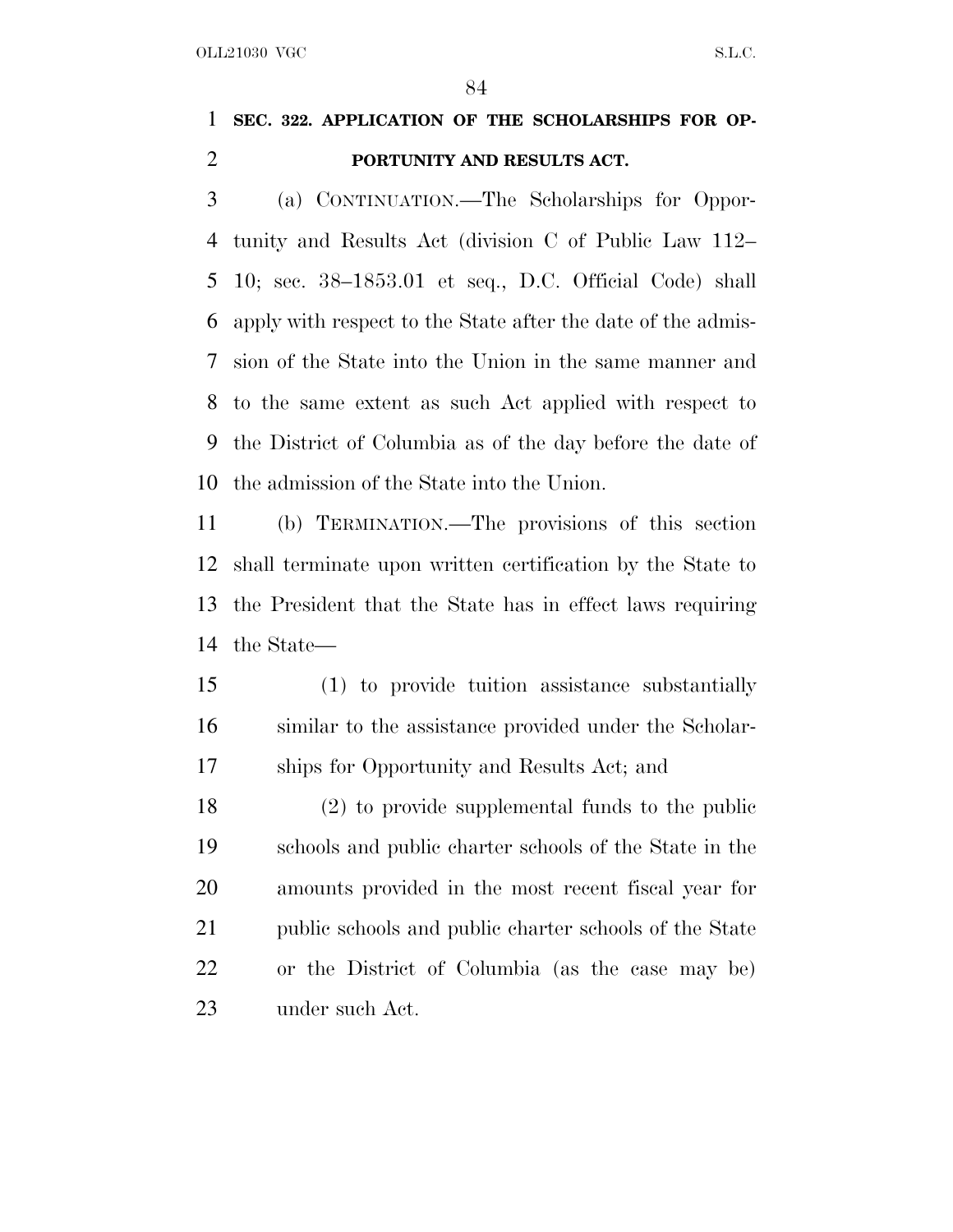## **SEC. 323. MEDICAID FEDERAL MEDICAL ASSISTANCE PER-CENTAGE.**

 (a) CONTINUATION.—Notwithstanding section 1905(b) of the Social Security Act (42 U.S.C. 1396d(b)), during the period beginning on the date of the admission of the State into the Union and ending on September 30 of the fiscal year during which the State submits the cer- tification described in subsection (b), the Federal medical assistance percentage for the State under title XIX of such Act shall be the Federal medical assistance percent- age for the District of Columbia under such title as of the day before the date of the admission of the State into the Union.

 (b) TERMINATION.—The certification described in this subsection is a written certification by the State to the President that, during each of the first 5 fiscal years beginning after the date of the certification, the estimated revenues of the State will be sufficient to cover any reduc- tion in revenues which may result from the termination of the provisions of this section.

### **SEC. 324. FEDERAL PLANNING COMMISSIONS.**

(a) NATIONAL CAPITAL PLANNING COMMISSION.—

 (1) CONTINUING APPLICATION.—Subject to the amendments made by paragraphs (2) and (3), upon the admission of the State into the Union, chapter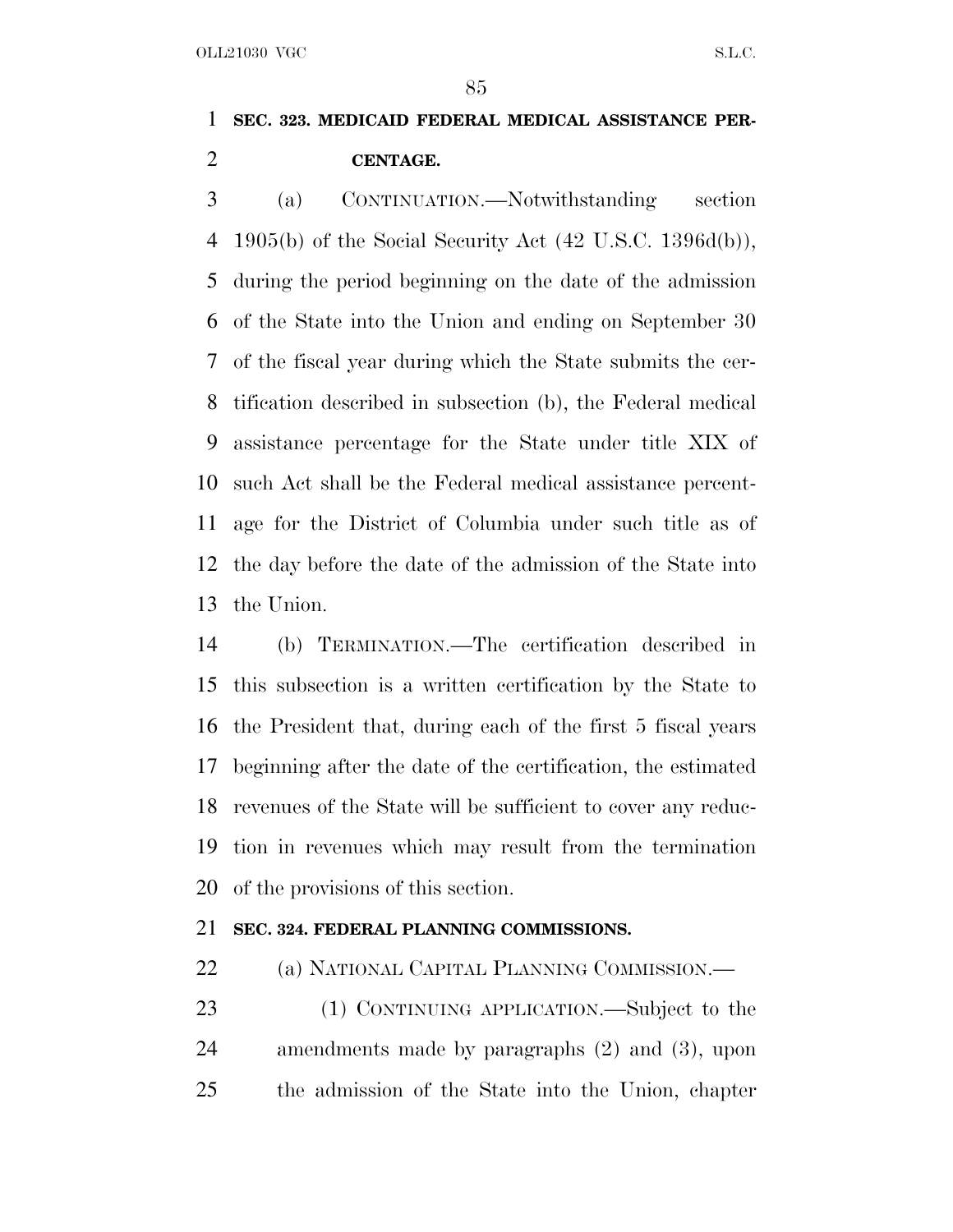87 of title 40, United States Code, shall apply as follows:

 (A) Such chapter shall apply with respect to the Capital in the same manner and to the same extent as such chapter applied with re- spect to the District of Columbia as of the day before the date of the admission of the State into the Union.

 (B) Such chapter shall apply with respect to the State in the same manner and to the same extent as such chapter applied with re- spect to the State of Maryland and the Com- monwealth of Virginia as of the day before the date of the admission of the State into the Union.

 (2) COMPOSITION OF NATIONAL CAPITAL PLAN- NING COMMISSION.—Section 8711(b) of title 40, United States Code, is amended—

 (A) by amending subparagraph (B) of **paragraph** (1) to read as follows:

21 ''(B) four citizens with experience in city or regional planning, who shall be appointed by 23 the President."; and

 (B) by amending paragraph (2) to read as follows: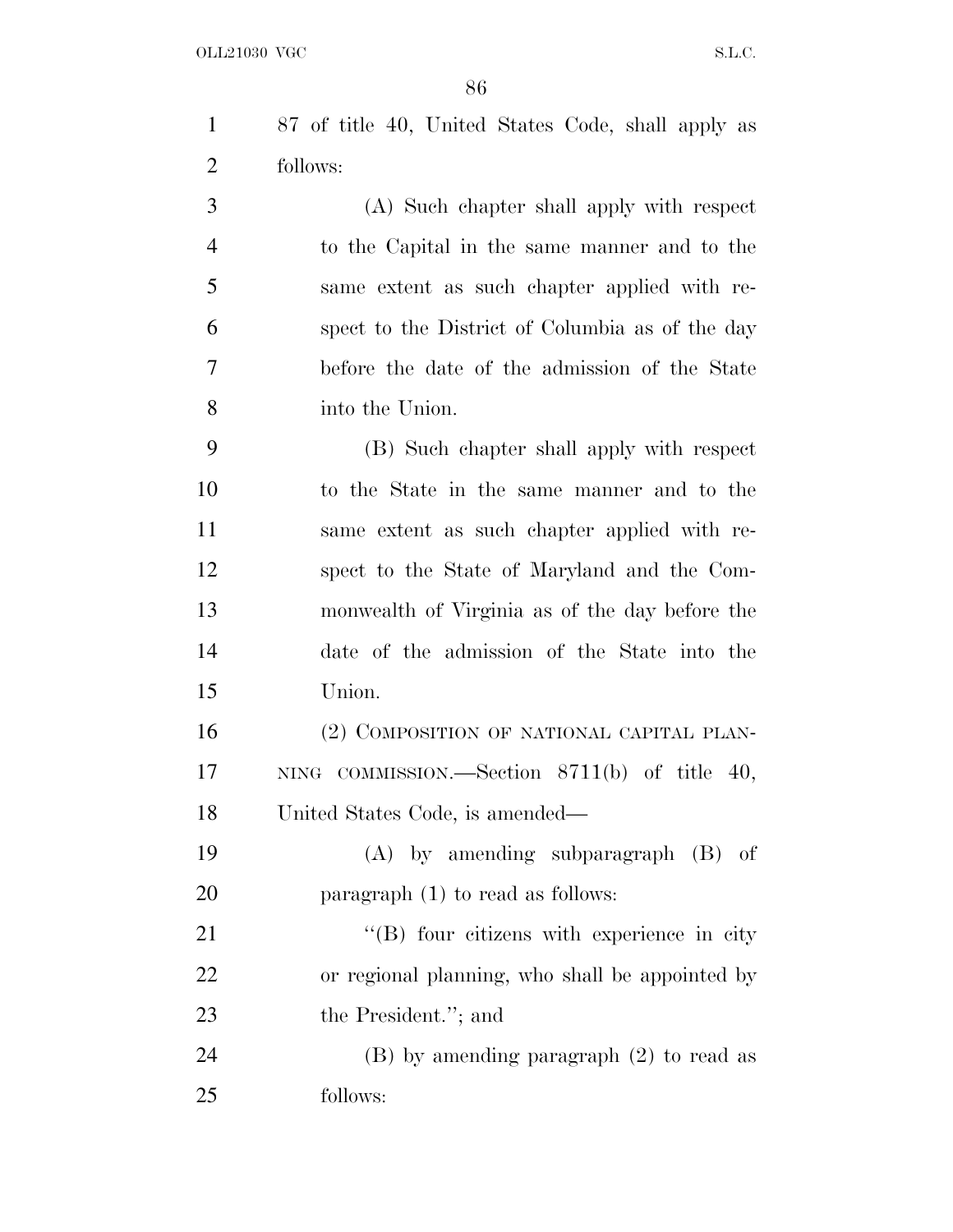| $\mathbf{1}$   | "(2) RESIDENCY REQUIREMENT.—Of the four               |
|----------------|-------------------------------------------------------|
| $\overline{2}$ | citizen members, one shall be a resident of Virginia, |
| 3              | one shall be a resident of Maryland, and one shall    |
| $\overline{4}$ | be a resident of Washington, Douglass Common-         |
| 5              | wealth.".                                             |
| 6              | (3) CONFORMING AMENDMENTS TO DEFINI-                  |
| 7              | TIONS OF TERMS.-                                      |
| 8              | $(A)$ ENVIRONS.—Paragraph $(1)$ of section            |
| 9              | 8702 of such title is amended by striking "the        |
| 10             | territory surrounding the District of Columbia"       |
| 11             | and inserting "the territory surrounding the          |
| 12             | National Capital".                                    |
| 13             | (B) NATIONAL CAPITAL.—Paragraph (2)                   |
| 14             | of section 8702 of such title is amended to read      |
| 15             | as follows:                                           |
| 16             | "(2) NATIONAL CAPITAL.—The term 'National             |
| 17             | Capital' means the area serving as the seat of the    |
| 18             | Government of the United States, as described in      |
| 19             | section 112 of the Washington, D.C. Admission Act,    |
| 20             | and the territory the Federal Government owns in      |
| 21             | the environs.".                                       |
| 22             | (C)<br>NATIONAL CAPITAL REGION.-Sub-                  |
| 23             | paragraph $(A)$ of paragraph $(3)$ of section $8702$  |
| 24             | of such title is amended to read as follows:          |
|                |                                                       |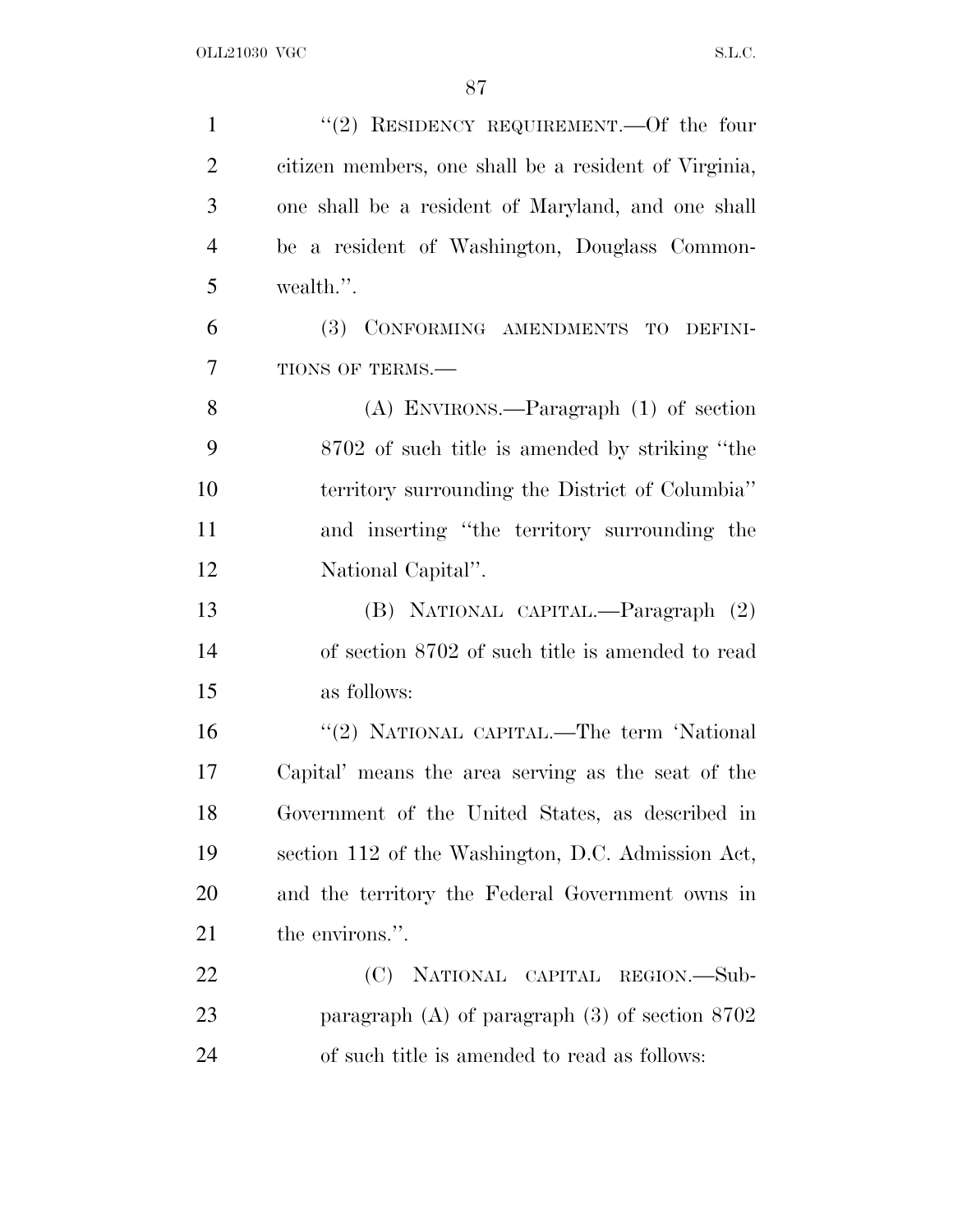| $\mathbf{1}$   | "(A) the National Capital and the State of                 |
|----------------|------------------------------------------------------------|
| $\overline{2}$ | Washington, Douglass Commonwealth;".                       |
| 3              | (b) COMMISSION OF FINE ARTS.—                              |
| $\overline{4}$ | (1) LIMITING APPLICATION TO THE CAPITAL.—                  |
| 5              | Section $9102(a)(1)$ of title 40, United States Code,      |
| 6              | is amended by striking "the District of Columbia"          |
| 7              | and inserting "the Capital".                               |
| 8              | $(2)$ DEFINITION.—Section 9102 of such title is            |
| 9              | amended by adding at the end the following new             |
| 10             | subsection:                                                |
| 11             | "(d) DEFINITION.—In this chapter, the term 'Cap-           |
| 12             | ital' means the area serving as the seat of the Government |
| 13             | of the United States, as described in section 112 of the   |
| 14             | Washington, D.C. Admission Act.".                          |
| 15             | CONFORMING AMENDMENT.-Section<br>(3)                       |
| 16             | $9101(d)$ of such title is amended by striking "the        |
| 17             | District of Columbia" and inserting "the Capital".         |
| 18             | (c) COMMEMORATIVE WORKS ACT.—                              |
| 19             | (1) LIMITING APPLICATION TO CAPITAL.-Sec-                  |
| 20             | tion 8902 of title 40, United States Code, is amend-       |
| 21             | ed by adding at the end the following new sub-             |
| 22             | section:                                                   |
| 23             | "(c) LIMITING APPLICATION TO CAPITAL.—This                 |
| 24             | chapter applies only with respect to commemorative works   |
| 25             | in the Capital and its environs.".                         |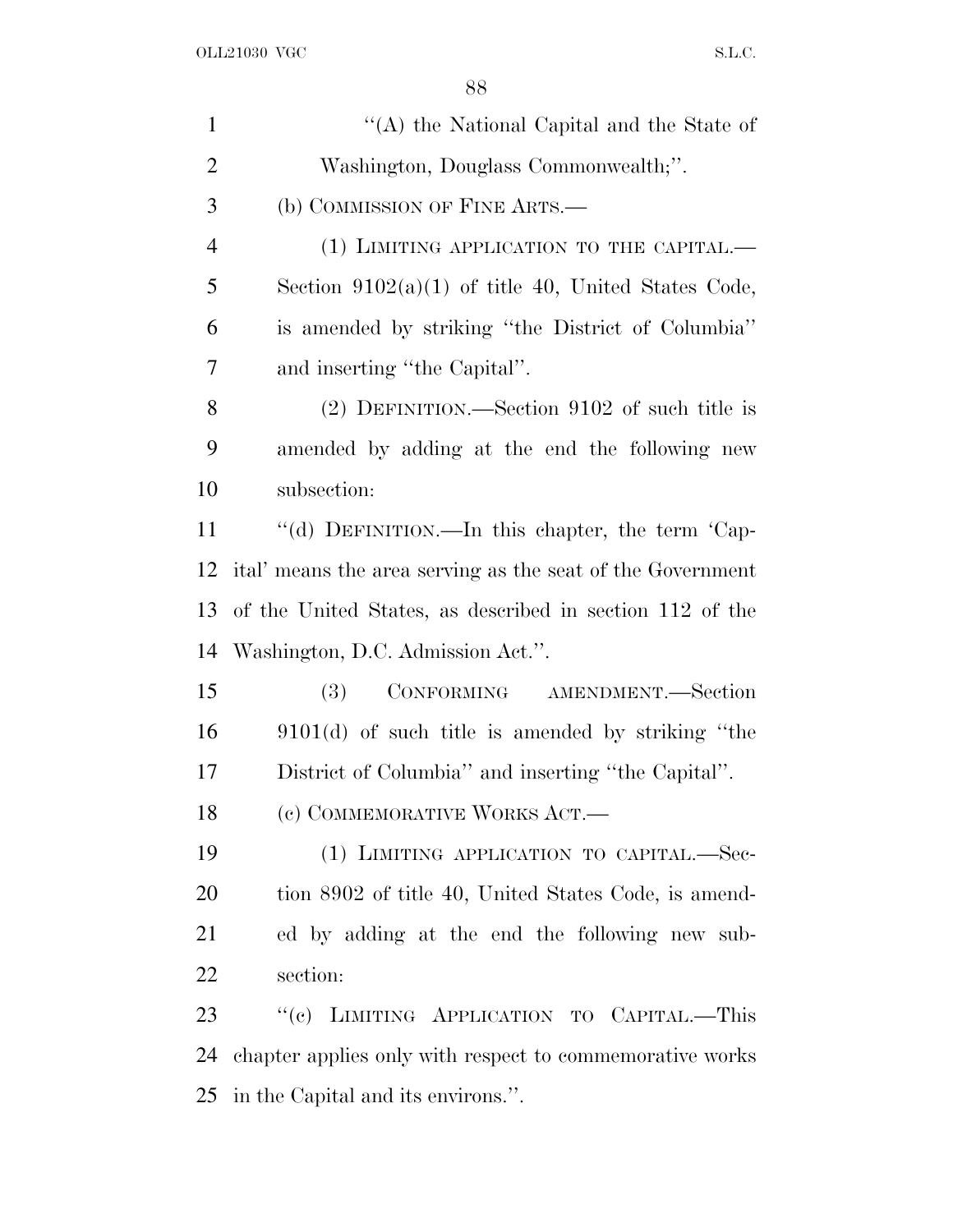| $\mathbf{1}$   | (2) DEFINITION.—Paragraph (2) of section               |
|----------------|--------------------------------------------------------|
| $\overline{2}$ | $8902(a)$ of such title is amended to read as follows: |
| 3              | "(2) CAPITAL AND ITS ENVIRONS.—The term                |
| $\overline{4}$ | 'Capital and its environs' means—                      |
| 5              | "(A) the area serving as the seat of the               |
| 6              | Government of the United States, as described          |
| 7              | in section 112 of the Washington, D.C. Admis-          |
| 8              | sion Act; and                                          |
| 9              | $\cdot$ (B) those lands and properties adminis-        |
| 10             | tered by the National Park Service and the             |
| 11             | General Services Administration located in the         |
| 12             | Reserve, Area I, and Area II as depicted on the        |
| 13             | map entitled 'Commemorative Areas Wash-                |
| 14             | ington, DC and Environs', numbered 869/                |
| 15             | $86501$ B, and dated June 24, 2003, that are lo-       |
| 16             | cated outside of the State of Washington,              |
| 17             | Douglass Commonwealth.".                               |
| 18             | TEMPORARY SITE DESIGNATION.—Section<br>(3)             |
| 19             | $8907(a)$ of such title is amended by striking "the    |
| 20             | District of Columbia" and inserting "the Capital       |
| 21             | and its environs".                                     |
| 22             | GENERAL CONFORMING AMENDMENTS.-<br>(4)                 |
| 23             | Chapter 89 of such title is amended by striking "the   |
| 24             | District of Columbia and its environs" each place it   |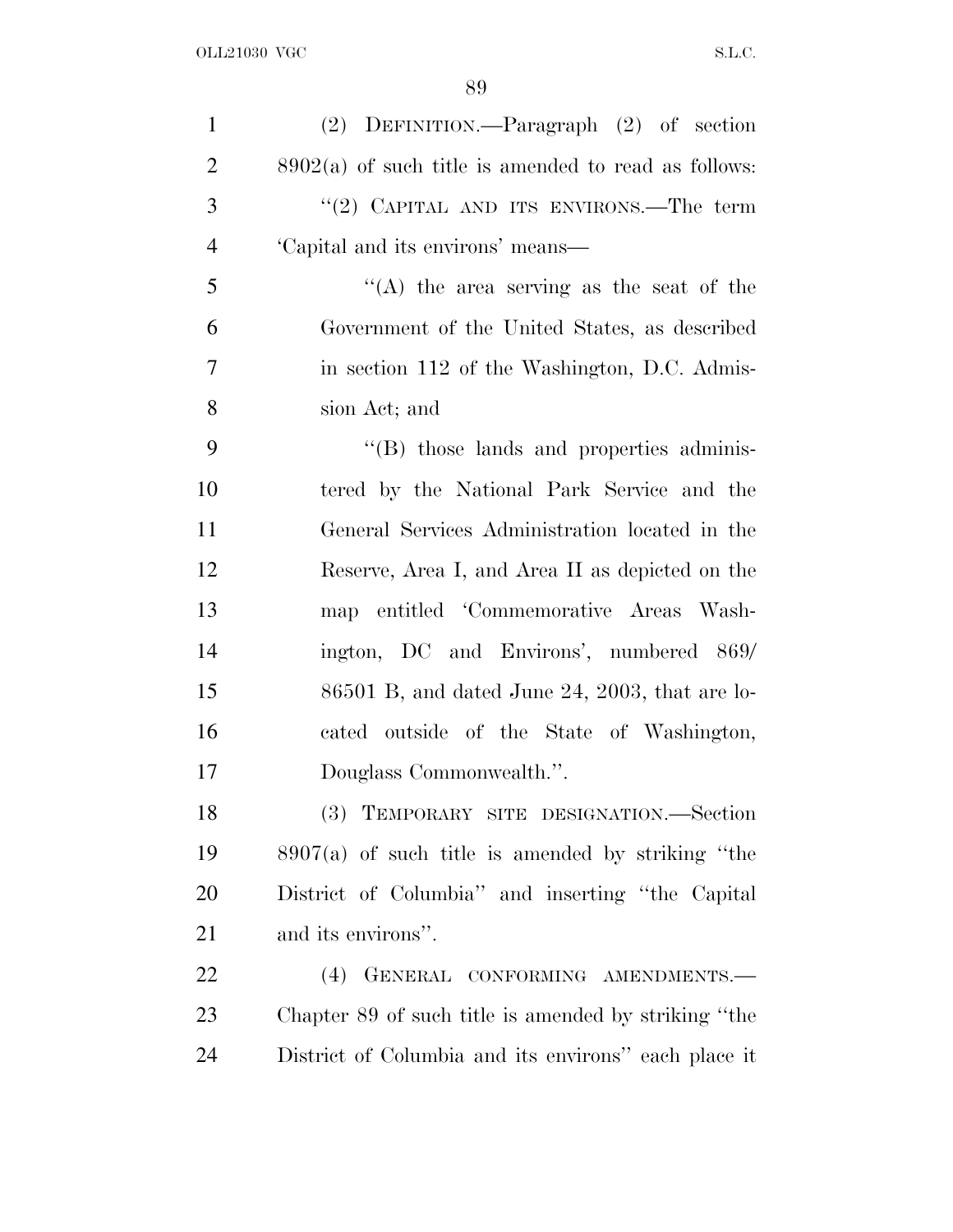| $\mathbf{1}$   | appears in the following sections and inserting "the     |
|----------------|----------------------------------------------------------|
| $\overline{2}$ | Capital and its environs":                               |
| 3              | (A) Section $8901(2)$ and $8901(4)$ .                    |
| 4              | (B) Section $8902(a)(4)$ .                               |
| 5              | $(C)$ Section 8903 $(d)$ .                               |
| 6              | (D) Section $8904(e)$ .                                  |
| 7              | $(E)$ Section 8905(a).                                   |
| 8              | $(F)$ Section 8906(a).                                   |
| 9              | (G) Section $8909(a)$ and $8909(b)$ .                    |
| 10             | (5) ADDITIONAL CONFORMING AMENDMENT.-                    |
| 11             | Section $8901(2)$ of such title is amended by striking   |
| 12             | "the urban fabric of the District of Columbia" and       |
| 13             | inserting "the urban fabric of the area serving as       |
| 14             | the seat of the Government of the United States, as      |
| 15             | described in section 112 of the Washington, D.C.         |
| 16             | Admission Act".                                          |
| 17             | (d) EFFECTIVE DATE.—This section and the amend-          |
| 18             | ments made by this section shall take effect on the date |
| 19             | of the admission of the State into the Union.            |
| 20             | SEC. 325. ROLE OF ARMY CORPS OF ENGINEERS IN SUP-        |
| 21             | PLYING WATER.                                            |
| 22             | (a) CONTINUATION OF ROLE.—Chapter 95 of title            |
| 23             | 40, United States Code, is amended by adding at the end  |
| 24             | the following new section:                               |
|                |                                                          |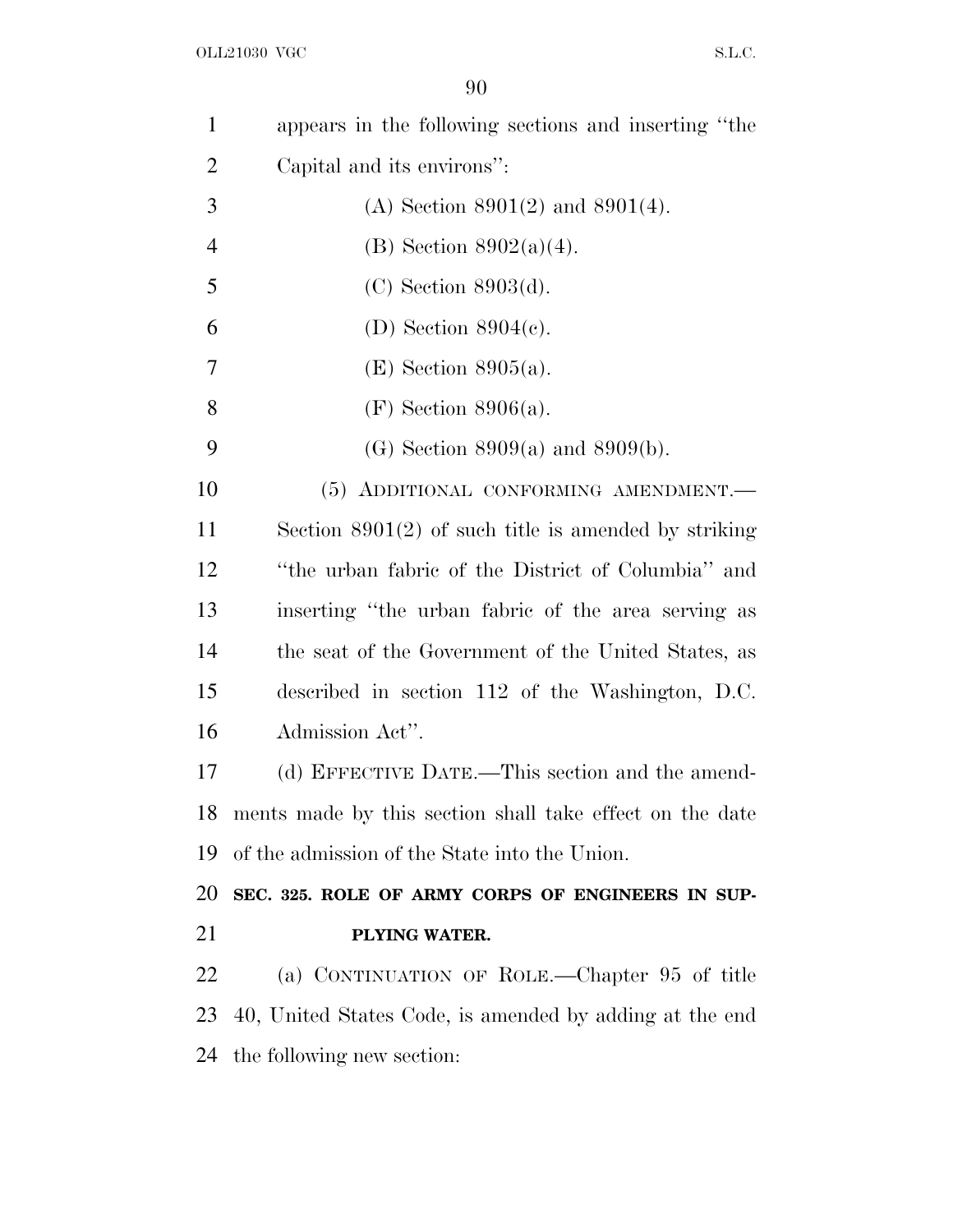### **''§ 9508. Applicability to Capital and State of Wash-ington, Douglass Commonwealth**

 ''(a) I<sup>N</sup> GENERAL.—Effective upon the admission of the State of Washington, Douglass Commonwealth into the Union, any reference in this chapter to the District of Columbia shall be deemed to refer to the Capital or the State of Washington, Douglass Commonwealth, as the case may be.

 ''(b) DEFINITION.—In this section, the term 'Capital' means the area serving as the seat of the Government of the United States, as described in section 112 of the Washington, D.C. Admission Act.''.

 (b) CLERICAL AMENDMENT.—The table of sections of chapter 95 of such title is amended by adding at the end the following:

''9508. Applicability to Capital and State of Washington, Douglass Commonwealth.''.

# **SEC. 326. REQUIREMENTS TO BE LOCATED IN DISTRICT OF COLUMBIA.**

 The location of any person in the Capital or Wash- ington, Douglass Commonwealth on the day after the date of the admission of the State into the Union shall be deemed to satisfy any requirement under any law in effect as of the day before the date of the admission of the State into the Union that the person be located in the District of Columbia, including the requirements of section 72 of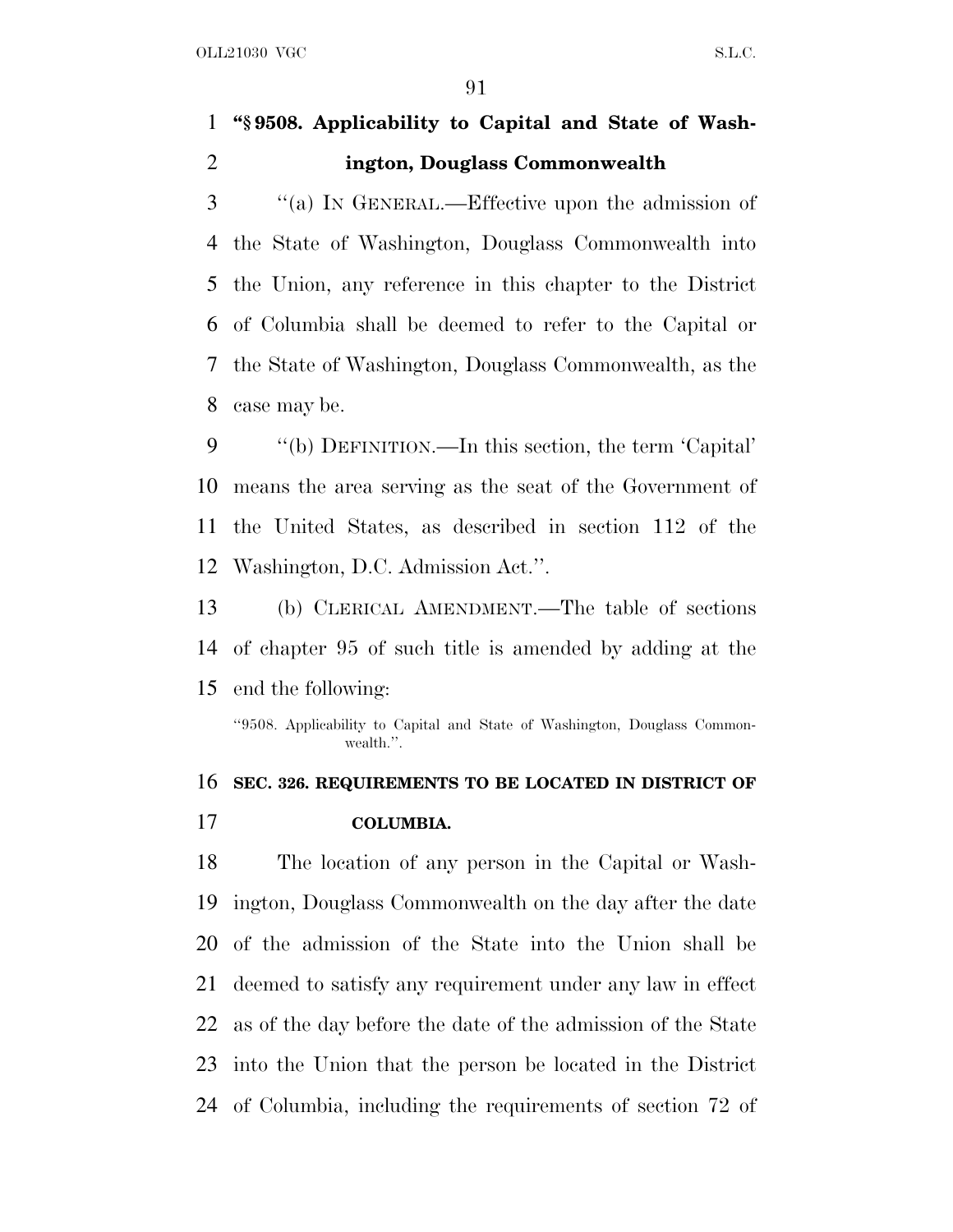title 4, United States Code (relating to offices of the seat of the Government of the United States), and title 36, United States Code (relating to patriotic and national or-ganizations).

 **TITLE IV—GENERAL PROVISIONS**

### **SEC. 401. GENERAL DEFINITIONS.**

In this Act, the following definitions shall apply:

 (1) The term ''Capital'' means the area serving as the seat of the Government of the United States, as described in section 112.

 (2) The term ''Council'' means the Council of the District of Columbia.

 (3) The term ''Mayor'' means the Mayor of the District of Columbia.

 (4) Except as otherwise provided, the term ''State'' means the State of Washington, Douglass Commonwealth.

 (5) The term ''State Constitution'' means the proposed Constitution of the State of Washington, D.C., as approved by the Council on October 18, 2016, pursuant to the Constitution and Boundaries for the State of Washington, D.C. Approval Resolu- tion of 2016 (D.C. Resolution R21–621), ratified by District of Columbia voters in Advisory Referendum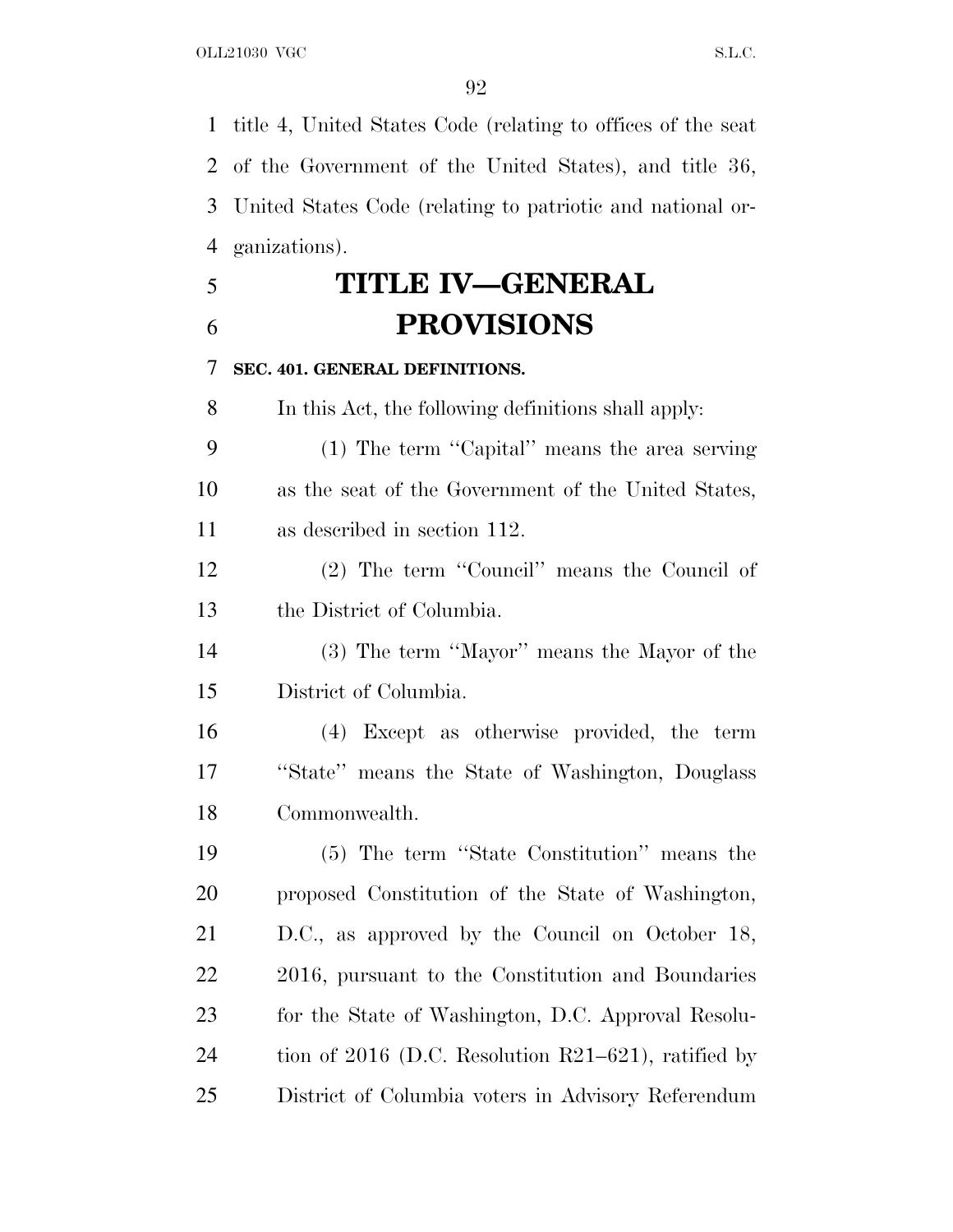| $\mathbf{1}$   | B approved on November 8, 2016, and certified by        |
|----------------|---------------------------------------------------------|
| $\overline{2}$ | the District of Columbia Board of Elections on No-      |
| 3              | vember 18, 2016.                                        |
| 4              | SEC. 402. STATEHOOD TRANSITION COMMISSION.              |
| 5              | (a) ESTABLISHMENT.—There is established<br>the          |
| 6              | Statehood Transition Commission (hereafter in this sec- |
| 7              | tion referred to as the "Commission".                   |
| 8              | (b) COMPOSITION.—                                       |
| 9              | (1) IN GENERAL.—The Commission shall be                 |
| 10             | composed of 18 members as follows:                      |
| 11             | $(A)$ 3 members appointed by the President.             |
| 12             | (B) 2 members appointed by the Speaker                  |
| 13             | of the House of Representatives.                        |
| 14             | (C) 2 members appointed by the Minority                 |
| 15             | Leader of the House of Representatives.                 |
| 16             | (D) 2 members appointed by the Majority                 |
| 17             | Leader of the Senate.                                   |
| 18             | $(E)$ 2 members appointed by the Minority               |
| 19             | Leader of the Senate.                                   |
| 20             | $(F)$ 3 members appointed by the Mayor.                 |
| 21             | (G) 3 members appointed by the Council.                 |
| 22             | (H) The Chief Financial Officer of the                  |
| 23             | District of Columbia.                                   |
| 24             | $(2)$ APPOINTMENT DATE.—                                |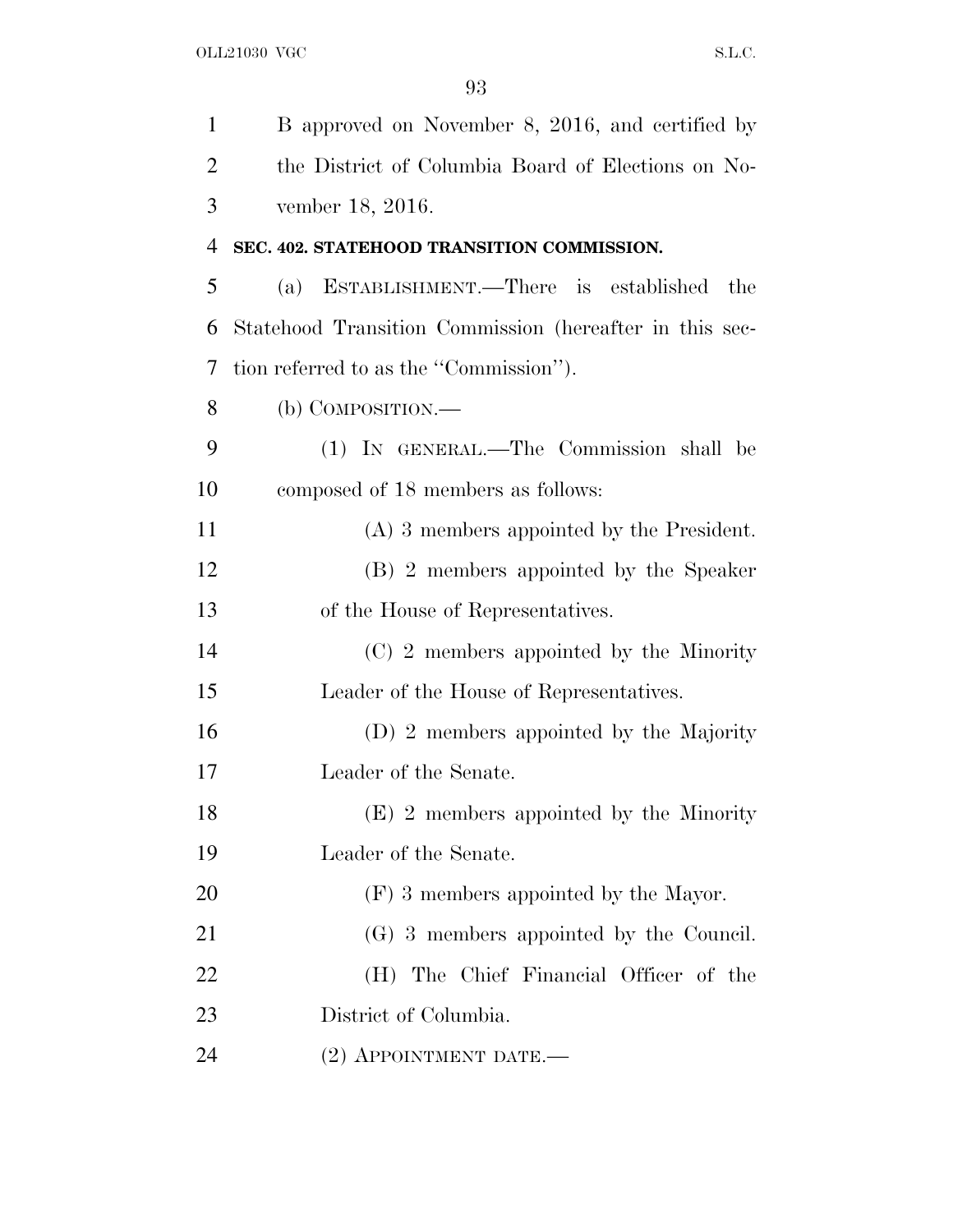(A) IN GENERAL.—The appointments of the members of the Commission shall be made not later than 90 days after the date of the en- actment of this Act. 5 (B) EFFECT OF LACK OF APPOINTMENT BY APPOINTMENT DATE.—If one or more ap- pointments under any of the subparagraphs of paragraph (1) is not made by the appointment date specified in subparagraph (A), the author- ity to make such appointment or appointments shall expire, and the number of members of the Commission shall be reduced by the number equal to the number of appointments so not made. (3) TERM OF SERVICE.—Each member shall be appointed for the life of the Commission. (4) VACANCY.—A vacancy in the Commission shall be filled in the manner in which the original appointment was made. (5) NO COMPENSATION.—Members shall serve without pay, but shall receive travel expenses, in- cluding per diem in lieu of subsistence, in accord-ance with applicable provisions under subchapter I

of chapter 57 of title 5, United States Code.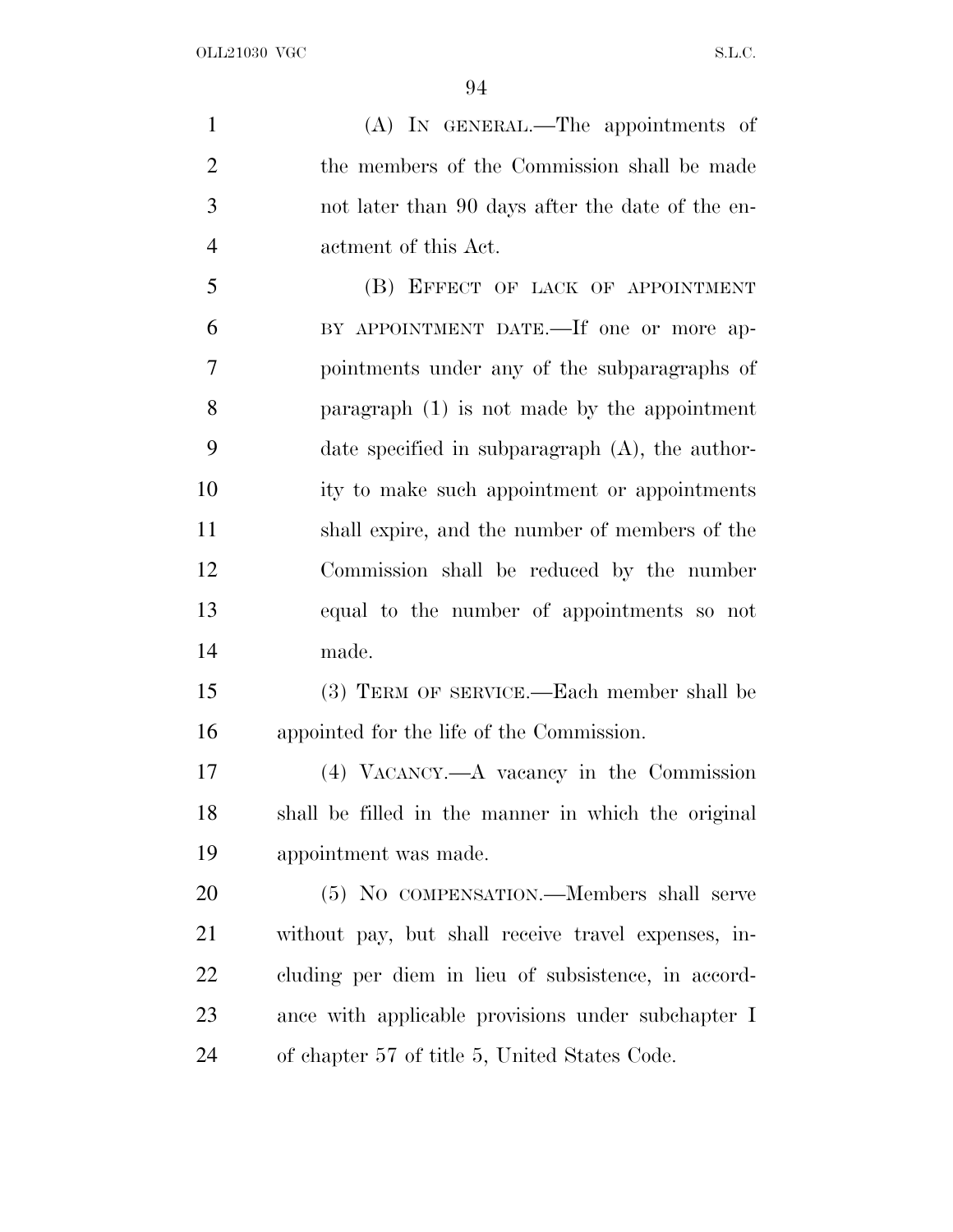| $\mathbf{1}$   | (6) CHAIR AND VICE CHAIR.—The Chair and               |
|----------------|-------------------------------------------------------|
| $\overline{2}$ | Vice Chair of the Commission shall be elected by the  |
| 3              | members of the Commission—                            |
| $\overline{4}$ | (A) with respect to the Chair, from among             |
| 5              | the members described in subparagraphs (A)            |
| 6              | through $(E)$ of paragraph $(1)$ ; and                |
| 7              | (B) with respect to the Vice Chair, from              |
| 8              | among the members described in subparagraphs          |
| 9              | $(F)$ and $(G)$ of paragraph $(1)$ .                  |
| 10             | $(c)$ STAFF.—                                         |
| 11             | (1) DIRECTOR.—The Commission shall have a             |
| 12             | Director, who shall be appointed by the Chair.        |
| 13             | (2) OTHER STAFF.—The Director may appoint             |
| 14             | and fix the pay of such additional personnel as the   |
| 15             | Director considers appropriate.                       |
| 16             | (3) NON-APPLICABILITY OF CERTAIN<br>CIVIL             |
| 17             | SERVICE LAWS.—The Director and staff of the Com-      |
| 18             | mission may be appointed without regard to the pro-   |
| 19             | visions of title 5, United States Code, governing ap- |
| 20             | pointments in the competitive service, and may be     |
| 21             | paid without regard to the provisions of chapter 51   |
| 22             | and subchapter III of chapter 53 of that title relat- |
| 23             | ing to classification and General Schedule pay rates, |
| 24             | except that an individual so appointed may not re-    |
| 25             | ceive pay in excess of the rate payable for level V   |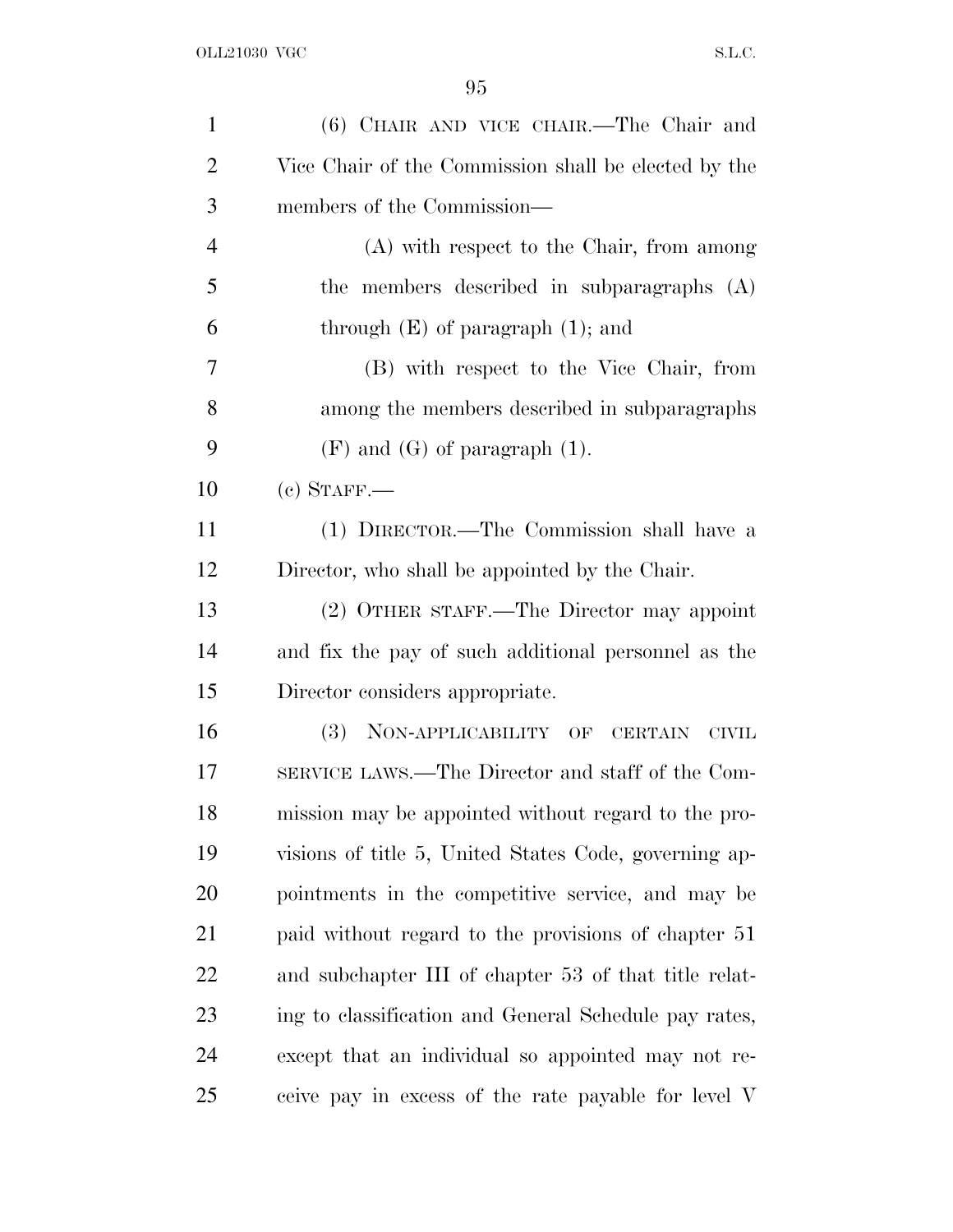OLL21030 VGC S.L.C.

 of the Executive Schedule under section 5316 of such title.

 (4) EXPERTS AND CONSULTANTS.—The Com- mission may procure temporary and intermittent services under section 3109(b) of title 5, United States Code, at rates for individuals not to exceed the daily equivalent of the rate payable for level V of the Executive Schedule under section 5316 of such title.

 (d) DUTIES.—The Commission shall advise the Presi- dent, Congress, the Mayor (or, upon the admission of the State into the Union, the chief executive officer of the State), and the Council (or, upon the admission of the State into the Union, the legislature of the State) con- cerning an orderly transition to statehood for the District of Columbia or the State (as the case may be) and to a reduced geographical size of the seat of the Government of the United States, including with respect to property, funding, programs, projects, and activities.

(e) POWERS.—

 (1) HEARINGS AND SESSIONS.—The Commis- sion may, for the purpose of carrying out this Act, hold hearings, sit and act at times and places, take testimony, and receive evidence as the Commission considers appropriate.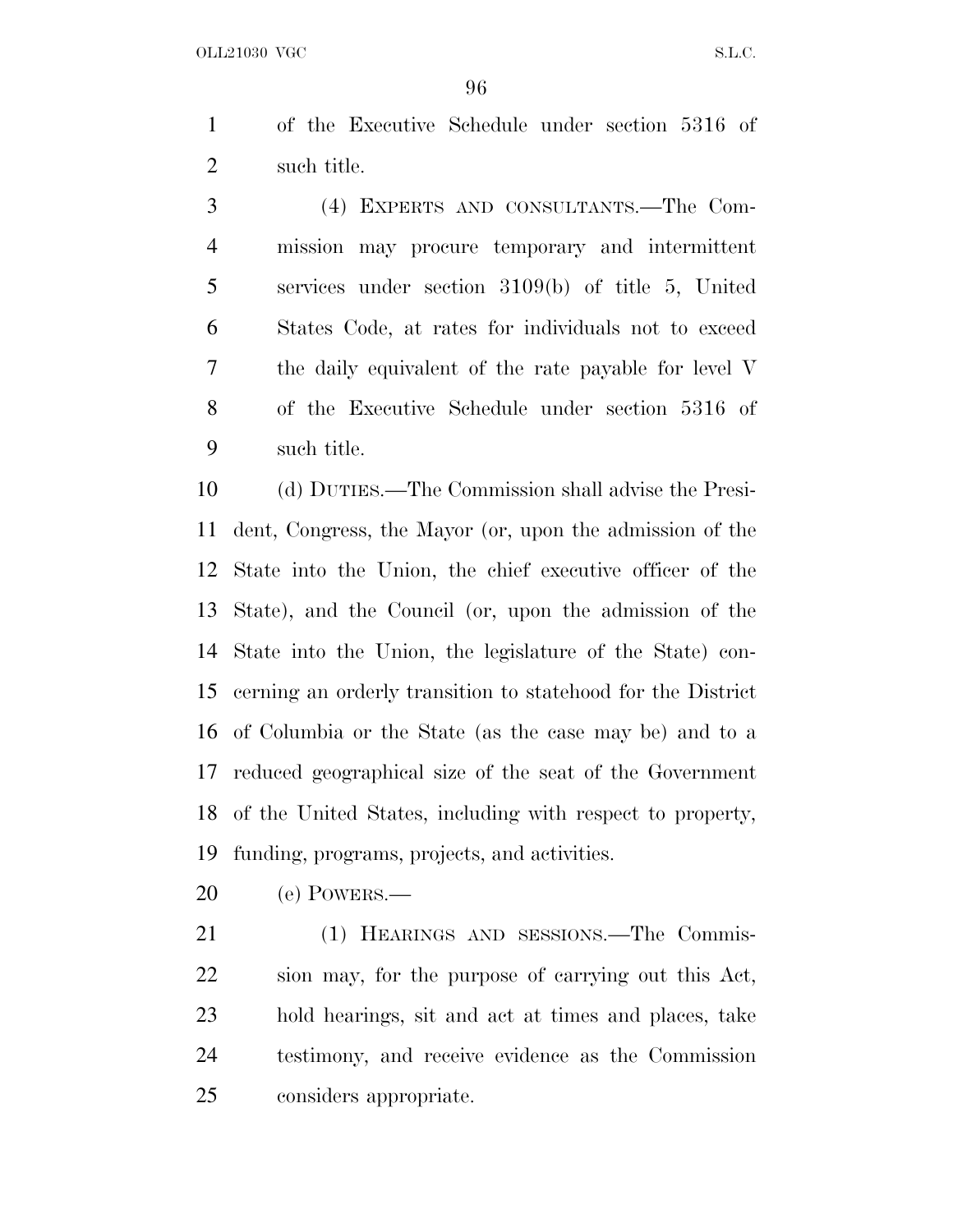(2) OBTAINING OFFICIAL DATA.—The Commis- sion may secure directly from any department or agency of the United States information necessary to enable it to carry out this Act. Upon request of the Chair of the Commission, the head of that de- partment or agency shall furnish that information to the Commission. (3) MAILS.—The Commission may use the United States mails in the same manner and under the same conditions as other departments and agen- cies of the United States. (4) ADMINISTRATIVE SUPPORT SERVICES.— Upon the request of the Commission, the Adminis- trator of General Services shall provide to the Com- mission the administrative support services nec- essary for the Commission to carry out its respon-sibilities under this Act.

(f) MEETINGS.—

 (1) IN GENERAL.—The Commission shall meet at the call of the Chair.

 (2) INITIAL MEETING.—The Commission shall hold its first meeting not later than the earlier of—

 (A) 30 days after the date on which all members of the Commission have been ap-pointed; or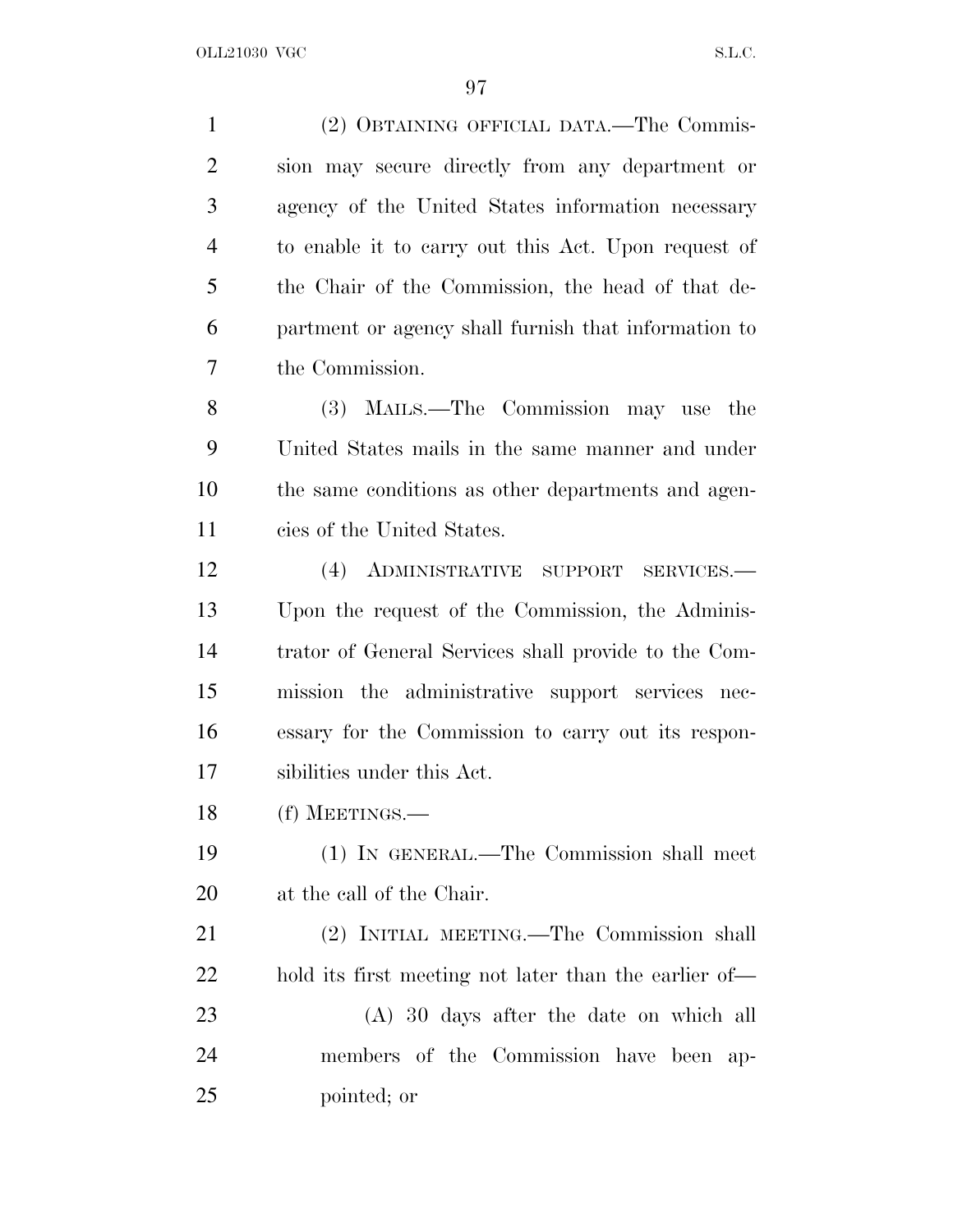OLL21030 VGC S.L.C.

 (B) if the number of members of the Com-2 mission is reduced under subsection  $(b)(2)(B)$ , 90 days after the date of the enactment of this Act.

 (3) QUORUM.—A majority of the members of the Commission shall constitute a quorum, but a lesser number of members may hold hearings.

 (g) REPORTS.—The Commission shall submit such reports as the Commission considers appropriate or as may be requested by the President, Congress, or the Dis- trict of Columbia (or, upon the admission of the State into the Union, the State).

 (h) TERMINATION.—The Commission shall cease to exist 2 years after the date of the admission of the State into the Union.

#### **SEC. 403. CERTIFICATION OF ENACTMENT BY PRESIDENT.**

 Not more than 60 days after the date of the enact- ment of this Act, the President shall provide written cer-tification of such enactment to the Mayor.

### **SEC. 404. SEVERABILITY.**

 Except as provided in section 101(c), if any provision of this Act or amendment made by this Act, or the applica- tion thereof to any person or circumstance, is held to be invalid, the remaining provisions of this Act and any